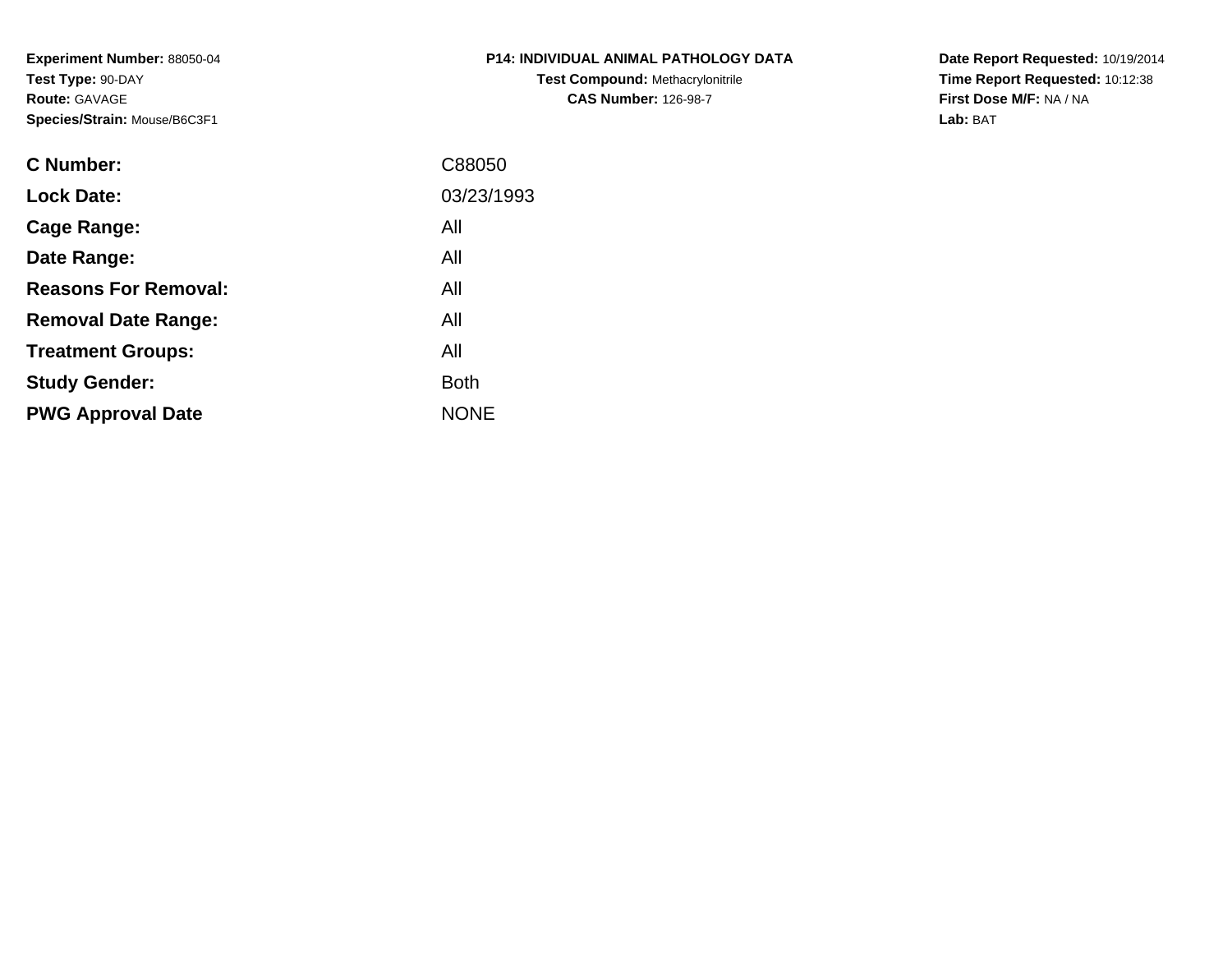| <b>Experiment Number: 88050-04</b><br>Test Type: 90-DAY<br><b>Route: GAVAGE</b><br>Species/Strain: Mouse/B6C3F1 |                             | <b>P14: INDIVIDUAL ANIMAL PATHOLOGY DATA</b><br><b>Test Compound: Methacrylonitrile</b><br><b>CAS Number: 126-98-7</b> | Date Report Requested: 10/19/2014<br>Time Report Requested: 10:12:38<br>First Dose M/F: NA / NA<br>Lab: BAT |
|-----------------------------------------------------------------------------------------------------------------|-----------------------------|------------------------------------------------------------------------------------------------------------------------|-------------------------------------------------------------------------------------------------------------|
| <b>ANIMAL ID: 1</b>                                                                                             | <b>TRT#: 1</b>              | <b>SEX: Male</b>                                                                                                       | DAY ON TEST: 95                                                                                             |
|                                                                                                                 | DOSE: 0 MG/KG               | <b>DISP: Terminal Sacrifice</b>                                                                                        | <b>HISTO: 9207841</b>                                                                                       |
|                                                                                                                 |                             | ORGAN AND ACCOUNTABLE SITE STATUS                                                                                      |                                                                                                             |
| <b>NORMAL</b>                                                                                                   |                             |                                                                                                                        |                                                                                                             |
| * Adrenal Cortex                                                                                                | * Adrenal Medulla           | * Blood Vessel                                                                                                         | * Bone                                                                                                      |
| * Bone Marrow                                                                                                   | * Brain                     | * Epididymis                                                                                                           | * Esophagus                                                                                                 |
| * Gallbladder                                                                                                   | * Heart                     | * Intestine Large, Cecum                                                                                               | * Intestine Large, Colon                                                                                    |
| * Intestine Large, Rectum                                                                                       | * Intestine Small, Duodenum | * Intestine Small, Ileum                                                                                               | * Intestine Small, Jejunum                                                                                  |
| * Islets, Pancreatic                                                                                            | * Kidney                    | * Liver                                                                                                                | * Lung                                                                                                      |
| * Lymph Node, Mandibular                                                                                        | * Lymph Node, Mesenteric    | * Nose                                                                                                                 | * Pancreas                                                                                                  |
| * Parathyroid Gland                                                                                             | * Peripheral Nerve          | * Pituitary Gland                                                                                                      | * Preputial Gland                                                                                           |
| * Prostate                                                                                                      | * Salivary Glands           | * Seminal Vesicle                                                                                                      | * Skeletal Muscle                                                                                           |
| * Skin                                                                                                          | * Spinal Cord               | * Spleen                                                                                                               | * Stomach, Forestomach                                                                                      |
| * Stomach, Glandular                                                                                            | * Testes                    | * Thymus                                                                                                               | * Thyroid Gland                                                                                             |
| * Trachea                                                                                                       | * Urinary Bladder           |                                                                                                                        |                                                                                                             |
| <b>MISSING</b>                                                                                                  |                             |                                                                                                                        |                                                                                                             |
| * Mammary Gland                                                                                                 |                             |                                                                                                                        |                                                                                                             |
| PRIMARY CAUSE OF DEATH                                                                                          |                             |                                                                                                                        |                                                                                                             |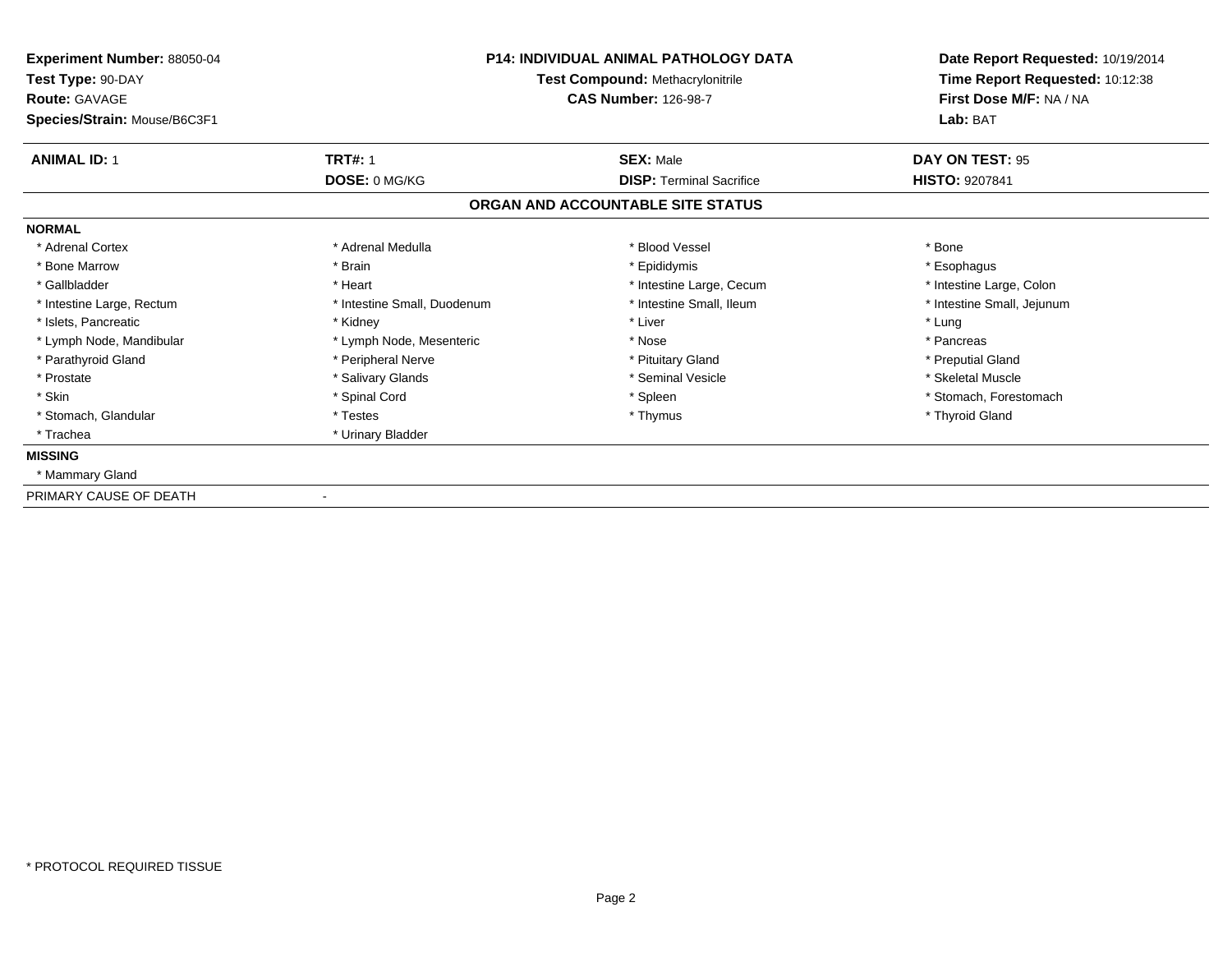| Experiment Number: 88050-04<br>Test Type: 90-DAY<br><b>Route: GAVAGE</b><br>Species/Strain: Mouse/B6C3F1 | <b>P14: INDIVIDUAL ANIMAL PATHOLOGY DATA</b><br>Test Compound: Methacrylonitrile<br><b>CAS Number: 126-98-7</b> |                                   | Date Report Requested: 10/19/2014<br>Time Report Requested: 10:12:38<br>First Dose M/F: NA / NA<br>Lab: BAT |
|----------------------------------------------------------------------------------------------------------|-----------------------------------------------------------------------------------------------------------------|-----------------------------------|-------------------------------------------------------------------------------------------------------------|
| <b>ANIMAL ID: 2</b>                                                                                      | <b>TRT#: 1</b>                                                                                                  | <b>SEX: Male</b>                  | DAY ON TEST: 95                                                                                             |
|                                                                                                          | <b>DOSE: 0 MG/KG</b>                                                                                            | <b>DISP: Terminal Sacrifice</b>   | <b>HISTO: 9207842</b>                                                                                       |
|                                                                                                          |                                                                                                                 | ORGAN AND ACCOUNTABLE SITE STATUS |                                                                                                             |
| <b>NORMAL</b>                                                                                            |                                                                                                                 |                                   |                                                                                                             |
| * Adrenal Cortex                                                                                         | * Adrenal Medulla                                                                                               | * Blood Vessel                    | * Bone                                                                                                      |
| * Bone Marrow                                                                                            | * Brain                                                                                                         | * Epididymis                      | * Esophagus                                                                                                 |
| * Gallbladder                                                                                            | * Heart                                                                                                         | * Intestine Large, Cecum          | * Intestine Large, Colon                                                                                    |
| * Intestine Large, Rectum                                                                                | * Intestine Small, Duodenum                                                                                     | * Intestine Small, Ileum          | * Intestine Small, Jejunum                                                                                  |
| * Islets, Pancreatic                                                                                     | * Kidney                                                                                                        | Larynx                            | * Lung                                                                                                      |
| * Lymph Node, Mandibular                                                                                 | * Lymph Node, Mesenteric                                                                                        | * Nose                            | * Pancreas                                                                                                  |
| * Peripheral Nerve                                                                                       | * Pituitary Gland                                                                                               | * Preputial Gland                 | * Prostate                                                                                                  |
| * Salivary Glands                                                                                        | * Seminal Vesicle                                                                                               | * Skeletal Muscle                 | * Skin                                                                                                      |
| * Spinal Cord                                                                                            | * Spleen                                                                                                        | * Stomach. Forestomach            | * Stomach, Glandular                                                                                        |
| * Testes                                                                                                 | * Thymus                                                                                                        | * Thyroid Gland                   | * Trachea                                                                                                   |
| * Urinary Bladder                                                                                        |                                                                                                                 |                                   |                                                                                                             |
| <b>MISSING</b>                                                                                           |                                                                                                                 |                                   |                                                                                                             |
| * Mammary Gland                                                                                          | * Parathyroid Gland                                                                                             |                                   |                                                                                                             |
| <b>OBSERVATIONS</b>                                                                                      |                                                                                                                 |                                   |                                                                                                             |
| * Liver                                                                                                  |                                                                                                                 | Inflammation                      | Chronic Active, Minimal                                                                                     |
| PRIMARY CAUSE OF DEATH                                                                                   |                                                                                                                 |                                   |                                                                                                             |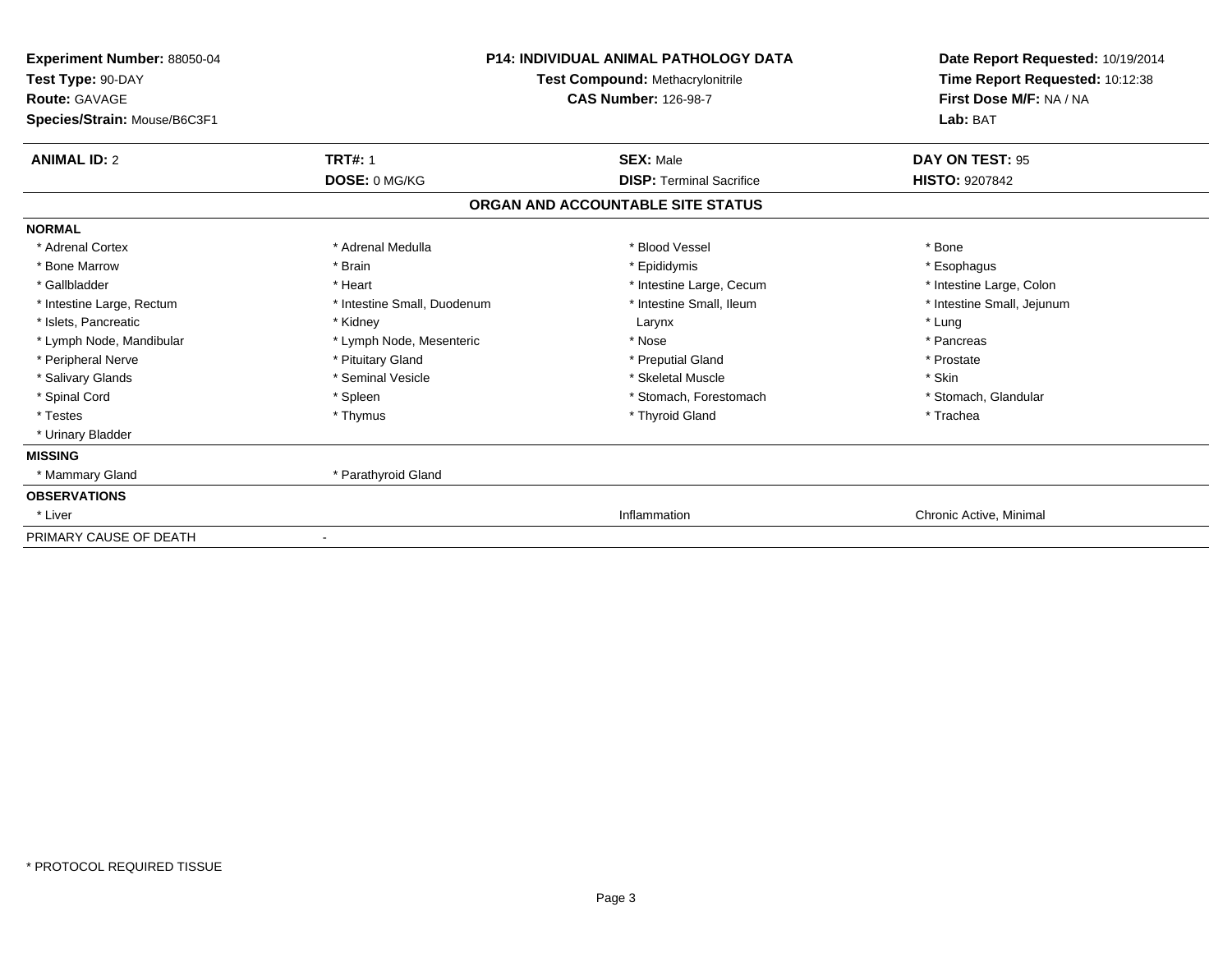| Experiment Number: 88050-04<br>Test Type: 90-DAY<br><b>Route: GAVAGE</b><br>Species/Strain: Mouse/B6C3F1 | <b>P14: INDIVIDUAL ANIMAL PATHOLOGY DATA</b><br>Test Compound: Methacrylonitrile<br><b>CAS Number: 126-98-7</b> |                                   | Date Report Requested: 10/19/2014<br>Time Report Requested: 10:12:38<br>First Dose M/F: NA / NA<br>Lab: BAT |
|----------------------------------------------------------------------------------------------------------|-----------------------------------------------------------------------------------------------------------------|-----------------------------------|-------------------------------------------------------------------------------------------------------------|
| <b>ANIMAL ID: 3</b>                                                                                      | <b>TRT#: 1</b>                                                                                                  | <b>SEX: Male</b>                  | DAY ON TEST: 95                                                                                             |
|                                                                                                          | DOSE: 0 MG/KG                                                                                                   | <b>DISP: Terminal Sacrifice</b>   | <b>HISTO: 9207843</b>                                                                                       |
|                                                                                                          |                                                                                                                 | ORGAN AND ACCOUNTABLE SITE STATUS |                                                                                                             |
| <b>NORMAL</b>                                                                                            |                                                                                                                 |                                   |                                                                                                             |
| * Adrenal Cortex                                                                                         | * Blood Vessel                                                                                                  | * Bone                            | * Bone Marrow                                                                                               |
| * Brain                                                                                                  | * Epididymis                                                                                                    | * Esophagus                       | * Gallbladder                                                                                               |
| * Heart                                                                                                  | * Intestine Large, Cecum                                                                                        | * Intestine Large, Colon          | * Intestine Large, Rectum                                                                                   |
| * Intestine Small, Duodenum                                                                              | * Intestine Small, Ileum                                                                                        | * Intestine Small, Jejunum        | * Islets, Pancreatic                                                                                        |
| * Kidney                                                                                                 | * Liver                                                                                                         | * Lung                            | * Lymph Node, Mandibular                                                                                    |
| * Lymph Node, Mesenteric                                                                                 | * Mammary Gland                                                                                                 | * Nose                            | * Pancreas                                                                                                  |
| * Parathyroid Gland                                                                                      | * Pituitary Gland                                                                                               | * Preputial Gland                 | * Prostate                                                                                                  |
| * Salivary Glands                                                                                        | * Seminal Vesicle                                                                                               | * Skeletal Muscle                 | * Skin                                                                                                      |
| * Spinal Cord                                                                                            | * Spleen                                                                                                        | * Stomach, Forestomach            | * Stomach, Glandular                                                                                        |
| * Testes                                                                                                 | * Thymus                                                                                                        | * Thyroid Gland                   | * Trachea                                                                                                   |
| * Urinary Bladder                                                                                        |                                                                                                                 |                                   |                                                                                                             |
| <b>MISSING</b>                                                                                           |                                                                                                                 |                                   |                                                                                                             |
| * Adrenal Medulla                                                                                        | * Peripheral Nerve                                                                                              |                                   |                                                                                                             |
| PRIMARY CAUSE OF DEATH                                                                                   |                                                                                                                 |                                   |                                                                                                             |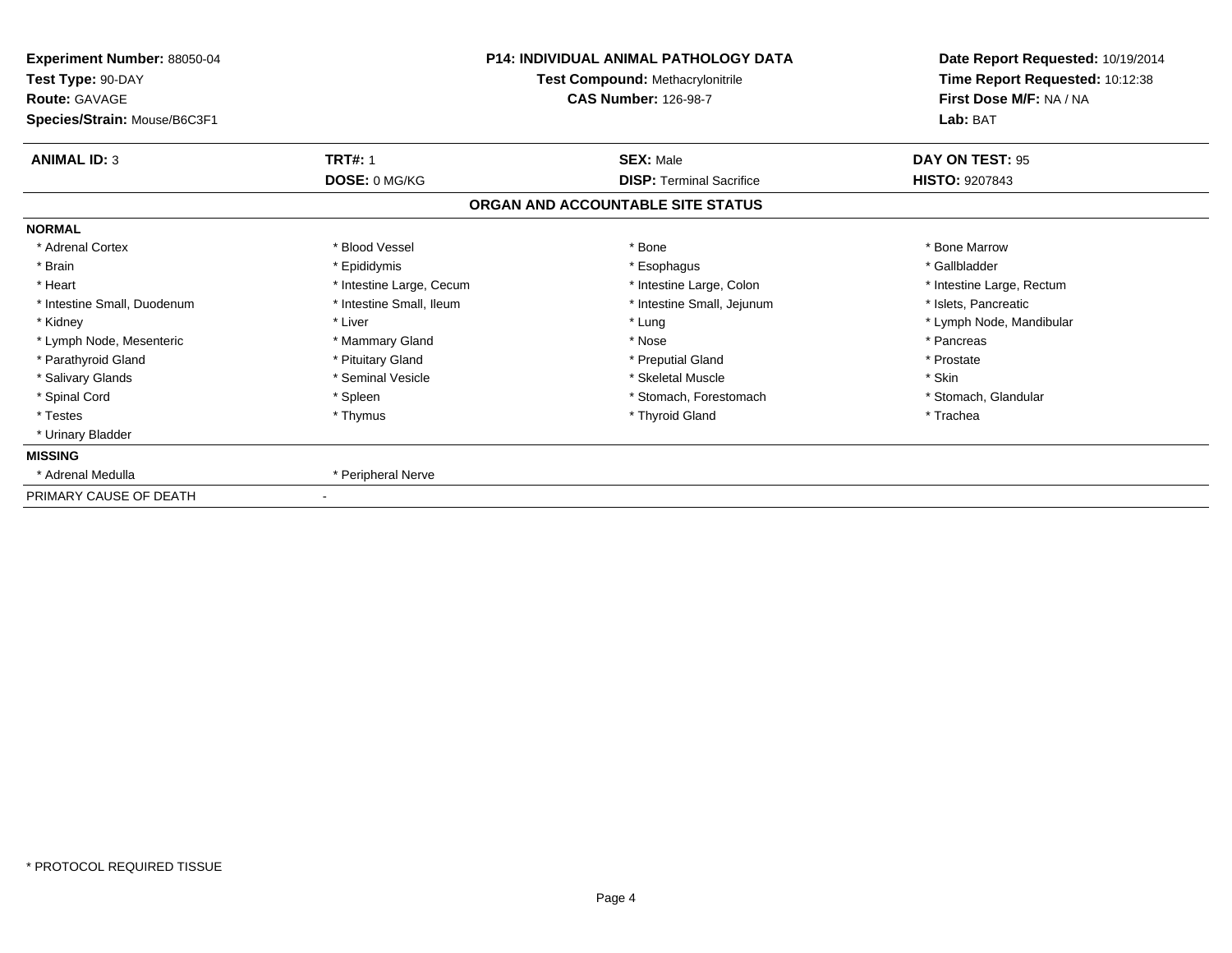| <b>Experiment Number: 88050-04</b><br>Test Type: 90-DAY<br><b>Route: GAVAGE</b><br>Species/Strain: Mouse/B6C3F1 |                             | P14: INDIVIDUAL ANIMAL PATHOLOGY DATA<br><b>Test Compound: Methacrylonitrile</b><br><b>CAS Number: 126-98-7</b> | Date Report Requested: 10/19/2014<br>Time Report Requested: 10:12:38<br>First Dose M/F: NA / NA<br>Lab: BAT |
|-----------------------------------------------------------------------------------------------------------------|-----------------------------|-----------------------------------------------------------------------------------------------------------------|-------------------------------------------------------------------------------------------------------------|
| <b>ANIMAL ID: 4</b>                                                                                             | <b>TRT#: 1</b>              | <b>SEX: Male</b>                                                                                                | DAY ON TEST: 95                                                                                             |
|                                                                                                                 | DOSE: 0 MG/KG               | <b>DISP: Terminal Sacrifice</b>                                                                                 | <b>HISTO: 9207844</b>                                                                                       |
|                                                                                                                 |                             | ORGAN AND ACCOUNTABLE SITE STATUS                                                                               |                                                                                                             |
| <b>NORMAL</b>                                                                                                   |                             |                                                                                                                 |                                                                                                             |
| * Adrenal Cortex                                                                                                | * Adrenal Medulla           | * Blood Vessel                                                                                                  | * Bone                                                                                                      |
| * Bone Marrow                                                                                                   | * Brain                     | * Epididymis                                                                                                    | * Esophagus                                                                                                 |
| * Gallbladder                                                                                                   | * Heart                     | * Intestine Large, Cecum                                                                                        | * Intestine Large, Colon                                                                                    |
| * Intestine Large, Rectum                                                                                       | * Intestine Small, Duodenum | * Intestine Small. Ileum                                                                                        | * Intestine Small, Jejunum                                                                                  |
| * Islets, Pancreatic                                                                                            | * Kidney                    | * Liver                                                                                                         | * Lung                                                                                                      |
| * Lymph Node, Mandibular                                                                                        | * Lymph Node, Mesenteric    | * Nose                                                                                                          | * Pancreas                                                                                                  |
| * Parathyroid Gland                                                                                             | * Peripheral Nerve          | * Pituitary Gland                                                                                               | * Preputial Gland                                                                                           |
| * Prostate                                                                                                      | * Salivary Glands           | * Seminal Vesicle                                                                                               | * Skeletal Muscle                                                                                           |
| * Skin                                                                                                          | * Spinal Cord               | * Spleen                                                                                                        | * Stomach, Forestomach                                                                                      |
| * Stomach, Glandular                                                                                            | * Testes                    | * Thymus                                                                                                        | * Thyroid Gland                                                                                             |
| * Trachea                                                                                                       | * Urinary Bladder           |                                                                                                                 |                                                                                                             |
| <b>MISSING</b>                                                                                                  |                             |                                                                                                                 |                                                                                                             |
| * Mammary Gland                                                                                                 |                             |                                                                                                                 |                                                                                                             |
| PRIMARY CAUSE OF DEATH                                                                                          |                             |                                                                                                                 |                                                                                                             |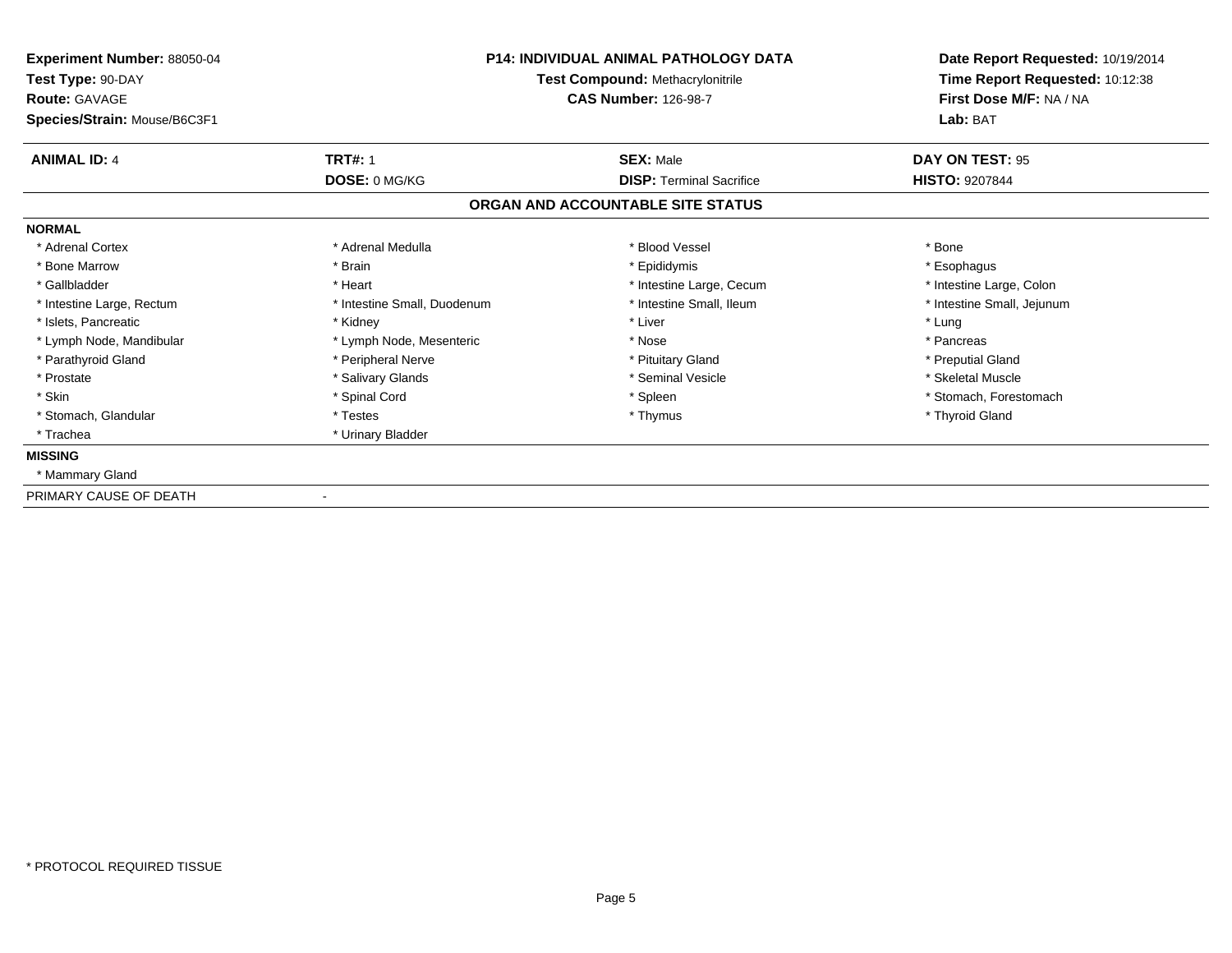| <b>Experiment Number: 88050-04</b><br>Test Type: 90-DAY<br><b>Route: GAVAGE</b><br>Species/Strain: Mouse/B6C3F1 |                             | P14: INDIVIDUAL ANIMAL PATHOLOGY DATA<br><b>Test Compound: Methacrylonitrile</b><br><b>CAS Number: 126-98-7</b> | Date Report Requested: 10/19/2014<br>Time Report Requested: 10:12:38<br>First Dose M/F: NA / NA<br>Lab: BAT |
|-----------------------------------------------------------------------------------------------------------------|-----------------------------|-----------------------------------------------------------------------------------------------------------------|-------------------------------------------------------------------------------------------------------------|
| <b>ANIMAL ID: 5</b>                                                                                             | <b>TRT#: 1</b>              | <b>SEX: Male</b>                                                                                                | DAY ON TEST: 95                                                                                             |
|                                                                                                                 | DOSE: 0 MG/KG               | <b>DISP: Terminal Sacrifice</b>                                                                                 | <b>HISTO: 9207845</b>                                                                                       |
|                                                                                                                 |                             | ORGAN AND ACCOUNTABLE SITE STATUS                                                                               |                                                                                                             |
| <b>NORMAL</b>                                                                                                   |                             |                                                                                                                 |                                                                                                             |
| * Adrenal Cortex                                                                                                | * Adrenal Medulla           | * Blood Vessel                                                                                                  | * Bone                                                                                                      |
| * Bone Marrow                                                                                                   | * Brain                     | * Epididymis                                                                                                    | * Esophagus                                                                                                 |
| * Gallbladder                                                                                                   | * Heart                     | * Intestine Large, Cecum                                                                                        | * Intestine Large, Colon                                                                                    |
| * Intestine Large, Rectum                                                                                       | * Intestine Small, Duodenum | * Intestine Small. Ileum                                                                                        | * Intestine Small, Jejunum                                                                                  |
| * Islets, Pancreatic                                                                                            | * Kidney                    | * Liver                                                                                                         | * Lung                                                                                                      |
| * Lymph Node, Mandibular                                                                                        | * Lymph Node, Mesenteric    | * Nose                                                                                                          | * Pancreas                                                                                                  |
| * Parathyroid Gland                                                                                             | * Peripheral Nerve          | * Pituitary Gland                                                                                               | * Preputial Gland                                                                                           |
| * Prostate                                                                                                      | * Salivary Glands           | * Seminal Vesicle                                                                                               | * Skeletal Muscle                                                                                           |
| * Skin                                                                                                          | * Spinal Cord               | * Spleen                                                                                                        | * Stomach, Forestomach                                                                                      |
| * Stomach, Glandular                                                                                            | * Testes                    | * Thymus                                                                                                        | * Thyroid Gland                                                                                             |
| * Trachea                                                                                                       | * Urinary Bladder           |                                                                                                                 |                                                                                                             |
| <b>MISSING</b>                                                                                                  |                             |                                                                                                                 |                                                                                                             |
| * Mammary Gland                                                                                                 |                             |                                                                                                                 |                                                                                                             |
| PRIMARY CAUSE OF DEATH                                                                                          |                             |                                                                                                                 |                                                                                                             |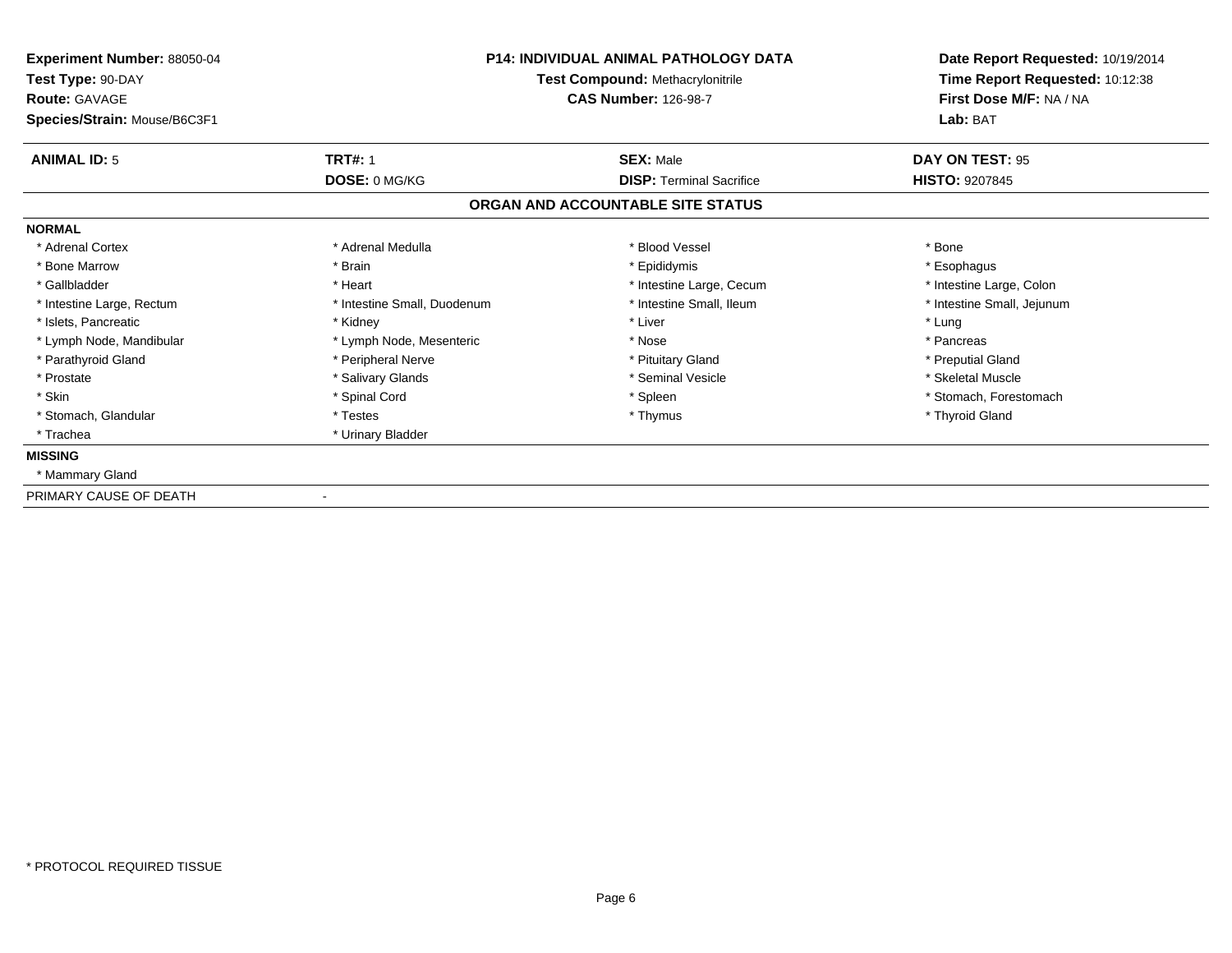| <b>Experiment Number: 88050-04</b><br>Test Type: 90-DAY<br><b>Route: GAVAGE</b><br>Species/Strain: Mouse/B6C3F1 |                             | P14: INDIVIDUAL ANIMAL PATHOLOGY DATA<br><b>Test Compound: Methacrylonitrile</b><br><b>CAS Number: 126-98-7</b> | Date Report Requested: 10/19/2014<br>Time Report Requested: 10:12:38<br>First Dose M/F: NA / NA<br>Lab: BAT |
|-----------------------------------------------------------------------------------------------------------------|-----------------------------|-----------------------------------------------------------------------------------------------------------------|-------------------------------------------------------------------------------------------------------------|
| <b>ANIMAL ID: 6</b>                                                                                             | <b>TRT#: 1</b>              | <b>SEX: Male</b>                                                                                                | DAY ON TEST: 95                                                                                             |
|                                                                                                                 | DOSE: 0 MG/KG               | <b>DISP: Terminal Sacrifice</b>                                                                                 | <b>HISTO: 9207846</b>                                                                                       |
|                                                                                                                 |                             | ORGAN AND ACCOUNTABLE SITE STATUS                                                                               |                                                                                                             |
| <b>NORMAL</b>                                                                                                   |                             |                                                                                                                 |                                                                                                             |
| * Adrenal Cortex                                                                                                | * Adrenal Medulla           | * Blood Vessel                                                                                                  | * Bone                                                                                                      |
| * Bone Marrow                                                                                                   | * Brain                     | * Epididymis                                                                                                    | * Esophagus                                                                                                 |
| * Gallbladder                                                                                                   | * Heart                     | * Intestine Large, Cecum                                                                                        | * Intestine Large, Colon                                                                                    |
| * Intestine Large, Rectum                                                                                       | * Intestine Small, Duodenum | * Intestine Small. Ileum                                                                                        | * Intestine Small, Jejunum                                                                                  |
| * Islets, Pancreatic                                                                                            | * Kidney                    | * Liver                                                                                                         | * Lung                                                                                                      |
| * Lymph Node, Mandibular                                                                                        | * Lymph Node, Mesenteric    | * Nose                                                                                                          | * Pancreas                                                                                                  |
| * Parathyroid Gland                                                                                             | * Peripheral Nerve          | * Pituitary Gland                                                                                               | * Preputial Gland                                                                                           |
| * Prostate                                                                                                      | * Salivary Glands           | * Seminal Vesicle                                                                                               | * Skeletal Muscle                                                                                           |
| * Skin                                                                                                          | * Spinal Cord               | * Spleen                                                                                                        | * Stomach, Forestomach                                                                                      |
| * Stomach, Glandular                                                                                            | * Testes                    | * Thymus                                                                                                        | * Thyroid Gland                                                                                             |
| * Trachea                                                                                                       | * Urinary Bladder           |                                                                                                                 |                                                                                                             |
| <b>MISSING</b>                                                                                                  |                             |                                                                                                                 |                                                                                                             |
| * Mammary Gland                                                                                                 |                             |                                                                                                                 |                                                                                                             |
| PRIMARY CAUSE OF DEATH                                                                                          |                             |                                                                                                                 |                                                                                                             |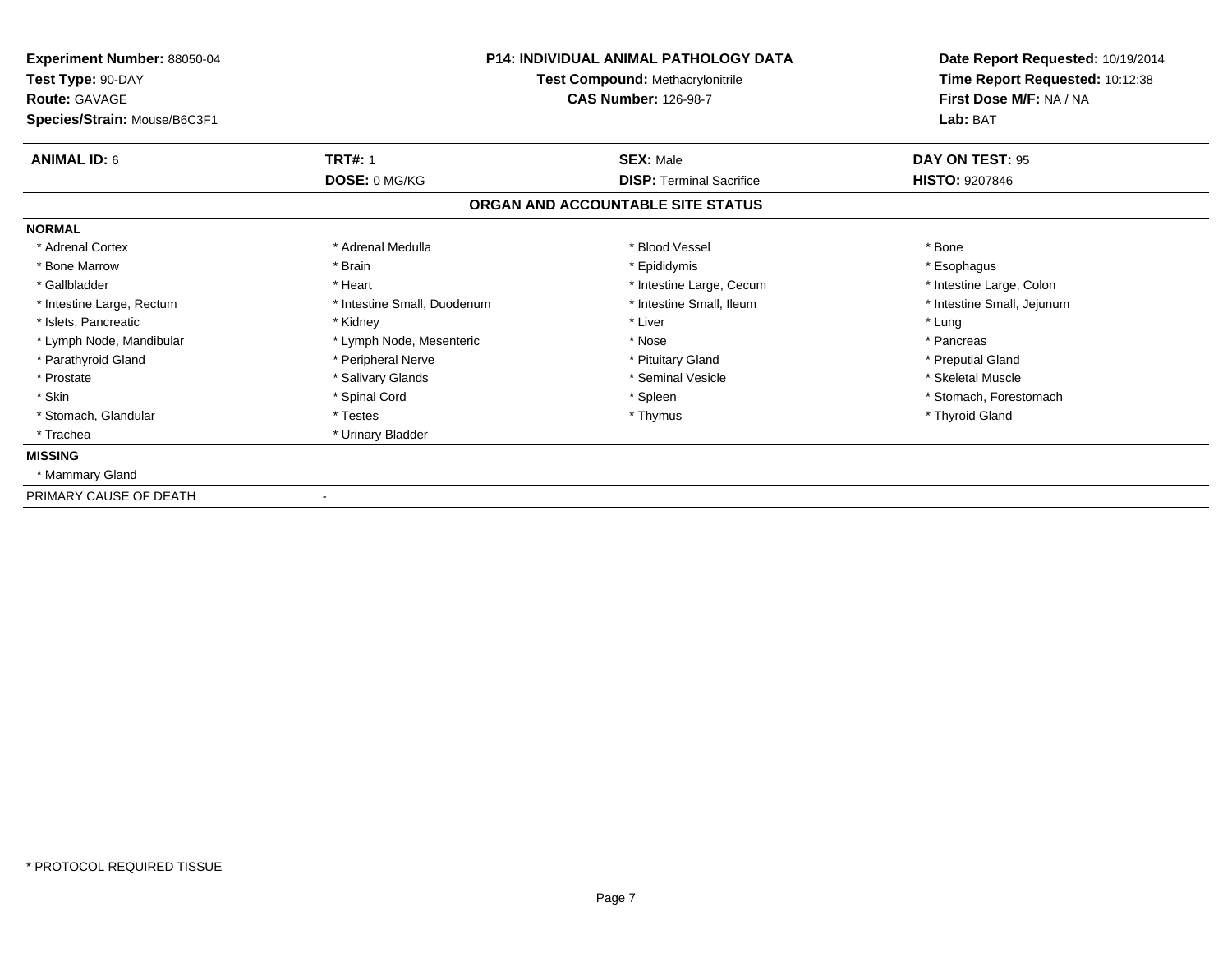| Experiment Number: 88050-04<br>Test Type: 90-DAY<br><b>Route: GAVAGE</b><br>Species/Strain: Mouse/B6C3F1 |                             | <b>P14: INDIVIDUAL ANIMAL PATHOLOGY DATA</b><br>Test Compound: Methacrylonitrile<br><b>CAS Number: 126-98-7</b> | Date Report Requested: 10/19/2014<br>Time Report Requested: 10:12:38<br>First Dose M/F: NA / NA<br>Lab: BAT |
|----------------------------------------------------------------------------------------------------------|-----------------------------|-----------------------------------------------------------------------------------------------------------------|-------------------------------------------------------------------------------------------------------------|
| <b>ANIMAL ID: 7</b>                                                                                      | <b>TRT#: 1</b>              | <b>SEX: Male</b>                                                                                                | DAY ON TEST: 95                                                                                             |
|                                                                                                          | DOSE: 0 MG/KG               | <b>DISP: Terminal Sacrifice</b><br>ORGAN AND ACCOUNTABLE SITE STATUS                                            | <b>HISTO: 9207847</b>                                                                                       |
| <b>NORMAL</b>                                                                                            |                             |                                                                                                                 |                                                                                                             |
| * Adrenal Cortex                                                                                         | * Adrenal Medulla           | * Blood Vessel                                                                                                  | * Bone                                                                                                      |
| * Bone Marrow                                                                                            | * Brain                     | * Epididymis                                                                                                    | * Esophagus                                                                                                 |
| * Gallbladder                                                                                            | * Heart                     | * Intestine Large, Cecum                                                                                        | * Intestine Large, Colon                                                                                    |
| * Intestine Large, Rectum                                                                                | * Intestine Small, Duodenum | * Intestine Small, Ileum                                                                                        | * Intestine Small, Jejunum                                                                                  |
| * Islets, Pancreatic                                                                                     | * Kidney                    | * Liver                                                                                                         | * Lung                                                                                                      |
| * Lymph Node, Mandibular                                                                                 | * Lymph Node, Mesenteric    | * Nose                                                                                                          | * Pancreas                                                                                                  |
| * Peripheral Nerve                                                                                       | * Pituitary Gland           | * Preputial Gland                                                                                               | * Prostate                                                                                                  |
| * Salivary Glands                                                                                        | * Seminal Vesicle           | * Skeletal Muscle                                                                                               | * Skin                                                                                                      |
| * Spinal Cord                                                                                            | * Spleen                    | * Stomach, Forestomach                                                                                          | * Stomach, Glandular                                                                                        |
| * Testes                                                                                                 | * Thymus                    | * Thyroid Gland                                                                                                 | * Trachea                                                                                                   |
| * Urinary Bladder                                                                                        |                             |                                                                                                                 |                                                                                                             |
| <b>MISSING</b>                                                                                           |                             |                                                                                                                 |                                                                                                             |
| * Mammary Gland                                                                                          | * Parathyroid Gland         |                                                                                                                 |                                                                                                             |
| PRIMARY CAUSE OF DEATH                                                                                   |                             |                                                                                                                 |                                                                                                             |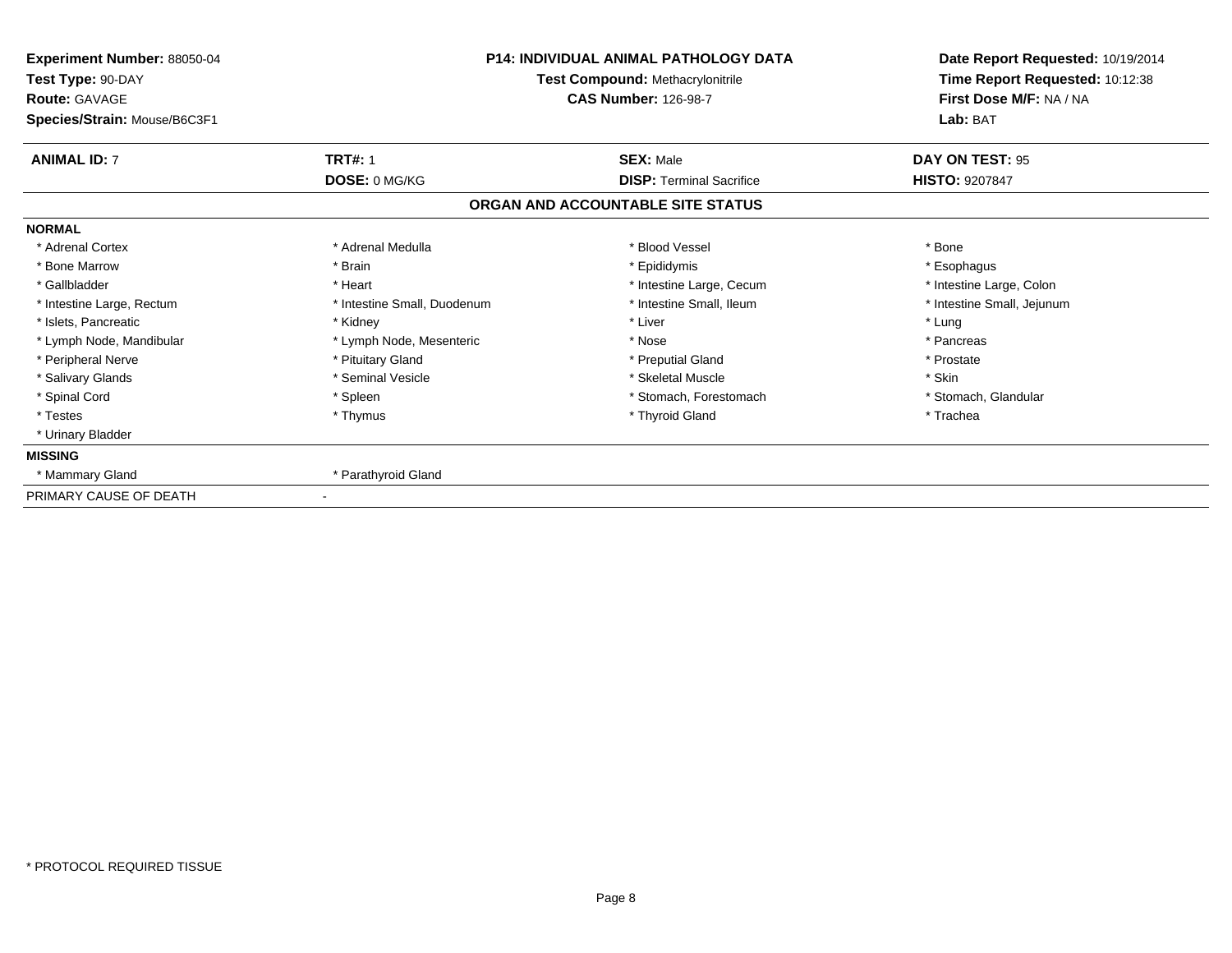| Experiment Number: 88050-04<br>Test Type: 90-DAY<br><b>Route: GAVAGE</b><br>Species/Strain: Mouse/B6C3F1 | <b>P14: INDIVIDUAL ANIMAL PATHOLOGY DATA</b><br><b>Test Compound: Methacrylonitrile</b><br><b>CAS Number: 126-98-7</b> |                                   | Date Report Requested: 10/19/2014<br>Time Report Requested: 10:12:38<br>First Dose M/F: NA / NA<br>Lab: BAT |
|----------------------------------------------------------------------------------------------------------|------------------------------------------------------------------------------------------------------------------------|-----------------------------------|-------------------------------------------------------------------------------------------------------------|
| <b>ANIMAL ID: 8</b>                                                                                      | <b>TRT#: 1</b>                                                                                                         | <b>SEX: Male</b>                  | DAY ON TEST: 95                                                                                             |
|                                                                                                          | DOSE: 0 MG/KG                                                                                                          | <b>DISP: Terminal Sacrifice</b>   | <b>HISTO: 9207848</b>                                                                                       |
|                                                                                                          |                                                                                                                        | ORGAN AND ACCOUNTABLE SITE STATUS |                                                                                                             |
| <b>NORMAL</b>                                                                                            |                                                                                                                        |                                   |                                                                                                             |
| * Adrenal Cortex                                                                                         | * Adrenal Medulla                                                                                                      | * Blood Vessel                    | * Bone                                                                                                      |
| * Bone Marrow                                                                                            | * Brain                                                                                                                | * Epididymis                      | * Esophagus                                                                                                 |
| * Heart                                                                                                  | * Intestine Large, Cecum                                                                                               | * Intestine Large, Colon          | * Intestine Large, Rectum                                                                                   |
| * Intestine Small, Duodenum                                                                              | * Intestine Small, Ileum                                                                                               | * Intestine Small, Jejunum        | * Islets, Pancreatic                                                                                        |
| * Kidney                                                                                                 | * Liver                                                                                                                | * Lung                            | * Lymph Node, Mesenteric                                                                                    |
| * Nose                                                                                                   | * Pancreas                                                                                                             | * Parathyroid Gland               | * Peripheral Nerve                                                                                          |
| * Pituitary Gland                                                                                        | * Preputial Gland                                                                                                      | * Prostate                        | * Salivary Glands                                                                                           |
| * Seminal Vesicle                                                                                        | * Skeletal Muscle                                                                                                      | * Skin                            | * Spinal Cord                                                                                               |
| * Spleen                                                                                                 | * Stomach, Forestomach                                                                                                 | * Stomach, Glandular              | * Testes                                                                                                    |
| * Thymus                                                                                                 | * Thyroid Gland                                                                                                        | * Trachea                         | * Urinary Bladder                                                                                           |
| <b>MISSING</b>                                                                                           |                                                                                                                        |                                   |                                                                                                             |
| * Gallbladder                                                                                            | * Lymph Node, Mandibular                                                                                               | * Mammary Gland                   |                                                                                                             |
| PRIMARY CAUSE OF DEATH                                                                                   |                                                                                                                        |                                   |                                                                                                             |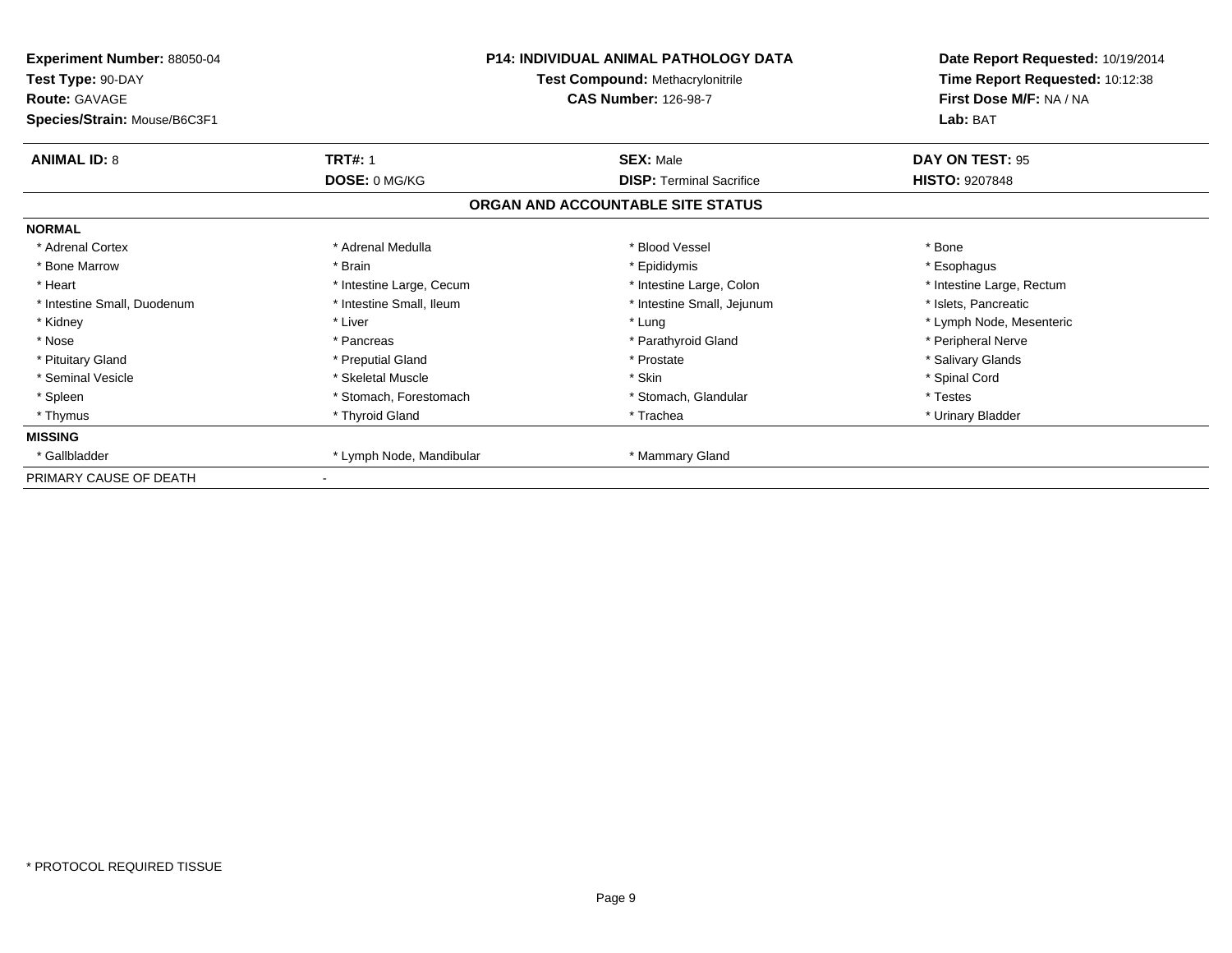| Experiment Number: 88050-04<br>Test Type: 90-DAY<br><b>Route: GAVAGE</b> | <b>P14: INDIVIDUAL ANIMAL PATHOLOGY DATA</b><br>Test Compound: Methacrylonitrile<br><b>CAS Number: 126-98-7</b> |                                   | Date Report Requested: 10/19/2014<br>Time Report Requested: 10:12:38<br>First Dose M/F: NA / NA |
|--------------------------------------------------------------------------|-----------------------------------------------------------------------------------------------------------------|-----------------------------------|-------------------------------------------------------------------------------------------------|
| Species/Strain: Mouse/B6C3F1                                             |                                                                                                                 |                                   | Lab: BAT                                                                                        |
| <b>ANIMAL ID: 9</b>                                                      | <b>TRT#: 1</b>                                                                                                  | <b>SEX: Male</b>                  | DAY ON TEST: 95                                                                                 |
|                                                                          | DOSE: 0 MG/KG                                                                                                   | <b>DISP: Terminal Sacrifice</b>   | <b>HISTO: 9207849</b>                                                                           |
|                                                                          |                                                                                                                 | ORGAN AND ACCOUNTABLE SITE STATUS |                                                                                                 |
| <b>NORMAL</b>                                                            |                                                                                                                 |                                   |                                                                                                 |
| * Adrenal Cortex                                                         | * Adrenal Medulla                                                                                               | * Blood Vessel                    | * Bone                                                                                          |
| * Bone Marrow                                                            | * Brain                                                                                                         | * Epididymis                      | * Esophagus                                                                                     |
| * Heart                                                                  | * Intestine Large, Cecum                                                                                        | * Intestine Large, Colon          | * Intestine Large, Rectum                                                                       |
| * Intestine Small, Duodenum                                              | * Intestine Small, Ileum                                                                                        | * Intestine Small, Jejunum        | * Islets, Pancreatic                                                                            |
| * Kidney                                                                 | * Liver                                                                                                         | * Lung                            | * Lymph Node, Mandibular                                                                        |
| * Lymph Node, Mesenteric                                                 | * Nose                                                                                                          | * Pancreas                        | * Parathyroid Gland                                                                             |
| * Peripheral Nerve                                                       | * Pituitary Gland                                                                                               | * Preputial Gland                 | * Prostate                                                                                      |
| * Salivary Glands                                                        | * Seminal Vesicle                                                                                               | * Skeletal Muscle                 | * Skin                                                                                          |
| * Spinal Cord                                                            | * Spleen                                                                                                        | * Stomach, Forestomach            | * Stomach, Glandular                                                                            |
| * Testes                                                                 | * Thymus                                                                                                        | * Thyroid Gland                   | * Trachea                                                                                       |
| * Urinary Bladder                                                        |                                                                                                                 |                                   |                                                                                                 |
| <b>MISSING</b>                                                           |                                                                                                                 |                                   |                                                                                                 |
| * Gallbladder                                                            | * Mammary Gland                                                                                                 |                                   |                                                                                                 |
| PRIMARY CAUSE OF DEATH                                                   |                                                                                                                 |                                   |                                                                                                 |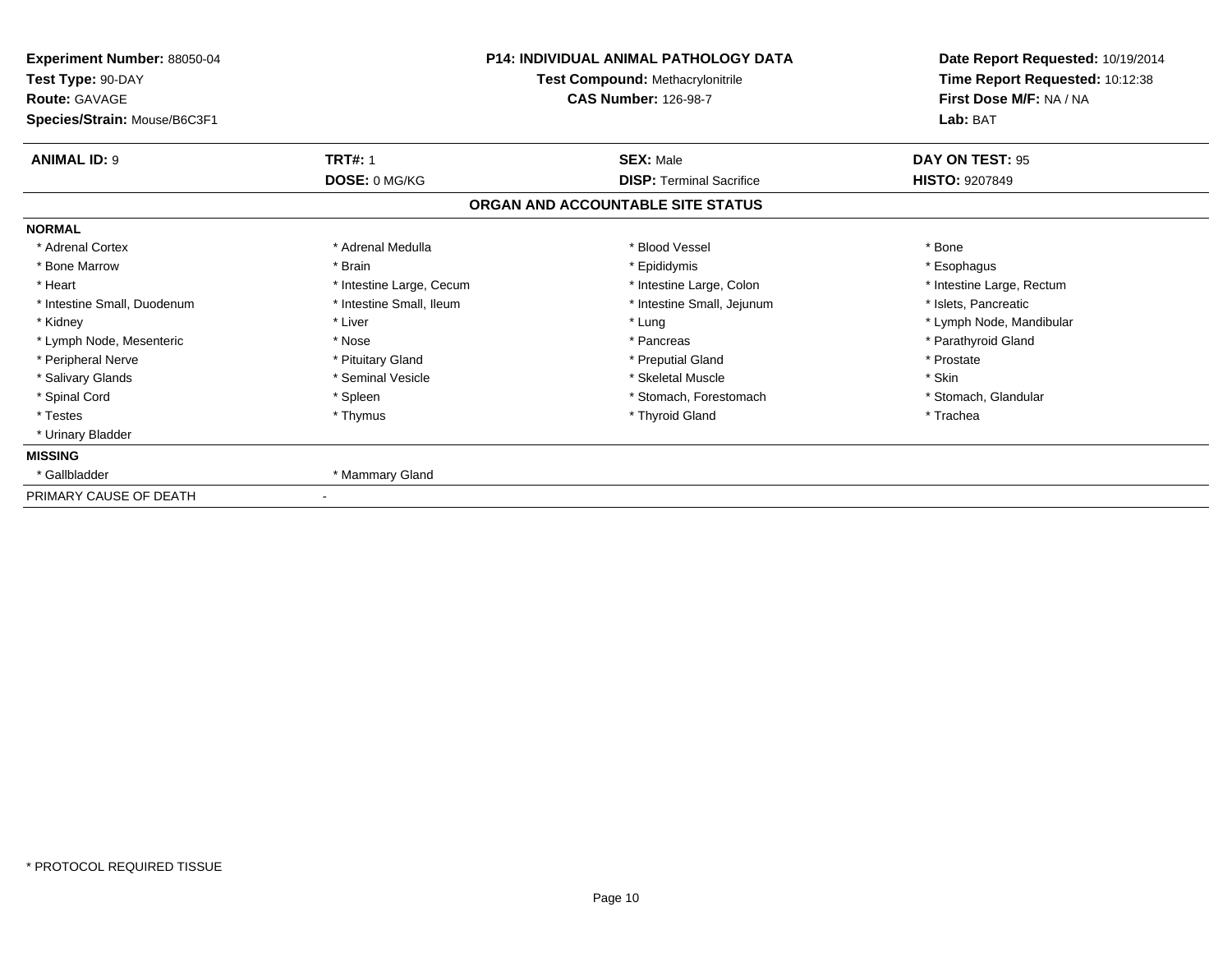| <b>Experiment Number: 88050-04</b><br>Test Type: 90-DAY<br><b>Route: GAVAGE</b><br>Species/Strain: Mouse/B6C3F1 | P14: INDIVIDUAL ANIMAL PATHOLOGY DATA<br><b>Test Compound: Methacrylonitrile</b><br><b>CAS Number: 126-98-7</b> |                                   | Date Report Requested: 10/19/2014<br>Time Report Requested: 10:12:38<br>First Dose M/F: NA / NA<br>Lab: BAT |  |
|-----------------------------------------------------------------------------------------------------------------|-----------------------------------------------------------------------------------------------------------------|-----------------------------------|-------------------------------------------------------------------------------------------------------------|--|
| <b>ANIMAL ID: 10</b>                                                                                            | <b>TRT#: 1</b>                                                                                                  | <b>SEX: Male</b>                  | DAY ON TEST: 95                                                                                             |  |
|                                                                                                                 | DOSE: 0 MG/KG                                                                                                   | <b>DISP: Terminal Sacrifice</b>   | <b>HISTO: 9207850</b>                                                                                       |  |
|                                                                                                                 |                                                                                                                 | ORGAN AND ACCOUNTABLE SITE STATUS |                                                                                                             |  |
| <b>NORMAL</b>                                                                                                   |                                                                                                                 |                                   |                                                                                                             |  |
| * Adrenal Cortex                                                                                                | * Adrenal Medulla                                                                                               | * Blood Vessel                    | * Bone                                                                                                      |  |
| * Bone Marrow                                                                                                   | * Brain                                                                                                         | * Epididymis                      | * Esophagus                                                                                                 |  |
| * Gallbladder                                                                                                   | * Heart                                                                                                         | * Intestine Large, Cecum          | * Intestine Large, Colon                                                                                    |  |
| * Intestine Large, Rectum                                                                                       | * Intestine Small, Duodenum                                                                                     | * Intestine Small, Ileum          | * Intestine Small, Jejunum                                                                                  |  |
| * Islets, Pancreatic                                                                                            | * Kidney                                                                                                        | * Liver                           | * Lung                                                                                                      |  |
| * Lymph Node, Mesenteric                                                                                        | * Mammary Gland                                                                                                 | * Nose                            | * Pancreas                                                                                                  |  |
| * Peripheral Nerve                                                                                              | * Pituitary Gland                                                                                               | * Preputial Gland                 | * Prostate                                                                                                  |  |
| * Salivary Glands                                                                                               | * Seminal Vesicle                                                                                               | * Skeletal Muscle                 | * Skin                                                                                                      |  |
| * Spinal Cord                                                                                                   | * Spleen                                                                                                        | * Stomach. Forestomach            | * Stomach, Glandular                                                                                        |  |
| * Testes                                                                                                        | * Thymus                                                                                                        | * Thyroid Gland                   | * Trachea                                                                                                   |  |
| * Urinary Bladder                                                                                               |                                                                                                                 |                                   |                                                                                                             |  |
| <b>MISSING</b>                                                                                                  |                                                                                                                 |                                   |                                                                                                             |  |
| * Lymph Node, Mandibular                                                                                        | * Parathyroid Gland                                                                                             |                                   |                                                                                                             |  |
| PRIMARY CAUSE OF DEATH                                                                                          |                                                                                                                 |                                   |                                                                                                             |  |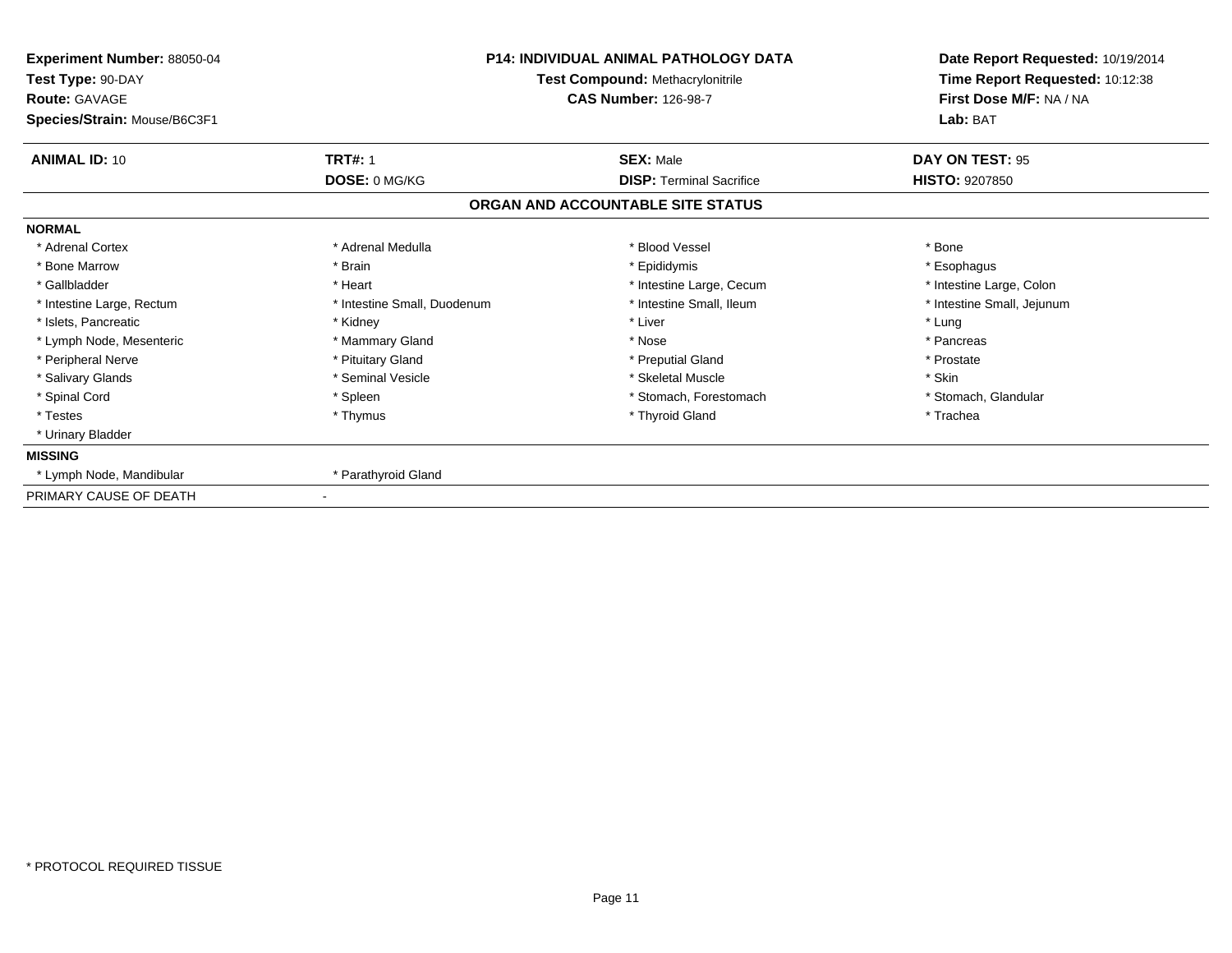| <b>Experiment Number: 88050-04</b><br>Test Type: 90-DAY<br><b>Route: GAVAGE</b> |                                    | <b>P14: INDIVIDUAL ANIMAL PATHOLOGY DATA</b><br>Test Compound: Methacrylonitrile<br><b>CAS Number: 126-98-7</b> | Date Report Requested: 10/19/2014<br>Time Report Requested: 10:12:38<br>First Dose M/F: NA / NA |
|---------------------------------------------------------------------------------|------------------------------------|-----------------------------------------------------------------------------------------------------------------|-------------------------------------------------------------------------------------------------|
| Species/Strain: Mouse/B6C3F1                                                    |                                    |                                                                                                                 | Lab: BAT                                                                                        |
| <b>ANIMAL ID: 20</b>                                                            | TRT#: 3<br><b>DOSE:</b> 0.75 MG/KG | <b>SEX: Male</b><br><b>DISP:</b> Terminal Sacrifice                                                             | DAY ON TEST: 95<br><b>HISTO: 9207950</b>                                                        |
| <b>OBSERVATIONS</b>                                                             |                                    |                                                                                                                 |                                                                                                 |
| Seminal Vesicle                                                                 |                                    | Inflammation                                                                                                    | Chronic Active, Marked                                                                          |
| [Inflammation TGLS = 1-9: INFLAMMATION, CHRONIC-ACTIVE, MARKED ]                |                                    |                                                                                                                 |                                                                                                 |
| PRIMARY CAUSE OF DEATH                                                          |                                    |                                                                                                                 |                                                                                                 |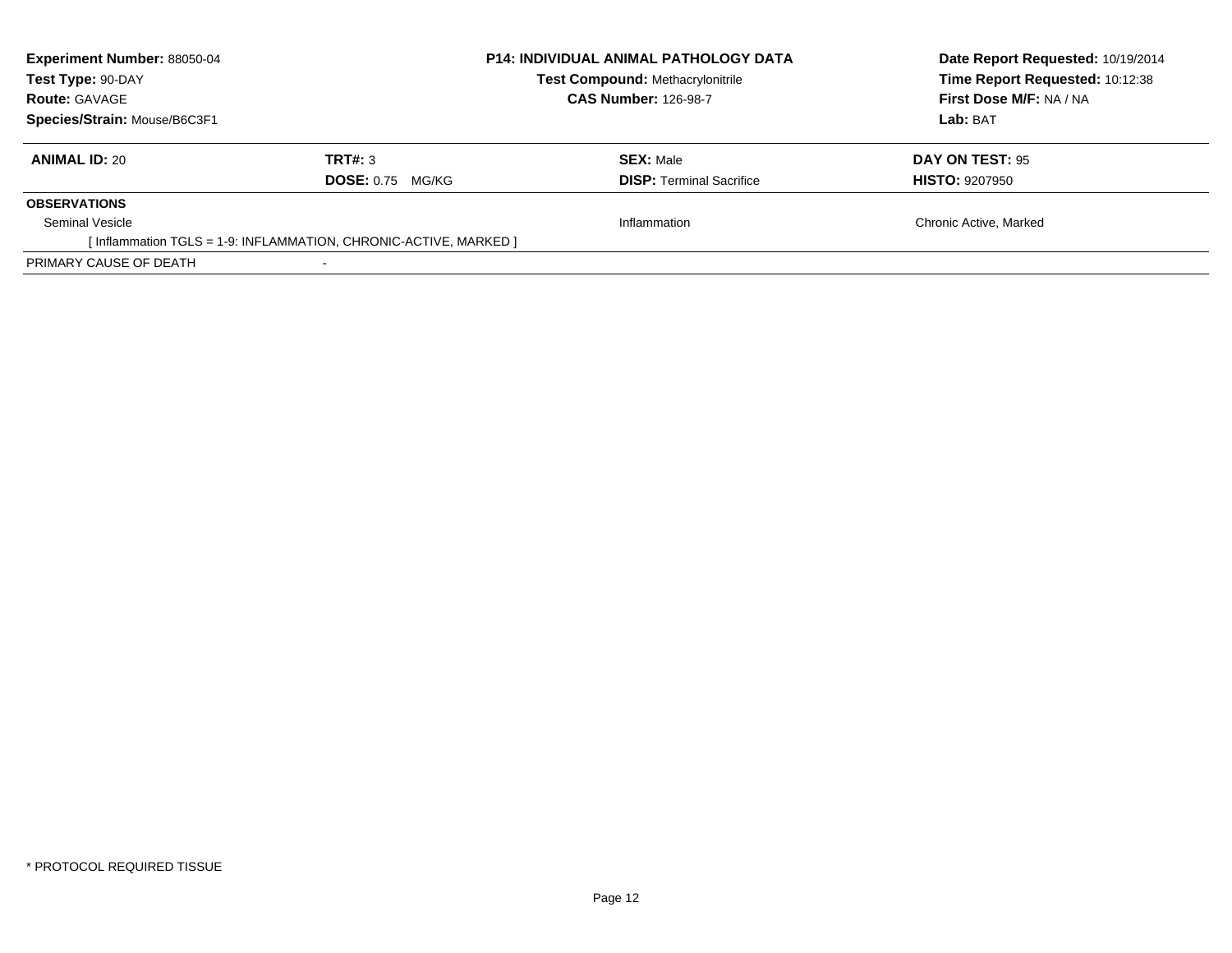| Experiment Number: 88050-04<br>Test Type: 90-DAY<br><b>Route: GAVAGE</b><br>Species/Strain: Mouse/B6C3F1 | <b>P14: INDIVIDUAL ANIMAL PATHOLOGY DATA</b><br>Test Compound: Methacrylonitrile<br><b>CAS Number: 126-98-7</b> |                                   | Date Report Requested: 10/19/2014<br>Time Report Requested: 10:12:38<br>First Dose M/F: NA / NA<br>Lab: BAT |  |
|----------------------------------------------------------------------------------------------------------|-----------------------------------------------------------------------------------------------------------------|-----------------------------------|-------------------------------------------------------------------------------------------------------------|--|
| <b>ANIMAL ID: 51</b>                                                                                     | <b>TRT#: 11</b>                                                                                                 | <b>SEX: Male</b>                  | DAY ON TEST: 95                                                                                             |  |
|                                                                                                          | <b>DOSE: 12.0</b><br>MG/KG                                                                                      | <b>DISP: Terminal Sacrifice</b>   | <b>HISTO: 9207861</b>                                                                                       |  |
|                                                                                                          |                                                                                                                 | ORGAN AND ACCOUNTABLE SITE STATUS |                                                                                                             |  |
| <b>NORMAL</b>                                                                                            |                                                                                                                 |                                   |                                                                                                             |  |
| * Adrenal Cortex                                                                                         | * Adrenal Medulla                                                                                               | * Blood Vessel                    | * Bone                                                                                                      |  |
| * Bone Marrow                                                                                            | * Brain                                                                                                         | * Epididymis                      | * Esophagus                                                                                                 |  |
| * Gallbladder                                                                                            | * Heart                                                                                                         | * Intestine Large, Cecum          | * Intestine Large, Colon                                                                                    |  |
| * Intestine Large, Rectum                                                                                | * Intestine Small, Duodenum                                                                                     | * Intestine Small, Ileum          | * Intestine Small, Jejunum                                                                                  |  |
| * Islets, Pancreatic                                                                                     | * Kidney                                                                                                        | * Liver                           | * Lung                                                                                                      |  |
| * Lymph Node, Mandibular                                                                                 | * Lymph Node, Mesenteric                                                                                        | * Nose                            | * Pancreas                                                                                                  |  |
| * Parathyroid Gland                                                                                      | * Peripheral Nerve                                                                                              | * Pituitary Gland                 | * Preputial Gland                                                                                           |  |
| * Prostate                                                                                               | * Salivary Glands                                                                                               | * Seminal Vesicle                 | * Skeletal Muscle                                                                                           |  |
| * Skin                                                                                                   | * Spinal Cord                                                                                                   | * Spleen                          | * Stomach, Forestomach                                                                                      |  |
| * Stomach, Glandular                                                                                     | * Testes                                                                                                        | * Thyroid Gland                   | * Trachea                                                                                                   |  |
| * Urinary Bladder                                                                                        |                                                                                                                 |                                   |                                                                                                             |  |
| <b>MISSING</b>                                                                                           |                                                                                                                 |                                   |                                                                                                             |  |
| * Mammary Gland                                                                                          | * Thymus                                                                                                        |                                   |                                                                                                             |  |
| PRIMARY CAUSE OF DEATH                                                                                   |                                                                                                                 |                                   |                                                                                                             |  |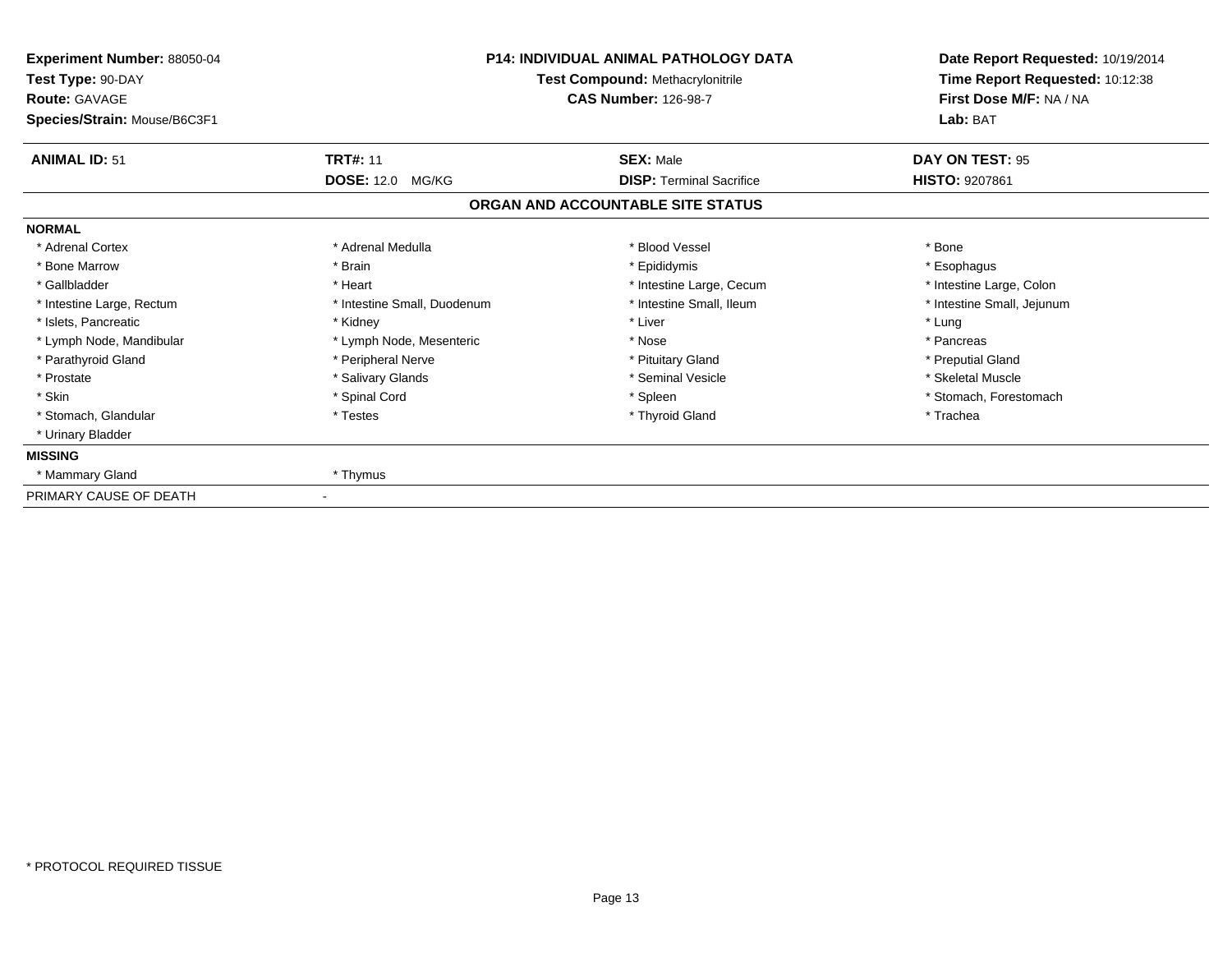| <b>Experiment Number: 88050-04</b><br>Test Type: 90-DAY<br><b>Route: GAVAGE</b><br>Species/Strain: Mouse/B6C3F1 | <b>P14: INDIVIDUAL ANIMAL PATHOLOGY DATA</b><br><b>Test Compound: Methacrylonitrile</b><br><b>CAS Number: 126-98-7</b> |                                   | Date Report Requested: 10/19/2014<br>Time Report Requested: 10:12:38<br>First Dose M/F: NA / NA<br>Lab: BAT |  |
|-----------------------------------------------------------------------------------------------------------------|------------------------------------------------------------------------------------------------------------------------|-----------------------------------|-------------------------------------------------------------------------------------------------------------|--|
| <b>ANIMAL ID: 52</b>                                                                                            | <b>TRT#: 11</b>                                                                                                        | <b>SEX: Male</b>                  | DAY ON TEST: 95                                                                                             |  |
|                                                                                                                 | <b>DOSE: 12.0 MG/KG</b>                                                                                                | <b>DISP: Terminal Sacrifice</b>   | <b>HISTO: 9207862</b>                                                                                       |  |
|                                                                                                                 |                                                                                                                        | ORGAN AND ACCOUNTABLE SITE STATUS |                                                                                                             |  |
| <b>NORMAL</b>                                                                                                   |                                                                                                                        |                                   |                                                                                                             |  |
| * Adrenal Cortex                                                                                                | * Adrenal Medulla                                                                                                      | * Blood Vessel                    | * Bone                                                                                                      |  |
| * Bone Marrow                                                                                                   | * Brain                                                                                                                | * Epididymis                      | * Esophagus                                                                                                 |  |
| * Heart                                                                                                         | * Intestine Large, Cecum                                                                                               | * Intestine Large, Colon          | * Intestine Large, Rectum                                                                                   |  |
| * Intestine Small, Duodenum                                                                                     | * Intestine Small. Ileum                                                                                               | * Intestine Small, Jejunum        | * Islets, Pancreatic                                                                                        |  |
| * Kidney                                                                                                        | * Liver                                                                                                                | * Lung                            | * Lymph Node, Mandibular                                                                                    |  |
| * Lymph Node, Mesenteric                                                                                        | * Nose                                                                                                                 | * Pancreas                        | * Parathyroid Gland                                                                                         |  |
| * Peripheral Nerve                                                                                              | * Pituitary Gland                                                                                                      | * Preputial Gland                 | * Prostate                                                                                                  |  |
| * Salivary Glands                                                                                               | * Seminal Vesicle                                                                                                      | * Skeletal Muscle                 | * Skin                                                                                                      |  |
| * Spinal Cord                                                                                                   | * Spleen                                                                                                               | * Stomach, Forestomach            | * Stomach, Glandular                                                                                        |  |
| * Testes                                                                                                        | * Thymus                                                                                                               | * Thyroid Gland                   | * Trachea                                                                                                   |  |
| * Urinary Bladder                                                                                               |                                                                                                                        |                                   |                                                                                                             |  |
| <b>MISSING</b>                                                                                                  |                                                                                                                        |                                   |                                                                                                             |  |
| * Gallbladder                                                                                                   | * Mammary Gland                                                                                                        |                                   |                                                                                                             |  |
| PRIMARY CAUSE OF DEATH                                                                                          |                                                                                                                        |                                   |                                                                                                             |  |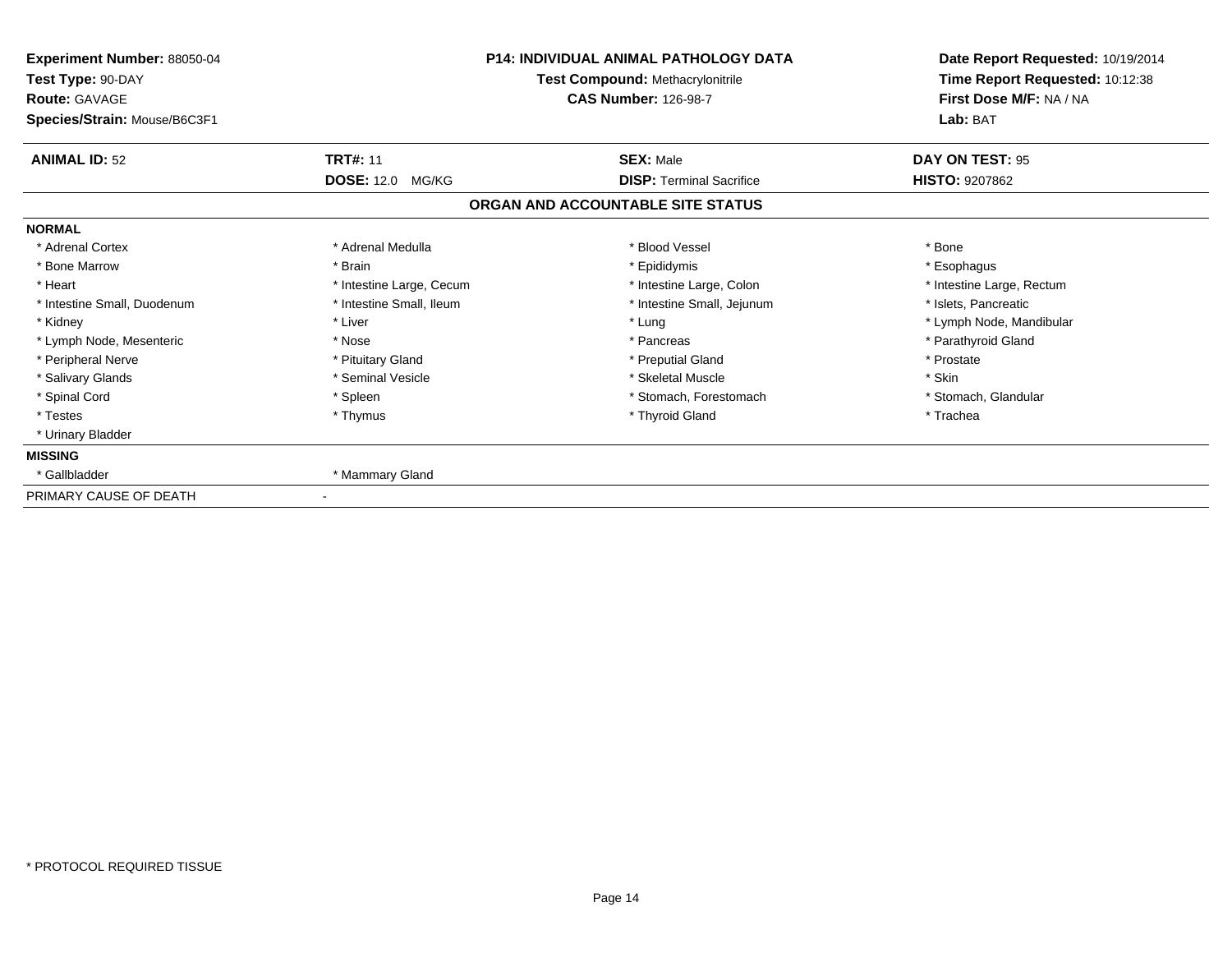| Experiment Number: 88050-04<br>Test Type: 90-DAY<br><b>Route: GAVAGE</b><br>Species/Strain: Mouse/B6C3F1 |                             | <b>P14: INDIVIDUAL ANIMAL PATHOLOGY DATA</b><br>Test Compound: Methacrylonitrile<br><b>CAS Number: 126-98-7</b> | Date Report Requested: 10/19/2014<br>Time Report Requested: 10:12:38<br>First Dose M/F: NA / NA<br>Lab: BAT |
|----------------------------------------------------------------------------------------------------------|-----------------------------|-----------------------------------------------------------------------------------------------------------------|-------------------------------------------------------------------------------------------------------------|
| <b>ANIMAL ID: 53</b>                                                                                     | <b>TRT#: 11</b>             | <b>SEX: Male</b>                                                                                                | DAY ON TEST: 95                                                                                             |
|                                                                                                          | <b>DOSE: 12.0</b><br>MG/KG  | <b>DISP: Terminal Sacrifice</b><br>ORGAN AND ACCOUNTABLE SITE STATUS                                            | <b>HISTO: 9207863</b>                                                                                       |
| <b>NORMAL</b>                                                                                            |                             |                                                                                                                 |                                                                                                             |
| * Adrenal Cortex                                                                                         | * Adrenal Medulla           | * Blood Vessel                                                                                                  | * Bone                                                                                                      |
| * Bone Marrow                                                                                            | * Brain                     | * Epididymis                                                                                                    | * Esophagus                                                                                                 |
| * Gallbladder                                                                                            | * Heart                     | * Intestine Large, Cecum                                                                                        | * Intestine Large, Colon                                                                                    |
| * Intestine Large, Rectum                                                                                | * Intestine Small, Duodenum | * Intestine Small. Ileum                                                                                        | * Intestine Small, Jejunum                                                                                  |
| * Islets, Pancreatic                                                                                     | * Kidney                    | * Liver                                                                                                         | * Lung                                                                                                      |
| * Lymph Node, Mesenteric                                                                                 | * Nose                      | * Pancreas                                                                                                      | * Parathyroid Gland                                                                                         |
| * Peripheral Nerve                                                                                       | * Pituitary Gland           | * Preputial Gland                                                                                               | * Prostate                                                                                                  |
| * Salivary Glands                                                                                        | * Seminal Vesicle           | * Skeletal Muscle                                                                                               | * Skin                                                                                                      |
| * Spinal Cord                                                                                            | * Spleen                    | * Stomach, Forestomach                                                                                          | * Stomach, Glandular                                                                                        |
| * Testes                                                                                                 | * Thymus                    | * Thyroid Gland                                                                                                 | * Trachea                                                                                                   |
| * Urinary Bladder                                                                                        |                             |                                                                                                                 |                                                                                                             |
| <b>MISSING</b>                                                                                           |                             |                                                                                                                 |                                                                                                             |
| * Lymph Node, Mandibular                                                                                 | * Mammary Gland             |                                                                                                                 |                                                                                                             |
| PRIMARY CAUSE OF DEATH                                                                                   |                             |                                                                                                                 |                                                                                                             |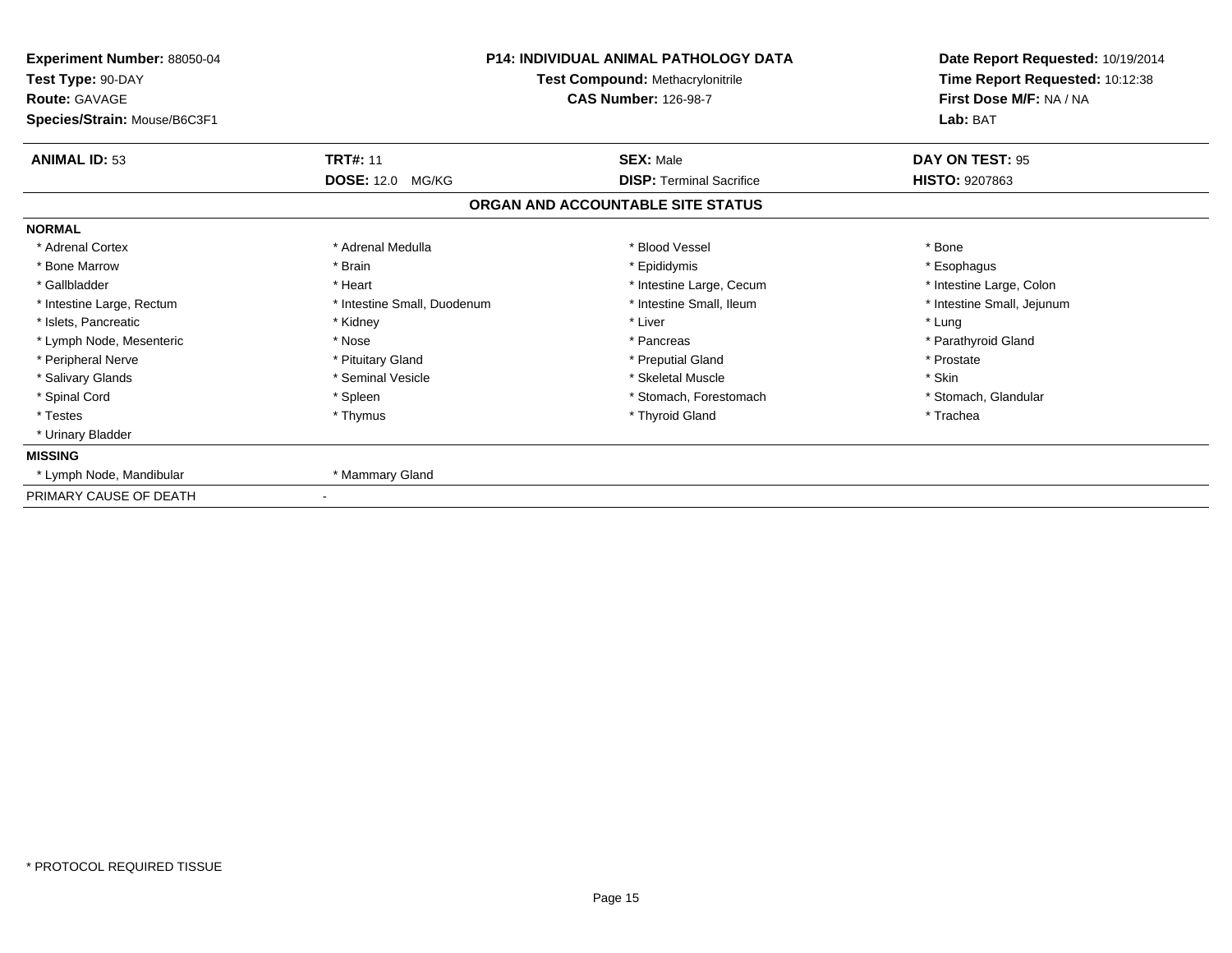| <b>Experiment Number: 88050-04</b><br>Test Type: 90-DAY<br><b>Route: GAVAGE</b><br>Species/Strain: Mouse/B6C3F1 |                             | P14: INDIVIDUAL ANIMAL PATHOLOGY DATA<br><b>Test Compound: Methacrylonitrile</b><br><b>CAS Number: 126-98-7</b> | Date Report Requested: 10/19/2014<br>Time Report Requested: 10:12:38<br>First Dose M/F: NA / NA<br>Lab: BAT |
|-----------------------------------------------------------------------------------------------------------------|-----------------------------|-----------------------------------------------------------------------------------------------------------------|-------------------------------------------------------------------------------------------------------------|
| <b>ANIMAL ID: 54</b>                                                                                            | <b>TRT#: 11</b>             | <b>SEX: Male</b>                                                                                                | DAY ON TEST: 95                                                                                             |
|                                                                                                                 | <b>DOSE: 12.0 MG/KG</b>     | <b>DISP: Terminal Sacrifice</b>                                                                                 | <b>HISTO: 9207864</b>                                                                                       |
|                                                                                                                 |                             | ORGAN AND ACCOUNTABLE SITE STATUS                                                                               |                                                                                                             |
| <b>NORMAL</b>                                                                                                   |                             |                                                                                                                 |                                                                                                             |
| * Adrenal Cortex                                                                                                | * Adrenal Medulla           | * Blood Vessel                                                                                                  | * Bone                                                                                                      |
| * Bone Marrow                                                                                                   | * Brain                     | * Epididymis                                                                                                    | * Esophagus                                                                                                 |
| * Gallbladder                                                                                                   | * Heart                     | * Intestine Large, Cecum                                                                                        | * Intestine Large, Colon                                                                                    |
| * Intestine Large, Rectum                                                                                       | * Intestine Small, Duodenum | * Intestine Small. Ileum                                                                                        | * Intestine Small, Jejunum                                                                                  |
| * Islets, Pancreatic                                                                                            | * Kidney                    | * Liver                                                                                                         | * Lung                                                                                                      |
| * Lymph Node, Mandibular                                                                                        | * Lymph Node, Mesenteric    | * Nose                                                                                                          | * Pancreas                                                                                                  |
| * Parathyroid Gland                                                                                             | * Peripheral Nerve          | * Pituitary Gland                                                                                               | * Preputial Gland                                                                                           |
| * Prostate                                                                                                      | * Salivary Glands           | * Seminal Vesicle                                                                                               | * Skeletal Muscle                                                                                           |
| * Skin                                                                                                          | * Spinal Cord               | * Spleen                                                                                                        | * Stomach, Forestomach                                                                                      |
| * Stomach, Glandular                                                                                            | * Testes                    | * Thymus                                                                                                        | * Thyroid Gland                                                                                             |
| * Trachea                                                                                                       | * Urinary Bladder           |                                                                                                                 |                                                                                                             |
| <b>MISSING</b>                                                                                                  |                             |                                                                                                                 |                                                                                                             |
| * Mammary Gland                                                                                                 |                             |                                                                                                                 |                                                                                                             |
| PRIMARY CAUSE OF DEATH                                                                                          |                             |                                                                                                                 |                                                                                                             |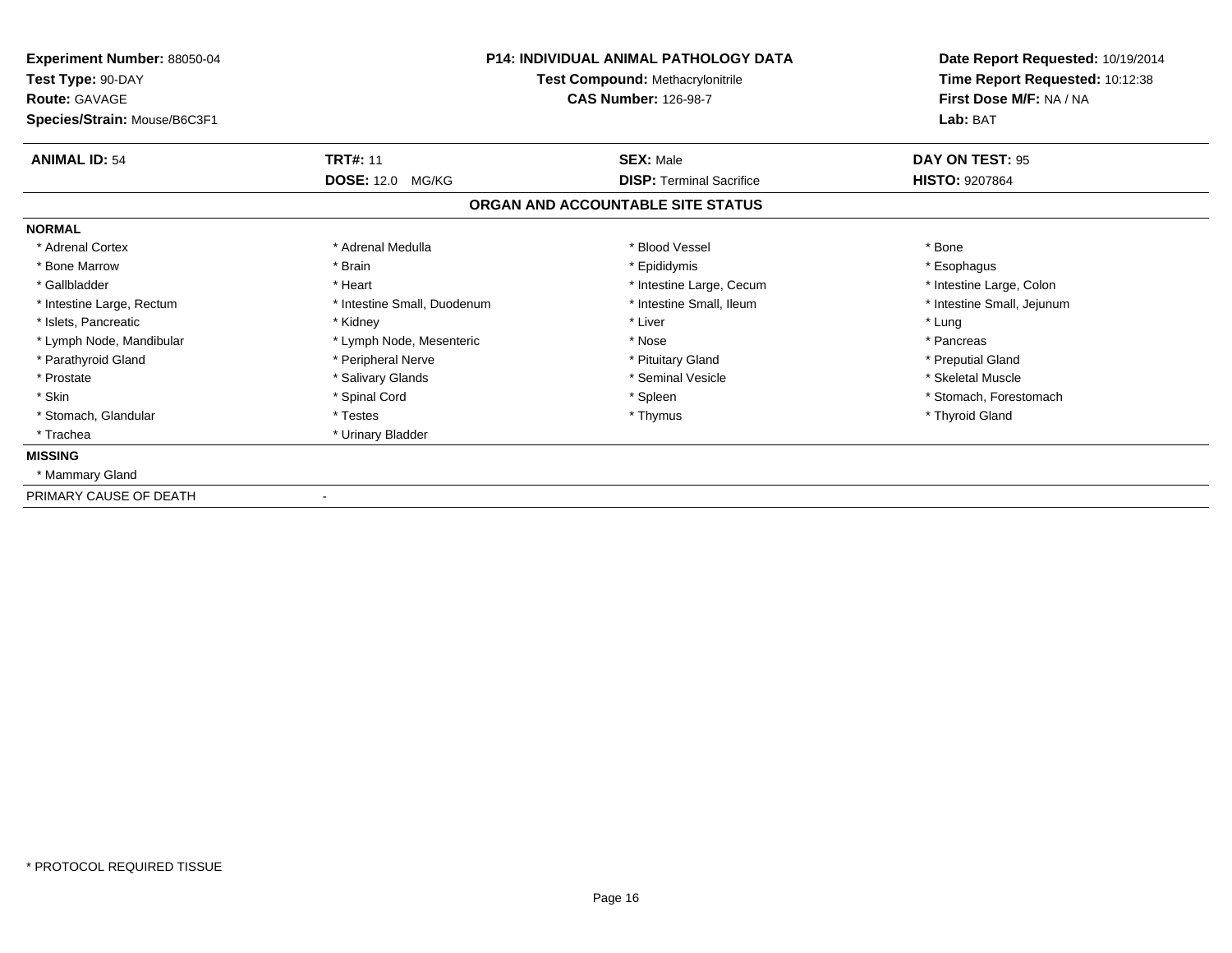| Experiment Number: 88050-04<br>Test Type: 90-DAY<br><b>Route: GAVAGE</b><br>Species/Strain: Mouse/B6C3F1 | <b>P14: INDIVIDUAL ANIMAL PATHOLOGY DATA</b><br><b>Test Compound: Methacrylonitrile</b><br><b>CAS Number: 126-98-7</b> |                                   | Date Report Requested: 10/19/2014<br>Time Report Requested: 10:12:38<br>First Dose M/F: NA / NA<br>Lab: BAT |  |
|----------------------------------------------------------------------------------------------------------|------------------------------------------------------------------------------------------------------------------------|-----------------------------------|-------------------------------------------------------------------------------------------------------------|--|
| <b>ANIMAL ID: 55</b>                                                                                     | <b>TRT#: 11</b>                                                                                                        | <b>SEX: Male</b>                  | DAY ON TEST: 95                                                                                             |  |
|                                                                                                          | <b>DOSE: 12.0</b><br>MG/KG                                                                                             | <b>DISP: Terminal Sacrifice</b>   | <b>HISTO: 9207865</b>                                                                                       |  |
|                                                                                                          |                                                                                                                        | ORGAN AND ACCOUNTABLE SITE STATUS |                                                                                                             |  |
| <b>NORMAL</b>                                                                                            |                                                                                                                        |                                   |                                                                                                             |  |
| * Adrenal Cortex                                                                                         | * Adrenal Medulla                                                                                                      | * Blood Vessel                    | * Bone                                                                                                      |  |
| * Bone Marrow                                                                                            | * Brain                                                                                                                | * Epididymis                      | * Esophagus                                                                                                 |  |
| * Gallbladder                                                                                            | * Heart                                                                                                                | * Intestine Large, Cecum          | * Intestine Large, Colon                                                                                    |  |
| * Intestine Large, Rectum                                                                                | * Intestine Small, Duodenum                                                                                            | * Intestine Small, Ileum          | * Intestine Small, Jejunum                                                                                  |  |
| * Islets. Pancreatic                                                                                     | * Kidney                                                                                                               | * Liver                           | * Lung                                                                                                      |  |
| * Lymph Node, Mesenteric                                                                                 | * Nose                                                                                                                 | * Pancreas                        | * Parathyroid Gland                                                                                         |  |
| * Peripheral Nerve                                                                                       | * Preputial Gland                                                                                                      | * Prostate                        | * Salivary Glands                                                                                           |  |
| * Seminal Vesicle                                                                                        | * Skeletal Muscle                                                                                                      | * Skin                            | * Spinal Cord                                                                                               |  |
| * Spleen                                                                                                 | * Stomach, Forestomach                                                                                                 | * Stomach, Glandular              | * Testes                                                                                                    |  |
| * Thymus                                                                                                 | * Thyroid Gland                                                                                                        | * Trachea                         | * Urinary Bladder                                                                                           |  |
| <b>MISSING</b>                                                                                           |                                                                                                                        |                                   |                                                                                                             |  |
| * Lymph Node, Mandibular                                                                                 | * Mammary Gland                                                                                                        | * Pituitary Gland                 |                                                                                                             |  |
| PRIMARY CAUSE OF DEATH                                                                                   |                                                                                                                        |                                   |                                                                                                             |  |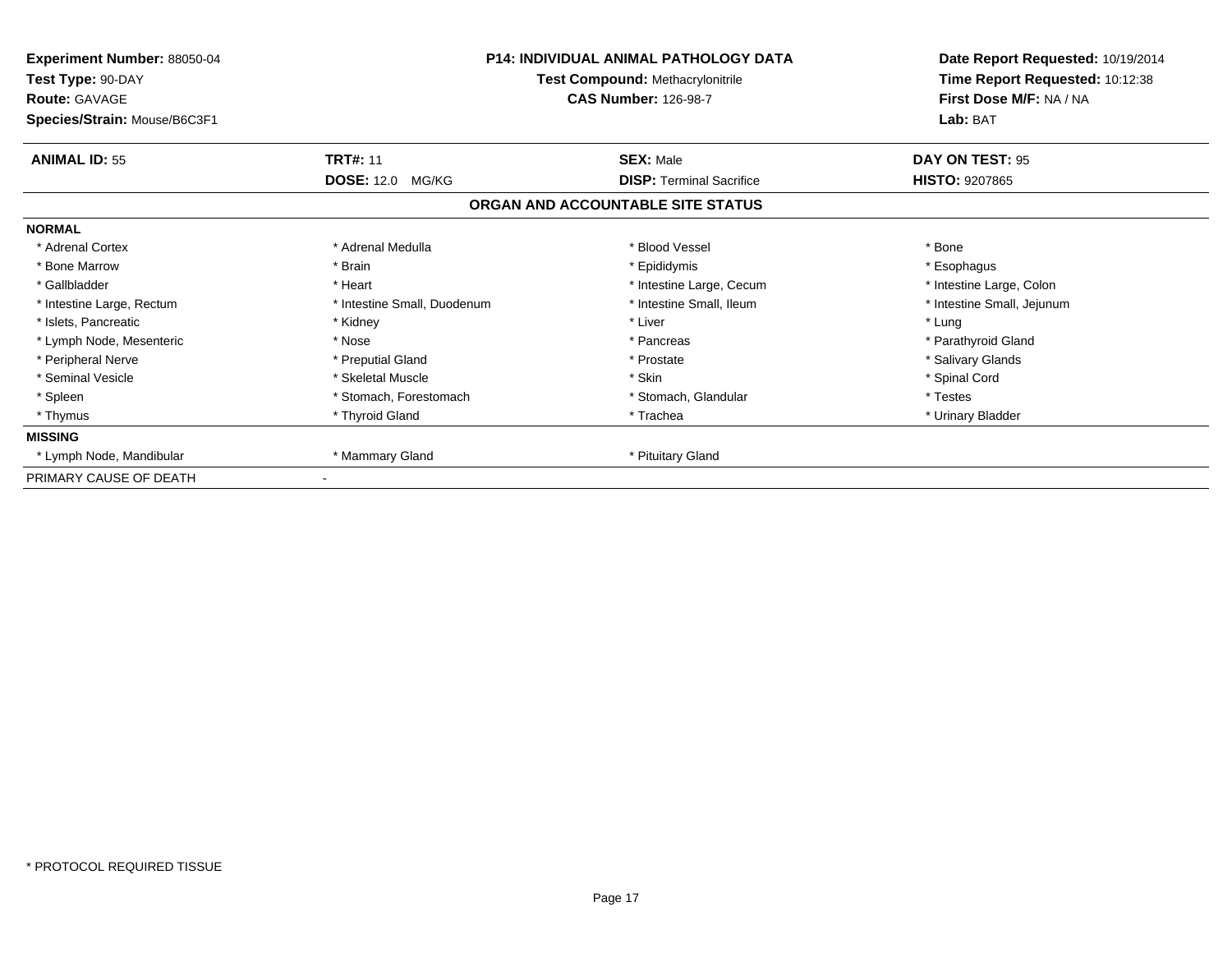| Experiment Number: 88050-04<br>Test Type: 90-DAY<br><b>Route: GAVAGE</b><br>Species/Strain: Mouse/B6C3F1 |                                            | <b>P14: INDIVIDUAL ANIMAL PATHOLOGY DATA</b><br>Test Compound: Methacrylonitrile<br><b>CAS Number: 126-98-7</b> | Date Report Requested: 10/19/2014<br>Time Report Requested: 10:12:38<br>First Dose M/F: NA / NA<br>Lab: BAT |
|----------------------------------------------------------------------------------------------------------|--------------------------------------------|-----------------------------------------------------------------------------------------------------------------|-------------------------------------------------------------------------------------------------------------|
| <b>ANIMAL ID: 56</b>                                                                                     | <b>TRT#: 11</b><br><b>DOSE: 12.0 MG/KG</b> | <b>SEX: Male</b><br><b>DISP: Terminal Sacrifice</b>                                                             | DAY ON TEST: 95<br><b>HISTO: 9207866</b>                                                                    |
|                                                                                                          |                                            | ORGAN AND ACCOUNTABLE SITE STATUS                                                                               |                                                                                                             |
| <b>NORMAL</b>                                                                                            |                                            |                                                                                                                 |                                                                                                             |
| * Adrenal Cortex                                                                                         | * Adrenal Medulla                          | * Blood Vessel                                                                                                  | * Bone                                                                                                      |
| * Bone Marrow                                                                                            | * Brain                                    | * Epididymis                                                                                                    | * Esophagus                                                                                                 |
| * Gallbladder                                                                                            | * Heart                                    | * Intestine Large, Cecum                                                                                        | * Intestine Large, Colon                                                                                    |
| * Intestine Large, Rectum                                                                                | * Intestine Small, Duodenum                | * Intestine Small, Ileum                                                                                        | * Intestine Small, Jejunum                                                                                  |
| * Islets, Pancreatic                                                                                     | * Kidney                                   | * Liver                                                                                                         | * Lung                                                                                                      |
| * Lymph Node, Mandibular                                                                                 | * Lymph Node, Mesenteric                   | * Nose                                                                                                          | * Pancreas                                                                                                  |
| * Parathyroid Gland                                                                                      | * Peripheral Nerve                         | * Preputial Gland                                                                                               | * Prostate                                                                                                  |
| * Salivary Glands                                                                                        | * Seminal Vesicle                          | * Skeletal Muscle                                                                                               | * Skin                                                                                                      |
| * Spinal Cord                                                                                            | * Spleen                                   | * Stomach, Forestomach                                                                                          | * Stomach, Glandular                                                                                        |
| * Testes                                                                                                 | * Thymus                                   | * Thyroid Gland                                                                                                 | * Trachea                                                                                                   |
| * Urinary Bladder                                                                                        |                                            |                                                                                                                 |                                                                                                             |
| <b>MISSING</b>                                                                                           |                                            |                                                                                                                 |                                                                                                             |
| * Mammary Gland                                                                                          | * Pituitary Gland                          |                                                                                                                 |                                                                                                             |
| PRIMARY CAUSE OF DEATH                                                                                   |                                            |                                                                                                                 |                                                                                                             |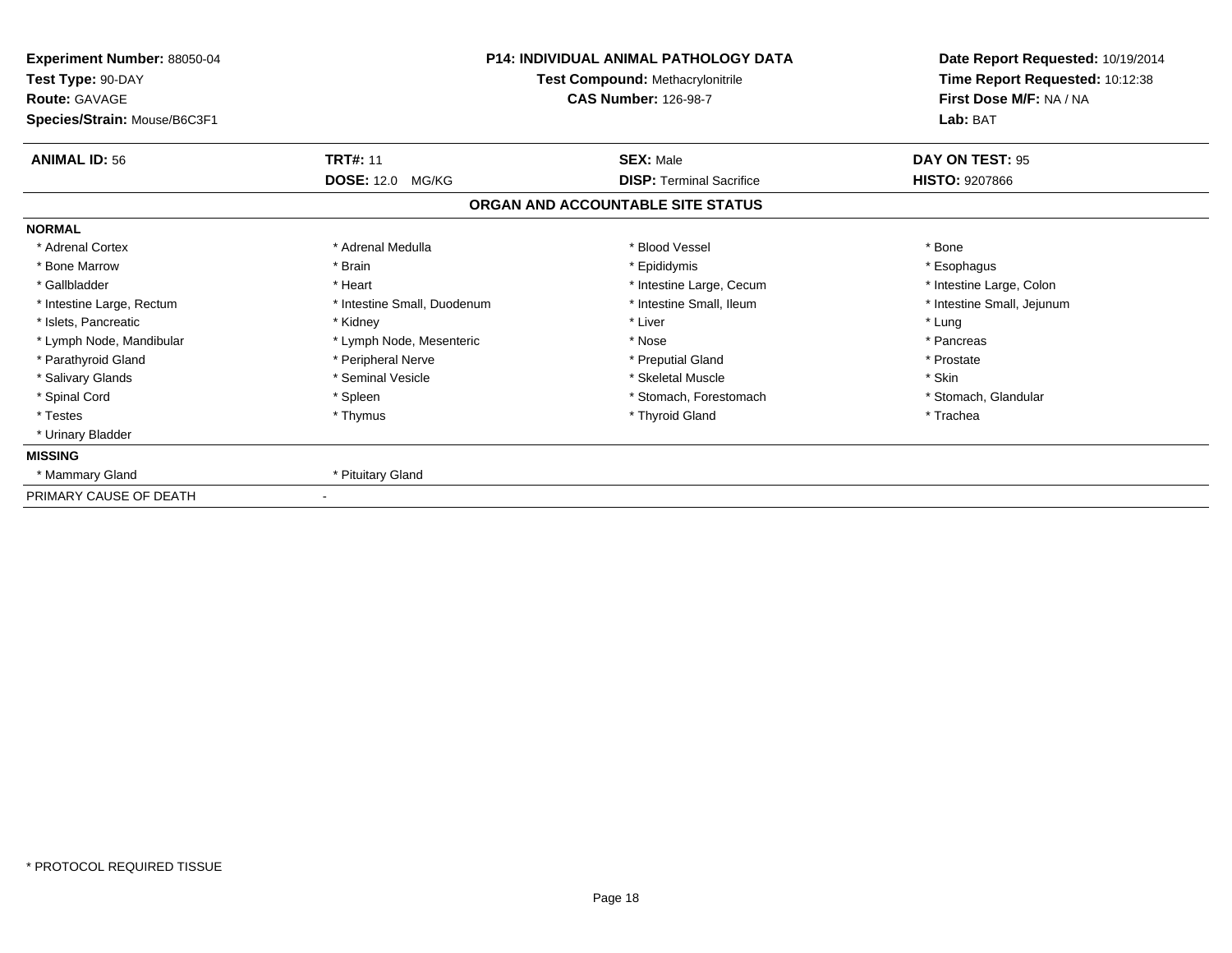| Experiment Number: 88050-04<br>Test Type: 90-DAY<br><b>Route: GAVAGE</b><br>Species/Strain: Mouse/B6C3F1 | <b>Test Compound: Methacrylonitrile</b><br><b>CAS Number: 126-98-7</b> |                                   | <b>P14: INDIVIDUAL ANIMAL PATHOLOGY DATA</b> |  | Date Report Requested: 10/19/2014<br>Time Report Requested: 10:12:38<br>First Dose M/F: NA / NA<br>Lab: BAT |
|----------------------------------------------------------------------------------------------------------|------------------------------------------------------------------------|-----------------------------------|----------------------------------------------|--|-------------------------------------------------------------------------------------------------------------|
| <b>ANIMAL ID: 57</b>                                                                                     | <b>TRT#: 11</b>                                                        | <b>SEX: Male</b>                  | DAY ON TEST: 95                              |  |                                                                                                             |
|                                                                                                          | <b>DOSE: 12.0</b><br>MG/KG                                             | <b>DISP: Terminal Sacrifice</b>   | <b>HISTO: 9207867</b>                        |  |                                                                                                             |
|                                                                                                          |                                                                        | ORGAN AND ACCOUNTABLE SITE STATUS |                                              |  |                                                                                                             |
| <b>NORMAL</b>                                                                                            |                                                                        |                                   |                                              |  |                                                                                                             |
| * Adrenal Cortex                                                                                         | * Adrenal Medulla                                                      | * Blood Vessel                    | * Bone                                       |  |                                                                                                             |
| * Bone Marrow                                                                                            | * Brain                                                                | * Epididymis                      | * Esophagus                                  |  |                                                                                                             |
| * Gallbladder                                                                                            | * Heart                                                                | * Intestine Large, Cecum          | * Intestine Large, Colon                     |  |                                                                                                             |
| * Intestine Large, Rectum                                                                                | * Intestine Small, Duodenum                                            | * Intestine Small, Ileum          | * Intestine Small, Jejunum                   |  |                                                                                                             |
| * Islets. Pancreatic                                                                                     | * Kidney                                                               | * Liver                           | * Lung                                       |  |                                                                                                             |
| * Lymph Node, Mandibular                                                                                 | * Nose                                                                 | * Pancreas                        | * Parathyroid Gland                          |  |                                                                                                             |
| * Peripheral Nerve                                                                                       | * Preputial Gland                                                      | * Prostate                        | * Salivary Glands                            |  |                                                                                                             |
| * Seminal Vesicle                                                                                        | * Skeletal Muscle                                                      | * Skin                            | * Spinal Cord                                |  |                                                                                                             |
| * Spleen                                                                                                 | * Stomach, Forestomach                                                 | * Stomach, Glandular              | * Testes                                     |  |                                                                                                             |
| * Thymus                                                                                                 | * Thyroid Gland                                                        | * Trachea                         | * Urinary Bladder                            |  |                                                                                                             |
| <b>MISSING</b>                                                                                           |                                                                        |                                   |                                              |  |                                                                                                             |
| * Lymph Node, Mesenteric                                                                                 | * Mammary Gland                                                        | * Pituitary Gland                 |                                              |  |                                                                                                             |
| PRIMARY CAUSE OF DEATH                                                                                   |                                                                        |                                   |                                              |  |                                                                                                             |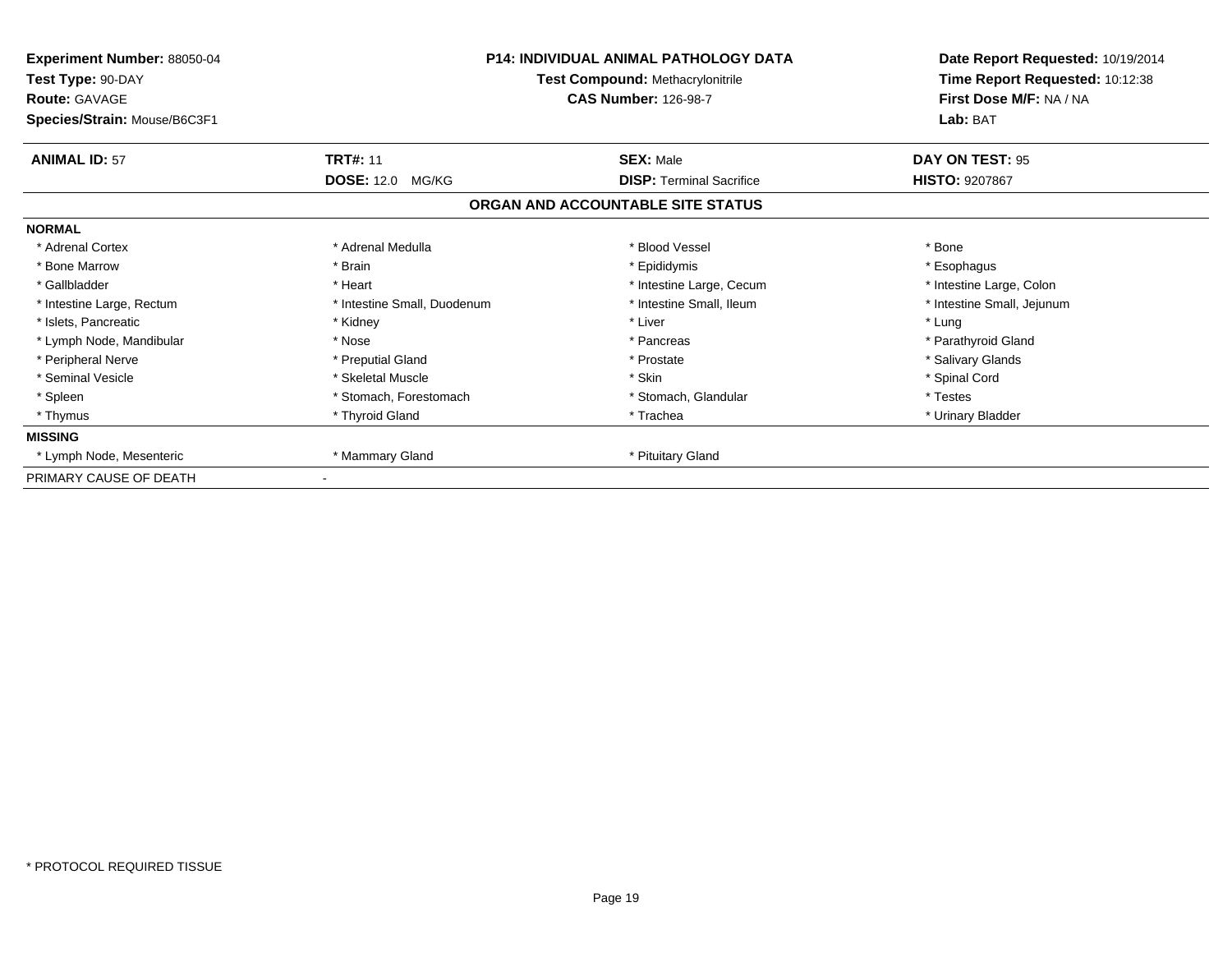| Experiment Number: 88050-04<br>Test Type: 90-DAY<br><b>Route: GAVAGE</b><br>Species/Strain: Mouse/B6C3F1 | <b>P14: INDIVIDUAL ANIMAL PATHOLOGY DATA</b><br><b>Test Compound: Methacrylonitrile</b><br><b>CAS Number: 126-98-7</b> |                                   | Date Report Requested: 10/19/2014<br>Time Report Requested: 10:12:38<br>First Dose M/F: NA / NA<br>Lab: BAT |
|----------------------------------------------------------------------------------------------------------|------------------------------------------------------------------------------------------------------------------------|-----------------------------------|-------------------------------------------------------------------------------------------------------------|
| <b>ANIMAL ID: 58</b>                                                                                     | <b>TRT#: 11</b>                                                                                                        | <b>SEX: Male</b>                  | DAY ON TEST: 95                                                                                             |
|                                                                                                          | DOSE: 12.0 MG/KG                                                                                                       | <b>DISP: Terminal Sacrifice</b>   | <b>HISTO: 9207868</b>                                                                                       |
|                                                                                                          |                                                                                                                        | ORGAN AND ACCOUNTABLE SITE STATUS |                                                                                                             |
| <b>NORMAL</b>                                                                                            |                                                                                                                        |                                   |                                                                                                             |
| * Adrenal Cortex                                                                                         | * Adrenal Medulla                                                                                                      | * Blood Vessel                    | * Bone                                                                                                      |
| * Bone Marrow                                                                                            | * Brain                                                                                                                | * Epididymis                      | * Esophagus                                                                                                 |
| * Gallbladder                                                                                            | * Heart                                                                                                                | * Intestine Large, Cecum          | * Intestine Large, Colon                                                                                    |
| * Intestine Large, Rectum                                                                                | * Intestine Small, Duodenum                                                                                            | * Intestine Small, Ileum          | * Intestine Small, Jejunum                                                                                  |
| * Islets, Pancreatic                                                                                     | * Kidney                                                                                                               | * Liver                           | * Lung                                                                                                      |
| * Lymph Node, Mandibular                                                                                 | * Lymph Node, Mesenteric                                                                                               | * Nose                            | * Pancreas                                                                                                  |
| * Parathyroid Gland                                                                                      | * Peripheral Nerve                                                                                                     | * Pituitary Gland                 | * Preputial Gland                                                                                           |
| * Prostate                                                                                               | * Salivary Glands                                                                                                      | * Seminal Vesicle                 | * Skeletal Muscle                                                                                           |
| * Skin                                                                                                   | * Spinal Cord                                                                                                          | * Spleen                          | * Stomach, Forestomach                                                                                      |
| * Stomach, Glandular                                                                                     | * Testes                                                                                                               | * Thyroid Gland                   | * Trachea                                                                                                   |
| * Urinary Bladder                                                                                        |                                                                                                                        |                                   |                                                                                                             |
| <b>MISSING</b>                                                                                           |                                                                                                                        |                                   |                                                                                                             |
| * Mammary Gland                                                                                          | * Thymus                                                                                                               |                                   |                                                                                                             |
| PRIMARY CAUSE OF DEATH                                                                                   |                                                                                                                        |                                   |                                                                                                             |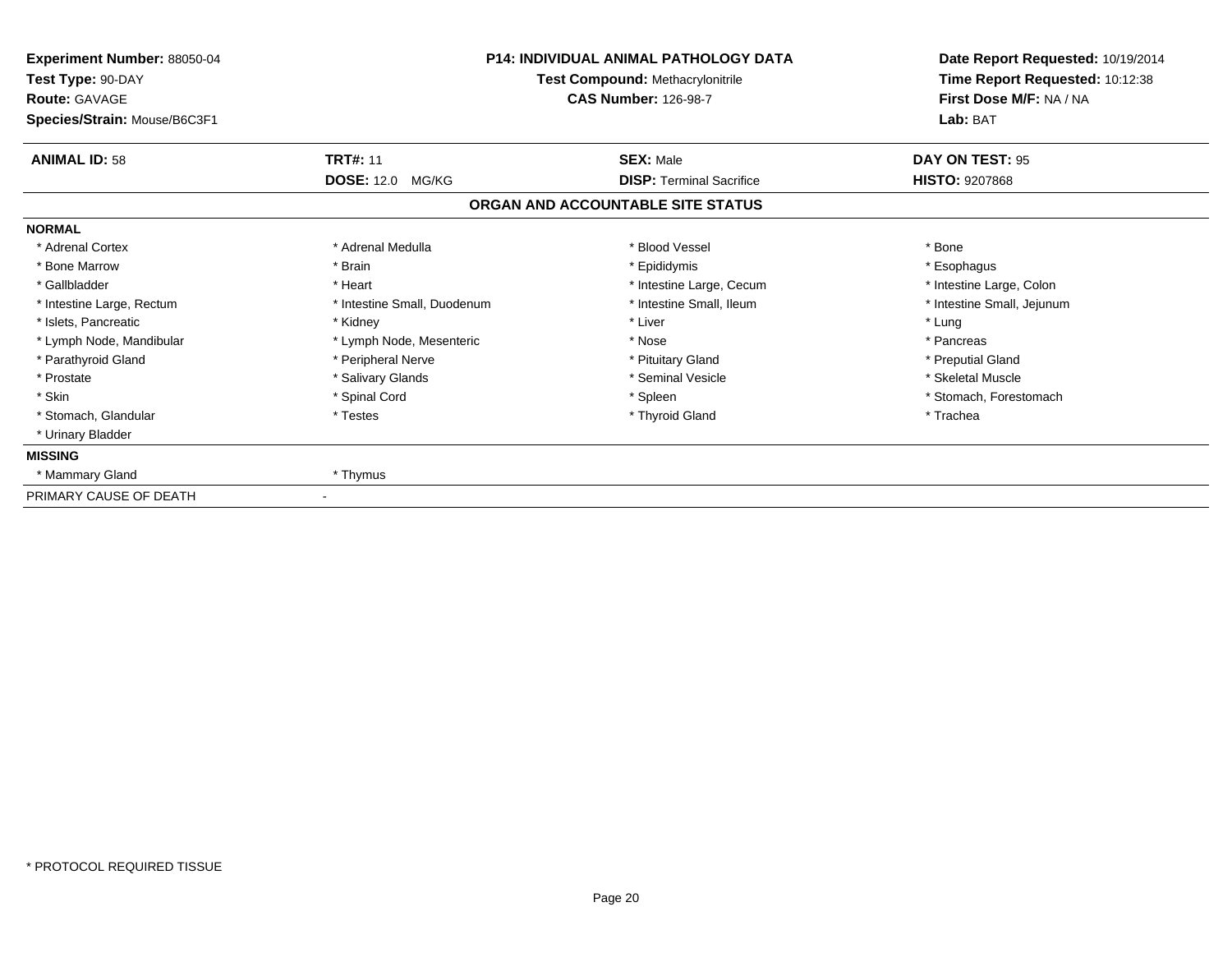| <b>Experiment Number: 88050-04</b><br>Test Type: 90-DAY<br><b>Route: GAVAGE</b><br>Species/Strain: Mouse/B6C3F1 | <b>P14: INDIVIDUAL ANIMAL PATHOLOGY DATA</b><br><b>Test Compound: Methacrylonitrile</b><br><b>CAS Number: 126-98-7</b> |                                                                      | Date Report Requested: 10/19/2014<br>Time Report Requested: 10:12:38<br>First Dose M/F: NA / NA<br>Lab: BAT |
|-----------------------------------------------------------------------------------------------------------------|------------------------------------------------------------------------------------------------------------------------|----------------------------------------------------------------------|-------------------------------------------------------------------------------------------------------------|
| <b>ANIMAL ID: 59</b>                                                                                            | <b>TRT#: 11</b>                                                                                                        | <b>SEX: Male</b>                                                     | DAY ON TEST: 95                                                                                             |
|                                                                                                                 | <b>DOSE: 12.0 MG/KG</b>                                                                                                | <b>DISP: Terminal Sacrifice</b><br>ORGAN AND ACCOUNTABLE SITE STATUS | <b>HISTO: 9207869</b>                                                                                       |
| <b>NORMAL</b>                                                                                                   |                                                                                                                        |                                                                      |                                                                                                             |
| * Adrenal Cortex                                                                                                | * Adrenal Medulla                                                                                                      | * Blood Vessel                                                       | * Bone                                                                                                      |
| * Bone Marrow                                                                                                   | * Brain                                                                                                                | * Epididymis                                                         | * Esophagus                                                                                                 |
| * Gallbladder                                                                                                   | * Heart                                                                                                                | * Intestine Large, Cecum                                             | * Intestine Large, Colon                                                                                    |
| * Intestine Large, Rectum                                                                                       | * Intestine Small, Duodenum                                                                                            | * Intestine Small, Ileum                                             | * Intestine Small, Jejunum                                                                                  |
| * Islets, Pancreatic                                                                                            | * Kidney                                                                                                               | * Liver                                                              | * Lung                                                                                                      |
| * Lymph Node, Mandibular                                                                                        | * Lymph Node, Mesenteric                                                                                               | * Mammary Gland                                                      | * Nose                                                                                                      |
| * Pancreas                                                                                                      | * Peripheral Nerve                                                                                                     | * Pituitary Gland                                                    | * Preputial Gland                                                                                           |
| * Prostate                                                                                                      | * Salivary Glands                                                                                                      | * Seminal Vesicle                                                    | * Skeletal Muscle                                                                                           |
| * Skin                                                                                                          | * Spinal Cord                                                                                                          | * Spleen                                                             | * Stomach, Forestomach                                                                                      |
| * Stomach, Glandular                                                                                            | * Testes                                                                                                               | * Thymus                                                             | * Thyroid Gland                                                                                             |
| * Trachea                                                                                                       | * Urinary Bladder                                                                                                      |                                                                      |                                                                                                             |
| <b>MISSING</b>                                                                                                  |                                                                                                                        |                                                                      |                                                                                                             |
| * Parathyroid Gland                                                                                             |                                                                                                                        |                                                                      |                                                                                                             |
| PRIMARY CAUSE OF DEATH                                                                                          |                                                                                                                        |                                                                      |                                                                                                             |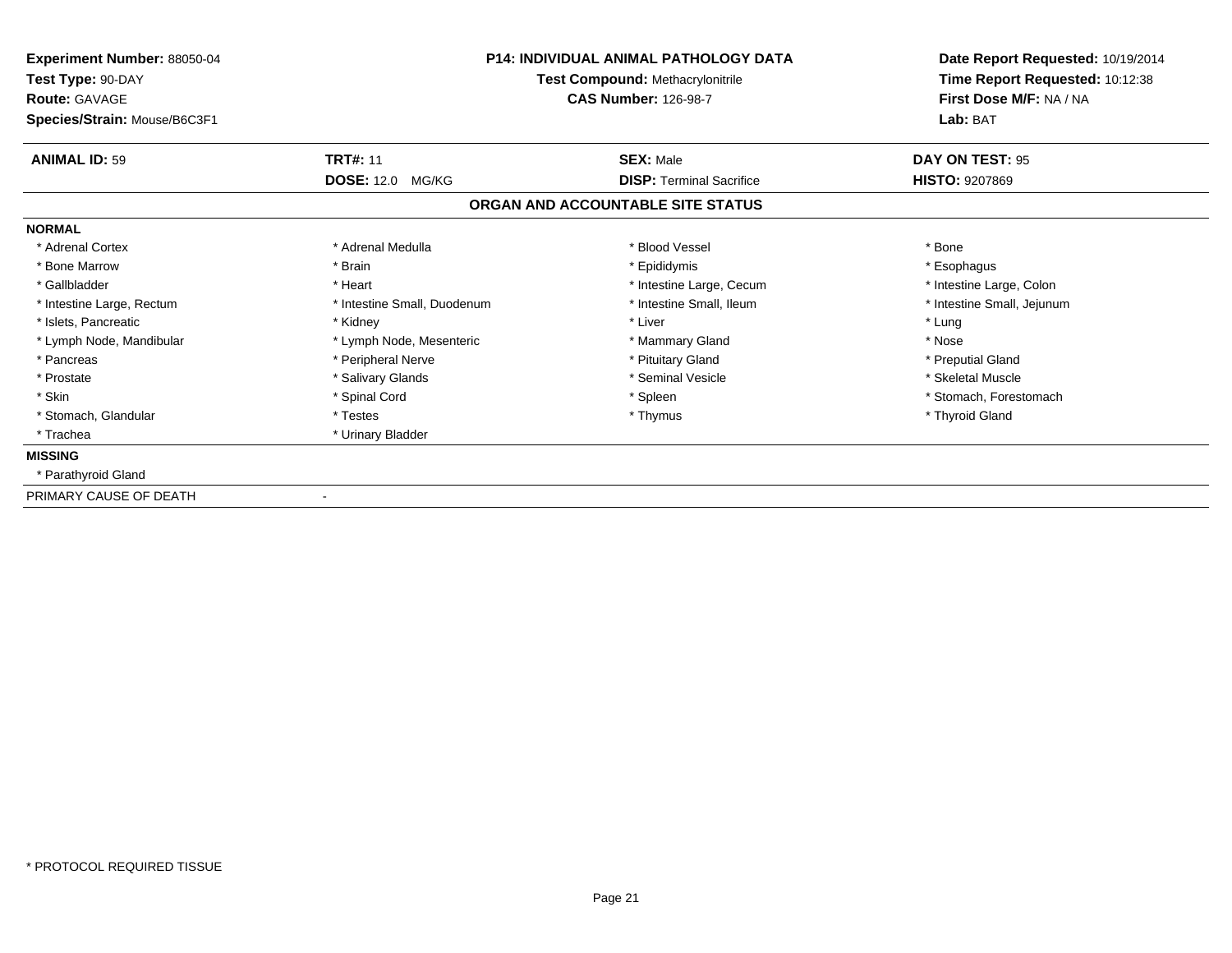| <b>Experiment Number: 88050-04</b><br>Test Type: 90-DAY<br><b>Route: GAVAGE</b><br>Species/Strain: Mouse/B6C3F1 | P14: INDIVIDUAL ANIMAL PATHOLOGY DATA<br><b>Test Compound: Methacrylonitrile</b><br><b>CAS Number: 126-98-7</b> |                                   | Date Report Requested: 10/19/2014<br>Time Report Requested: 10:12:38<br>First Dose M/F: NA / NA<br>Lab: BAT |
|-----------------------------------------------------------------------------------------------------------------|-----------------------------------------------------------------------------------------------------------------|-----------------------------------|-------------------------------------------------------------------------------------------------------------|
| <b>ANIMAL ID: 60</b>                                                                                            | <b>TRT#: 11</b>                                                                                                 | <b>SEX: Male</b>                  | DAY ON TEST: 95                                                                                             |
|                                                                                                                 | <b>DOSE: 12.0 MG/KG</b>                                                                                         | <b>DISP: Terminal Sacrifice</b>   | <b>HISTO: 9207870</b>                                                                                       |
|                                                                                                                 |                                                                                                                 | ORGAN AND ACCOUNTABLE SITE STATUS |                                                                                                             |
| <b>NORMAL</b>                                                                                                   |                                                                                                                 |                                   |                                                                                                             |
| * Adrenal Cortex                                                                                                | * Adrenal Medulla                                                                                               | * Blood Vessel                    | * Bone                                                                                                      |
| * Bone Marrow                                                                                                   | * Brain                                                                                                         | * Epididymis                      | * Esophagus                                                                                                 |
| * Gallbladder                                                                                                   | * Heart                                                                                                         | * Intestine Large, Cecum          | * Intestine Large, Colon                                                                                    |
| * Intestine Large, Rectum                                                                                       | * Intestine Small, Duodenum                                                                                     | * Intestine Small. Ileum          | * Intestine Small, Jejunum                                                                                  |
| * Islets, Pancreatic                                                                                            | * Kidney                                                                                                        | * Liver                           | * Lung                                                                                                      |
| * Lymph Node, Mandibular                                                                                        | * Lymph Node, Mesenteric                                                                                        | * Nose                            | * Pancreas                                                                                                  |
| * Parathyroid Gland                                                                                             | * Peripheral Nerve                                                                                              | * Pituitary Gland                 | * Preputial Gland                                                                                           |
| * Prostate                                                                                                      | * Salivary Glands                                                                                               | * Seminal Vesicle                 | * Skeletal Muscle                                                                                           |
| * Skin                                                                                                          | * Spinal Cord                                                                                                   | * Spleen                          | * Stomach, Forestomach                                                                                      |
| * Stomach, Glandular                                                                                            | * Testes                                                                                                        | * Thymus                          | * Thyroid Gland                                                                                             |
| * Trachea                                                                                                       | * Urinary Bladder                                                                                               |                                   |                                                                                                             |
| <b>MISSING</b>                                                                                                  |                                                                                                                 |                                   |                                                                                                             |
| * Mammary Gland                                                                                                 |                                                                                                                 |                                   |                                                                                                             |
| PRIMARY CAUSE OF DEATH                                                                                          |                                                                                                                 |                                   |                                                                                                             |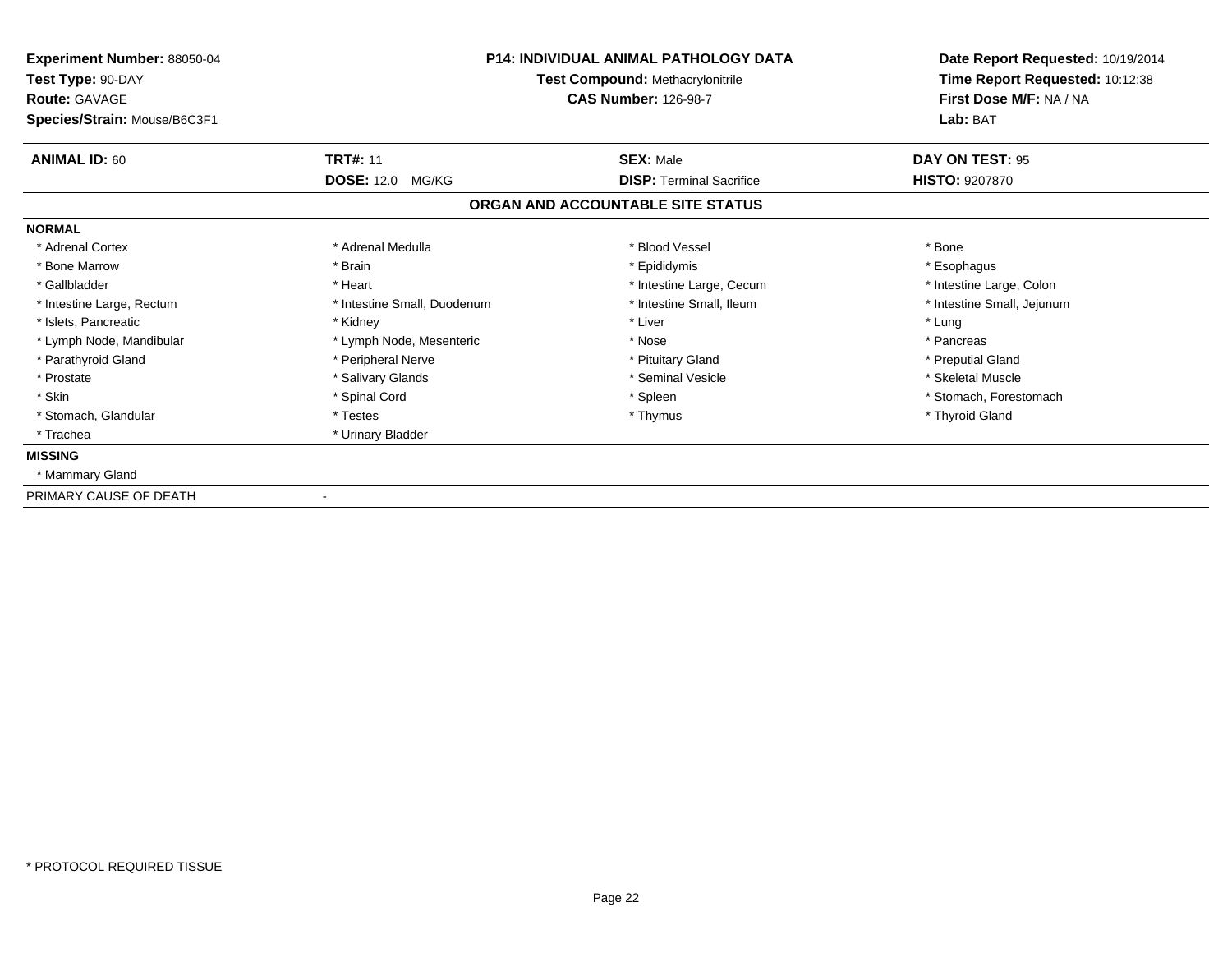| Experiment Number: 88050-04<br>Test Type: 90-DAY<br><b>Route: GAVAGE</b><br>Species/Strain: Mouse/B6C3F1 | <b>P14: INDIVIDUAL ANIMAL PATHOLOGY DATA</b><br><b>Test Compound: Methacrylonitrile</b><br><b>CAS Number: 126-98-7</b> |                                   | Date Report Requested: 10/19/2014<br>Time Report Requested: 10:12:38<br>First Dose M/F: NA / NA<br>Lab: BAT |
|----------------------------------------------------------------------------------------------------------|------------------------------------------------------------------------------------------------------------------------|-----------------------------------|-------------------------------------------------------------------------------------------------------------|
| <b>ANIMAL ID: 121</b>                                                                                    | <b>TRT#: 13</b>                                                                                                        | <b>SEX: Male</b>                  | DAY ON TEST: 32                                                                                             |
|                                                                                                          | <b>DOSE: 0 MG/KG 30 DAY</b>                                                                                            | <b>DISP:</b> Scheduled Sacrifice  | HISTO: 9207721                                                                                              |
|                                                                                                          |                                                                                                                        | ORGAN AND ACCOUNTABLE SITE STATUS |                                                                                                             |
| <b>NORMAL</b>                                                                                            |                                                                                                                        |                                   |                                                                                                             |
| * Adrenal Cortex                                                                                         | * Adrenal Medulla                                                                                                      | * Blood Vessel                    | * Bone                                                                                                      |
| * Bone Marrow                                                                                            | * Brain                                                                                                                | * Epididymis                      | * Esophagus                                                                                                 |
| * Gallbladder                                                                                            | * Heart                                                                                                                | * Intestine Large, Cecum          | * Intestine Large, Colon                                                                                    |
| * Intestine Large, Rectum                                                                                | * Intestine Small, Duodenum                                                                                            | * Intestine Small, Ileum          | * Intestine Small, Jejunum                                                                                  |
| * Islets, Pancreatic                                                                                     | * Kidney                                                                                                               | Larynx                            | * Liver                                                                                                     |
| * Lung                                                                                                   | * Lymph Node, Mandibular                                                                                               | * Lymph Node, Mesenteric          | * Nose                                                                                                      |
| * Pancreas                                                                                               | * Parathyroid Gland                                                                                                    | * Peripheral Nerve                | * Pituitary Gland                                                                                           |
| * Preputial Gland                                                                                        | * Prostate                                                                                                             | * Salivary Glands                 | * Seminal Vesicle                                                                                           |
| * Skeletal Muscle                                                                                        | * Skin                                                                                                                 | * Spinal Cord                     | * Spleen                                                                                                    |
| * Stomach, Forestomach                                                                                   | * Stomach, Glandular                                                                                                   | * Testes                          | * Thymus                                                                                                    |
| * Thyroid Gland                                                                                          | * Trachea                                                                                                              | * Urinary Bladder                 |                                                                                                             |
| <b>MISSING</b>                                                                                           |                                                                                                                        |                                   |                                                                                                             |
| * Mammary Gland                                                                                          |                                                                                                                        |                                   |                                                                                                             |
| PRIMARY CAUSE OF DEATH                                                                                   |                                                                                                                        |                                   |                                                                                                             |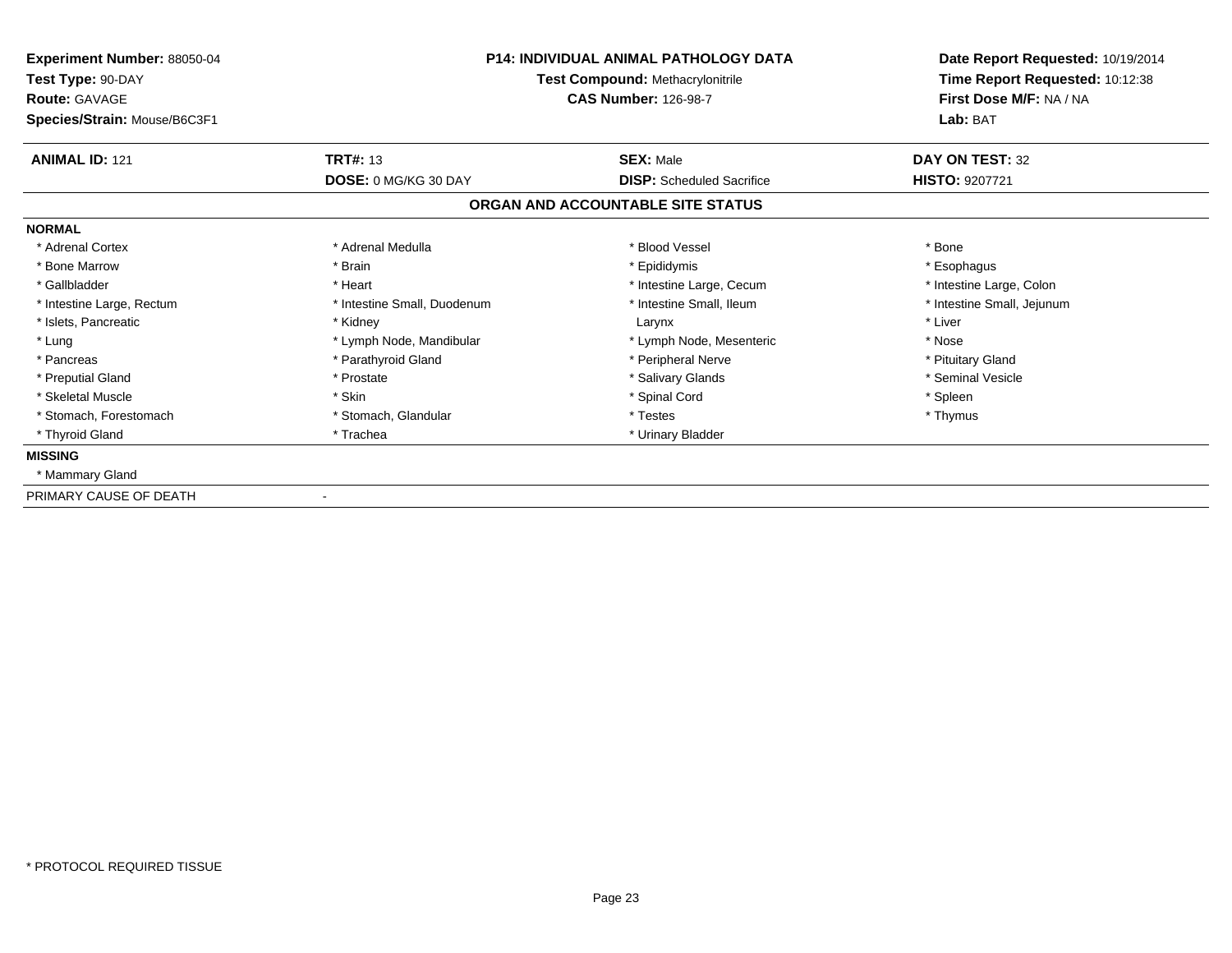| Experiment Number: 88050-04<br>Test Type: 90-DAY<br><b>Route: GAVAGE</b><br>Species/Strain: Mouse/B6C3F1 |                                                                           | <b>P14: INDIVIDUAL ANIMAL PATHOLOGY DATA</b><br>Test Compound: Methacrylonitrile<br><b>CAS Number: 126-98-7</b> | Date Report Requested: 10/19/2014<br>Time Report Requested: 10:12:38<br>First Dose M/F: NA / NA<br>Lab: BAT |
|----------------------------------------------------------------------------------------------------------|---------------------------------------------------------------------------|-----------------------------------------------------------------------------------------------------------------|-------------------------------------------------------------------------------------------------------------|
| <b>ANIMAL ID: 122</b>                                                                                    | <b>TRT#: 13</b>                                                           | <b>SEX: Male</b>                                                                                                | DAY ON TEST: 32                                                                                             |
|                                                                                                          | DOSE: 0 MG/KG 30 DAY                                                      | <b>DISP:</b> Scheduled Sacrifice                                                                                | <b>HISTO: 9207722</b>                                                                                       |
|                                                                                                          |                                                                           | ORGAN AND ACCOUNTABLE SITE STATUS                                                                               |                                                                                                             |
| <b>NORMAL</b>                                                                                            |                                                                           |                                                                                                                 |                                                                                                             |
| * Adrenal Cortex                                                                                         | * Adrenal Medulla                                                         | * Blood Vessel                                                                                                  | * Bone                                                                                                      |
| * Bone Marrow                                                                                            | * Brain                                                                   | * Epididymis                                                                                                    | * Esophagus                                                                                                 |
| * Gallbladder                                                                                            | * Heart                                                                   | * Intestine Large, Cecum                                                                                        | * Intestine Large, Colon                                                                                    |
| * Intestine Large, Rectum                                                                                | * Intestine Small, Duodenum                                               | * Intestine Small, Ileum                                                                                        | * Intestine Small, Jejunum                                                                                  |
| * Islets, Pancreatic                                                                                     | * Kidney                                                                  | * Liver                                                                                                         | * Lung                                                                                                      |
| * Lymph Node, Mandibular                                                                                 | * Lymph Node, Mesenteric                                                  | * Nose                                                                                                          | * Pancreas                                                                                                  |
| * Parathyroid Gland                                                                                      | * Peripheral Nerve                                                        | * Pituitary Gland                                                                                               | * Preputial Gland                                                                                           |
| * Prostate                                                                                               | * Salivary Glands                                                         | * Seminal Vesicle                                                                                               | * Skeletal Muscle                                                                                           |
| * Skin                                                                                                   | * Spinal Cord                                                             | * Spleen                                                                                                        | * Stomach, Forestomach                                                                                      |
| * Stomach, Glandular                                                                                     | * Testes                                                                  | * Thymus                                                                                                        | * Thyroid Gland                                                                                             |
| * Trachea                                                                                                | * Urinary Bladder                                                         |                                                                                                                 |                                                                                                             |
| <b>MISSING</b>                                                                                           |                                                                           |                                                                                                                 |                                                                                                             |
| * Mammary Gland                                                                                          |                                                                           |                                                                                                                 |                                                                                                             |
| <b>OBSERVATIONS</b>                                                                                      |                                                                           |                                                                                                                 |                                                                                                             |
| * Adren Cortex                                                                                           |                                                                           |                                                                                                                 |                                                                                                             |
| Note: Only one adrenal gland available for histopathologic examinaion.                                   |                                                                           |                                                                                                                 |                                                                                                             |
| * Liver                                                                                                  |                                                                           |                                                                                                                 |                                                                                                             |
|                                                                                                          | Note: TGL#1-9-NCL:FOCUS, NOTED AT TRIM, NOT APPARENT HISTOPATHOLOGICALLY. |                                                                                                                 |                                                                                                             |
| PRIMARY CAUSE OF DEATH                                                                                   |                                                                           |                                                                                                                 |                                                                                                             |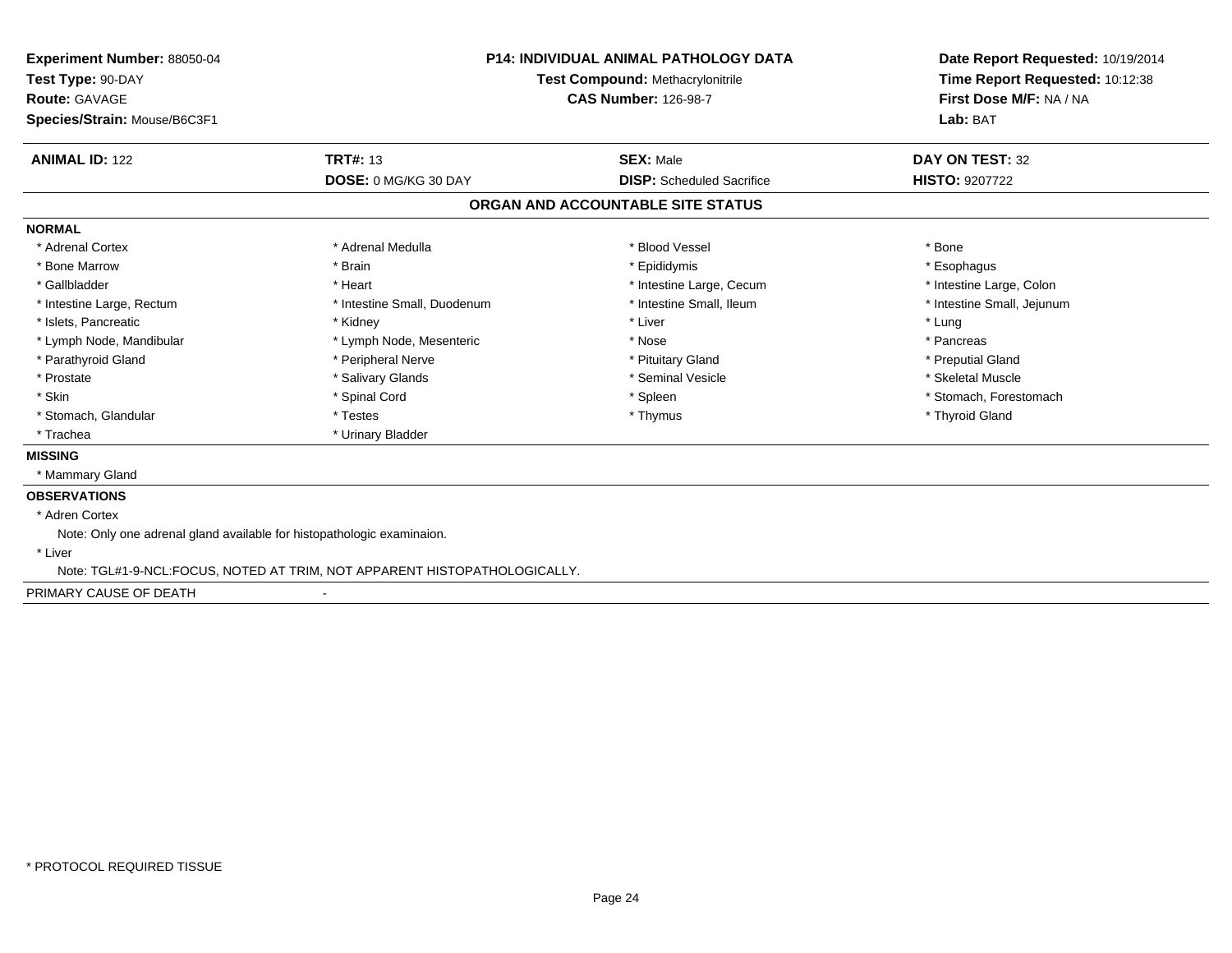| <b>Experiment Number: 88050-04</b><br>Test Type: 90-DAY<br><b>Route: GAVAGE</b><br>Species/Strain: Mouse/B6C3F1 | <b>P14: INDIVIDUAL ANIMAL PATHOLOGY DATA</b><br><b>Test Compound: Methacrylonitrile</b><br><b>CAS Number: 126-98-7</b> |                                                                       | Date Report Requested: 10/19/2014<br>Time Report Requested: 10:12:38<br>First Dose M/F: NA / NA<br>Lab: BAT |
|-----------------------------------------------------------------------------------------------------------------|------------------------------------------------------------------------------------------------------------------------|-----------------------------------------------------------------------|-------------------------------------------------------------------------------------------------------------|
| <b>ANIMAL ID: 123</b>                                                                                           | <b>TRT#: 13</b>                                                                                                        | <b>SEX: Male</b>                                                      | DAY ON TEST: 32                                                                                             |
|                                                                                                                 | <b>DOSE: 0 MG/KG 30 DAY</b>                                                                                            | <b>DISP:</b> Scheduled Sacrifice<br>ORGAN AND ACCOUNTABLE SITE STATUS | <b>HISTO: 9207723</b>                                                                                       |
| <b>NORMAL</b>                                                                                                   |                                                                                                                        |                                                                       |                                                                                                             |
| * Adrenal Cortex                                                                                                | * Adrenal Medulla                                                                                                      | * Blood Vessel                                                        | * Bone                                                                                                      |
| * Bone Marrow                                                                                                   | * Brain                                                                                                                | * Epididymis                                                          | * Esophagus                                                                                                 |
| * Gallbladder                                                                                                   | * Heart                                                                                                                | * Intestine Large, Cecum                                              | * Intestine Large, Colon                                                                                    |
| * Intestine Large, Rectum                                                                                       | * Intestine Small, Duodenum                                                                                            | * Intestine Small, Ileum                                              | * Intestine Small, Jejunum                                                                                  |
| * Islets, Pancreatic                                                                                            | * Kidney                                                                                                               | Larynx                                                                | * Liver                                                                                                     |
| * Lung                                                                                                          | * Lymph Node, Mandibular                                                                                               | * Lymph Node, Mesenteric                                              | * Nose                                                                                                      |
| * Pancreas                                                                                                      | * Peripheral Nerve                                                                                                     | * Pituitary Gland                                                     | * Preputial Gland                                                                                           |
| * Prostate                                                                                                      | * Salivary Glands                                                                                                      | * Seminal Vesicle                                                     | * Skeletal Muscle                                                                                           |
| * Skin                                                                                                          | * Spinal Cord                                                                                                          | * Spleen                                                              | * Stomach, Forestomach                                                                                      |
| * Stomach, Glandular                                                                                            | * Testes                                                                                                               | * Thymus                                                              | * Thyroid Gland                                                                                             |
| * Trachea                                                                                                       | * Urinary Bladder                                                                                                      |                                                                       |                                                                                                             |
| <b>MISSING</b>                                                                                                  |                                                                                                                        |                                                                       |                                                                                                             |
| * Mammary Gland                                                                                                 | * Parathyroid Gland                                                                                                    |                                                                       |                                                                                                             |
| PRIMARY CAUSE OF DEATH                                                                                          |                                                                                                                        |                                                                       |                                                                                                             |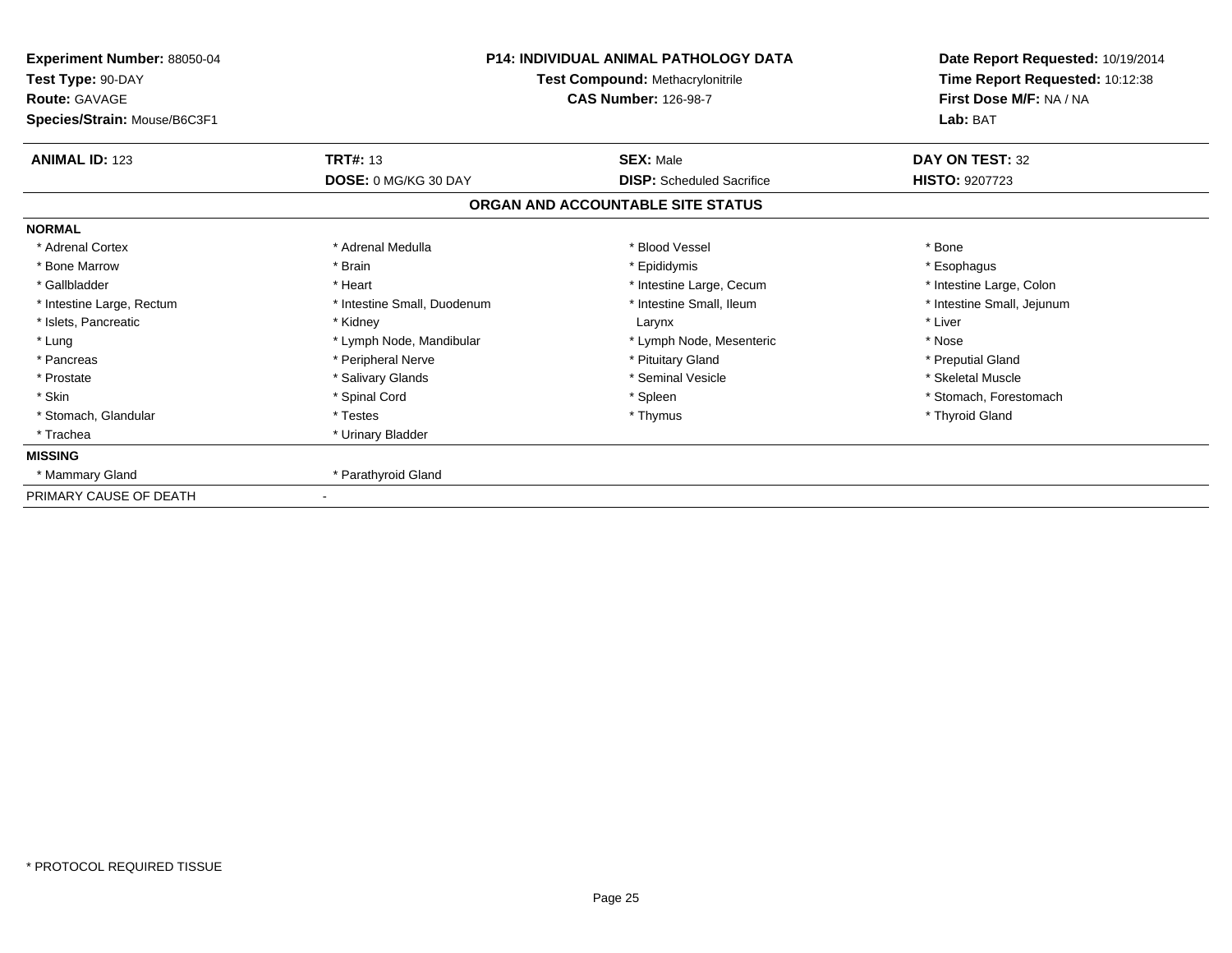| <b>Experiment Number: 88050-04</b><br>Test Type: 90-DAY<br><b>Route: GAVAGE</b><br>Species/Strain: Mouse/B6C3F1 | <b>P14: INDIVIDUAL ANIMAL PATHOLOGY DATA</b><br><b>Test Compound: Methacrylonitrile</b><br><b>CAS Number: 126-98-7</b> |                                   | Date Report Requested: 10/19/2014<br>Time Report Requested: 10:12:38<br>First Dose M/F: NA / NA<br>Lab: BAT |
|-----------------------------------------------------------------------------------------------------------------|------------------------------------------------------------------------------------------------------------------------|-----------------------------------|-------------------------------------------------------------------------------------------------------------|
| <b>ANIMAL ID: 124</b>                                                                                           | <b>TRT#: 13</b>                                                                                                        | <b>SEX: Male</b>                  | DAY ON TEST: 32                                                                                             |
|                                                                                                                 | <b>DOSE: 0 MG/KG 30 DAY</b>                                                                                            | <b>DISP:</b> Scheduled Sacrifice  | <b>HISTO: 9207724</b>                                                                                       |
|                                                                                                                 |                                                                                                                        | ORGAN AND ACCOUNTABLE SITE STATUS |                                                                                                             |
| <b>NORMAL</b>                                                                                                   |                                                                                                                        |                                   |                                                                                                             |
| * Adrenal Cortex                                                                                                | * Adrenal Medulla                                                                                                      | * Blood Vessel                    | * Bone                                                                                                      |
| * Bone Marrow                                                                                                   | * Brain                                                                                                                | * Epididymis                      | * Esophagus                                                                                                 |
| * Gallbladder                                                                                                   | * Heart                                                                                                                | * Intestine Large, Cecum          | * Intestine Large, Colon                                                                                    |
| * Intestine Large, Rectum                                                                                       | * Intestine Small, Duodenum                                                                                            | * Intestine Small. Ileum          | * Intestine Small, Jejunum                                                                                  |
| * Islets, Pancreatic                                                                                            | * Kidney                                                                                                               | * Liver                           | * Lung                                                                                                      |
| * Lymph Node, Mandibular                                                                                        | * Lymph Node, Mesenteric                                                                                               | * Nose                            | * Pancreas                                                                                                  |
| * Parathyroid Gland                                                                                             | * Peripheral Nerve                                                                                                     | * Pituitary Gland                 | * Preputial Gland                                                                                           |
| * Prostate                                                                                                      | * Salivary Glands                                                                                                      | * Seminal Vesicle                 | * Skeletal Muscle                                                                                           |
| * Skin                                                                                                          | * Spinal Cord                                                                                                          | * Spleen                          | * Stomach, Forestomach                                                                                      |
| * Stomach, Glandular                                                                                            | * Testes                                                                                                               | * Thymus                          | * Thyroid Gland                                                                                             |
| * Trachea                                                                                                       | * Urinary Bladder                                                                                                      |                                   |                                                                                                             |
| <b>MISSING</b>                                                                                                  |                                                                                                                        |                                   |                                                                                                             |
| * Mammary Gland                                                                                                 |                                                                                                                        |                                   |                                                                                                             |
| PRIMARY CAUSE OF DEATH                                                                                          |                                                                                                                        |                                   |                                                                                                             |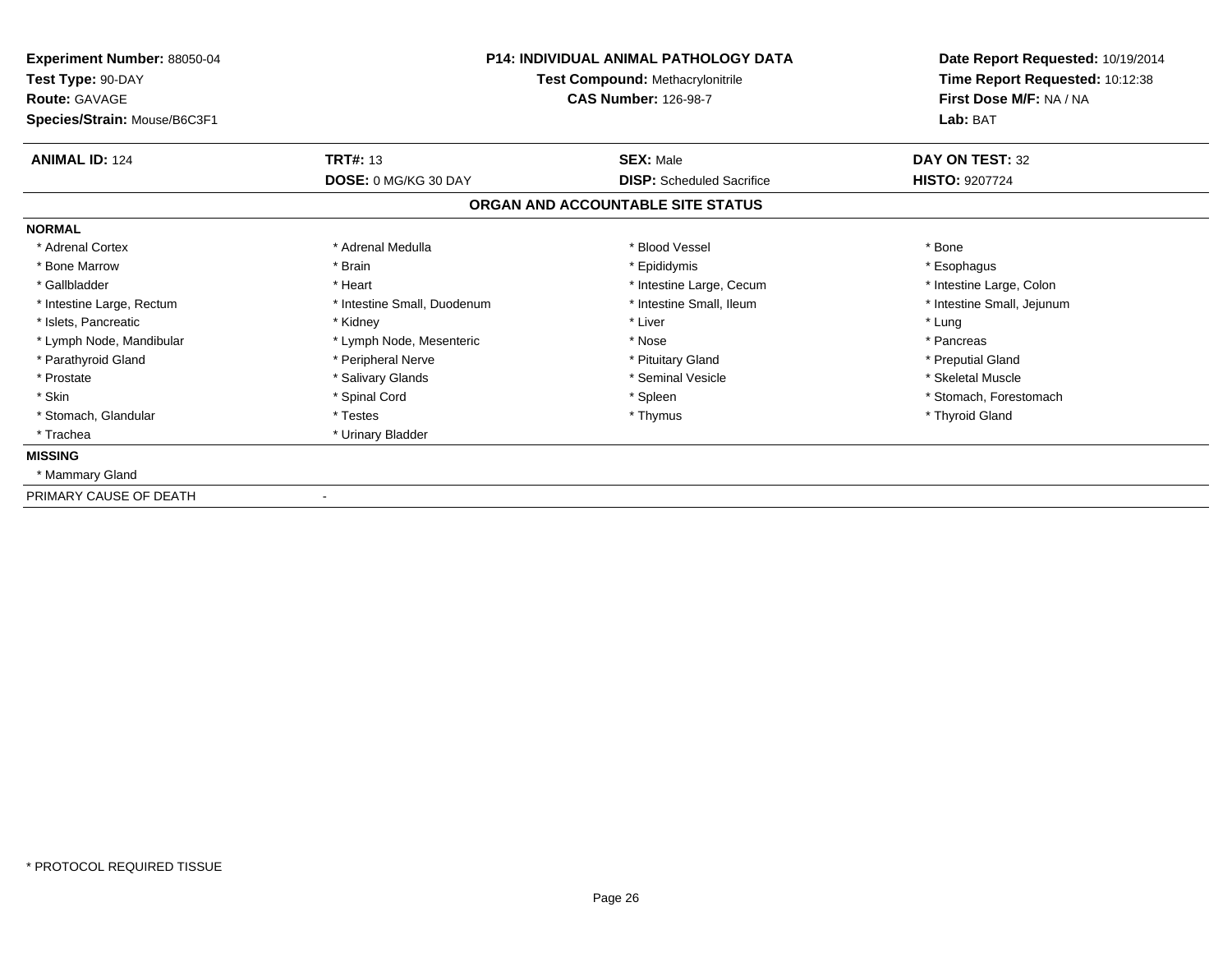| Experiment Number: 88050-04<br>Test Type: 90-DAY<br><b>Route: GAVAGE</b><br>Species/Strain: Mouse/B6C3F1 | <b>P14: INDIVIDUAL ANIMAL PATHOLOGY DATA</b><br><b>Test Compound: Methacrylonitrile</b><br><b>CAS Number: 126-98-7</b> |                                   | Date Report Requested: 10/19/2014<br>Time Report Requested: 10:12:38<br>First Dose M/F: NA / NA<br>Lab: BAT |
|----------------------------------------------------------------------------------------------------------|------------------------------------------------------------------------------------------------------------------------|-----------------------------------|-------------------------------------------------------------------------------------------------------------|
| <b>ANIMAL ID: 125</b>                                                                                    | <b>TRT#: 13</b>                                                                                                        | <b>SEX: Male</b>                  | DAY ON TEST: 32                                                                                             |
|                                                                                                          | <b>DOSE: 0 MG/KG 30 DAY</b>                                                                                            | <b>DISP:</b> Scheduled Sacrifice  | HISTO: 9207725                                                                                              |
|                                                                                                          |                                                                                                                        | ORGAN AND ACCOUNTABLE SITE STATUS |                                                                                                             |
| <b>NORMAL</b>                                                                                            |                                                                                                                        |                                   |                                                                                                             |
| * Adrenal Cortex                                                                                         | * Adrenal Medulla                                                                                                      | * Blood Vessel                    | * Bone                                                                                                      |
| * Bone Marrow                                                                                            | * Brain                                                                                                                | * Epididymis                      | * Esophagus                                                                                                 |
| * Gallbladder                                                                                            | * Heart                                                                                                                | * Intestine Large, Cecum          | * Intestine Large, Colon                                                                                    |
| * Intestine Large, Rectum                                                                                | * Intestine Small, Duodenum                                                                                            | * Intestine Small, Ileum          | * Intestine Small, Jejunum                                                                                  |
| * Islets, Pancreatic                                                                                     | * Kidney                                                                                                               | Larynx                            | * Liver                                                                                                     |
| * Lung                                                                                                   | * Lymph Node, Mandibular                                                                                               | * Lymph Node, Mesenteric          | * Nose                                                                                                      |
| * Pancreas                                                                                               | * Parathyroid Gland                                                                                                    | * Peripheral Nerve                | * Pituitary Gland                                                                                           |
| * Preputial Gland                                                                                        | * Prostate                                                                                                             | * Salivary Glands                 | * Seminal Vesicle                                                                                           |
| * Skeletal Muscle                                                                                        | * Skin                                                                                                                 | * Spinal Cord                     | * Spleen                                                                                                    |
| * Stomach, Forestomach                                                                                   | * Stomach, Glandular                                                                                                   | * Testes                          | * Thymus                                                                                                    |
| * Thyroid Gland                                                                                          | * Trachea                                                                                                              | * Urinary Bladder                 |                                                                                                             |
| <b>MISSING</b>                                                                                           |                                                                                                                        |                                   |                                                                                                             |
| * Mammary Gland                                                                                          |                                                                                                                        |                                   |                                                                                                             |
| PRIMARY CAUSE OF DEATH                                                                                   |                                                                                                                        |                                   |                                                                                                             |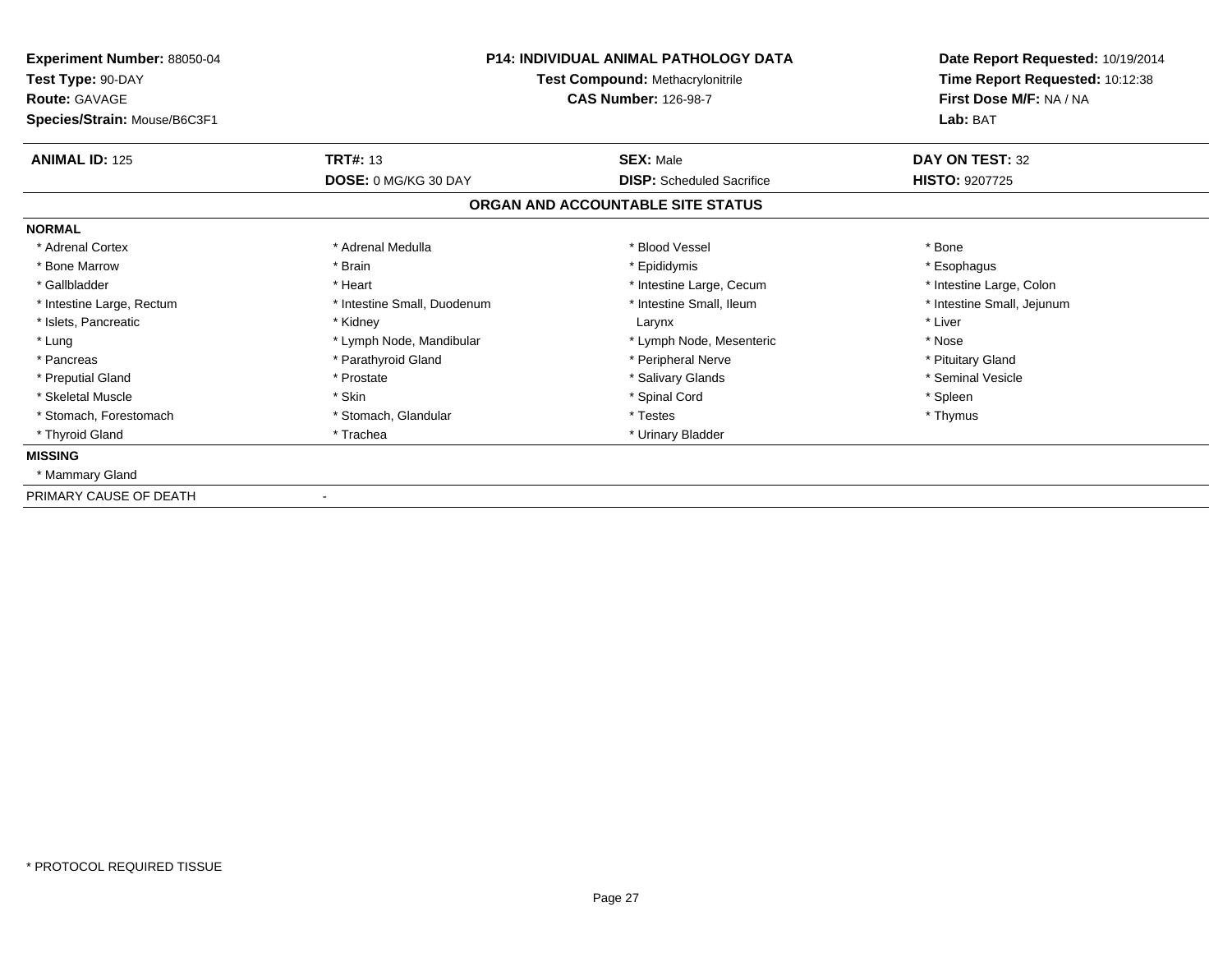| <b>Experiment Number: 88050-04</b><br>Test Type: 90-DAY<br><b>Route: GAVAGE</b><br>Species/Strain: Mouse/B6C3F1 |                             | <b>P14: INDIVIDUAL ANIMAL PATHOLOGY DATA</b><br><b>Test Compound: Methacrylonitrile</b><br><b>CAS Number: 126-98-7</b> | Date Report Requested: 10/19/2014<br>Time Report Requested: 10:12:38<br>First Dose M/F: NA / NA<br>Lab: BAT |
|-----------------------------------------------------------------------------------------------------------------|-----------------------------|------------------------------------------------------------------------------------------------------------------------|-------------------------------------------------------------------------------------------------------------|
| <b>ANIMAL ID: 126</b>                                                                                           | <b>TRT#: 13</b>             | <b>SEX: Male</b>                                                                                                       | DAY ON TEST: 32                                                                                             |
|                                                                                                                 | DOSE: 0 MG/KG 30 DAY        | <b>DISP:</b> Scheduled Sacrifice                                                                                       | <b>HISTO: 9207726</b>                                                                                       |
|                                                                                                                 |                             | ORGAN AND ACCOUNTABLE SITE STATUS                                                                                      |                                                                                                             |
| <b>NORMAL</b>                                                                                                   |                             |                                                                                                                        |                                                                                                             |
| * Adrenal Cortex                                                                                                | * Adrenal Medulla           | * Blood Vessel                                                                                                         | * Bone                                                                                                      |
| * Bone Marrow                                                                                                   | * Brain                     | * Epididymis                                                                                                           | * Esophagus                                                                                                 |
| * Gallbladder                                                                                                   | * Heart                     | * Intestine Large, Cecum                                                                                               | * Intestine Large, Colon                                                                                    |
| * Intestine Large, Rectum                                                                                       | * Intestine Small, Duodenum | * Intestine Small, Ileum                                                                                               | * Intestine Small, Jejunum                                                                                  |
| * Islets, Pancreatic                                                                                            | * Liver                     | * Lung                                                                                                                 | * Lymph Node, Mesenteric                                                                                    |
| * Nose                                                                                                          | * Pancreas                  | * Parathyroid Gland                                                                                                    | * Peripheral Nerve                                                                                          |
| * Pituitary Gland                                                                                               | * Preputial Gland           | * Prostate                                                                                                             | * Salivary Glands                                                                                           |
| * Seminal Vesicle                                                                                               | * Skin                      | * Spinal Cord                                                                                                          | * Spleen                                                                                                    |
| * Stomach, Forestomach                                                                                          | * Stomach, Glandular        | * Testes                                                                                                               | * Thymus                                                                                                    |
| * Thyroid Gland                                                                                                 | * Trachea                   | * Urinary Bladder                                                                                                      |                                                                                                             |
| <b>MISSING</b>                                                                                                  |                             |                                                                                                                        |                                                                                                             |
| * Lymph Node, Mandibular                                                                                        | * Mammary Gland             |                                                                                                                        |                                                                                                             |
| <b>OBSERVATIONS</b>                                                                                             |                             |                                                                                                                        |                                                                                                             |
| * Kidney                                                                                                        |                             | Inflammation                                                                                                           | Chronic Active, Minimal                                                                                     |
| * Skeletal Muscle                                                                                               |                             | Inflammation                                                                                                           | Chronic Active, Minimal                                                                                     |
| PRIMARY CAUSE OF DEATH                                                                                          |                             |                                                                                                                        |                                                                                                             |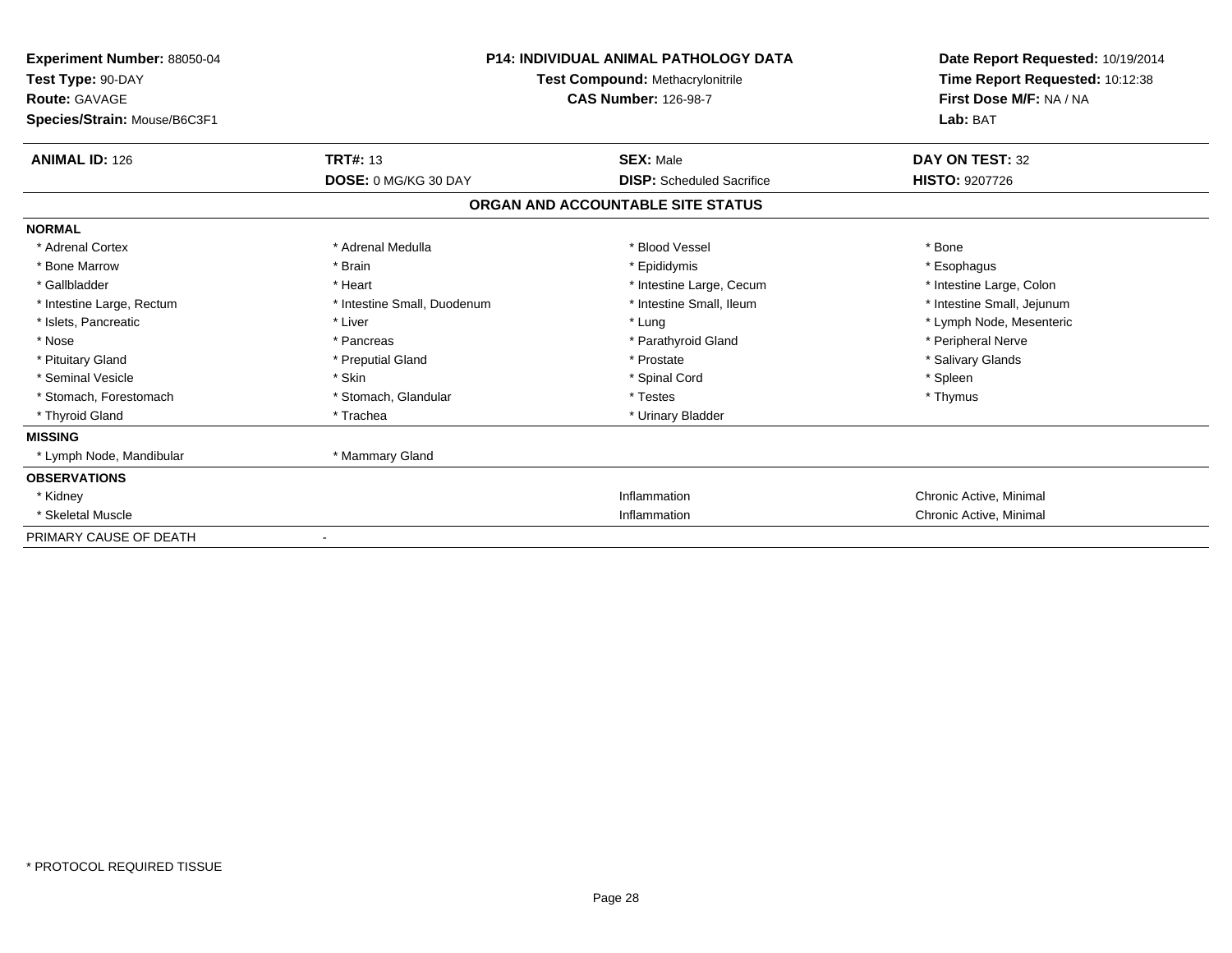| Experiment Number: 88050-04<br>Test Type: 90-DAY<br><b>Route: GAVAGE</b><br>Species/Strain: Mouse/B6C3F1 | <b>P14: INDIVIDUAL ANIMAL PATHOLOGY DATA</b><br><b>Test Compound: Methacrylonitrile</b><br><b>CAS Number: 126-98-7</b> |                                   | Date Report Requested: 10/19/2014<br>Time Report Requested: 10:12:38<br>First Dose M/F: NA / NA<br>Lab: BAT |
|----------------------------------------------------------------------------------------------------------|------------------------------------------------------------------------------------------------------------------------|-----------------------------------|-------------------------------------------------------------------------------------------------------------|
| <b>ANIMAL ID: 127</b>                                                                                    | <b>TRT#: 13</b>                                                                                                        | <b>SEX: Male</b>                  | DAY ON TEST: 32                                                                                             |
|                                                                                                          | <b>DOSE: 0 MG/KG 30 DAY</b>                                                                                            | <b>DISP:</b> Scheduled Sacrifice  | <b>HISTO: 9207727</b>                                                                                       |
|                                                                                                          |                                                                                                                        | ORGAN AND ACCOUNTABLE SITE STATUS |                                                                                                             |
| <b>NORMAL</b>                                                                                            |                                                                                                                        |                                   |                                                                                                             |
| * Adrenal Cortex                                                                                         | * Adrenal Medulla                                                                                                      | * Blood Vessel                    | * Bone                                                                                                      |
| * Bone Marrow                                                                                            | * Brain                                                                                                                | * Epididymis                      | * Esophagus                                                                                                 |
| * Gallbladder                                                                                            | * Heart                                                                                                                | * Intestine Large, Cecum          | * Intestine Large, Colon                                                                                    |
| * Intestine Large, Rectum                                                                                | * Intestine Small, Duodenum                                                                                            | * Intestine Small, Ileum          | * Intestine Small, Jejunum                                                                                  |
| * Islets, Pancreatic                                                                                     | * Kidney                                                                                                               | Larynx                            | * Liver                                                                                                     |
| * Lung                                                                                                   | * Lymph Node, Mandibular                                                                                               | * Lymph Node, Mesenteric          | * Nose                                                                                                      |
| * Pancreas                                                                                               | * Parathyroid Gland                                                                                                    | * Peripheral Nerve                | * Pituitary Gland                                                                                           |
| * Preputial Gland                                                                                        | * Prostate                                                                                                             | * Salivary Glands                 | * Seminal Vesicle                                                                                           |
| * Skeletal Muscle                                                                                        | * Skin                                                                                                                 | * Spinal Cord                     | * Spleen                                                                                                    |
| * Stomach, Forestomach                                                                                   | * Stomach, Glandular                                                                                                   | * Testes                          | * Thymus                                                                                                    |
| * Thyroid Gland                                                                                          | * Trachea                                                                                                              | * Urinary Bladder                 |                                                                                                             |
| <b>MISSING</b>                                                                                           |                                                                                                                        |                                   |                                                                                                             |
| * Mammary Gland                                                                                          |                                                                                                                        |                                   |                                                                                                             |
| PRIMARY CAUSE OF DEATH                                                                                   |                                                                                                                        |                                   |                                                                                                             |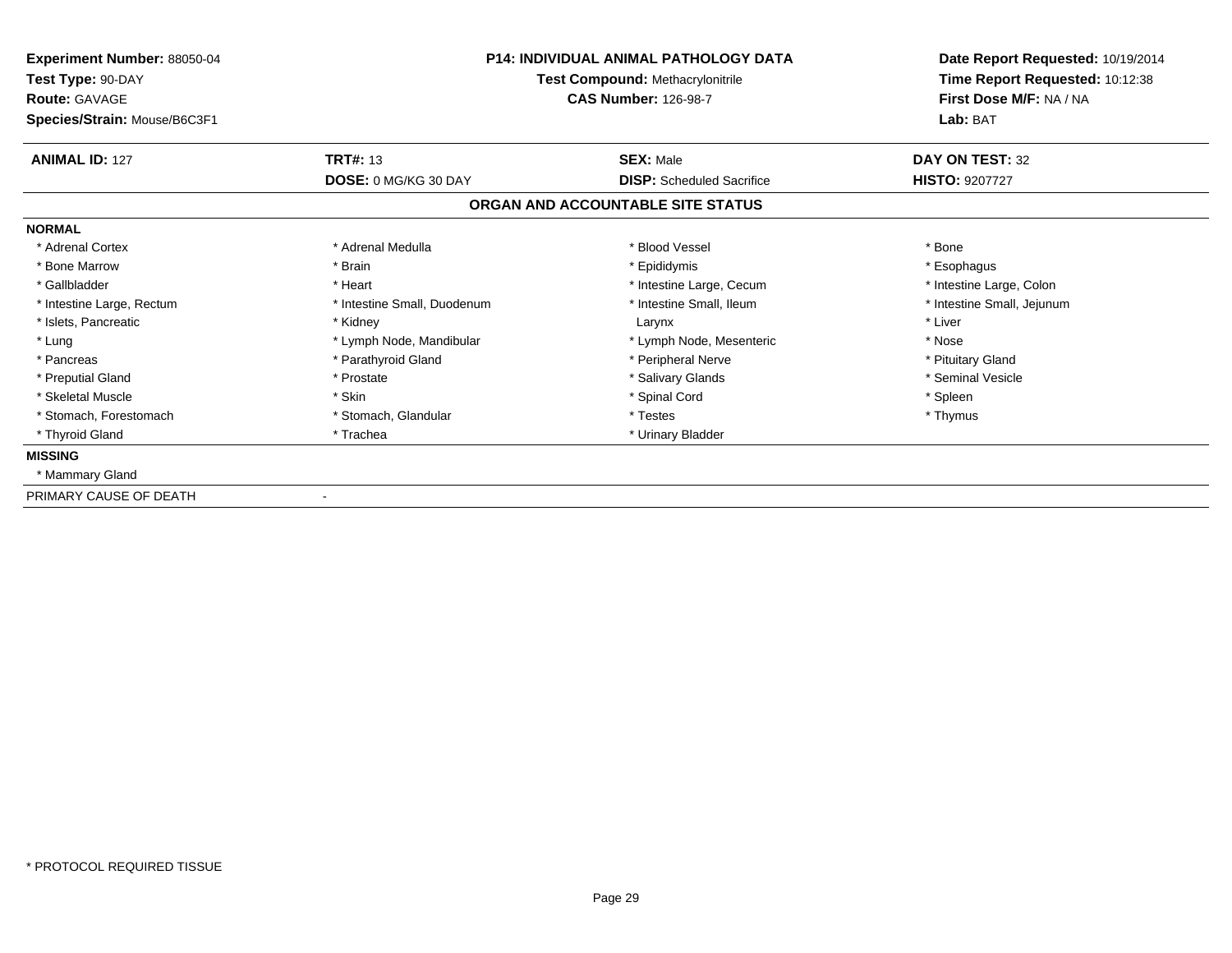| <b>Experiment Number: 88050-04</b><br>Test Type: 90-DAY<br><b>Route: GAVAGE</b> | <b>P14: INDIVIDUAL ANIMAL PATHOLOGY DATA</b><br>Test Compound: Methacrylonitrile<br><b>CAS Number: 126-98-7</b> |                                   | Date Report Requested: 10/19/2014<br>Time Report Requested: 10:12:38<br>First Dose M/F: NA / NA |  |
|---------------------------------------------------------------------------------|-----------------------------------------------------------------------------------------------------------------|-----------------------------------|-------------------------------------------------------------------------------------------------|--|
| Species/Strain: Mouse/B6C3F1                                                    |                                                                                                                 |                                   | Lab: BAT                                                                                        |  |
| <b>ANIMAL ID: 128</b>                                                           | <b>TRT#: 13</b>                                                                                                 | <b>SEX: Male</b>                  | DAY ON TEST: 32                                                                                 |  |
|                                                                                 | <b>DOSE: 0 MG/KG 30 DAY</b>                                                                                     | <b>DISP:</b> Scheduled Sacrifice  | <b>HISTO: 9207728</b>                                                                           |  |
|                                                                                 |                                                                                                                 | ORGAN AND ACCOUNTABLE SITE STATUS |                                                                                                 |  |
| <b>NORMAL</b>                                                                   |                                                                                                                 |                                   |                                                                                                 |  |
| * Adrenal Cortex                                                                | * Adrenal Medulla                                                                                               | * Blood Vessel                    | * Bone                                                                                          |  |
| * Bone Marrow                                                                   | * Brain                                                                                                         | * Epididymis                      | * Esophagus                                                                                     |  |
| * Gallbladder                                                                   | * Heart                                                                                                         | * Intestine Large, Cecum          | * Intestine Large, Colon                                                                        |  |
| * Intestine Large, Rectum                                                       | * Intestine Small, Ileum                                                                                        | * Intestine Small, Jejunum        | * Islets, Pancreatic                                                                            |  |
| * Kidney                                                                        | * Liver                                                                                                         | * Lung                            | * Lymph Node, Mandibular                                                                        |  |
| * Lymph Node, Mesenteric                                                        | * Nose                                                                                                          | * Pancreas                        | * Peripheral Nerve                                                                              |  |
| * Pituitary Gland                                                               | * Preputial Gland                                                                                               | * Prostate                        | * Salivary Glands                                                                               |  |
| * Seminal Vesicle                                                               | * Skeletal Muscle                                                                                               | * Skin                            | * Spinal Cord                                                                                   |  |
| * Spleen                                                                        | * Stomach, Forestomach                                                                                          | * Stomach, Glandular              | * Testes                                                                                        |  |
| * Thyroid Gland                                                                 | * Trachea                                                                                                       | * Urinary Bladder                 |                                                                                                 |  |
| <b>MISSING</b>                                                                  |                                                                                                                 |                                   |                                                                                                 |  |
| * Intestine Small, Duodenum                                                     | * Mammary Gland                                                                                                 | * Parathyroid Gland               | * Thymus                                                                                        |  |
| PRIMARY CAUSE OF DEATH                                                          |                                                                                                                 |                                   |                                                                                                 |  |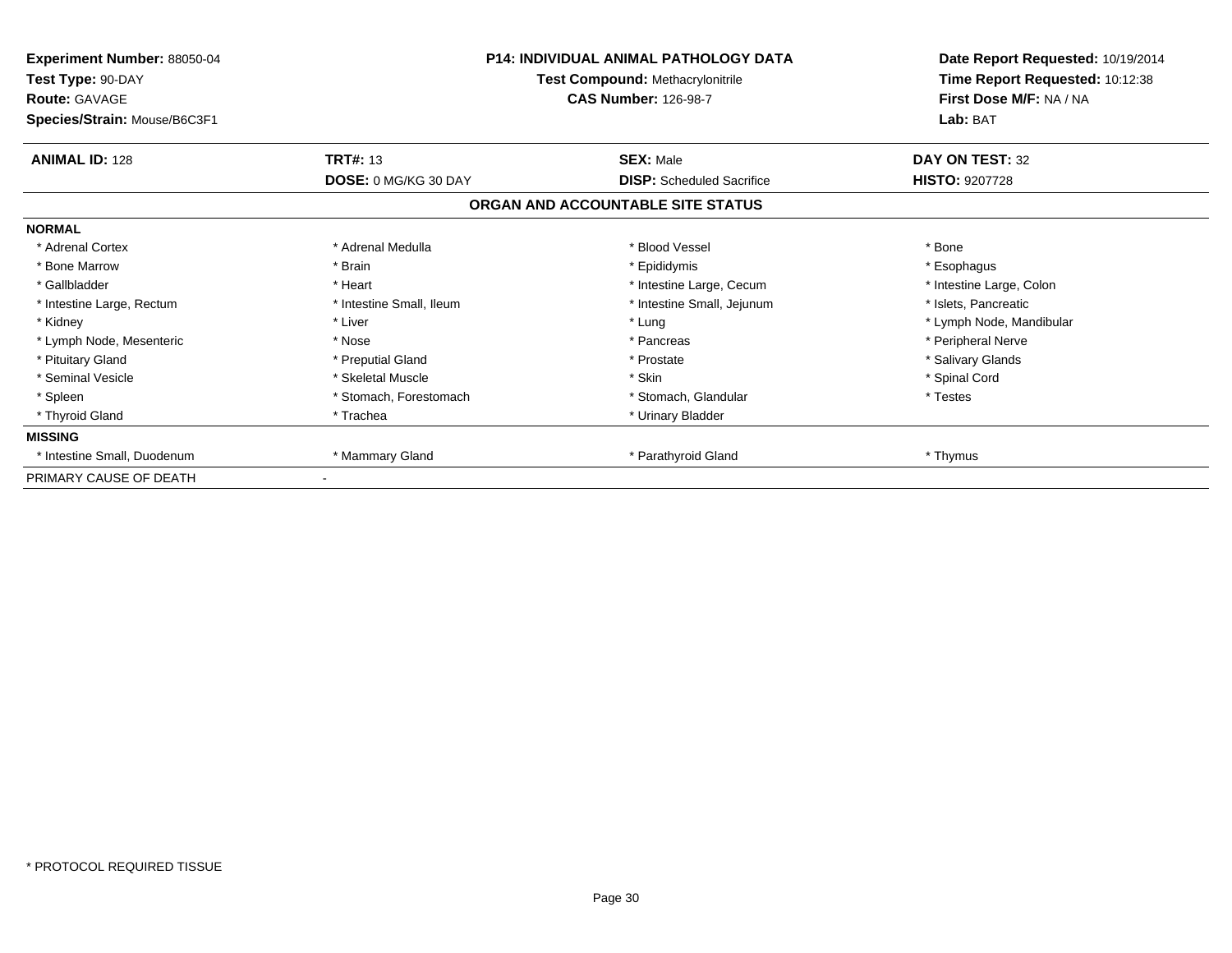| Experiment Number: 88050-04<br>Test Type: 90-DAY<br><b>Route: GAVAGE</b><br>Species/Strain: Mouse/B6C3F1 | <b>P14: INDIVIDUAL ANIMAL PATHOLOGY DATA</b><br><b>Test Compound: Methacrylonitrile</b><br><b>CAS Number: 126-98-7</b> |                                   | Date Report Requested: 10/19/2014<br>Time Report Requested: 10:12:38<br>First Dose M/F: NA / NA<br>Lab: BAT |
|----------------------------------------------------------------------------------------------------------|------------------------------------------------------------------------------------------------------------------------|-----------------------------------|-------------------------------------------------------------------------------------------------------------|
| <b>ANIMAL ID: 129</b>                                                                                    | <b>TRT#: 13</b>                                                                                                        | <b>SEX: Male</b>                  | <b>DAY ON TEST: 32</b>                                                                                      |
|                                                                                                          | DOSE: 0 MG/KG 30 DAY                                                                                                   | <b>DISP:</b> Scheduled Sacrifice  | <b>HISTO: 9207729</b>                                                                                       |
|                                                                                                          |                                                                                                                        | ORGAN AND ACCOUNTABLE SITE STATUS |                                                                                                             |
| <b>NORMAL</b>                                                                                            |                                                                                                                        |                                   |                                                                                                             |
| * Adrenal Cortex                                                                                         | * Adrenal Medulla                                                                                                      | * Blood Vessel                    | * Bone                                                                                                      |
| * Bone Marrow                                                                                            | * Brain                                                                                                                | * Epididymis                      | * Esophagus                                                                                                 |
| * Gallbladder                                                                                            | * Heart                                                                                                                | * Intestine Large, Cecum          | * Intestine Large, Colon                                                                                    |
| * Intestine Large, Rectum                                                                                | * Intestine Small, Duodenum                                                                                            | * Intestine Small, Ileum          | * Intestine Small, Jejunum                                                                                  |
| * Islets, Pancreatic                                                                                     | Larynx                                                                                                                 | * Liver                           | * Lung                                                                                                      |
| * Lymph Node, Mandibular                                                                                 | * Lymph Node, Mesenteric                                                                                               | * Nose                            | * Pancreas                                                                                                  |
| * Parathyroid Gland                                                                                      | * Peripheral Nerve                                                                                                     | * Pituitary Gland                 | * Preputial Gland                                                                                           |
| * Prostate                                                                                               | * Salivary Glands                                                                                                      | * Seminal Vesicle                 | * Skeletal Muscle                                                                                           |
| * Skin                                                                                                   | * Spinal Cord                                                                                                          | * Spleen                          | * Stomach. Forestomach                                                                                      |
| * Stomach, Glandular                                                                                     | * Testes                                                                                                               | * Thymus                          | * Thyroid Gland                                                                                             |
| * Trachea                                                                                                | * Urinary Bladder                                                                                                      |                                   |                                                                                                             |
| <b>MISSING</b>                                                                                           |                                                                                                                        |                                   |                                                                                                             |
| * Mammary Gland                                                                                          |                                                                                                                        |                                   |                                                                                                             |
| <b>OBSERVATIONS</b>                                                                                      |                                                                                                                        |                                   |                                                                                                             |
| * Kidney                                                                                                 |                                                                                                                        | Inflammation                      | Chronic Active, Minimal                                                                                     |
| PRIMARY CAUSE OF DEATH                                                                                   |                                                                                                                        |                                   |                                                                                                             |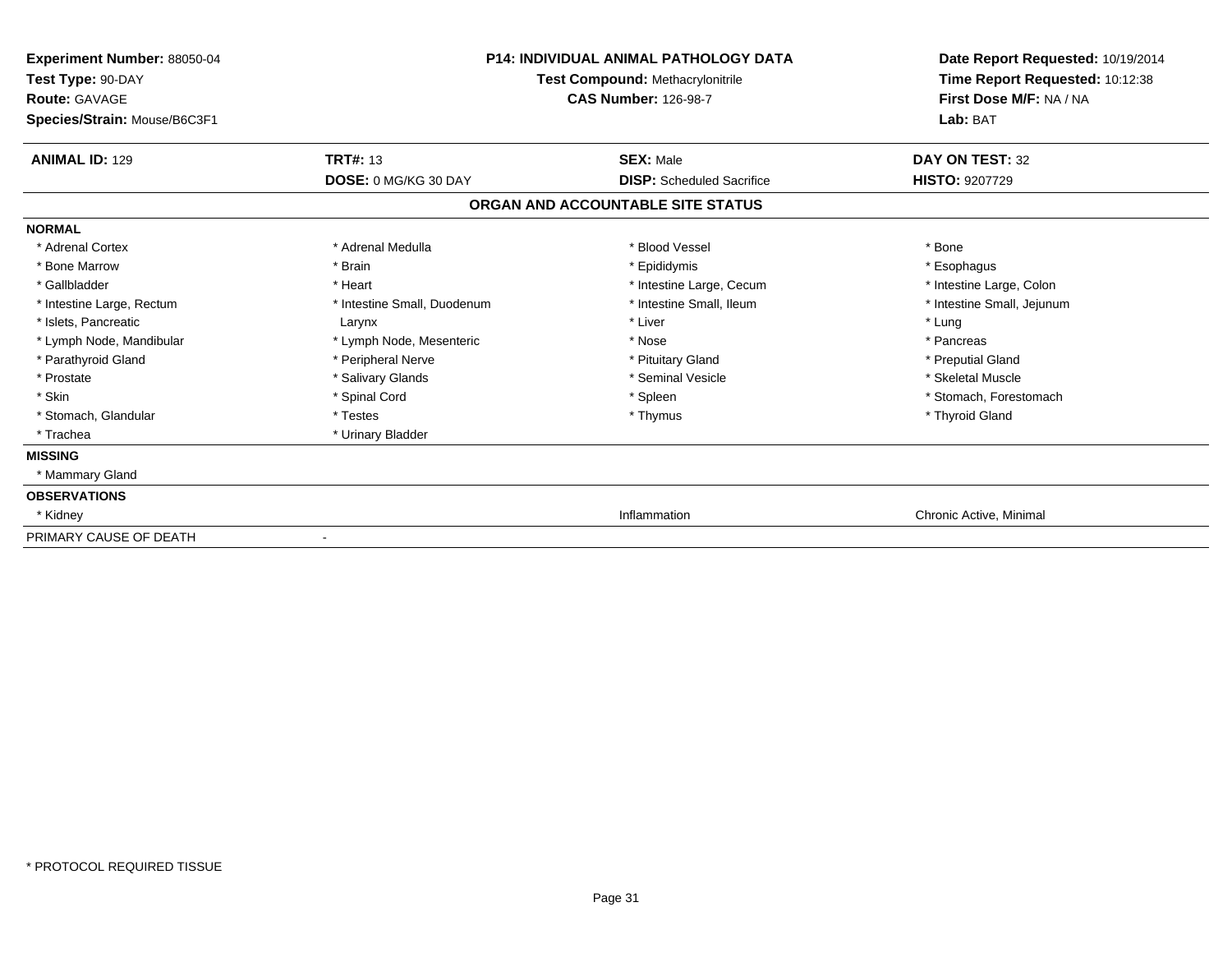| Experiment Number: 88050-04                                               |                                                                 | <b>P14: INDIVIDUAL ANIMAL PATHOLOGY DATA</b> | Date Report Requested: 10/19/2014<br>Time Report Requested: 10:12:38<br>First Dose M/F: NA / NA |
|---------------------------------------------------------------------------|-----------------------------------------------------------------|----------------------------------------------|-------------------------------------------------------------------------------------------------|
| Test Type: 90-DAY<br><b>Route: GAVAGE</b><br>Species/Strain: Mouse/B6C3F1 | Test Compound: Methacrylonitrile<br><b>CAS Number: 126-98-7</b> |                                              |                                                                                                 |
|                                                                           |                                                                 |                                              | Lab: BAT                                                                                        |
| <b>ANIMAL ID: 130</b>                                                     | <b>TRT#: 13</b>                                                 | <b>SEX: Male</b>                             | DAY ON TEST: 32                                                                                 |
|                                                                           | <b>DOSE: 0 MG/KG 30 DAY</b>                                     | <b>DISP:</b> Scheduled Sacrifice             | <b>HISTO: 9207730</b>                                                                           |
|                                                                           |                                                                 | ORGAN AND ACCOUNTABLE SITE STATUS            |                                                                                                 |
| <b>NORMAL</b>                                                             |                                                                 |                                              |                                                                                                 |
| * Adrenal Cortex                                                          | * Adrenal Medulla                                               | * Blood Vessel                               | * Bone                                                                                          |
| * Bone Marrow                                                             | * Brain                                                         | * Epididymis                                 | * Esophagus                                                                                     |
| * Gallbladder                                                             | * Heart                                                         | * Intestine Large, Cecum                     | * Intestine Large, Colon                                                                        |
| * Intestine Large, Rectum                                                 | * Intestine Small, Ileum                                        | * Intestine Small, Jejunum                   | * Islets, Pancreatic                                                                            |
| * Kidney                                                                  | * Liver                                                         | * Lung                                       | * Lymph Node, Mandibular                                                                        |
| * Lymph Node, Mesenteric                                                  | * Nose                                                          | * Pancreas                                   | * Parathyroid Gland                                                                             |
| * Peripheral Nerve                                                        | * Preputial Gland                                               | * Prostate                                   | * Salivary Glands                                                                               |
| * Seminal Vesicle                                                         | * Skeletal Muscle                                               | * Skin                                       | * Spinal Cord                                                                                   |
| * Spleen                                                                  | * Stomach, Forestomach                                          | * Stomach, Glandular                         | * Testes                                                                                        |
| * Thymus                                                                  | * Thyroid Gland                                                 | * Trachea                                    | * Urinary Bladder                                                                               |
| <b>MISSING</b>                                                            |                                                                 |                                              |                                                                                                 |
| * Intestine Small, Duodenum                                               | * Mammary Gland                                                 |                                              |                                                                                                 |
| <b>INSUFFICIENT TISSUE</b>                                                |                                                                 |                                              |                                                                                                 |
| * Pituitary Gland                                                         |                                                                 |                                              |                                                                                                 |
| PRIMARY CAUSE OF DEATH                                                    |                                                                 |                                              |                                                                                                 |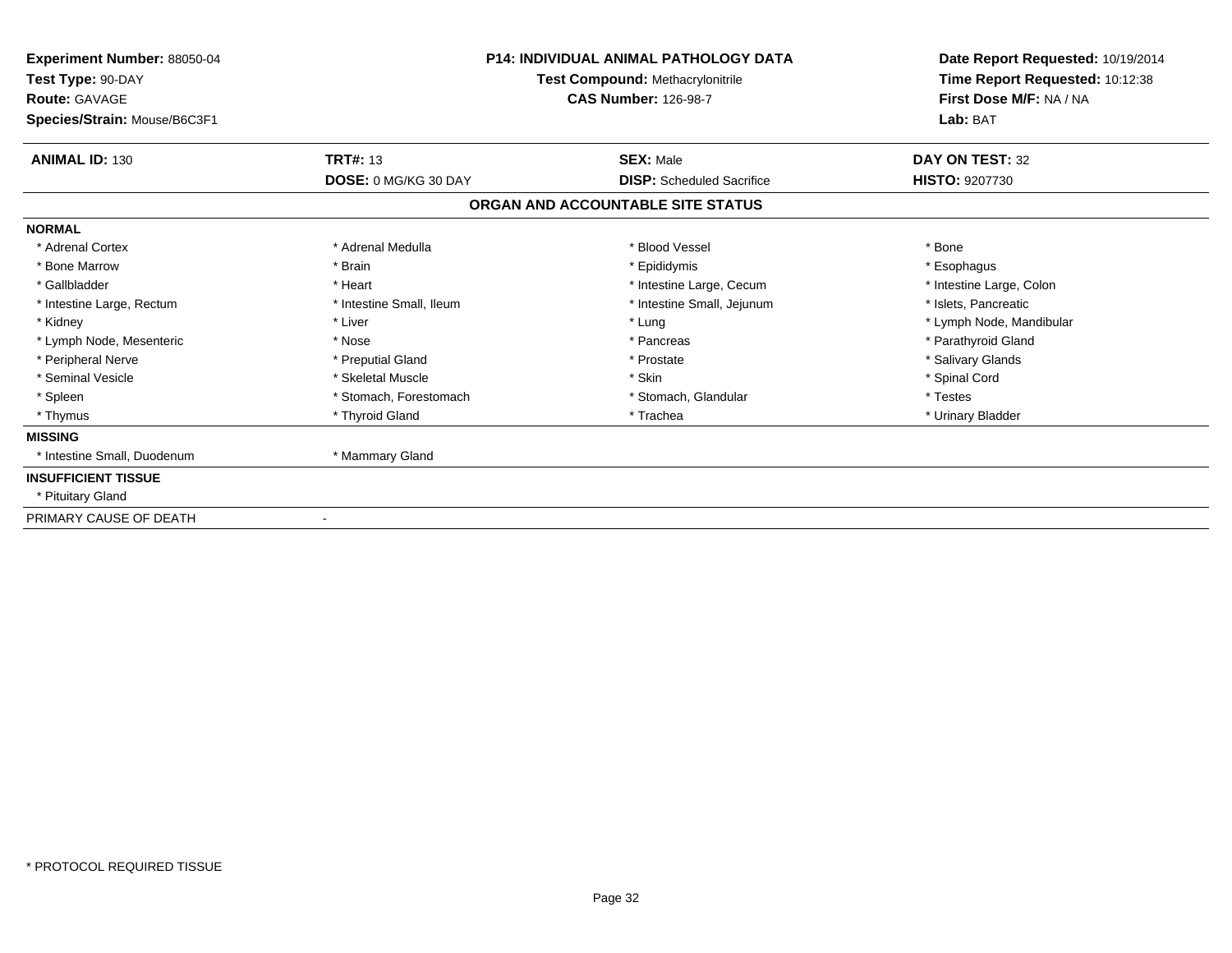| Experiment Number: 88050-04<br>Test Type: 90-DAY<br><b>Route: GAVAGE</b><br>Species/Strain: Mouse/B6C3F1 | <b>P14: INDIVIDUAL ANIMAL PATHOLOGY DATA</b><br><b>Test Compound: Methacrylonitrile</b><br><b>CAS Number: 126-98-7</b> |                                   | Lab: BAT                  | Date Report Requested: 10/19/2014<br>Time Report Requested: 10:12:38<br>First Dose M/F: NA / NA |
|----------------------------------------------------------------------------------------------------------|------------------------------------------------------------------------------------------------------------------------|-----------------------------------|---------------------------|-------------------------------------------------------------------------------------------------|
| <b>ANIMAL ID: 171</b>                                                                                    | <b>TRT#: 23</b>                                                                                                        | <b>SEX: Male</b>                  | DAY ON TEST: 32           |                                                                                                 |
|                                                                                                          | DOSE: 12 MG/KG30 DAY                                                                                                   | <b>DISP:</b> Scheduled Sacrifice  | <b>HISTO: 9207741</b>     |                                                                                                 |
|                                                                                                          |                                                                                                                        | ORGAN AND ACCOUNTABLE SITE STATUS |                           |                                                                                                 |
| <b>NORMAL</b>                                                                                            |                                                                                                                        |                                   |                           |                                                                                                 |
| * Adrenal Cortex                                                                                         | * Adrenal Medulla                                                                                                      | * Blood Vessel                    | * Bone                    |                                                                                                 |
| * Bone Marrow                                                                                            | * Brain                                                                                                                | * Epididymis                      | * Esophagus               |                                                                                                 |
| * Heart                                                                                                  | * Intestine Large, Cecum                                                                                               | * Intestine Large, Colon          | * Intestine Large, Rectum |                                                                                                 |
| * Intestine Small, Duodenum                                                                              | * Intestine Small, Ileum                                                                                               | * Intestine Small, Jejunum        | * Islets, Pancreatic      |                                                                                                 |
| * Kidney                                                                                                 | * Liver                                                                                                                | * Lung                            | * Lymph Node, Mandibular  |                                                                                                 |
| * Lymph Node, Mesenteric                                                                                 | * Nose                                                                                                                 | * Pancreas                        | * Peripheral Nerve        |                                                                                                 |
| * Pituitary Gland                                                                                        | * Preputial Gland                                                                                                      | * Prostate                        | * Salivary Glands         |                                                                                                 |
| * Seminal Vesicle                                                                                        | * Skeletal Muscle                                                                                                      | * Skin                            | * Spinal Cord             |                                                                                                 |
| * Spleen                                                                                                 | * Stomach, Forestomach                                                                                                 | * Stomach, Glandular              | * Testes                  |                                                                                                 |
| * Thymus                                                                                                 | * Thyroid Gland                                                                                                        | * Trachea                         | * Urinary Bladder         |                                                                                                 |
| <b>MISSING</b>                                                                                           |                                                                                                                        |                                   |                           |                                                                                                 |
| * Gallbladder                                                                                            | * Mammary Gland                                                                                                        | * Parathyroid Gland               |                           |                                                                                                 |
| PRIMARY CAUSE OF DEATH                                                                                   |                                                                                                                        |                                   |                           |                                                                                                 |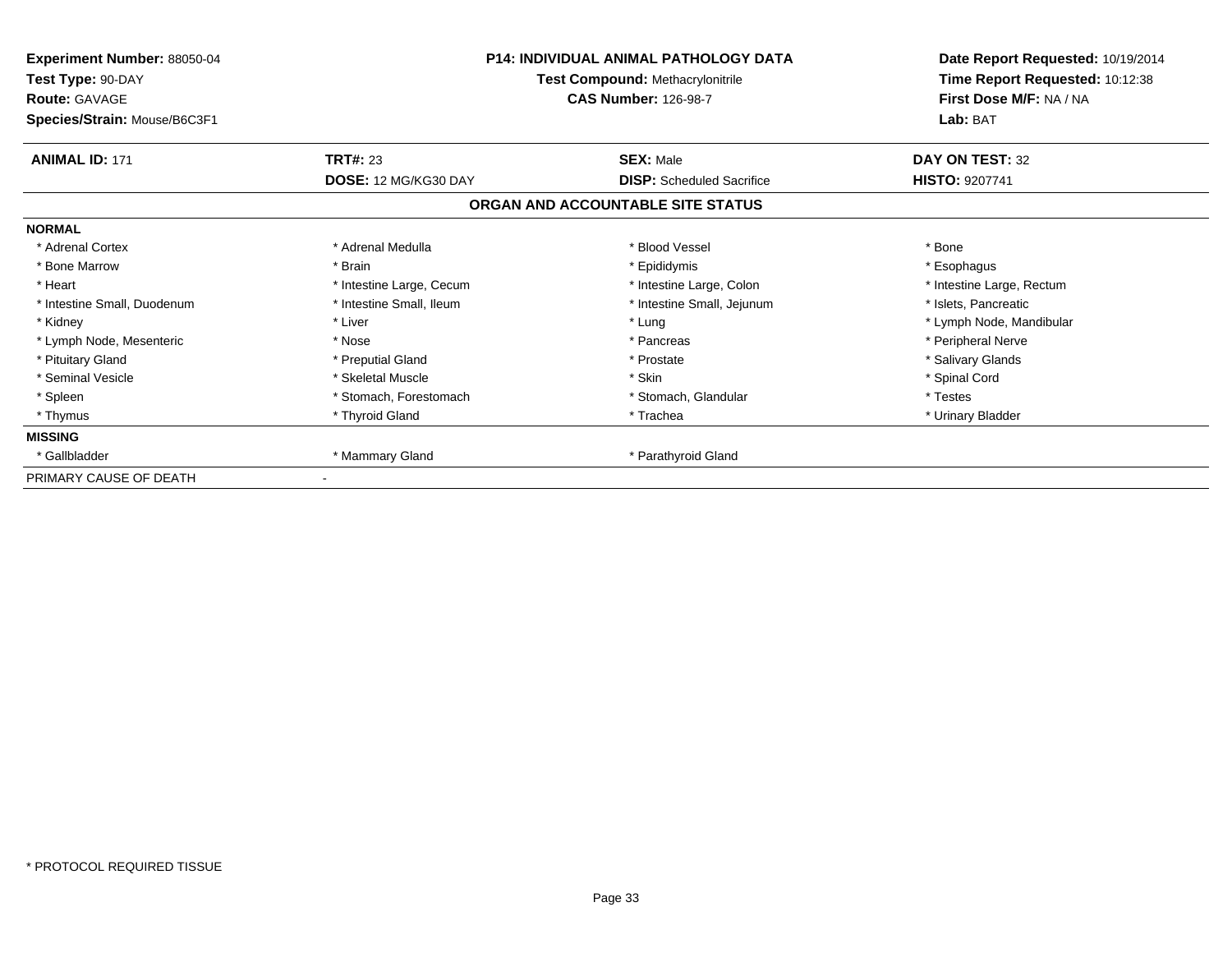| <b>Experiment Number: 88050-04</b><br>Test Type: 90-DAY<br><b>Route: GAVAGE</b><br>Species/Strain: Mouse/B6C3F1 | <b>P14: INDIVIDUAL ANIMAL PATHOLOGY DATA</b><br><b>Test Compound: Methacrylonitrile</b><br><b>CAS Number: 126-98-7</b> | Date Report Requested: 10/19/2014<br>Time Report Requested: 10:12:38<br>First Dose M/F: NA / NA<br>Lab: BAT |  |
|-----------------------------------------------------------------------------------------------------------------|------------------------------------------------------------------------------------------------------------------------|-------------------------------------------------------------------------------------------------------------|--|
| <b>ANIMAL ID: 172</b><br><b>TRT#: 23</b>                                                                        | <b>SEX: Male</b>                                                                                                       | DAY ON TEST: 32                                                                                             |  |
| DOSE: 12 MG/KG30 DAY                                                                                            | <b>DISP:</b> Scheduled Sacrifice                                                                                       | <b>HISTO: 9207742</b>                                                                                       |  |
|                                                                                                                 | ORGAN AND ACCOUNTABLE SITE STATUS                                                                                      |                                                                                                             |  |
| <b>NORMAL</b>                                                                                                   |                                                                                                                        |                                                                                                             |  |
| * Adrenal Medulla<br>* Adrenal Cortex                                                                           | * Blood Vessel                                                                                                         | * Bone                                                                                                      |  |
| * Bone Marrow<br>* Brain                                                                                        | * Epididymis                                                                                                           | * Esophagus                                                                                                 |  |
| * Heart<br>* Intestine Large, Cecum                                                                             | * Intestine Large, Colon                                                                                               | * Intestine Large, Rectum                                                                                   |  |
| * Intestine Small, Ileum<br>* Intestine Small, Duodenum                                                         | * Intestine Small, Jejunum                                                                                             | * Islets, Pancreatic                                                                                        |  |
| * Kidney<br>* Lung                                                                                              | * Lymph Node, Mandibular                                                                                               | * Lymph Node, Mesenteric                                                                                    |  |
| * Nose<br>* Pancreas                                                                                            | * Parathyroid Gland                                                                                                    | * Peripheral Nerve                                                                                          |  |
| * Pituitary Gland<br>* Preputial Gland                                                                          | * Prostate                                                                                                             | * Salivary Glands                                                                                           |  |
| * Seminal Vesicle<br>* Skeletal Muscle                                                                          | * Skin                                                                                                                 | * Spinal Cord                                                                                               |  |
| * Spleen<br>* Stomach, Forestomach                                                                              | * Stomach, Glandular                                                                                                   | * Testes                                                                                                    |  |
| * Thyroid Gland<br>* Thymus                                                                                     | * Trachea                                                                                                              | * Urinary Bladder                                                                                           |  |
| <b>MISSING</b>                                                                                                  |                                                                                                                        |                                                                                                             |  |
| * Mammary Gland<br>* Gallbladder                                                                                |                                                                                                                        |                                                                                                             |  |
| <b>OBSERVATIONS</b>                                                                                             |                                                                                                                        |                                                                                                             |  |
| * Adren Cortex                                                                                                  |                                                                                                                        |                                                                                                             |  |
| Note: ONLY ONE ADRENAL GLAND AVAILABLE FOR HISTOPATHOLOGIC EXAMINATION                                          |                                                                                                                        |                                                                                                             |  |
| * Liver                                                                                                         | Inflammation                                                                                                           | Chronic Active, Minimal                                                                                     |  |
| PRIMARY CAUSE OF DEATH                                                                                          |                                                                                                                        |                                                                                                             |  |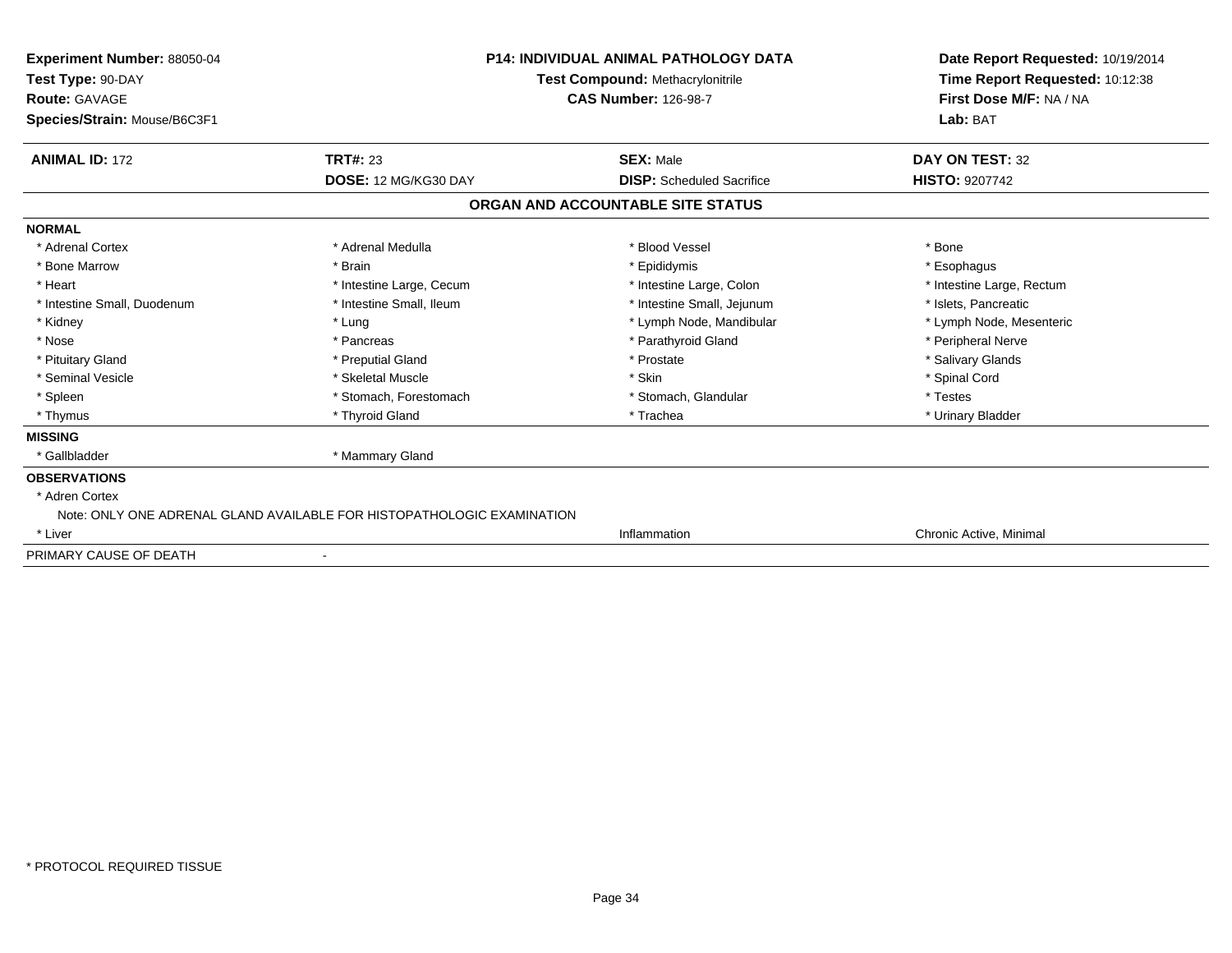| Experiment Number: 88050-04<br>Test Type: 90-DAY<br><b>Route: GAVAGE</b><br>Species/Strain: Mouse/B6C3F1 | <b>P14: INDIVIDUAL ANIMAL PATHOLOGY DATA</b><br>Test Compound: Methacrylonitrile<br><b>CAS Number: 126-98-7</b> |                                   | Date Report Requested: 10/19/2014<br>Time Report Requested: 10:12:38<br>First Dose M/F: NA / NA<br>Lab: BAT |
|----------------------------------------------------------------------------------------------------------|-----------------------------------------------------------------------------------------------------------------|-----------------------------------|-------------------------------------------------------------------------------------------------------------|
| <b>ANIMAL ID: 173</b>                                                                                    | <b>TRT#: 23</b>                                                                                                 | <b>SEX: Male</b>                  | DAY ON TEST: 32                                                                                             |
|                                                                                                          | DOSE: 12 MG/KG30 DAY                                                                                            | <b>DISP:</b> Scheduled Sacrifice  | HISTO: 9207743                                                                                              |
|                                                                                                          |                                                                                                                 | ORGAN AND ACCOUNTABLE SITE STATUS |                                                                                                             |
| <b>NORMAL</b>                                                                                            |                                                                                                                 |                                   |                                                                                                             |
| * Adrenal Cortex                                                                                         | * Adrenal Medulla                                                                                               | * Blood Vessel                    | * Bone                                                                                                      |
| * Bone Marrow                                                                                            | * Brain                                                                                                         | * Epididymis                      | * Esophagus                                                                                                 |
| * Gallbladder                                                                                            | * Heart                                                                                                         | * Intestine Large, Cecum          | * Intestine Large, Colon                                                                                    |
| * Intestine Large, Rectum                                                                                | * Intestine Small, Duodenum                                                                                     | * Intestine Small, Ileum          | * Intestine Small, Jejunum                                                                                  |
| * Islets, Pancreatic                                                                                     | * Kidney                                                                                                        | * Liver                           | * Lung                                                                                                      |
| * Lymph Node, Mandibular                                                                                 | * Lymph Node, Mesenteric                                                                                        | * Nose                            | * Pancreas                                                                                                  |
| * Parathyroid Gland                                                                                      | * Peripheral Nerve                                                                                              | * Pituitary Gland                 | * Prostate                                                                                                  |
| * Salivary Glands                                                                                        | * Seminal Vesicle                                                                                               | * Skeletal Muscle                 | * Skin                                                                                                      |
| * Spinal Cord                                                                                            | * Spleen                                                                                                        | * Stomach, Forestomach            | * Stomach, Glandular                                                                                        |
| * Testes                                                                                                 | * Thymus                                                                                                        | * Thyroid Gland                   | * Trachea                                                                                                   |
| * Urinary Bladder                                                                                        |                                                                                                                 |                                   |                                                                                                             |
| <b>MISSING</b>                                                                                           |                                                                                                                 |                                   |                                                                                                             |
| * Mammary Gland                                                                                          |                                                                                                                 |                                   |                                                                                                             |
| <b>OBSERVATIONS</b>                                                                                      |                                                                                                                 |                                   |                                                                                                             |
| * Preputial Gland                                                                                        |                                                                                                                 | Inflammation                      | Chronic Active, Moderate                                                                                    |
| [Inflammation TGLS = 1-6: Inflammation, Chronic-Active, Moderate ]                                       |                                                                                                                 |                                   |                                                                                                             |
| PRIMARY CAUSE OF DEATH                                                                                   |                                                                                                                 |                                   |                                                                                                             |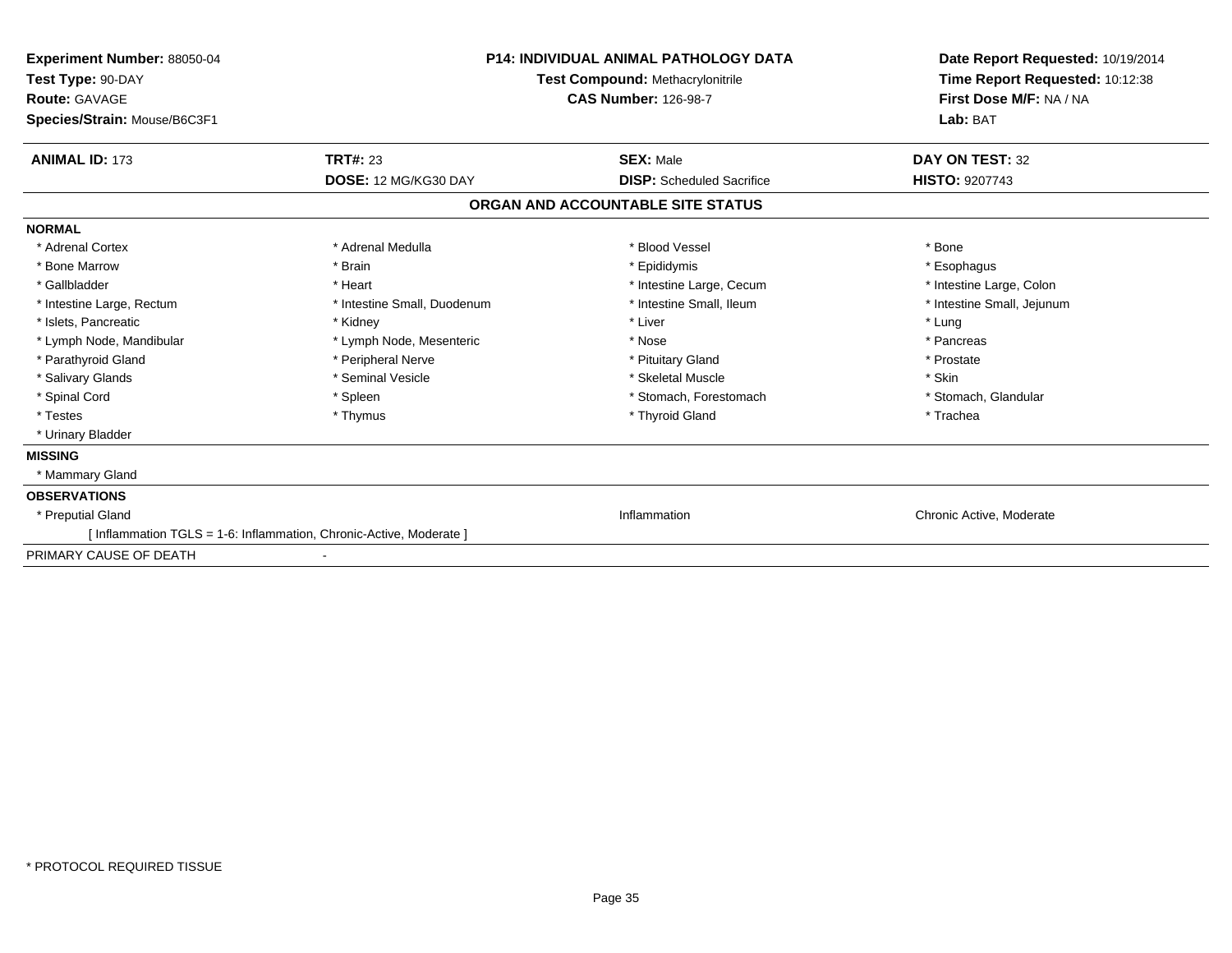| <b>Experiment Number: 88050-04</b><br>Test Type: 90-DAY<br><b>Route: GAVAGE</b><br>Species/Strain: Mouse/B6C3F1 | P14: INDIVIDUAL ANIMAL PATHOLOGY DATA<br><b>Test Compound: Methacrylonitrile</b><br><b>CAS Number: 126-98-7</b> |                                   | Date Report Requested: 10/19/2014<br>Time Report Requested: 10:12:38<br>First Dose M/F: NA / NA<br>Lab: BAT |
|-----------------------------------------------------------------------------------------------------------------|-----------------------------------------------------------------------------------------------------------------|-----------------------------------|-------------------------------------------------------------------------------------------------------------|
| <b>ANIMAL ID: 174</b>                                                                                           | <b>TRT#: 23</b>                                                                                                 | <b>SEX: Male</b>                  | DAY ON TEST: 32                                                                                             |
|                                                                                                                 | DOSE: 12 MG/KG30 DAY                                                                                            | <b>DISP:</b> Scheduled Sacrifice  | <b>HISTO: 9207744</b>                                                                                       |
|                                                                                                                 |                                                                                                                 | ORGAN AND ACCOUNTABLE SITE STATUS |                                                                                                             |
| <b>NORMAL</b>                                                                                                   |                                                                                                                 |                                   |                                                                                                             |
| * Adrenal Cortex                                                                                                | * Adrenal Medulla                                                                                               | * Blood Vessel                    | * Bone                                                                                                      |
| * Bone Marrow                                                                                                   | * Brain                                                                                                         | * Epididymis                      | * Esophagus                                                                                                 |
| * Gallbladder                                                                                                   | * Heart                                                                                                         | * Intestine Large, Cecum          | * Intestine Large, Colon                                                                                    |
| * Intestine Large, Rectum                                                                                       | * Intestine Small, Duodenum                                                                                     | * Intestine Small. Ileum          | * Intestine Small, Jejunum                                                                                  |
| * Islets, Pancreatic                                                                                            | * Kidney                                                                                                        | * Liver                           | * Lung                                                                                                      |
| * Lymph Node, Mandibular                                                                                        | * Lymph Node, Mesenteric                                                                                        | * Nose                            | * Pancreas                                                                                                  |
| * Parathyroid Gland                                                                                             | * Peripheral Nerve                                                                                              | * Pituitary Gland                 | * Preputial Gland                                                                                           |
| * Prostate                                                                                                      | * Salivary Glands                                                                                               | * Seminal Vesicle                 | * Skeletal Muscle                                                                                           |
| * Skin                                                                                                          | * Spinal Cord                                                                                                   | * Spleen                          | * Stomach, Forestomach                                                                                      |
| * Stomach, Glandular                                                                                            | * Testes                                                                                                        | * Thymus                          | * Thyroid Gland                                                                                             |
| * Trachea                                                                                                       | * Urinary Bladder                                                                                               |                                   |                                                                                                             |
| <b>MISSING</b>                                                                                                  |                                                                                                                 |                                   |                                                                                                             |
| * Mammary Gland                                                                                                 |                                                                                                                 |                                   |                                                                                                             |
| PRIMARY CAUSE OF DEATH                                                                                          |                                                                                                                 |                                   |                                                                                                             |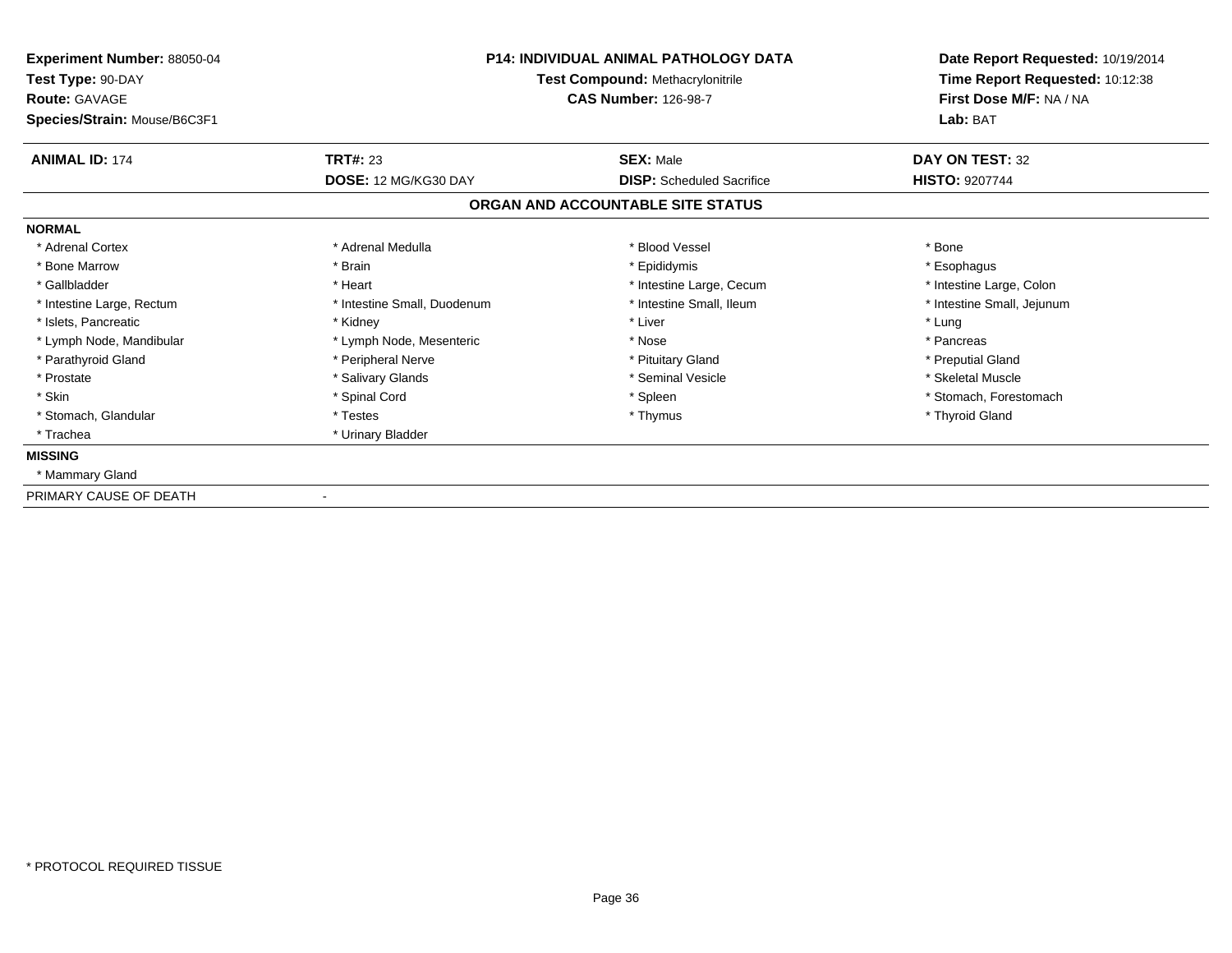| Experiment Number: 88050-04  |                                                                                               | <b>P14: INDIVIDUAL ANIMAL PATHOLOGY DATA</b>                                                              | Date Report Requested: 10/19/2014 |
|------------------------------|-----------------------------------------------------------------------------------------------|-----------------------------------------------------------------------------------------------------------|-----------------------------------|
| Test Type: 90-DAY            | Test Compound: Methacrylonitrile                                                              |                                                                                                           | Time Report Requested: 10:12:38   |
| Route: GAVAGE                |                                                                                               | <b>CAS Number: 126-98-7</b>                                                                               | First Dose M/F: NA / NA           |
| Species/Strain: Mouse/B6C3F1 |                                                                                               |                                                                                                           | Lab: BAT                          |
| <b>ANIMAL ID: 175</b>        | <b>TRT#: 23</b>                                                                               | <b>SEX: Male</b>                                                                                          | <b>DAY ON TEST: 8</b>             |
|                              | DOSE: 12 MG/KG30 DAY                                                                          | <b>DISP: Natural Death</b>                                                                                | <b>HISTO: 9207745</b>             |
|                              |                                                                                               | ORGAN AND ACCOUNTABLE SITE STATUS                                                                         |                                   |
| <b>NORMAL</b>                |                                                                                               |                                                                                                           |                                   |
| * Adrenal Cortex             | * Adrenal Medulla                                                                             | * Blood Vessel                                                                                            | * Bone                            |
| * Bone Marrow                | * Brain                                                                                       | * Epididymis                                                                                              | * Esophagus                       |
| * Heart                      | * Intestine Large, Cecum                                                                      | * Intestine Large, Colon                                                                                  | * Intestine Large, Rectum         |
| * Intestine Small, Duodenum  | * Intestine Small. Ileum                                                                      | * Intestine Small, Jejunum                                                                                | * Islets, Pancreatic              |
| * Kidney                     | * Liver                                                                                       | * Lung                                                                                                    | * Lymph Node, Mesenteric          |
| * Nose                       | * Pancreas                                                                                    | * Peripheral Nerve                                                                                        | * Pituitary Gland                 |
| * Preputial Gland            | * Prostate                                                                                    | * Salivary Glands                                                                                         | * Seminal Vesicle                 |
| * Skeletal Muscle            | * Skin                                                                                        | * Spinal Cord                                                                                             | * Stomach, Forestomach            |
| * Stomach, Glandular         | * Testes                                                                                      | * Thyroid Gland                                                                                           | * Trachea                         |
| * Urinary Bladder            |                                                                                               |                                                                                                           |                                   |
| <b>MISSING</b>               |                                                                                               |                                                                                                           |                                   |
| * Lymph Node, Mandibular     | * Mammary Gland                                                                               | * Parathyroid Gland                                                                                       |                                   |
| <b>AUTO PRECLUDES DIAG.</b>  |                                                                                               |                                                                                                           |                                   |
| * Gallbladder                |                                                                                               |                                                                                                           |                                   |
| <b>OBSERVATIONS</b>          |                                                                                               |                                                                                                           |                                   |
| * Spleen                     |                                                                                               | <b>Depletion Cellular</b>                                                                                 | Moderate                          |
| * Stom Gland                 |                                                                                               |                                                                                                           |                                   |
|                              |                                                                                               | Note: TGL#2-4-NCL: DIFFUSE, BLACK/RED DISCOLORATION, NOTED AT NECROPSY, NOT APPARENT HISTOPATHOLOGICALLY. |                                   |
| * Thymus                     |                                                                                               | Atrophy                                                                                                   | Moderate                          |
| PRIMARY CAUSE OF DEATH       | - UNCERTAIN                                                                                   |                                                                                                           |                                   |
|                              | Animal Note: CAUSE OF DEATH IS UNCERTAIN BUT MAY BE RELATED TO THE STRESS OF EXPERIMENTATION. |                                                                                                           |                                   |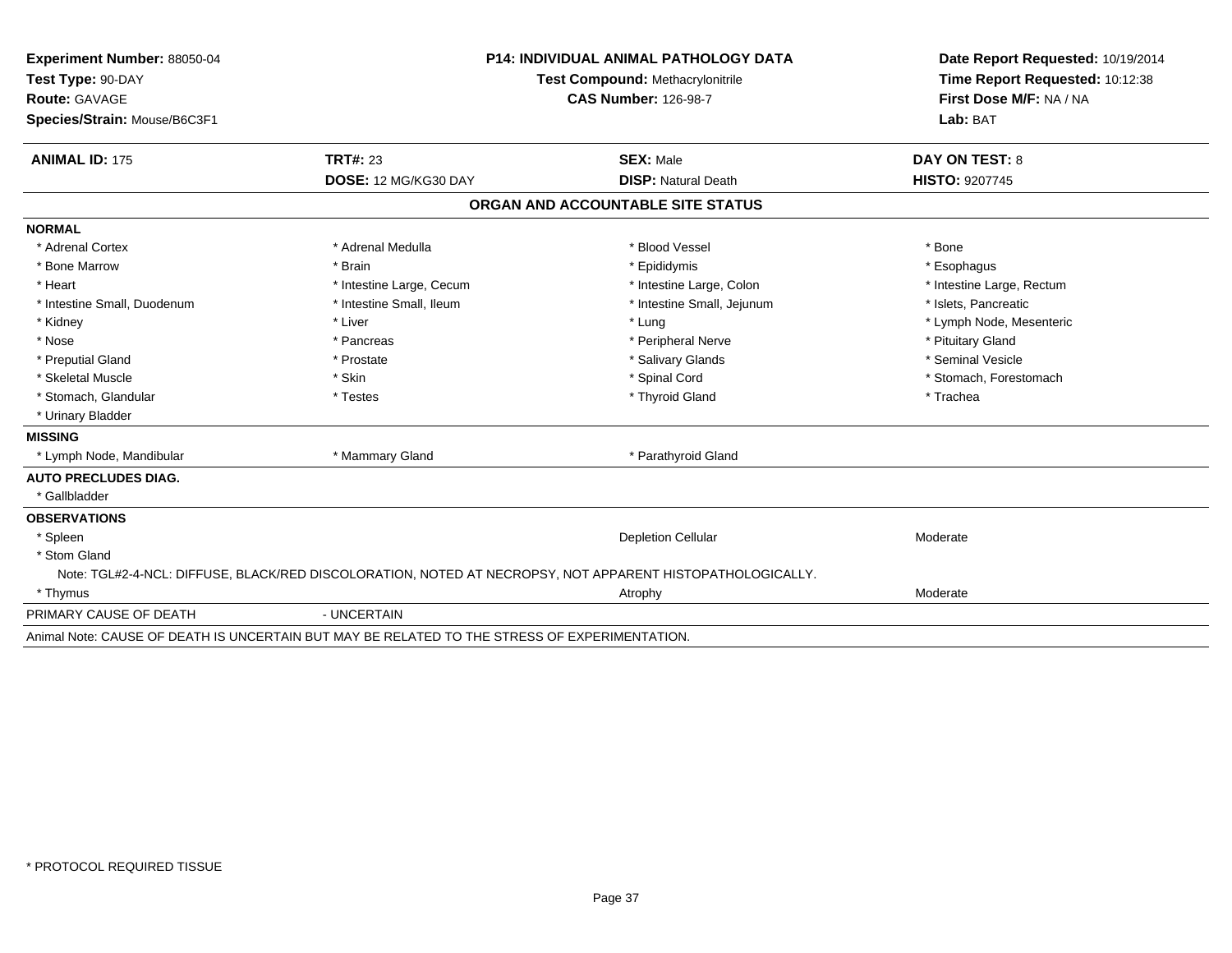| Experiment Number: 88050-04<br>Test Type: 90-DAY<br><b>Route: GAVAGE</b><br>Species/Strain: Mouse/B6C3F1 |                                                                  | <b>P14: INDIVIDUAL ANIMAL PATHOLOGY DATA</b><br>Test Compound: Methacrylonitrile<br><b>CAS Number: 126-98-7</b> | Date Report Requested: 10/19/2014<br>Time Report Requested: 10:12:39<br>First Dose M/F: NA / NA<br>Lab: BAT |
|----------------------------------------------------------------------------------------------------------|------------------------------------------------------------------|-----------------------------------------------------------------------------------------------------------------|-------------------------------------------------------------------------------------------------------------|
| <b>ANIMAL ID: 176</b>                                                                                    | <b>TRT#: 23</b>                                                  | <b>SEX: Male</b>                                                                                                | DAY ON TEST: 32                                                                                             |
|                                                                                                          | DOSE: 12 MG/KG30 DAY                                             | <b>DISP:</b> Scheduled Sacrifice                                                                                | <b>HISTO: 9207746</b>                                                                                       |
|                                                                                                          |                                                                  | ORGAN AND ACCOUNTABLE SITE STATUS                                                                               |                                                                                                             |
| <b>NORMAL</b>                                                                                            |                                                                  |                                                                                                                 |                                                                                                             |
| * Adrenal Cortex                                                                                         | * Adrenal Medulla                                                | * Blood Vessel                                                                                                  | * Bone                                                                                                      |
| * Bone Marrow                                                                                            | * Brain                                                          | * Epididymis                                                                                                    | * Esophagus                                                                                                 |
| * Gallbladder                                                                                            | * Heart                                                          | * Intestine Large, Cecum                                                                                        | * Intestine Large, Colon                                                                                    |
| * Intestine Large, Rectum                                                                                | * Intestine Small, Duodenum                                      | * Intestine Small, Ileum                                                                                        | * Intestine Small, Jejunum                                                                                  |
| * Islets, Pancreatic                                                                                     | * Kidney                                                         | * Liver                                                                                                         | * Lymph Node, Mandibular                                                                                    |
| * Lymph Node, Mesenteric                                                                                 | * Nose                                                           | * Pancreas                                                                                                      | * Parathyroid Gland                                                                                         |
| * Peripheral Nerve                                                                                       | * Pituitary Gland                                                | * Prostate                                                                                                      | * Salivary Glands                                                                                           |
| * Seminal Vesicle                                                                                        | * Skeletal Muscle                                                | * Skin                                                                                                          | * Spinal Cord                                                                                               |
| * Spleen                                                                                                 | * Stomach, Forestomach                                           | * Stomach, Glandular                                                                                            | * Testes                                                                                                    |
| * Thymus                                                                                                 | * Thyroid Gland                                                  | * Trachea                                                                                                       | * Urinary Bladder                                                                                           |
| <b>MISSING</b>                                                                                           |                                                                  |                                                                                                                 |                                                                                                             |
| * Mammary Gland                                                                                          |                                                                  |                                                                                                                 |                                                                                                             |
| <b>OBSERVATIONS</b>                                                                                      |                                                                  |                                                                                                                 |                                                                                                             |
| * Luna                                                                                                   |                                                                  | Inflammation                                                                                                    | Chronic Active, Mild                                                                                        |
| * Preputial Gland                                                                                        |                                                                  | Inflammation                                                                                                    | Chronic Active, Marked                                                                                      |
|                                                                                                          | [Inflammation TGLS = 1-6: INFLAMMATION, CHRONIC-ACTIVE, MARKED ] |                                                                                                                 |                                                                                                             |
| PRIMARY CAUSE OF DEATH                                                                                   |                                                                  |                                                                                                                 |                                                                                                             |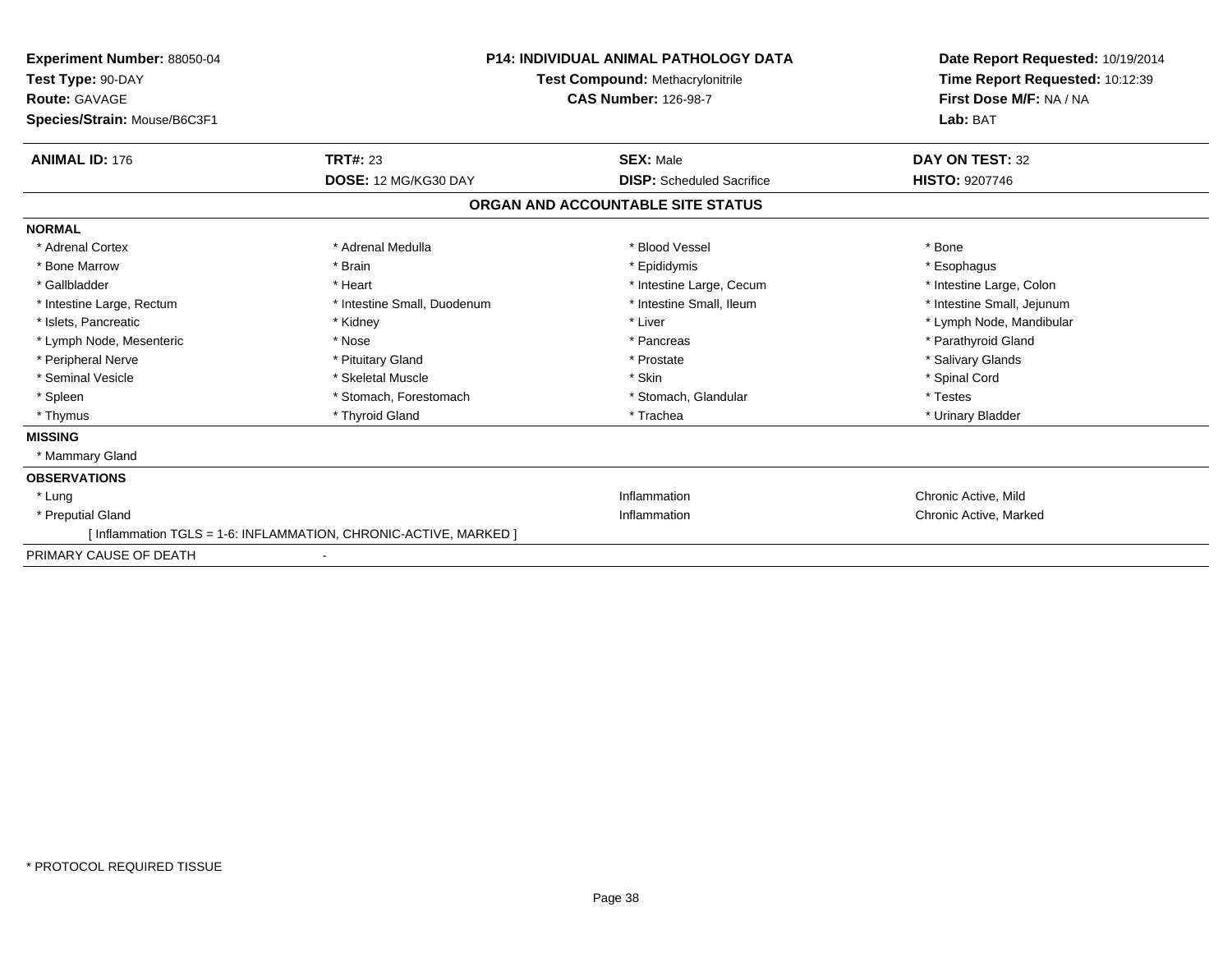| Experiment Number: 88050-04<br>Test Type: 90-DAY<br><b>Route: GAVAGE</b><br>Species/Strain: Mouse/B6C3F1 | <b>P14: INDIVIDUAL ANIMAL PATHOLOGY DATA</b><br>Test Compound: Methacrylonitrile<br><b>CAS Number: 126-98-7</b> |                                                      | Date Report Requested: 10/19/2014<br>Time Report Requested: 10:12:39<br>First Dose M/F: NA / NA<br>Lab: BAT |
|----------------------------------------------------------------------------------------------------------|-----------------------------------------------------------------------------------------------------------------|------------------------------------------------------|-------------------------------------------------------------------------------------------------------------|
| <b>ANIMAL ID: 177</b>                                                                                    | <b>TRT#: 23</b><br>DOSE: 12 MG/KG30 DAY                                                                         | <b>SEX: Male</b><br><b>DISP:</b> Scheduled Sacrifice | DAY ON TEST: 32<br><b>HISTO: 9207747</b>                                                                    |
|                                                                                                          |                                                                                                                 | ORGAN AND ACCOUNTABLE SITE STATUS                    |                                                                                                             |
| <b>NORMAL</b>                                                                                            |                                                                                                                 |                                                      |                                                                                                             |
| * Adrenal Cortex                                                                                         | * Adrenal Medulla                                                                                               | * Blood Vessel                                       | * Bone                                                                                                      |
| * Bone Marrow                                                                                            | * Brain                                                                                                         | * Epididymis                                         | * Esophagus                                                                                                 |
| * Gallbladder                                                                                            | * Heart                                                                                                         | * Intestine Large, Cecum                             | * Intestine Large, Colon                                                                                    |
| * Intestine Large, Rectum                                                                                | * Intestine Small, Duodenum                                                                                     | * Intestine Small, Ileum                             | * Intestine Small, Jejunum                                                                                  |
| * Islets, Pancreatic                                                                                     | * Kidney                                                                                                        | * Liver                                              | * Lung                                                                                                      |
| * Lymph Node, Mandibular                                                                                 | * Lymph Node, Mesenteric                                                                                        | * Nose                                               | * Pancreas                                                                                                  |
| * Peripheral Nerve                                                                                       | * Pituitary Gland                                                                                               | * Preputial Gland                                    | * Prostate                                                                                                  |
| * Salivary Glands                                                                                        | * Seminal Vesicle                                                                                               | * Skeletal Muscle                                    | * Skin                                                                                                      |
| * Spinal Cord                                                                                            | * Spleen                                                                                                        | * Stomach, Forestomach                               | * Stomach, Glandular                                                                                        |
| * Testes                                                                                                 | * Thymus                                                                                                        | * Thyroid Gland                                      | * Trachea                                                                                                   |
| * Urinary Bladder                                                                                        |                                                                                                                 |                                                      |                                                                                                             |
| <b>MISSING</b>                                                                                           |                                                                                                                 |                                                      |                                                                                                             |
| * Mammary Gland                                                                                          | * Parathyroid Gland                                                                                             |                                                      |                                                                                                             |
| PRIMARY CAUSE OF DEATH                                                                                   |                                                                                                                 |                                                      |                                                                                                             |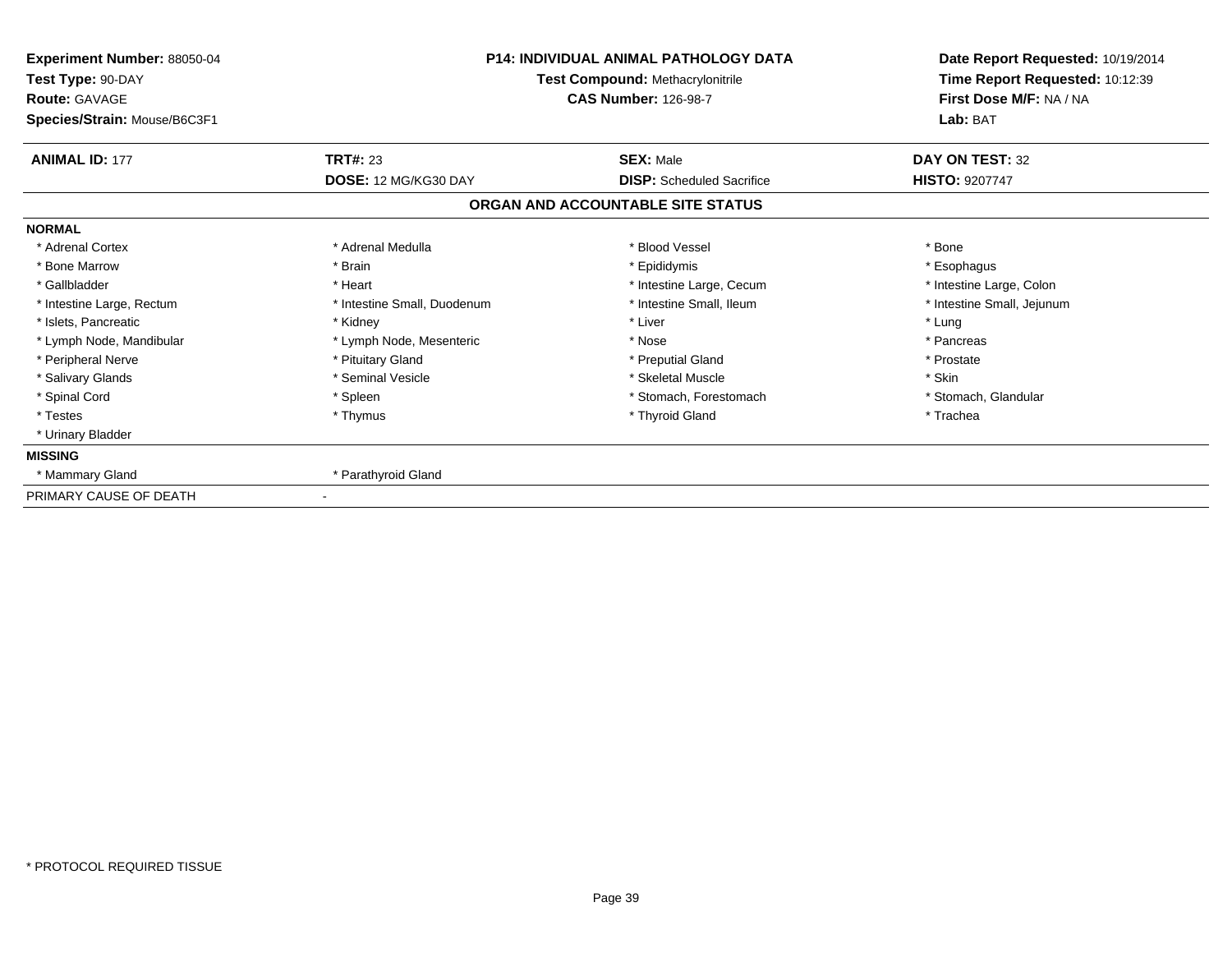| Experiment Number: 88050-04<br>Test Type: 90-DAY<br><b>Route: GAVAGE</b><br>Species/Strain: Mouse/B6C3F1 | <b>P14: INDIVIDUAL ANIMAL PATHOLOGY DATA</b><br><b>Test Compound: Methacrylonitrile</b><br><b>CAS Number: 126-98-7</b> |                                   | Date Report Requested: 10/19/2014<br>Time Report Requested: 10:12:39<br>First Dose M/F: NA / NA<br>Lab: BAT |  |
|----------------------------------------------------------------------------------------------------------|------------------------------------------------------------------------------------------------------------------------|-----------------------------------|-------------------------------------------------------------------------------------------------------------|--|
| <b>ANIMAL ID: 178</b>                                                                                    | <b>TRT#: 23</b>                                                                                                        | <b>SEX: Male</b>                  | DAY ON TEST: 32                                                                                             |  |
|                                                                                                          | DOSE: 12 MG/KG30 DAY                                                                                                   | <b>DISP:</b> Scheduled Sacrifice  | <b>HISTO: 9207748</b>                                                                                       |  |
|                                                                                                          |                                                                                                                        | ORGAN AND ACCOUNTABLE SITE STATUS |                                                                                                             |  |
| <b>NORMAL</b>                                                                                            |                                                                                                                        |                                   |                                                                                                             |  |
| * Adrenal Cortex                                                                                         | * Adrenal Medulla                                                                                                      | * Blood Vessel                    | * Bone                                                                                                      |  |
| * Bone Marrow                                                                                            | * Brain                                                                                                                | * Epididymis                      | * Esophagus                                                                                                 |  |
| * Heart                                                                                                  | * Intestine Large, Cecum                                                                                               | * Intestine Large, Colon          | * Intestine Large, Rectum                                                                                   |  |
| * Intestine Small, Duodenum                                                                              | * Intestine Small, Ileum                                                                                               | * Intestine Small, Jejunum        | * Islets, Pancreatic                                                                                        |  |
| * Kidney                                                                                                 | * Liver                                                                                                                | * Lung                            | * Lymph Node, Mandibular                                                                                    |  |
| * Lymph Node, Mesenteric                                                                                 | * Nose                                                                                                                 | * Pancreas                        | * Peripheral Nerve                                                                                          |  |
| * Pituitary Gland                                                                                        | * Preputial Gland                                                                                                      | * Prostate                        | * Salivary Glands                                                                                           |  |
| * Seminal Vesicle                                                                                        | * Skeletal Muscle                                                                                                      | * Skin                            | * Spinal Cord                                                                                               |  |
| * Spleen                                                                                                 | * Stomach, Forestomach                                                                                                 | * Stomach, Glandular              | * Testes                                                                                                    |  |
| * Thymus                                                                                                 | * Thyroid Gland                                                                                                        | * Trachea                         | * Urinary Bladder                                                                                           |  |
| <b>MISSING</b>                                                                                           |                                                                                                                        |                                   |                                                                                                             |  |
| * Gallbladder                                                                                            | * Mammary Gland                                                                                                        | * Parathyroid Gland               |                                                                                                             |  |
| PRIMARY CAUSE OF DEATH                                                                                   |                                                                                                                        |                                   |                                                                                                             |  |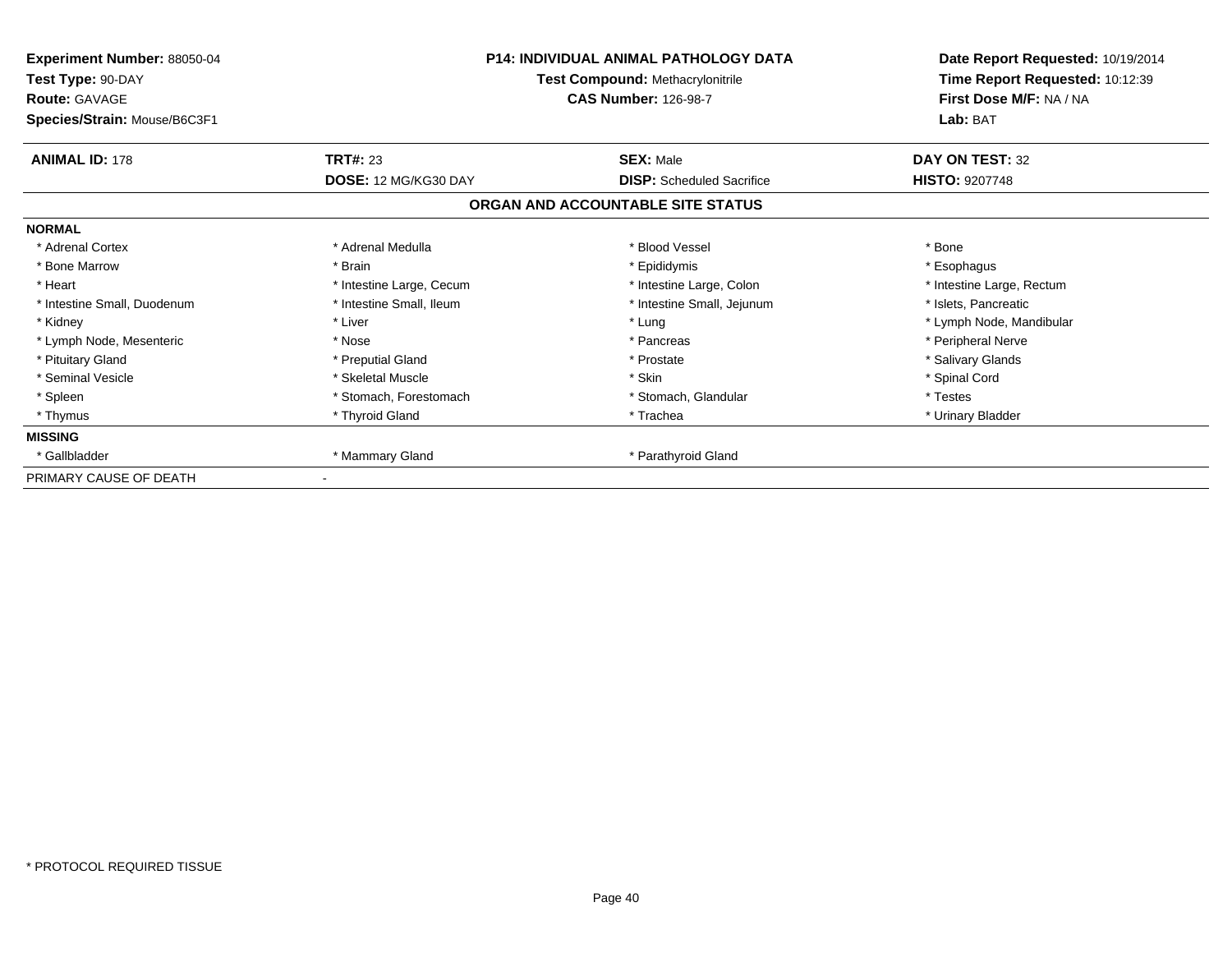| <b>Experiment Number: 88050-04</b><br>Test Type: 90-DAY<br><b>Route: GAVAGE</b><br>Species/Strain: Mouse/B6C3F1 | P14: INDIVIDUAL ANIMAL PATHOLOGY DATA<br><b>Test Compound: Methacrylonitrile</b><br><b>CAS Number: 126-98-7</b> |                                   | Date Report Requested: 10/19/2014<br>Time Report Requested: 10:12:39<br>First Dose M/F: NA / NA<br>Lab: BAT |
|-----------------------------------------------------------------------------------------------------------------|-----------------------------------------------------------------------------------------------------------------|-----------------------------------|-------------------------------------------------------------------------------------------------------------|
| <b>ANIMAL ID: 179</b>                                                                                           | <b>TRT#: 23</b>                                                                                                 | <b>SEX: Male</b>                  | DAY ON TEST: 32                                                                                             |
|                                                                                                                 | DOSE: 12 MG/KG30 DAY                                                                                            | <b>DISP:</b> Scheduled Sacrifice  | <b>HISTO: 9207749</b>                                                                                       |
|                                                                                                                 |                                                                                                                 | ORGAN AND ACCOUNTABLE SITE STATUS |                                                                                                             |
| <b>NORMAL</b>                                                                                                   |                                                                                                                 |                                   |                                                                                                             |
| * Adrenal Cortex                                                                                                | * Adrenal Medulla                                                                                               | * Blood Vessel                    | * Bone                                                                                                      |
| * Bone Marrow                                                                                                   | * Brain                                                                                                         | * Epididymis                      | * Esophagus                                                                                                 |
| * Gallbladder                                                                                                   | * Heart                                                                                                         | * Intestine Large, Cecum          | * Intestine Large, Colon                                                                                    |
| * Intestine Large, Rectum                                                                                       | * Intestine Small, Duodenum                                                                                     | * Intestine Small. Ileum          | * Intestine Small, Jejunum                                                                                  |
| * Islets, Pancreatic                                                                                            | * Kidney                                                                                                        | * Liver                           | * Lung                                                                                                      |
| * Lymph Node, Mandibular                                                                                        | * Lymph Node, Mesenteric                                                                                        | * Nose                            | * Pancreas                                                                                                  |
| * Parathyroid Gland                                                                                             | * Peripheral Nerve                                                                                              | * Pituitary Gland                 | * Preputial Gland                                                                                           |
| * Prostate                                                                                                      | * Salivary Glands                                                                                               | * Seminal Vesicle                 | * Skeletal Muscle                                                                                           |
| * Skin                                                                                                          | * Spinal Cord                                                                                                   | * Spleen                          | * Stomach, Forestomach                                                                                      |
| * Stomach, Glandular                                                                                            | * Testes                                                                                                        | * Thymus                          | * Thyroid Gland                                                                                             |
| * Trachea                                                                                                       | * Urinary Bladder                                                                                               |                                   |                                                                                                             |
| <b>MISSING</b>                                                                                                  |                                                                                                                 |                                   |                                                                                                             |
| * Mammary Gland                                                                                                 |                                                                                                                 |                                   |                                                                                                             |
| PRIMARY CAUSE OF DEATH                                                                                          |                                                                                                                 |                                   |                                                                                                             |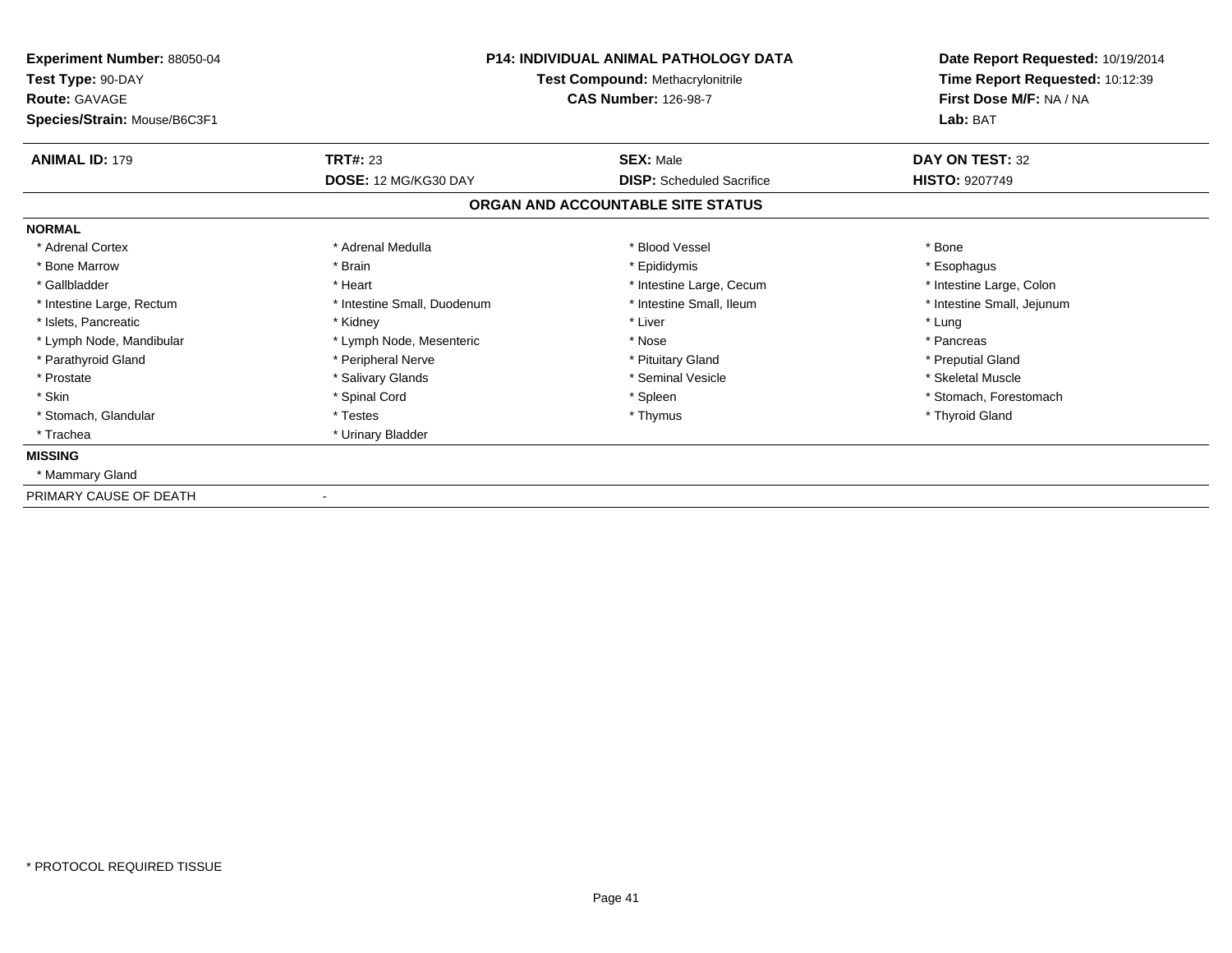| Experiment Number: 88050-04<br>Test Type: 90-DAY<br><b>Route: GAVAGE</b><br>Species/Strain: Mouse/B6C3F1 |                             | <b>P14: INDIVIDUAL ANIMAL PATHOLOGY DATA</b><br>Test Compound: Methacrylonitrile<br><b>CAS Number: 126-98-7</b> | Date Report Requested: 10/19/2014<br>Time Report Requested: 10:12:39<br>First Dose M/F: NA / NA<br>Lab: BAT |
|----------------------------------------------------------------------------------------------------------|-----------------------------|-----------------------------------------------------------------------------------------------------------------|-------------------------------------------------------------------------------------------------------------|
| <b>ANIMAL ID: 180</b>                                                                                    | <b>TRT#: 23</b>             | <b>SEX: Male</b><br><b>DISP:</b> Scheduled Sacrifice                                                            | DAY ON TEST: 32<br><b>HISTO: 9207750</b>                                                                    |
|                                                                                                          | DOSE: 12 MG/KG30 DAY        | ORGAN AND ACCOUNTABLE SITE STATUS                                                                               |                                                                                                             |
| <b>NORMAL</b>                                                                                            |                             |                                                                                                                 |                                                                                                             |
| * Adrenal Cortex                                                                                         | * Adrenal Medulla           | * Blood Vessel                                                                                                  | * Bone                                                                                                      |
| * Bone Marrow                                                                                            | * Brain                     | * Epididymis                                                                                                    | * Esophagus                                                                                                 |
| * Gallbladder                                                                                            | * Heart                     | * Intestine Large, Cecum                                                                                        | * Intestine Large, Colon                                                                                    |
| * Intestine Large, Rectum                                                                                | * Intestine Small, Duodenum | * Intestine Small, Ileum                                                                                        | * Intestine Small, Jejunum                                                                                  |
| * Islets, Pancreatic                                                                                     | * Kidney                    | * Liver                                                                                                         | * Lung                                                                                                      |
| * Lymph Node, Mesenteric                                                                                 | * Nose                      | * Pancreas                                                                                                      | * Parathyroid Gland                                                                                         |
| * Peripheral Nerve                                                                                       | * Pituitary Gland           | * Preputial Gland                                                                                               | * Prostate                                                                                                  |
| * Salivary Glands                                                                                        | * Seminal Vesicle           | * Skeletal Muscle                                                                                               | * Skin                                                                                                      |
| * Spinal Cord                                                                                            | * Spleen                    | * Stomach, Forestomach                                                                                          | * Stomach, Glandular                                                                                        |
| * Testes                                                                                                 | * Thymus                    | * Thyroid Gland                                                                                                 | * Trachea                                                                                                   |
| * Urinary Bladder                                                                                        |                             |                                                                                                                 |                                                                                                             |
| <b>MISSING</b>                                                                                           |                             |                                                                                                                 |                                                                                                             |
| * Lymph Node, Mandibular                                                                                 | * Mammary Gland             |                                                                                                                 |                                                                                                             |
| PRIMARY CAUSE OF DEATH                                                                                   |                             |                                                                                                                 |                                                                                                             |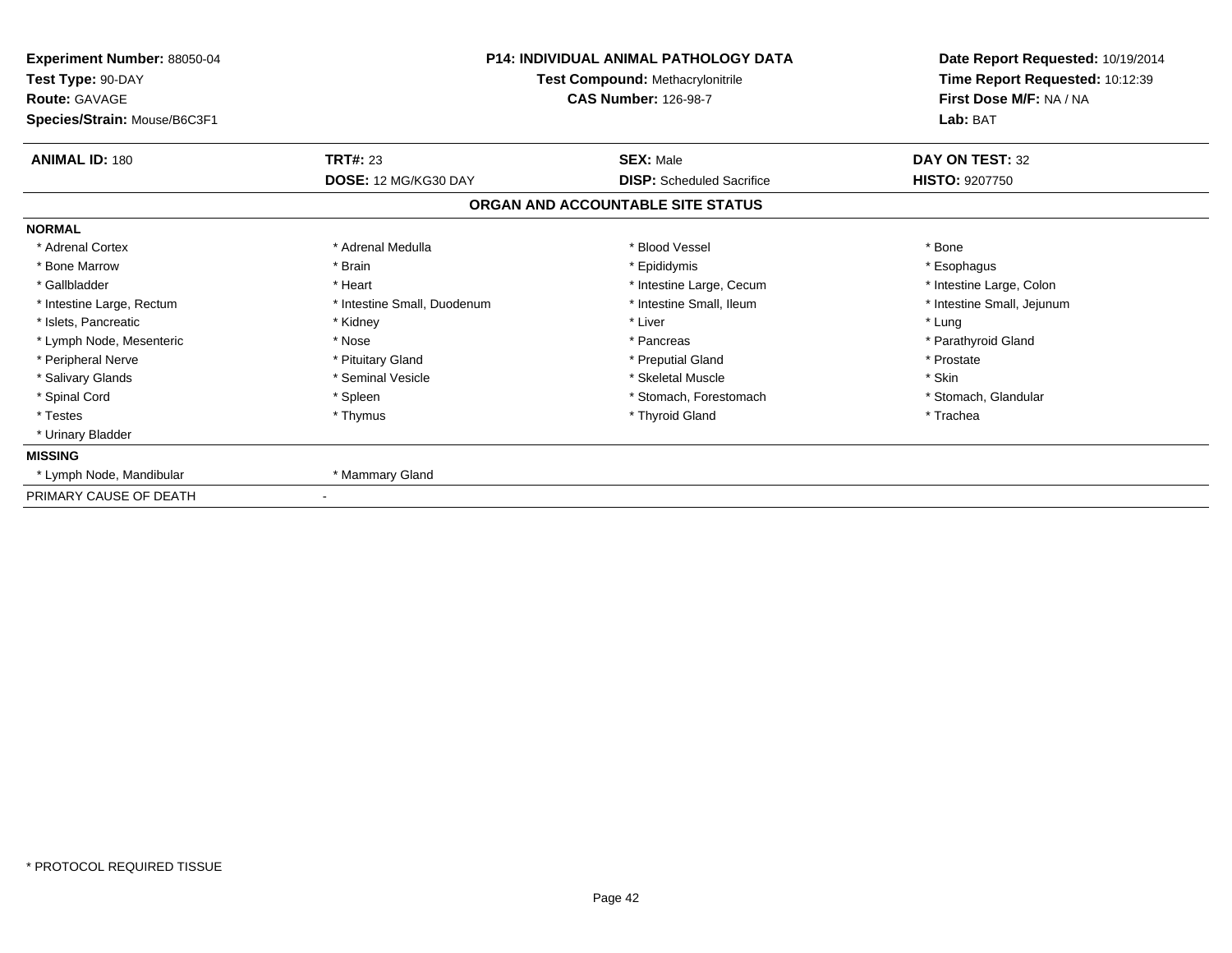| <b>Experiment Number: 88050-04</b><br>Test Type: 90-DAY<br><b>Route: GAVAGE</b><br>Species/Strain: Mouse/B6C3F1 | <b>P14: INDIVIDUAL ANIMAL PATHOLOGY DATA</b><br><b>Test Compound: Methacrylonitrile</b><br><b>CAS Number: 126-98-7</b> |                                   | Date Report Requested: 10/19/2014<br>Time Report Requested: 10:12:39<br>First Dose M/F: NA / NA<br>Lab: BAT |
|-----------------------------------------------------------------------------------------------------------------|------------------------------------------------------------------------------------------------------------------------|-----------------------------------|-------------------------------------------------------------------------------------------------------------|
| <b>ANIMAL ID: 61</b>                                                                                            | <b>TRT#: 2</b>                                                                                                         | <b>SEX: Female</b>                | DAY ON TEST: 95                                                                                             |
|                                                                                                                 | DOSE: 0 MG/KG                                                                                                          | <b>DISP:</b> Terminal Sacrifice   | <b>HISTO: 9207851</b>                                                                                       |
|                                                                                                                 |                                                                                                                        | ORGAN AND ACCOUNTABLE SITE STATUS |                                                                                                             |
| <b>NORMAL</b>                                                                                                   |                                                                                                                        |                                   |                                                                                                             |
| * Adrenal Cortex                                                                                                | * Adrenal Medulla                                                                                                      | * Blood Vessel                    | * Bone                                                                                                      |
| * Bone Marrow                                                                                                   | * Brain                                                                                                                | * Clitoral Gland                  | * Esophagus                                                                                                 |
| * Gallbladder                                                                                                   | * Heart                                                                                                                | * Intestine Large, Cecum          | * Intestine Large, Colon                                                                                    |
| * Intestine Large, Rectum                                                                                       | * Intestine Small, Duodenum                                                                                            | * Intestine Small, Ileum          | * Intestine Small, Jejunum                                                                                  |
| * Islets, Pancreatic                                                                                            | * Kidney                                                                                                               | * Liver                           | * Lung                                                                                                      |
| * Lymph Node, Mandibular                                                                                        | * Lymph Node, Mesenteric                                                                                               | * Mammary Gland                   | * Nose                                                                                                      |
| * Ovary                                                                                                         | * Pancreas                                                                                                             | * Parathyroid Gland               | * Peripheral Nerve                                                                                          |
| * Pituitary Gland                                                                                               | * Salivary Glands                                                                                                      | * Skeletal Muscle                 | * Skin                                                                                                      |
| * Spinal Cord                                                                                                   | * Spleen                                                                                                               | * Stomach, Forestomach            | * Stomach, Glandular                                                                                        |
| * Thymus                                                                                                        | * Thyroid Gland                                                                                                        | * Trachea                         | * Urinary Bladder                                                                                           |
| * Uterus                                                                                                        |                                                                                                                        |                                   |                                                                                                             |
| PRIMARY CAUSE OF DEATH                                                                                          |                                                                                                                        |                                   |                                                                                                             |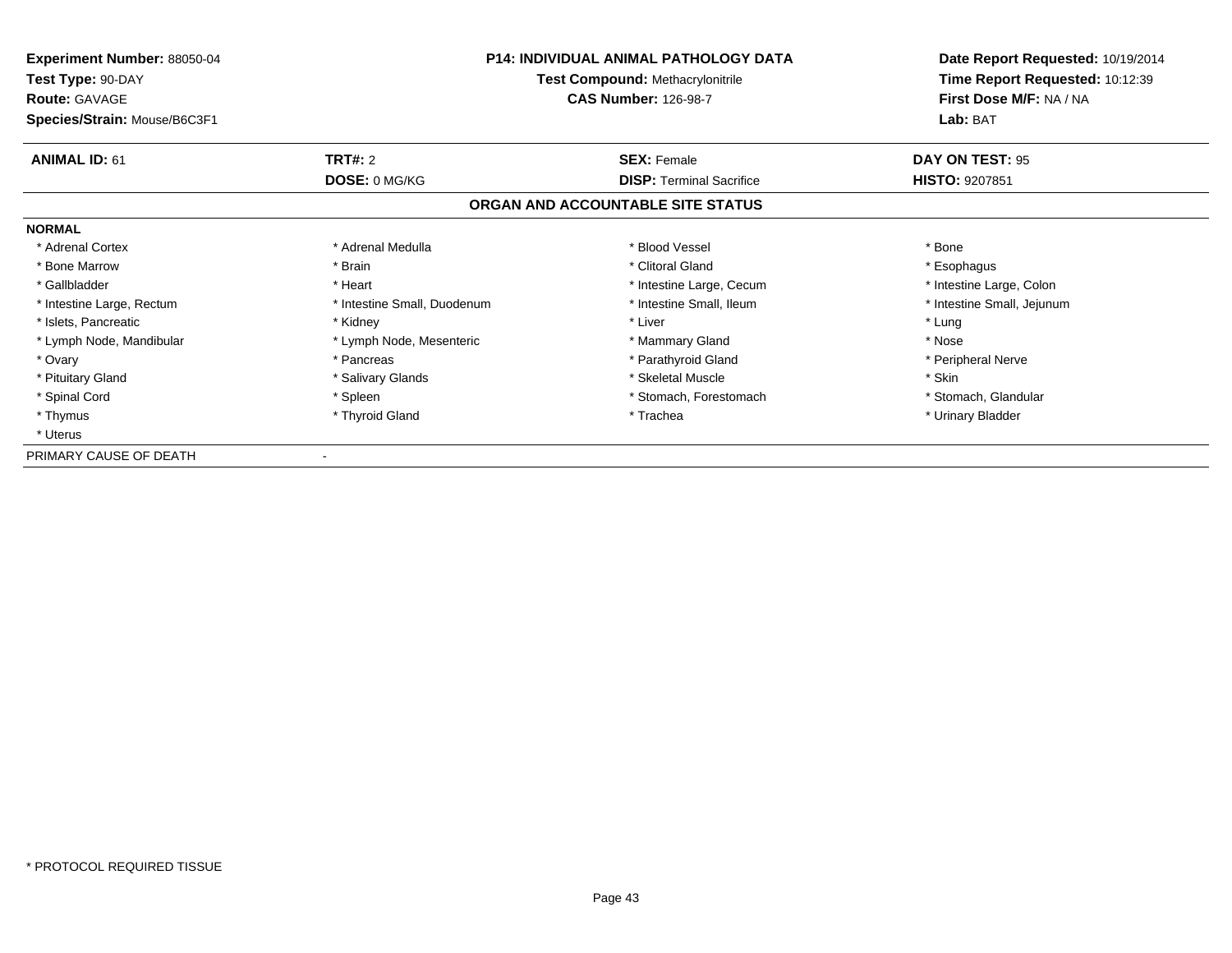| <b>P14: INDIVIDUAL ANIMAL PATHOLOGY DATA</b><br>Experiment Number: 88050-04<br>Test Compound: Methacrylonitrile<br>Test Type: 90-DAY<br><b>CAS Number: 126-98-7</b><br><b>Route: GAVAGE</b><br>Species/Strain: Mouse/B6C3F1 |                                                                         |                                   | Date Report Requested: 10/19/2014<br>Time Report Requested: 10:12:39<br>First Dose M/F: NA / NA<br>Lab: BAT |
|-----------------------------------------------------------------------------------------------------------------------------------------------------------------------------------------------------------------------------|-------------------------------------------------------------------------|-----------------------------------|-------------------------------------------------------------------------------------------------------------|
| <b>ANIMAL ID: 62</b>                                                                                                                                                                                                        | <b>TRT#: 2</b>                                                          | <b>SEX: Female</b>                | DAY ON TEST: 95                                                                                             |
|                                                                                                                                                                                                                             | DOSE: 0 MG/KG                                                           | <b>DISP: Terminal Sacrifice</b>   | <b>HISTO: 9207852</b>                                                                                       |
|                                                                                                                                                                                                                             |                                                                         | ORGAN AND ACCOUNTABLE SITE STATUS |                                                                                                             |
| <b>NORMAL</b>                                                                                                                                                                                                               |                                                                         |                                   |                                                                                                             |
| * Adrenal Cortex                                                                                                                                                                                                            | * Adrenal Medulla                                                       | * Blood Vessel                    | * Bone                                                                                                      |
| * Bone Marrow                                                                                                                                                                                                               | * Brain                                                                 | * Clitoral Gland                  | * Esophagus                                                                                                 |
| * Heart                                                                                                                                                                                                                     | * Intestine Large, Cecum                                                | * Intestine Large, Colon          | * Intestine Small, Duodenum                                                                                 |
| * Intestine Small, Ileum                                                                                                                                                                                                    | * Intestine Small, Jejunum                                              | * Islets, Pancreatic              | * Liver                                                                                                     |
| * Lung                                                                                                                                                                                                                      | * Lymph Node, Mandibular                                                | * Lymph Node, Mesenteric          | * Mammary Gland                                                                                             |
| * Nose                                                                                                                                                                                                                      | * Ovary                                                                 | * Pancreas                        | * Parathyroid Gland                                                                                         |
| * Peripheral Nerve                                                                                                                                                                                                          | * Pituitary Gland                                                       | * Salivary Glands                 | * Skeletal Muscle                                                                                           |
| * Skin                                                                                                                                                                                                                      | * Spinal Cord                                                           | * Spleen                          | * Stomach, Forestomach                                                                                      |
| * Stomach, Glandular                                                                                                                                                                                                        | * Thymus                                                                | * Thyroid Gland                   | * Trachea                                                                                                   |
| * Urinary Bladder                                                                                                                                                                                                           | * Uterus                                                                |                                   |                                                                                                             |
| <b>MISSING</b>                                                                                                                                                                                                              |                                                                         |                                   |                                                                                                             |
| * Gallbladder                                                                                                                                                                                                               | * Intestine Large, Rectum                                               |                                   |                                                                                                             |
| <b>OBSERVATIONS</b>                                                                                                                                                                                                         |                                                                         |                                   |                                                                                                             |
| * Clitoral GI                                                                                                                                                                                                               |                                                                         |                                   |                                                                                                             |
|                                                                                                                                                                                                                             | Note: ONLY ONE CLITORAL GLAND AVAILABLE FOR HISTOPATHOLOGIC EXAMINATION |                                   |                                                                                                             |
| * Kidney                                                                                                                                                                                                                    |                                                                         | Inflammation                      | Chronic Active, Minimal                                                                                     |
| PRIMARY CAUSE OF DEATH                                                                                                                                                                                                      |                                                                         |                                   |                                                                                                             |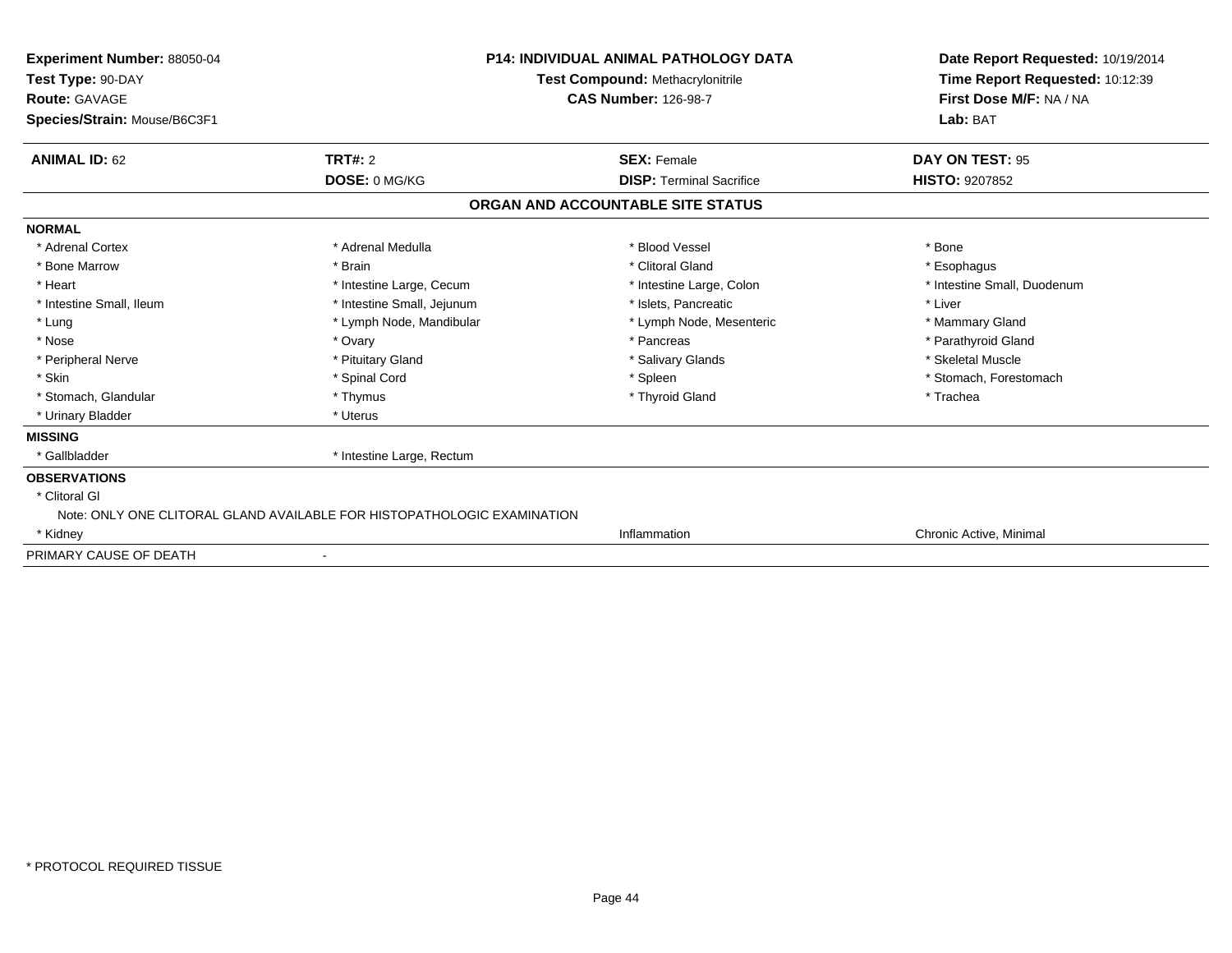| <b>Experiment Number: 88050-04</b><br>Test Type: 90-DAY<br><b>Route: GAVAGE</b><br>Species/Strain: Mouse/B6C3F1 | <b>P14: INDIVIDUAL ANIMAL PATHOLOGY DATA</b><br><b>Test Compound: Methacrylonitrile</b><br><b>CAS Number: 126-98-7</b> |                                   | Date Report Requested: 10/19/2014<br>Time Report Requested: 10:12:39<br>First Dose M/F: NA / NA<br>Lab: BAT |
|-----------------------------------------------------------------------------------------------------------------|------------------------------------------------------------------------------------------------------------------------|-----------------------------------|-------------------------------------------------------------------------------------------------------------|
| <b>ANIMAL ID: 63</b>                                                                                            | <b>TRT#: 2</b>                                                                                                         | <b>SEX: Female</b>                | DAY ON TEST: 95                                                                                             |
|                                                                                                                 | DOSE: 0 MG/KG                                                                                                          | <b>DISP:</b> Terminal Sacrifice   | <b>HISTO: 9207853</b>                                                                                       |
|                                                                                                                 |                                                                                                                        | ORGAN AND ACCOUNTABLE SITE STATUS |                                                                                                             |
| <b>NORMAL</b>                                                                                                   |                                                                                                                        |                                   |                                                                                                             |
| * Adrenal Cortex                                                                                                | * Adrenal Medulla                                                                                                      | * Blood Vessel                    | * Bone                                                                                                      |
| * Bone Marrow                                                                                                   | * Brain                                                                                                                | * Clitoral Gland                  | * Esophagus                                                                                                 |
| * Gallbladder                                                                                                   | * Heart                                                                                                                | * Intestine Large, Cecum          | * Intestine Large, Colon                                                                                    |
| * Intestine Large, Rectum                                                                                       | * Intestine Small, Duodenum                                                                                            | * Intestine Small, Ileum          | * Intestine Small, Jejunum                                                                                  |
| * Islets, Pancreatic                                                                                            | * Kidney                                                                                                               | * Liver                           | * Lung                                                                                                      |
| * Lymph Node, Mandibular                                                                                        | * Lymph Node, Mesenteric                                                                                               | * Mammary Gland                   | * Nose                                                                                                      |
| * Ovary                                                                                                         | * Pancreas                                                                                                             | * Parathyroid Gland               | * Peripheral Nerve                                                                                          |
| * Pituitary Gland                                                                                               | * Salivary Glands                                                                                                      | * Skeletal Muscle                 | * Skin                                                                                                      |
| * Spinal Cord                                                                                                   | * Spleen                                                                                                               | * Stomach, Forestomach            | * Stomach, Glandular                                                                                        |
| * Thymus                                                                                                        | * Thyroid Gland                                                                                                        | * Trachea                         | * Urinary Bladder                                                                                           |
| * Uterus                                                                                                        |                                                                                                                        |                                   |                                                                                                             |
| PRIMARY CAUSE OF DEATH                                                                                          |                                                                                                                        |                                   |                                                                                                             |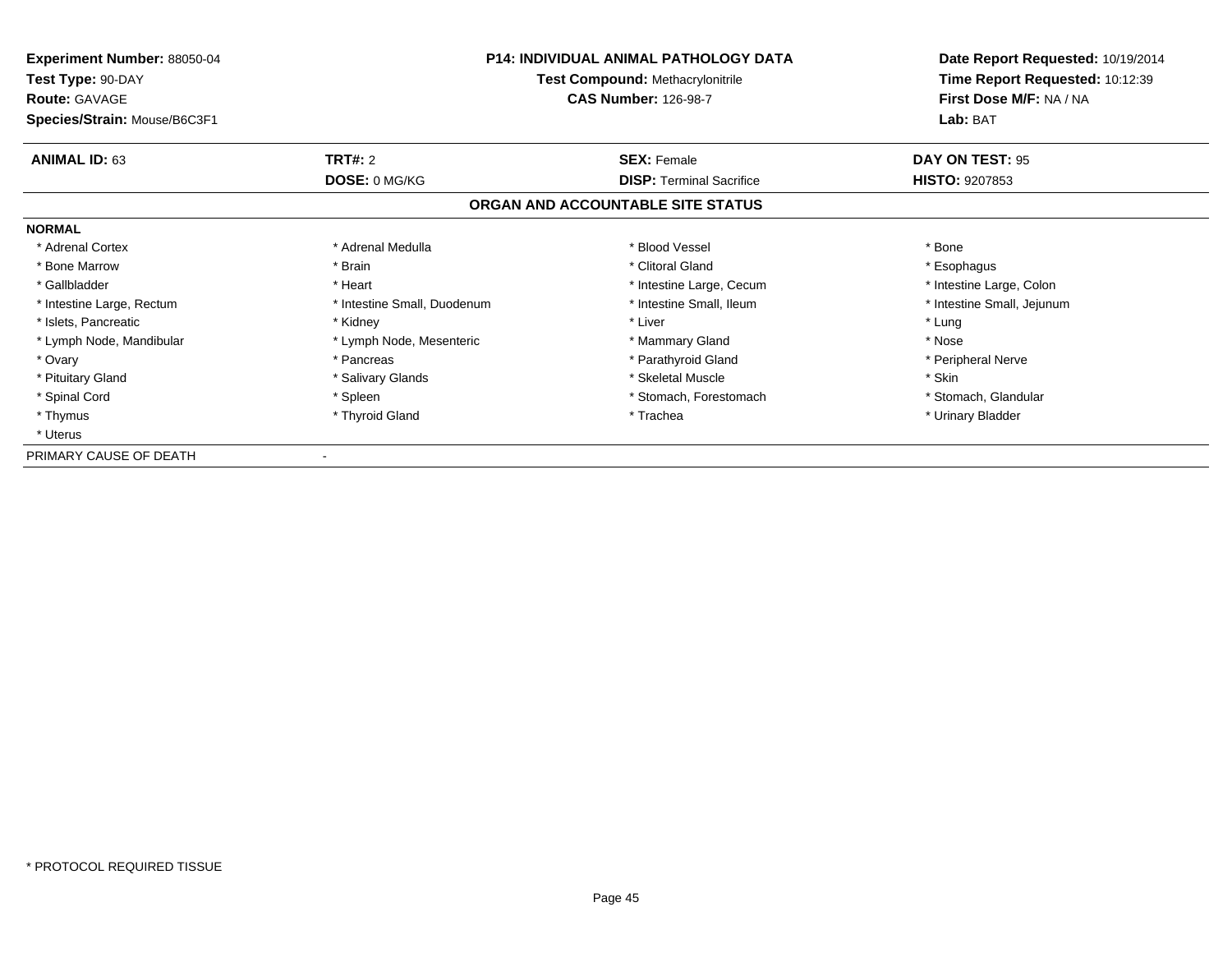| Experiment Number: 88050-04<br>Test Type: 90-DAY<br><b>Route: GAVAGE</b> |                          | <b>P14: INDIVIDUAL ANIMAL PATHOLOGY DATA</b><br>Test Compound: Methacrylonitrile<br><b>CAS Number: 126-98-7</b> | Date Report Requested: 10/19/2014<br>Time Report Requested: 10:12:39<br>First Dose M/F: NA / NA |
|--------------------------------------------------------------------------|--------------------------|-----------------------------------------------------------------------------------------------------------------|-------------------------------------------------------------------------------------------------|
| Species/Strain: Mouse/B6C3F1                                             |                          |                                                                                                                 | Lab: BAT                                                                                        |
| <b>ANIMAL ID: 64</b>                                                     | TRT#: 2                  | <b>SEX: Female</b>                                                                                              | DAY ON TEST: 95                                                                                 |
|                                                                          | DOSE: 0 MG/KG            | <b>DISP: Terminal Sacrifice</b>                                                                                 | <b>HISTO: 9207854</b>                                                                           |
|                                                                          |                          | ORGAN AND ACCOUNTABLE SITE STATUS                                                                               |                                                                                                 |
| <b>NORMAL</b>                                                            |                          |                                                                                                                 |                                                                                                 |
| * Adrenal Cortex                                                         | * Adrenal Medulla        | * Blood Vessel                                                                                                  | * Bone                                                                                          |
| * Bone Marrow                                                            | * Brain                  | * Clitoral Gland                                                                                                | * Esophagus                                                                                     |
| * Gallbladder                                                            | * Heart                  | * Intestine Large, Cecum                                                                                        | * Intestine Large, Rectum                                                                       |
| * Intestine Small, Duodenum                                              | * Intestine Small, Ileum | * Intestine Small, Jejunum                                                                                      | * Islets. Pancreatic                                                                            |
| * Kidney                                                                 | * Liver                  | * Lung                                                                                                          | * Lymph Node, Mandibular                                                                        |
| * Mammary Gland                                                          | * Nose                   | * Ovary                                                                                                         | * Pancreas                                                                                      |
| * Parathyroid Gland                                                      | * Peripheral Nerve       | * Pituitary Gland                                                                                               | * Salivary Glands                                                                               |
| * Skeletal Muscle                                                        | * Skin                   | * Spinal Cord                                                                                                   | * Spleen                                                                                        |
| * Stomach, Forestomach                                                   | * Stomach, Glandular     | * Thymus                                                                                                        | * Thyroid Gland                                                                                 |
| * Trachea                                                                | * Urinary Bladder        | * Uterus                                                                                                        |                                                                                                 |
| <b>MISSING</b>                                                           |                          |                                                                                                                 |                                                                                                 |
| * Intestine Large, Colon                                                 | * Lymph Node, Mesenteric |                                                                                                                 |                                                                                                 |
| <b>OBSERVATIONS</b>                                                      |                          |                                                                                                                 |                                                                                                 |
| * Mammary GI                                                             |                          |                                                                                                                 |                                                                                                 |
| Note: Mammary gland on slide #6.                                         |                          |                                                                                                                 |                                                                                                 |
| PRIMARY CAUSE OF DEATH                                                   |                          |                                                                                                                 |                                                                                                 |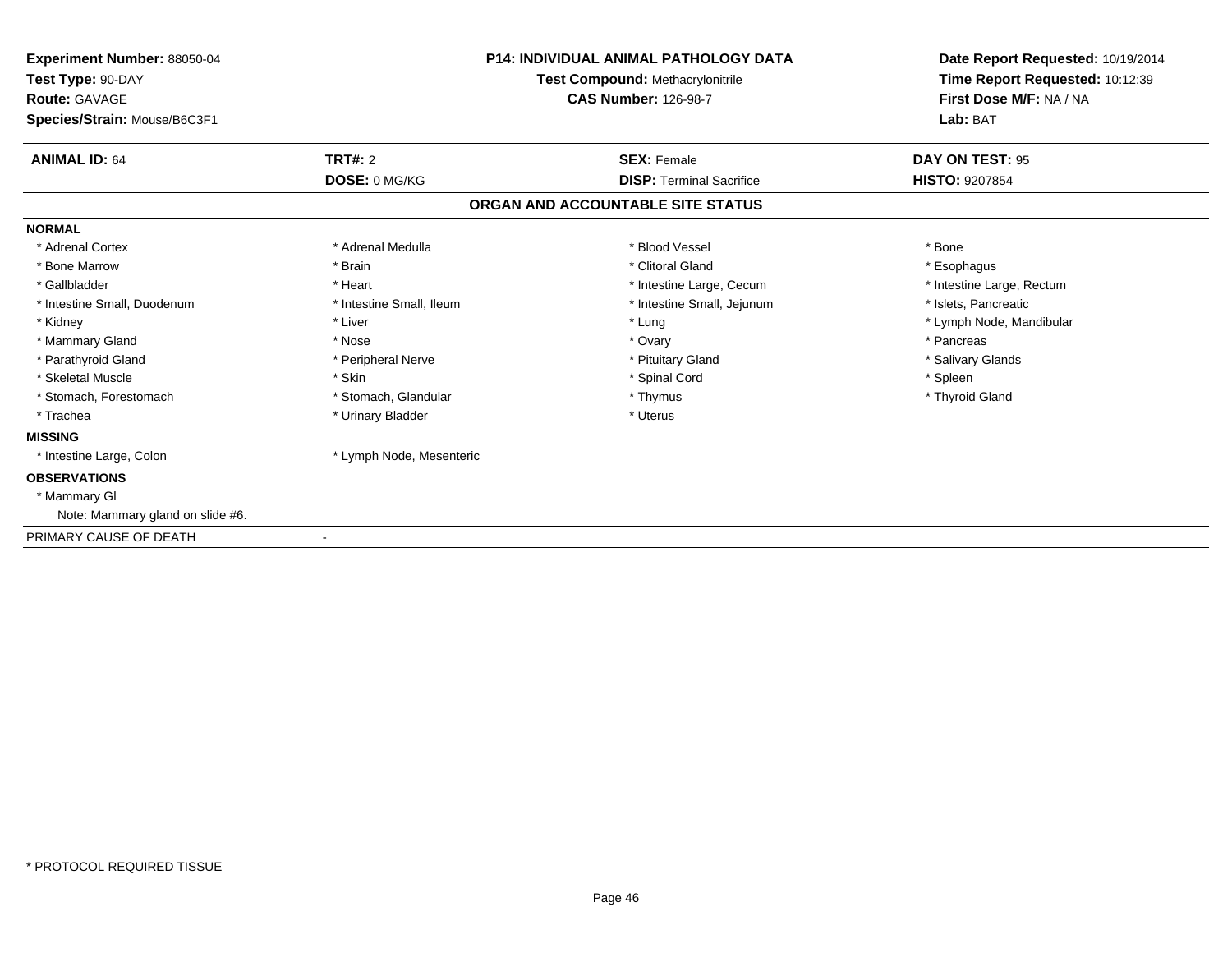| <b>Experiment Number: 88050-04</b><br>Test Type: 90-DAY<br><b>Route: GAVAGE</b> | <b>P14: INDIVIDUAL ANIMAL PATHOLOGY DATA</b><br><b>Test Compound: Methacrylonitrile</b><br><b>CAS Number: 126-98-7</b> |                                   | Date Report Requested: 10/19/2014<br>Time Report Requested: 10:12:39<br>First Dose M/F: NA / NA |
|---------------------------------------------------------------------------------|------------------------------------------------------------------------------------------------------------------------|-----------------------------------|-------------------------------------------------------------------------------------------------|
| Species/Strain: Mouse/B6C3F1                                                    |                                                                                                                        |                                   | Lab: BAT                                                                                        |
| <b>ANIMAL ID: 65</b>                                                            | TRT#: 2                                                                                                                | <b>SEX: Female</b>                | DAY ON TEST: 95                                                                                 |
|                                                                                 | DOSE: 0 MG/KG                                                                                                          | <b>DISP: Terminal Sacrifice</b>   | <b>HISTO: 9207855</b>                                                                           |
|                                                                                 |                                                                                                                        | ORGAN AND ACCOUNTABLE SITE STATUS |                                                                                                 |
| <b>NORMAL</b>                                                                   |                                                                                                                        |                                   |                                                                                                 |
| * Adrenal Cortex                                                                | * Adrenal Medulla                                                                                                      | * Blood Vessel                    | * Bone                                                                                          |
| * Bone Marrow                                                                   | * Brain                                                                                                                | * Clitoral Gland                  | * Esophagus                                                                                     |
| * Gallbladder                                                                   | * Heart                                                                                                                | * Intestine Large, Cecum          | * Intestine Large, Colon                                                                        |
| * Intestine Large, Rectum                                                       | * Intestine Small, Duodenum                                                                                            | * Intestine Small, Ileum          | * Intestine Small, Jejunum                                                                      |
| * Islets, Pancreatic                                                            | * Kidney                                                                                                               | * Lung                            | * Lymph Node, Mandibular                                                                        |
| * Lymph Node, Mesenteric                                                        | * Mammary Gland                                                                                                        | * Nose                            | * Ovary                                                                                         |
| * Pancreas                                                                      | * Parathyroid Gland                                                                                                    | * Peripheral Nerve                | * Pituitary Gland                                                                               |
| * Salivary Glands                                                               | * Skeletal Muscle                                                                                                      | * Skin                            | * Spinal Cord                                                                                   |
| * Spleen                                                                        | * Stomach, Forestomach                                                                                                 | * Stomach, Glandular              | * Thymus                                                                                        |
| * Thyroid Gland                                                                 | * Trachea                                                                                                              | * Urinary Bladder                 | * Uterus                                                                                        |
| <b>OBSERVATIONS</b>                                                             |                                                                                                                        |                                   |                                                                                                 |
| * Clitoral GI                                                                   |                                                                                                                        |                                   |                                                                                                 |
|                                                                                 | Note: ONLY ONE CLITORAL GLAND AVAILABLE FOR HISTOPATHOLOGIC EXAMINATION                                                |                                   |                                                                                                 |
| * Liver                                                                         |                                                                                                                        | Inflammation                      | Chronic Active, Minimal                                                                         |
| PRIMARY CAUSE OF DEATH                                                          |                                                                                                                        |                                   |                                                                                                 |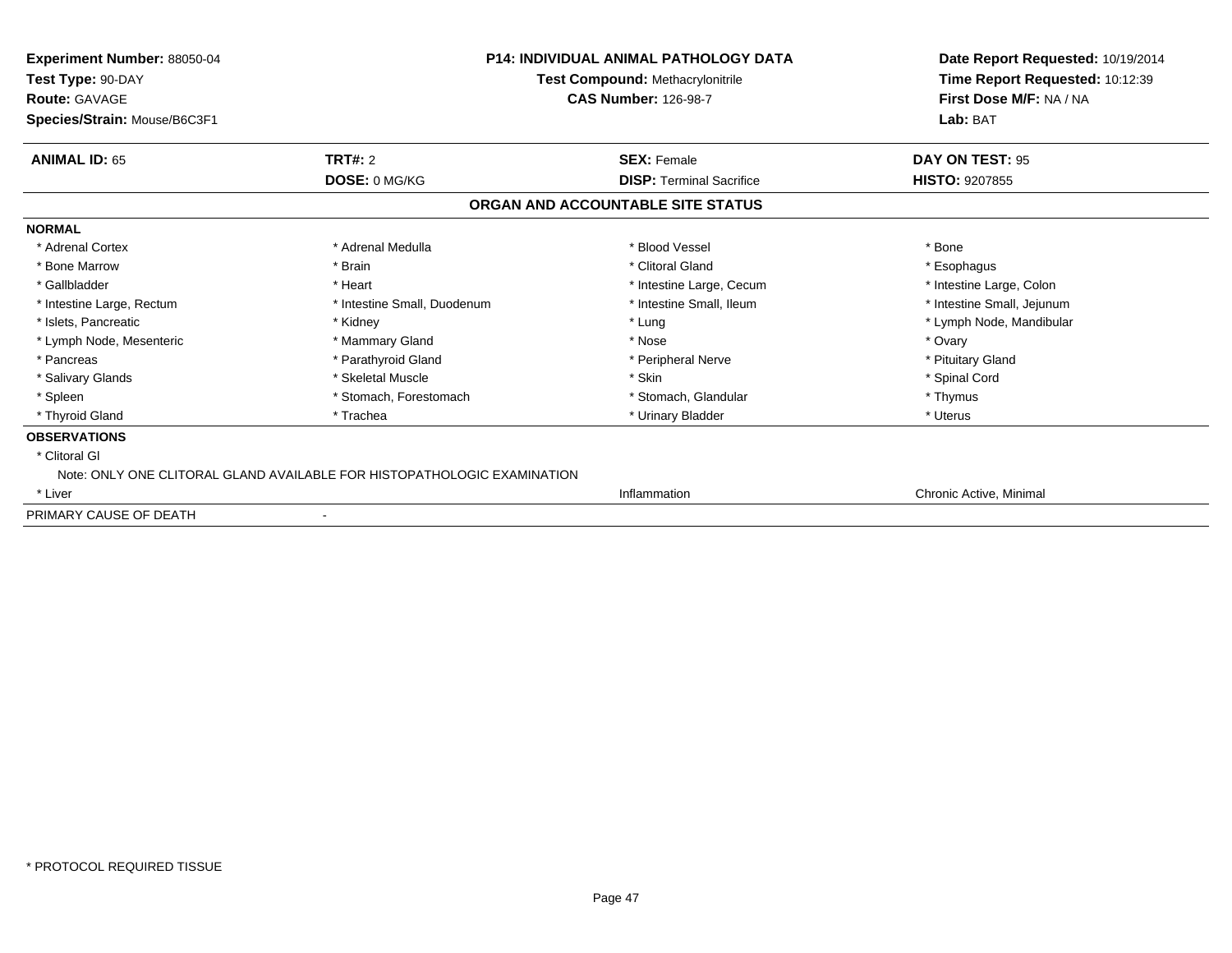| Experiment Number: 88050-04<br>Test Type: 90-DAY     | <b>P14: INDIVIDUAL ANIMAL PATHOLOGY DATA</b><br>Test Compound: Methacrylonitrile<br><b>CAS Number: 126-98-7</b> |                                   | Date Report Requested: 10/19/2014<br>Time Report Requested: 10:12:39 |
|------------------------------------------------------|-----------------------------------------------------------------------------------------------------------------|-----------------------------------|----------------------------------------------------------------------|
| <b>Route: GAVAGE</b><br>Species/Strain: Mouse/B6C3F1 |                                                                                                                 |                                   | First Dose M/F: NA / NA<br>Lab: BAT                                  |
| <b>ANIMAL ID: 66</b>                                 | TRT#: 2                                                                                                         | <b>SEX: Female</b>                | DAY ON TEST: 95                                                      |
|                                                      | DOSE: 0 MG/KG                                                                                                   | <b>DISP: Terminal Sacrifice</b>   | <b>HISTO: 9207856</b>                                                |
|                                                      |                                                                                                                 | ORGAN AND ACCOUNTABLE SITE STATUS |                                                                      |
| <b>NORMAL</b>                                        |                                                                                                                 |                                   |                                                                      |
| * Adrenal Cortex                                     | * Adrenal Medulla                                                                                               | * Blood Vessel                    | * Bone                                                               |
| * Bone Marrow                                        | * Brain                                                                                                         | * Clitoral Gland                  | * Esophagus                                                          |
| * Gallbladder                                        | * Heart                                                                                                         | * Intestine Large, Cecum          | * Intestine Large, Colon                                             |
| * Intestine Large, Rectum                            | * Intestine Small, Duodenum                                                                                     | * Intestine Small, Ileum          | * Intestine Small, Jejunum                                           |
| * Islets, Pancreatic                                 | * Kidney                                                                                                        | * Liver                           | * Lung                                                               |
| * Lymph Node, Mandibular                             | * Lymph Node, Mesenteric                                                                                        | * Mammary Gland                   | * Nose                                                               |
| * Ovary                                              | * Pancreas                                                                                                      | * Parathyroid Gland               | * Peripheral Nerve                                                   |
| * Pituitary Gland                                    | * Salivary Glands                                                                                               | * Skeletal Muscle                 | * Skin                                                               |
| * Spinal Cord                                        | * Spleen                                                                                                        | * Stomach, Forestomach            | * Stomach, Glandular                                                 |
| * Thymus                                             | * Thyroid Gland                                                                                                 | * Trachea                         | * Urinary Bladder                                                    |
| * Uterus                                             |                                                                                                                 |                                   |                                                                      |
| <b>OBSERVATIONS</b>                                  |                                                                                                                 |                                   |                                                                      |
| * Mammary GI                                         |                                                                                                                 |                                   |                                                                      |
| Note: MAMMARY GLAND ON SLIDE #6.                     |                                                                                                                 |                                   |                                                                      |
| PRIMARY CAUSE OF DEATH                               |                                                                                                                 |                                   |                                                                      |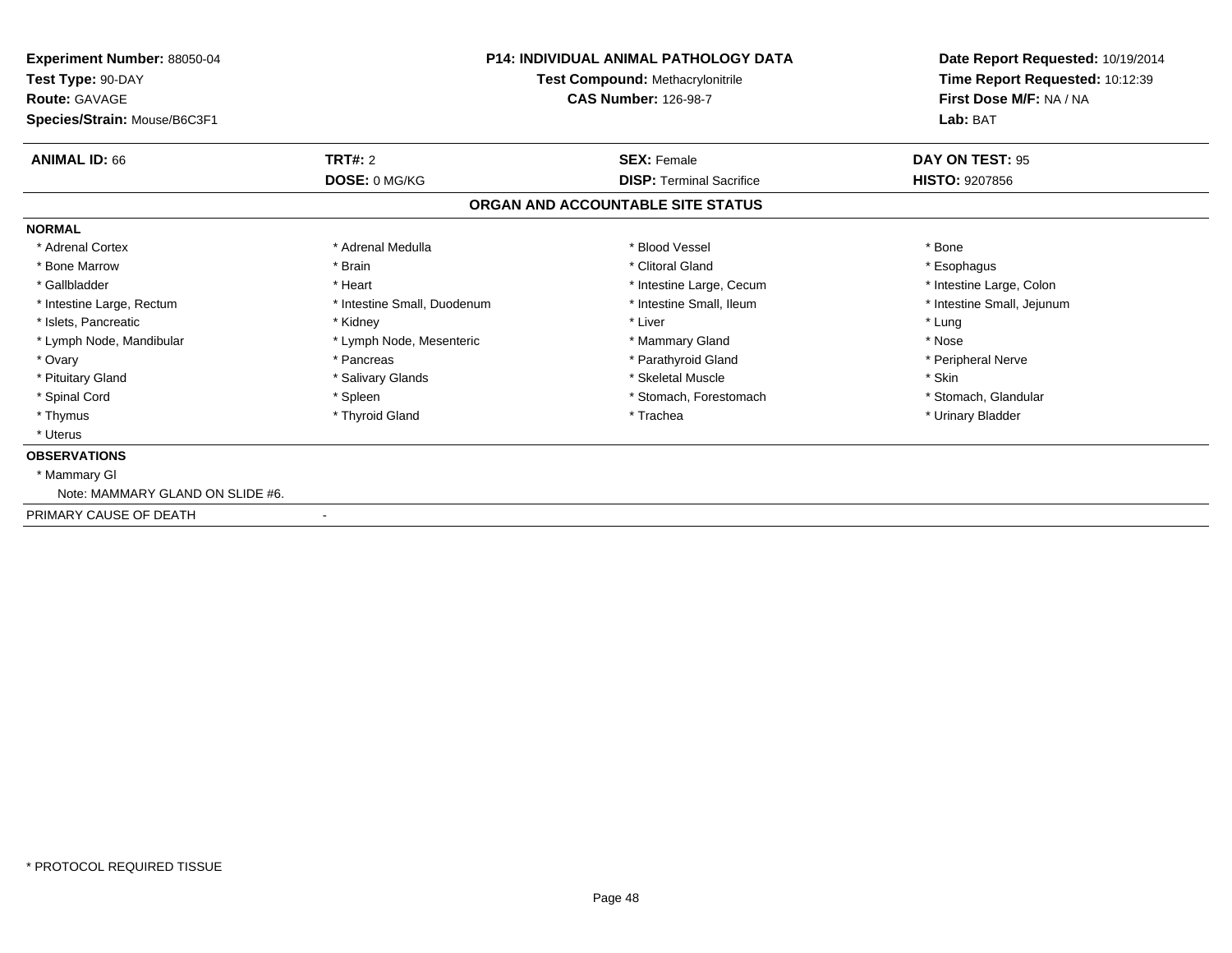| Experiment Number: 88050-04<br>Test Type: 90-DAY<br><b>Route: GAVAGE</b><br>Species/Strain: Mouse/B6C3F1 | <b>P14: INDIVIDUAL ANIMAL PATHOLOGY DATA</b><br>Test Compound: Methacrylonitrile<br><b>CAS Number: 126-98-7</b><br><b>TRT#: 2</b><br><b>SEX: Female</b> |                                                                      | Date Report Requested: 10/19/2014<br>Time Report Requested: 10:12:39<br>First Dose M/F: NA / NA<br>Lab: BAT |  |
|----------------------------------------------------------------------------------------------------------|---------------------------------------------------------------------------------------------------------------------------------------------------------|----------------------------------------------------------------------|-------------------------------------------------------------------------------------------------------------|--|
| <b>ANIMAL ID: 67</b>                                                                                     |                                                                                                                                                         |                                                                      | <b>DAY ON TEST: 95</b><br><b>HISTO: 9207857</b>                                                             |  |
|                                                                                                          | DOSE: 0 MG/KG                                                                                                                                           | <b>DISP: Terminal Sacrifice</b><br>ORGAN AND ACCOUNTABLE SITE STATUS |                                                                                                             |  |
| <b>NORMAL</b>                                                                                            |                                                                                                                                                         |                                                                      |                                                                                                             |  |
| * Adrenal Cortex                                                                                         | * Adrenal Medulla                                                                                                                                       | * Blood Vessel                                                       | * Bone                                                                                                      |  |
| * Bone Marrow                                                                                            | * Brain                                                                                                                                                 | * Esophagus                                                          | * Gallbladder                                                                                               |  |
| * Heart                                                                                                  | * Intestine Large, Cecum                                                                                                                                | * Intestine Large, Colon                                             | * Intestine Large, Rectum                                                                                   |  |
| * Intestine Small, Duodenum                                                                              | * Intestine Small, Ileum                                                                                                                                | * Intestine Small, Jejunum                                           | * Islets, Pancreatic                                                                                        |  |
| * Kidney                                                                                                 | * Liver                                                                                                                                                 | * Lung                                                               | * Lymph Node, Mandibular                                                                                    |  |
| * Lymph Node, Mesenteric                                                                                 | * Mammary Gland                                                                                                                                         | * Nose                                                               | * Ovary                                                                                                     |  |
| * Pancreas                                                                                               | * Parathyroid Gland                                                                                                                                     | * Peripheral Nerve                                                   | * Pituitary Gland                                                                                           |  |
| * Salivary Glands                                                                                        | * Skeletal Muscle                                                                                                                                       | * Skin                                                               | * Spinal Cord                                                                                               |  |
| * Spleen                                                                                                 | * Stomach, Forestomach                                                                                                                                  | * Stomach, Glandular                                                 | * Thymus                                                                                                    |  |
| * Thyroid Gland                                                                                          | * Trachea                                                                                                                                               | * Urinary Bladder                                                    | * Uterus                                                                                                    |  |
| <b>MISSING</b>                                                                                           |                                                                                                                                                         |                                                                      |                                                                                                             |  |
| * Clitoral Gland                                                                                         |                                                                                                                                                         |                                                                      |                                                                                                             |  |
| PRIMARY CAUSE OF DEATH                                                                                   |                                                                                                                                                         |                                                                      |                                                                                                             |  |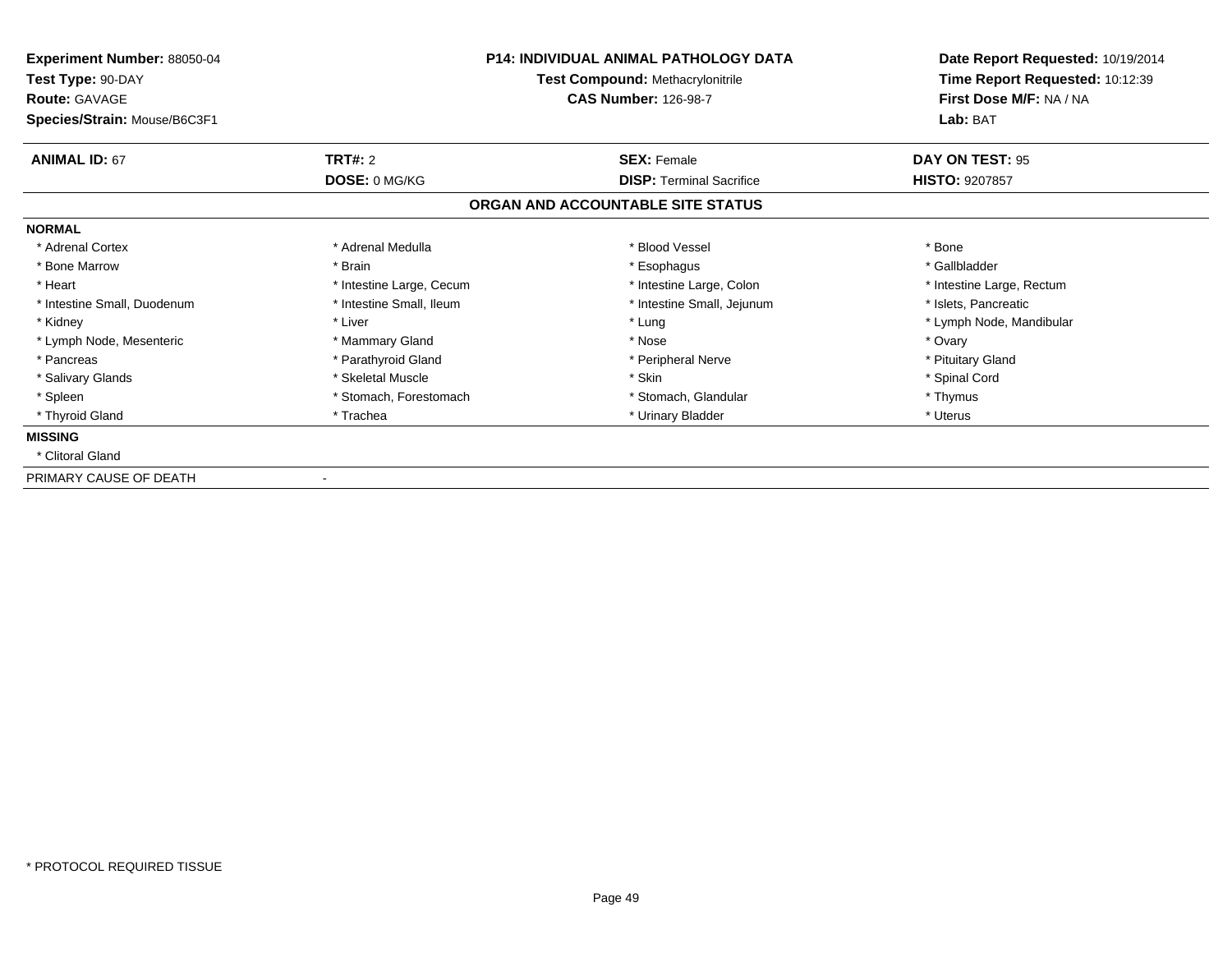| <b>Experiment Number: 88050-04</b><br>Test Type: 90-DAY<br><b>Route: GAVAGE</b><br>Species/Strain: Mouse/B6C3F1 | <b>P14: INDIVIDUAL ANIMAL PATHOLOGY DATA</b><br><b>Test Compound: Methacrylonitrile</b><br><b>CAS Number: 126-98-7</b> |                                   | Date Report Requested: 10/19/2014<br>Time Report Requested: 10:12:39<br>First Dose M/F: NA / NA<br>Lab: BAT |
|-----------------------------------------------------------------------------------------------------------------|------------------------------------------------------------------------------------------------------------------------|-----------------------------------|-------------------------------------------------------------------------------------------------------------|
| <b>ANIMAL ID: 68</b>                                                                                            | <b>TRT#: 2</b>                                                                                                         | <b>SEX: Female</b>                | DAY ON TEST: 95                                                                                             |
|                                                                                                                 | DOSE: 0 MG/KG                                                                                                          | <b>DISP:</b> Terminal Sacrifice   | <b>HISTO: 9207858</b>                                                                                       |
|                                                                                                                 |                                                                                                                        | ORGAN AND ACCOUNTABLE SITE STATUS |                                                                                                             |
| <b>NORMAL</b>                                                                                                   |                                                                                                                        |                                   |                                                                                                             |
| * Adrenal Cortex                                                                                                | * Adrenal Medulla                                                                                                      | * Blood Vessel                    | * Bone                                                                                                      |
| * Bone Marrow                                                                                                   | * Brain                                                                                                                | * Clitoral Gland                  | * Esophagus                                                                                                 |
| * Gallbladder                                                                                                   | * Heart                                                                                                                | * Intestine Large, Cecum          | * Intestine Large, Colon                                                                                    |
| * Intestine Large, Rectum                                                                                       | * Intestine Small, Duodenum                                                                                            | * Intestine Small, Ileum          | * Intestine Small, Jejunum                                                                                  |
| * Islets, Pancreatic                                                                                            | * Kidney                                                                                                               | * Liver                           | * Lung                                                                                                      |
| * Lymph Node, Mandibular                                                                                        | * Lymph Node, Mesenteric                                                                                               | * Mammary Gland                   | * Nose                                                                                                      |
| * Ovary                                                                                                         | * Pancreas                                                                                                             | * Parathyroid Gland               | * Peripheral Nerve                                                                                          |
| * Pituitary Gland                                                                                               | * Salivary Glands                                                                                                      | * Skeletal Muscle                 | * Skin                                                                                                      |
| * Spinal Cord                                                                                                   | * Spleen                                                                                                               | * Stomach, Forestomach            | * Stomach, Glandular                                                                                        |
| * Thymus                                                                                                        | * Thyroid Gland                                                                                                        | * Trachea                         | * Urinary Bladder                                                                                           |
| * Uterus                                                                                                        |                                                                                                                        |                                   |                                                                                                             |
| PRIMARY CAUSE OF DEATH                                                                                          |                                                                                                                        |                                   |                                                                                                             |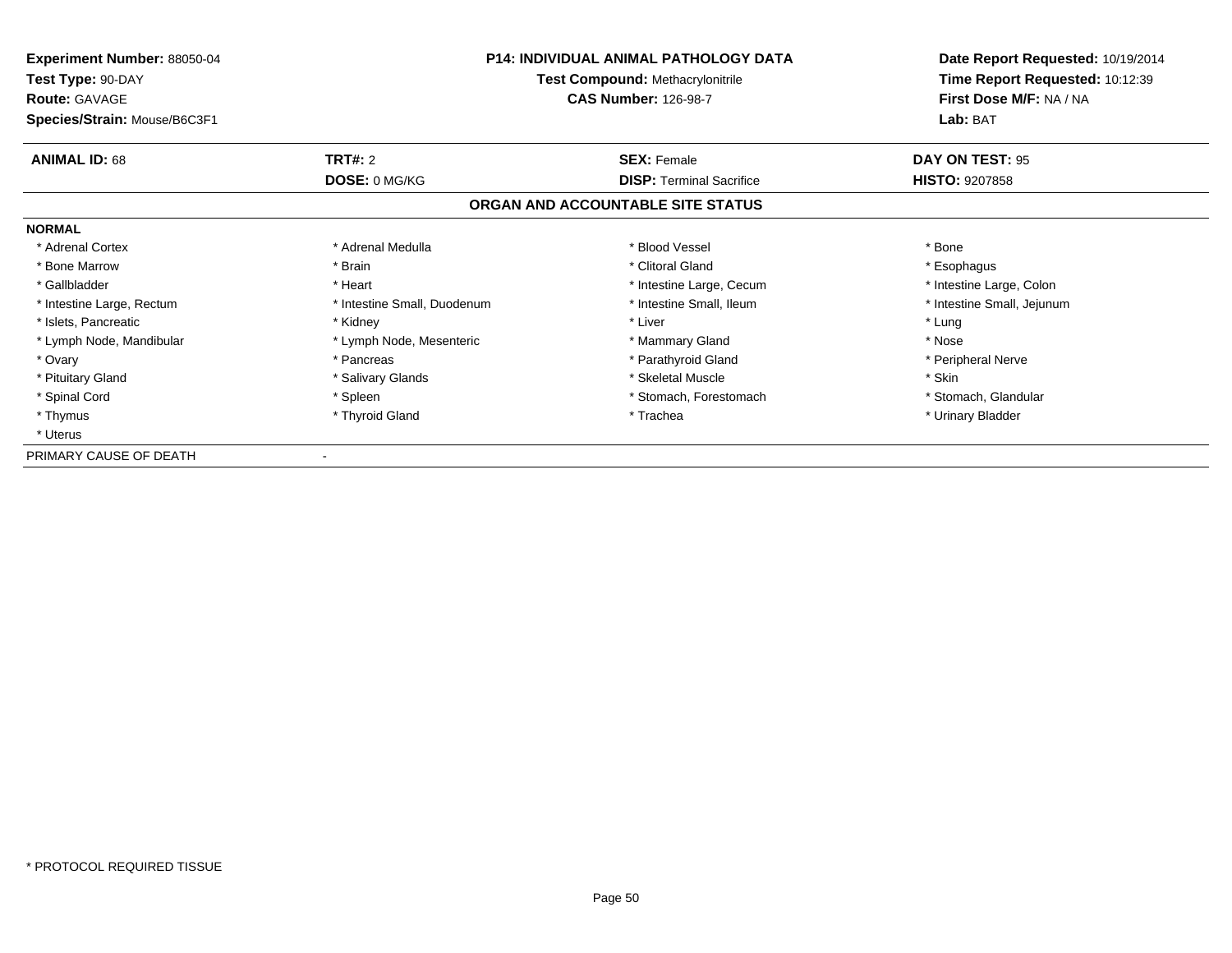| Experiment Number: 88050-04<br>Test Type: 90-DAY<br><b>Route: GAVAGE</b><br>Species/Strain: Mouse/B6C3F1 |                                                                         | <b>P14: INDIVIDUAL ANIMAL PATHOLOGY DATA</b><br>Test Compound: Methacrylonitrile<br><b>CAS Number: 126-98-7</b> | Date Report Requested: 10/19/2014<br>Time Report Requested: 10:12:39<br>First Dose M/F: NA / NA<br>Lab: BAT |
|----------------------------------------------------------------------------------------------------------|-------------------------------------------------------------------------|-----------------------------------------------------------------------------------------------------------------|-------------------------------------------------------------------------------------------------------------|
| <b>ANIMAL ID: 69</b>                                                                                     | TRT#: 2                                                                 | <b>SEX: Female</b>                                                                                              | DAY ON TEST: 95                                                                                             |
|                                                                                                          | DOSE: 0 MG/KG                                                           | <b>DISP: Terminal Sacrifice</b>                                                                                 | <b>HISTO: 9207859</b>                                                                                       |
|                                                                                                          |                                                                         | ORGAN AND ACCOUNTABLE SITE STATUS                                                                               |                                                                                                             |
| <b>NORMAL</b>                                                                                            |                                                                         |                                                                                                                 |                                                                                                             |
| * Adrenal Cortex                                                                                         | * Adrenal Medulla                                                       | * Blood Vessel                                                                                                  | * Bone                                                                                                      |
| * Bone Marrow                                                                                            | * Brain                                                                 | * Clitoral Gland                                                                                                | * Esophagus                                                                                                 |
| * Gallbladder                                                                                            | * Heart                                                                 | * Intestine Large, Cecum                                                                                        | * Intestine Large, Colon                                                                                    |
| * Intestine Large, Rectum                                                                                | * Intestine Small, Duodenum                                             | * Intestine Small, Ileum                                                                                        | * Intestine Small, Jejunum                                                                                  |
| * Islets, Pancreatic                                                                                     | * Kidney                                                                | * Liver                                                                                                         | * Lung                                                                                                      |
| * Lymph Node, Mandibular                                                                                 | * Lymph Node, Mesenteric                                                | * Mammary Gland                                                                                                 | * Nose                                                                                                      |
| * Ovary                                                                                                  | * Pancreas                                                              | * Peripheral Nerve                                                                                              | * Pituitary Gland                                                                                           |
| * Salivary Glands                                                                                        | * Skeletal Muscle                                                       | * Skin                                                                                                          | * Spinal Cord                                                                                               |
| * Spleen                                                                                                 | * Stomach, Forestomach                                                  | * Stomach, Glandular                                                                                            | * Thymus                                                                                                    |
| * Thyroid Gland                                                                                          | * Trachea                                                               | * Urinary Bladder                                                                                               | * Uterus                                                                                                    |
| <b>MISSING</b>                                                                                           |                                                                         |                                                                                                                 |                                                                                                             |
| * Parathyroid Gland                                                                                      |                                                                         |                                                                                                                 |                                                                                                             |
| <b>OBSERVATIONS</b>                                                                                      |                                                                         |                                                                                                                 |                                                                                                             |
| * Adren Cortex                                                                                           |                                                                         |                                                                                                                 |                                                                                                             |
|                                                                                                          | Note: ONLY ONE ADRENAL GLAND AVAILABLE FOR HISTOPATHOLOGIC EXAMINATION. |                                                                                                                 |                                                                                                             |
| * Ovary                                                                                                  |                                                                         |                                                                                                                 |                                                                                                             |
|                                                                                                          | Note: ONLY ONE OVARY AVAILABLE FOR HISTOPATHOLOGIC EXAMINATION          |                                                                                                                 |                                                                                                             |
| PRIMARY CAUSE OF DEATH                                                                                   |                                                                         |                                                                                                                 |                                                                                                             |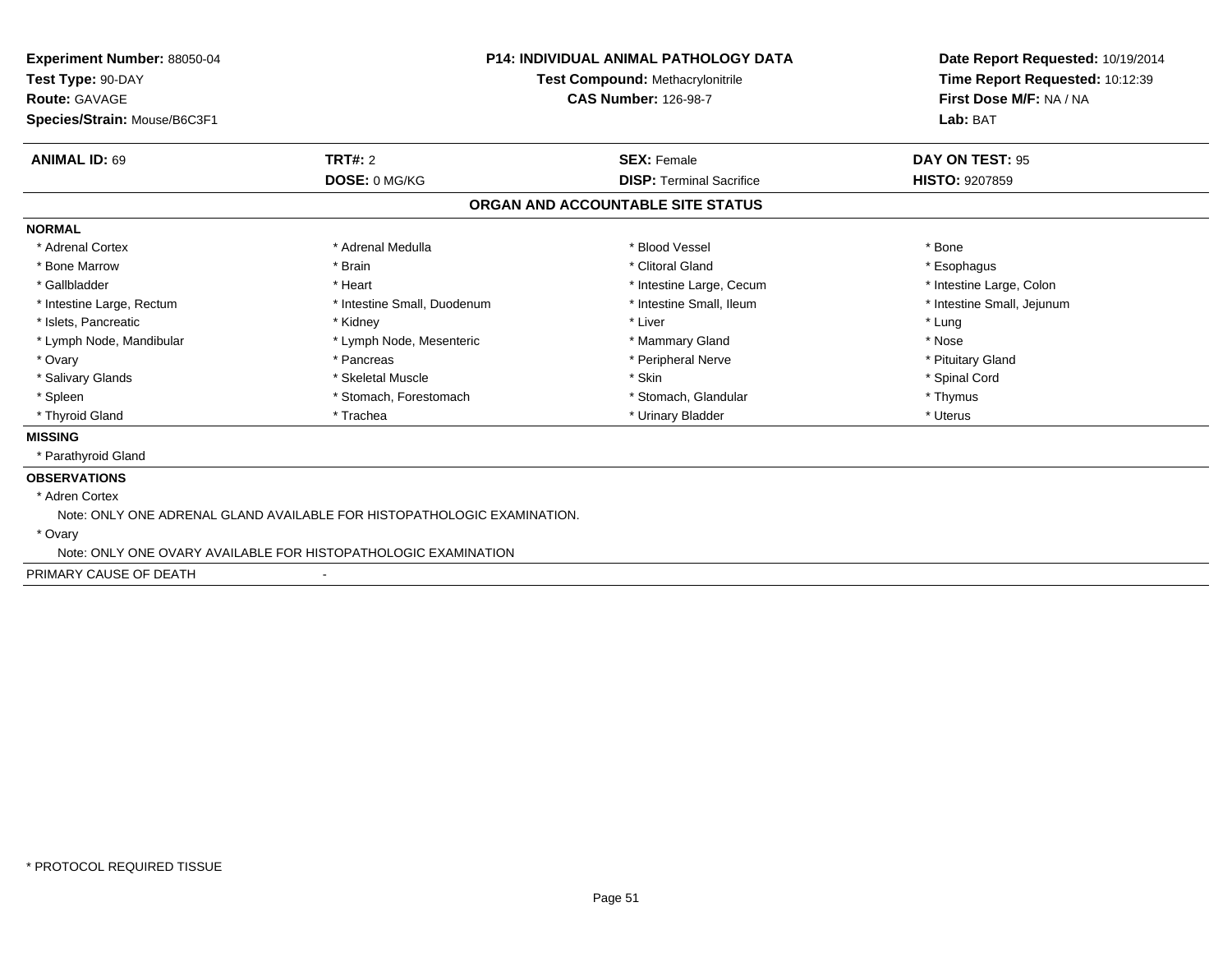| <b>Experiment Number: 88050-04</b><br>Test Type: 90-DAY<br><b>Route: GAVAGE</b><br>Species/Strain: Mouse/B6C3F1 | <b>P14: INDIVIDUAL ANIMAL PATHOLOGY DATA</b><br><b>Test Compound: Methacrylonitrile</b><br><b>CAS Number: 126-98-7</b> |                                   | Date Report Requested: 10/19/2014<br>Time Report Requested: 10:12:39<br>First Dose M/F: NA / NA<br>Lab: BAT |
|-----------------------------------------------------------------------------------------------------------------|------------------------------------------------------------------------------------------------------------------------|-----------------------------------|-------------------------------------------------------------------------------------------------------------|
| <b>ANIMAL ID: 70</b>                                                                                            | <b>TRT#: 2</b>                                                                                                         | <b>SEX: Female</b>                | DAY ON TEST: 95                                                                                             |
|                                                                                                                 | DOSE: 0 MG/KG                                                                                                          | <b>DISP:</b> Terminal Sacrifice   | <b>HISTO: 9207860</b>                                                                                       |
|                                                                                                                 |                                                                                                                        | ORGAN AND ACCOUNTABLE SITE STATUS |                                                                                                             |
| <b>NORMAL</b>                                                                                                   |                                                                                                                        |                                   |                                                                                                             |
| * Adrenal Cortex                                                                                                | * Adrenal Medulla                                                                                                      | * Blood Vessel                    | * Bone                                                                                                      |
| * Bone Marrow                                                                                                   | * Brain                                                                                                                | * Clitoral Gland                  | * Esophagus                                                                                                 |
| * Gallbladder                                                                                                   | * Heart                                                                                                                | * Intestine Large, Cecum          | * Intestine Large, Colon                                                                                    |
| * Intestine Large, Rectum                                                                                       | * Intestine Small, Duodenum                                                                                            | * Intestine Small, Ileum          | * Intestine Small, Jejunum                                                                                  |
| * Islets, Pancreatic                                                                                            | * Kidney                                                                                                               | * Liver                           | * Lung                                                                                                      |
| * Lymph Node, Mandibular                                                                                        | * Lymph Node, Mesenteric                                                                                               | * Mammary Gland                   | * Nose                                                                                                      |
| * Ovary                                                                                                         | * Pancreas                                                                                                             | * Parathyroid Gland               | * Peripheral Nerve                                                                                          |
| * Pituitary Gland                                                                                               | * Salivary Glands                                                                                                      | * Skeletal Muscle                 | * Skin                                                                                                      |
| * Spinal Cord                                                                                                   | * Spleen                                                                                                               | * Stomach, Forestomach            | * Stomach, Glandular                                                                                        |
| * Thymus                                                                                                        | * Thyroid Gland                                                                                                        | * Trachea                         | * Urinary Bladder                                                                                           |
| * Uterus                                                                                                        |                                                                                                                        |                                   |                                                                                                             |
| PRIMARY CAUSE OF DEATH                                                                                          |                                                                                                                        |                                   |                                                                                                             |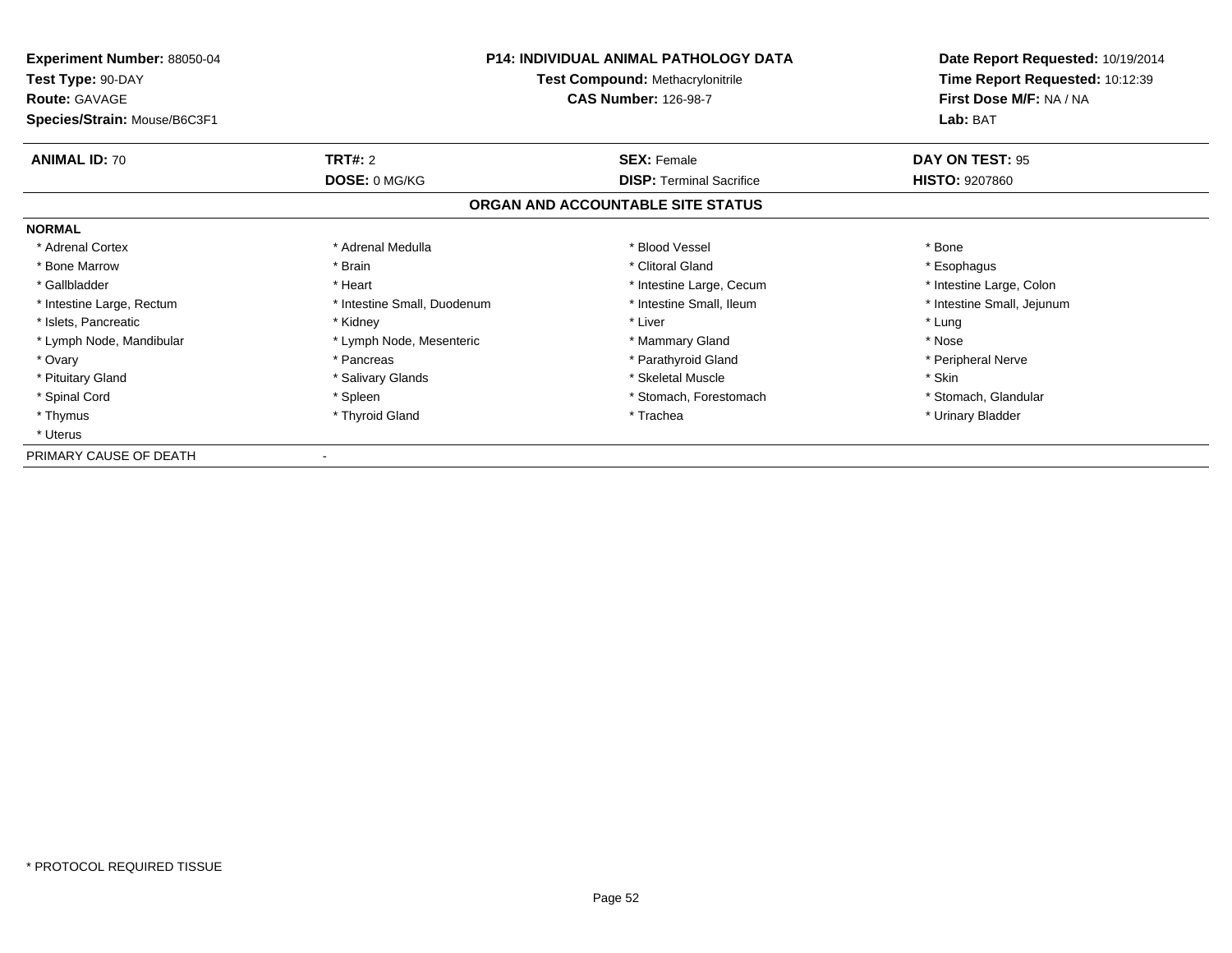| Experiment Number: 88050-04<br>Test Type: 90-DAY |                                                                               | <b>P14: INDIVIDUAL ANIMAL PATHOLOGY DATA</b><br><b>Test Compound: Methacrylonitrile</b> | Date Report Requested: 10/19/2014<br>Time Report Requested: 10:12:39 |
|--------------------------------------------------|-------------------------------------------------------------------------------|-----------------------------------------------------------------------------------------|----------------------------------------------------------------------|
| <b>Route: GAVAGE</b>                             |                                                                               | <b>CAS Number: 126-98-7</b>                                                             | First Dose M/F: NA / NA                                              |
| Species/Strain: Mouse/B6C3F1                     |                                                                               |                                                                                         | Lab: BAT                                                             |
| <b>ANIMAL ID: 79</b>                             | <b>TRT#: 4</b>                                                                | <b>SEX: Female</b>                                                                      | DAY ON TEST: 95                                                      |
|                                                  | <b>DOSE: 0.75 MG/KG</b>                                                       | <b>DISP: Terminal Sacrifice</b>                                                         | <b>HISTO: 9207959</b>                                                |
|                                                  |                                                                               | ORGAN AND ACCOUNTABLE SITE STATUS                                                       |                                                                      |
| <b>NORMAL</b>                                    |                                                                               |                                                                                         |                                                                      |
| Ovary                                            |                                                                               |                                                                                         |                                                                      |
| <b>OBSERVATIONS</b>                              |                                                                               |                                                                                         |                                                                      |
| Ovary                                            |                                                                               |                                                                                         |                                                                      |
|                                                  | Note: TGL#1-6-NCL: CYST, NOTED AT NECROPSY, NOT APPARENT HISTOPATHOLOGICALLY. |                                                                                         |                                                                      |
| PRIMARY CAUSE OF DEATH                           |                                                                               |                                                                                         |                                                                      |

-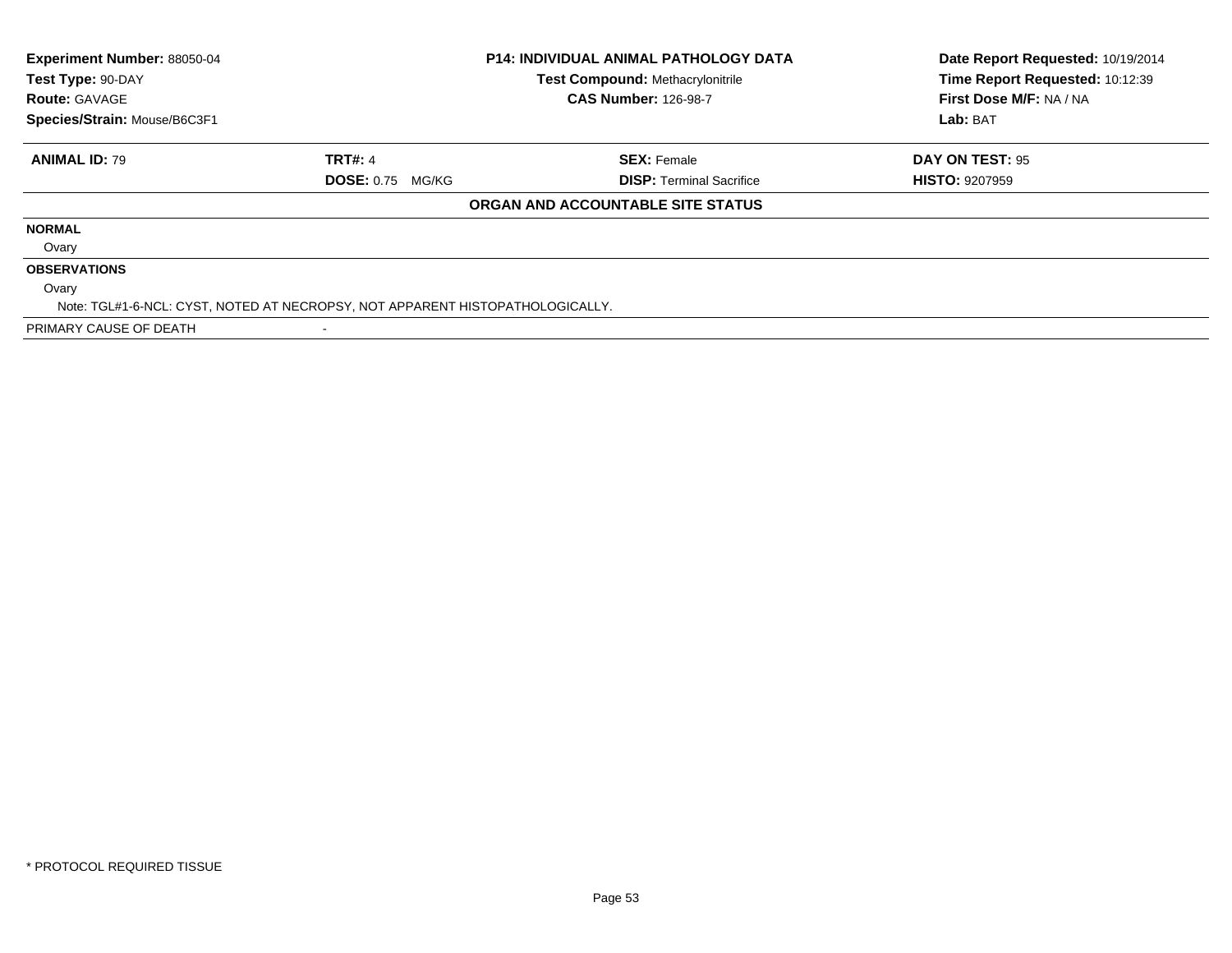| Experiment Number: 88050-04<br>Test Type: 90-DAY |                         | <b>P14: INDIVIDUAL ANIMAL PATHOLOGY DATA</b><br><b>Test Compound: Methacrylonitrile</b> | Date Report Requested: 10/19/2014<br>Time Report Requested: 10:12:39                                                                                       |
|--------------------------------------------------|-------------------------|-----------------------------------------------------------------------------------------|------------------------------------------------------------------------------------------------------------------------------------------------------------|
| <b>Route: GAVAGE</b>                             |                         | <b>CAS Number: 126-98-7</b>                                                             | First Dose M/F: NA / NA                                                                                                                                    |
| Species/Strain: Mouse/B6C3F1                     |                         |                                                                                         | Lab: BAT                                                                                                                                                   |
| <b>ANIMAL ID: 80</b>                             | <b>TRT#: 4</b>          | <b>SEX: Female</b>                                                                      | DAY ON TEST: 95                                                                                                                                            |
|                                                  | <b>DOSE: 0.75 MG/KG</b> | <b>DISP:</b> Terminal Sacrifice                                                         | <b>HISTO: 9207960</b>                                                                                                                                      |
|                                                  |                         | ORGAN AND ACCOUNTABLE SITE STATUS                                                       |                                                                                                                                                            |
| <b>MISSING</b>                                   |                         |                                                                                         |                                                                                                                                                            |
| Eye                                              |                         |                                                                                         |                                                                                                                                                            |
| <b>OBSERVATIONS</b>                              |                         |                                                                                         |                                                                                                                                                            |
| Eve                                              |                         |                                                                                         |                                                                                                                                                            |
| (TGL1-9)                                         |                         |                                                                                         | Note: BOTH EYES WERE DETERMINED TO BE MISSING. NO EVIDENCE OF OCCULAR TISSUE WAS OBSERVED MICROSCOPICALLY FROM THE TISSUE SPECIMENS SUBMITTED TO HISTOLOGY |
| PRIMARY CAUSE OF DEATH                           |                         |                                                                                         |                                                                                                                                                            |

-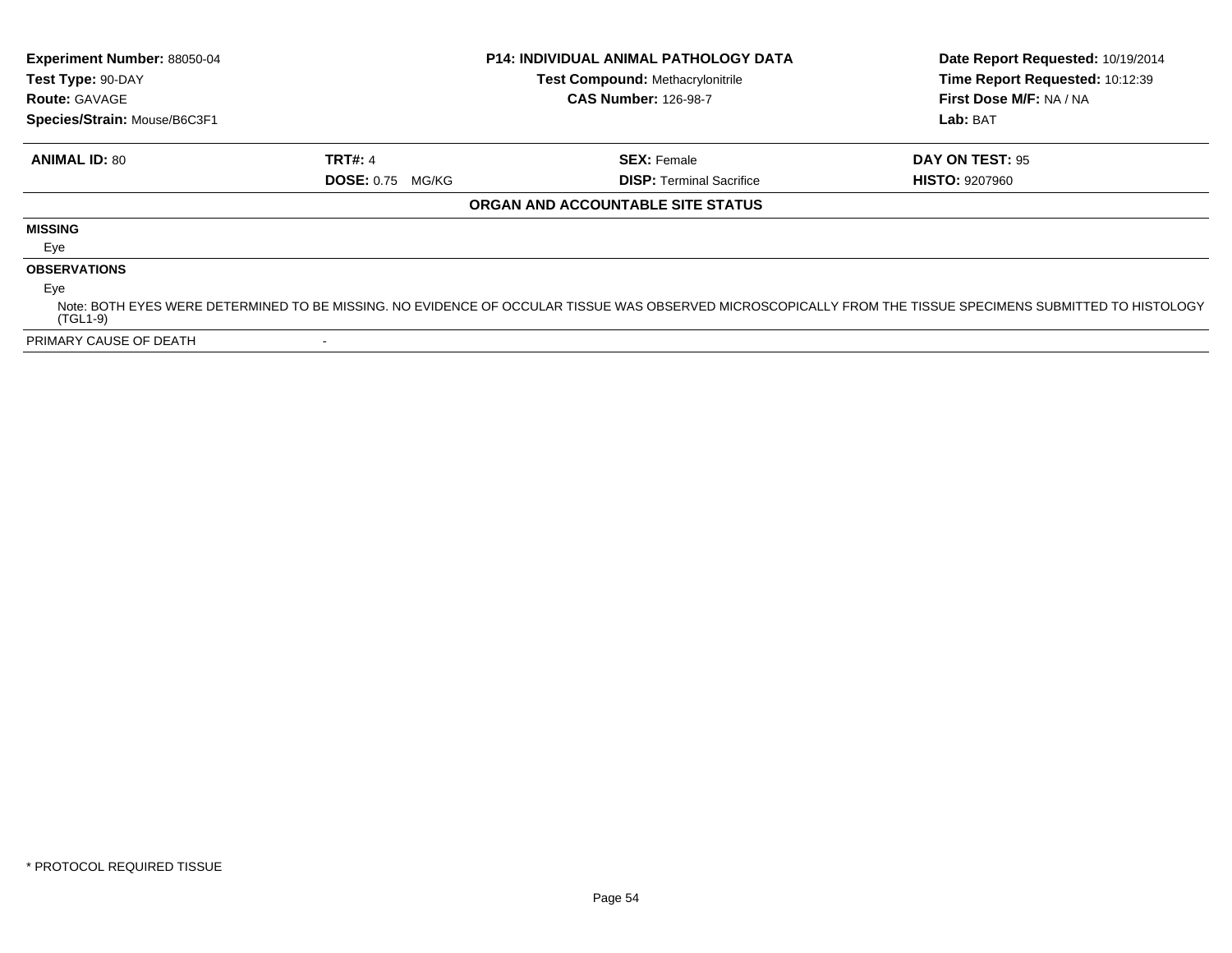| Experiment Number: 88050-04<br>Test Type: 90-DAY |                           | <b>P14: INDIVIDUAL ANIMAL PATHOLOGY DATA</b><br><b>Test Compound: Methacrylonitrile</b> | Date Report Requested: 10/19/2014<br>Time Report Requested: 10:12:39                                                                                       |  |
|--------------------------------------------------|---------------------------|-----------------------------------------------------------------------------------------|------------------------------------------------------------------------------------------------------------------------------------------------------------|--|
| <b>Route: GAVAGE</b>                             |                           | <b>CAS Number: 126-98-7</b>                                                             | First Dose M/F: NA / NA                                                                                                                                    |  |
| Species/Strain: Mouse/B6C3F1                     |                           |                                                                                         | Lab: BAT                                                                                                                                                   |  |
| <b>ANIMAL ID: 87</b>                             | <b>TRT#: 6</b>            | <b>SEX: Female</b>                                                                      | DAY ON TEST: 95                                                                                                                                            |  |
|                                                  | <b>DOSE: 1.5</b><br>MG/KG | <b>DISP:</b> Terminal Sacrifice                                                         | <b>HISTO: 9207937</b>                                                                                                                                      |  |
|                                                  |                           | ORGAN AND ACCOUNTABLE SITE STATUS                                                       |                                                                                                                                                            |  |
| <b>MISSING</b>                                   |                           |                                                                                         |                                                                                                                                                            |  |
| Eye                                              |                           |                                                                                         |                                                                                                                                                            |  |
| <b>OBSERVATIONS</b>                              |                           |                                                                                         |                                                                                                                                                            |  |
| Eye                                              |                           |                                                                                         |                                                                                                                                                            |  |
| (TGL1-9)                                         |                           |                                                                                         | Note: THE LEFT EYE IS DETERMINED TO BE MISSING. NO EVIDENCE OF OCCULAR TISSUE WAS OBSERVED MICROSCOPICALLY FROM THE TISSUE SPECIMEN SUBMITTED TO HISTOLOGY |  |
| PRIMARY CAUSE OF DEATH                           |                           |                                                                                         |                                                                                                                                                            |  |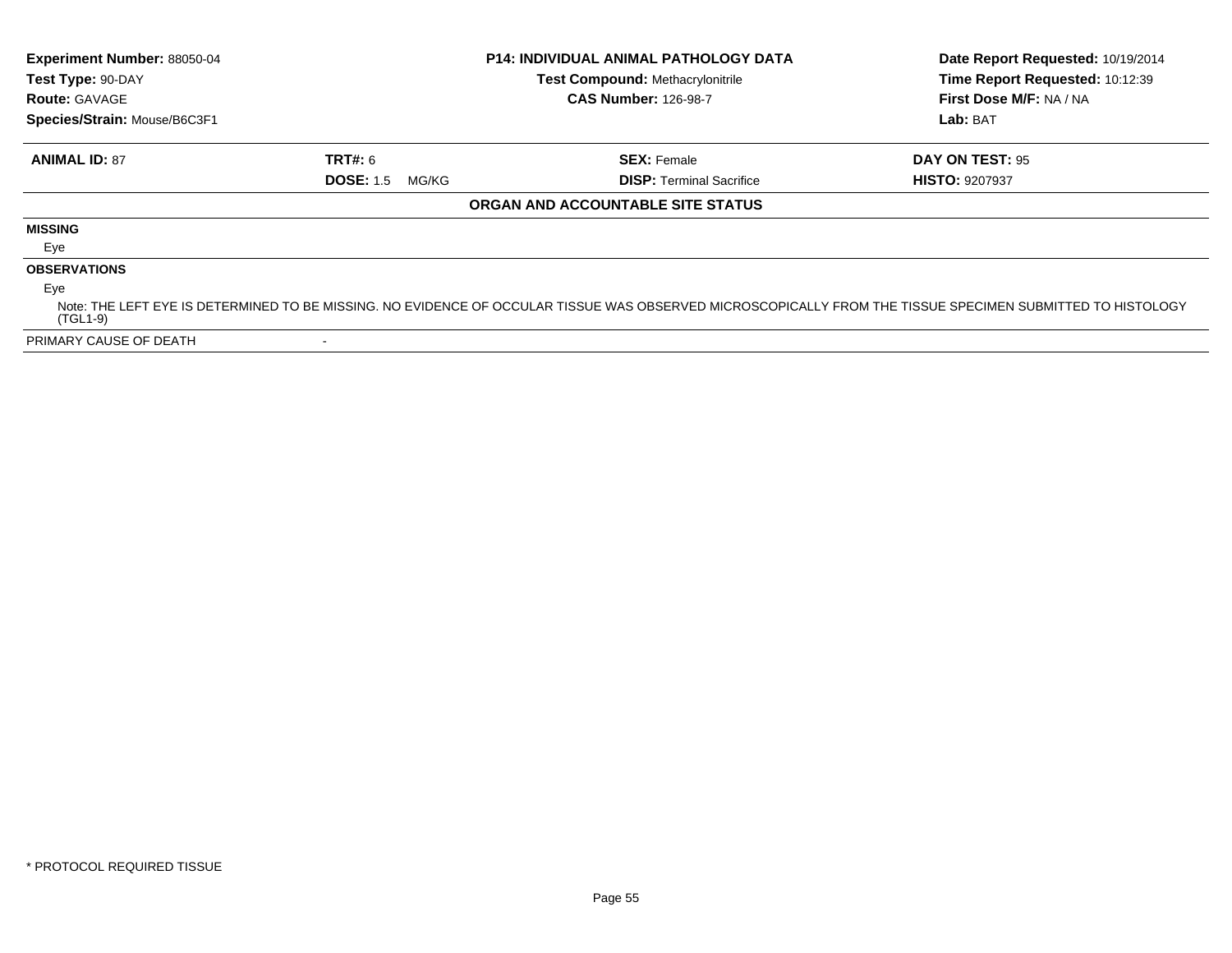| <b>Experiment Number: 88050-04</b><br>Test Type: 90-DAY<br><b>Route: GAVAGE</b><br>Species/Strain: Mouse/B6C3F1 |                           | <b>P14: INDIVIDUAL ANIMAL PATHOLOGY DATA</b><br><b>Test Compound: Methacrylonitrile</b><br><b>CAS Number: 126-98-7</b> |                                 | Date Report Requested: 10/19/2014<br>Time Report Requested: 10:12:39 |
|-----------------------------------------------------------------------------------------------------------------|---------------------------|------------------------------------------------------------------------------------------------------------------------|---------------------------------|----------------------------------------------------------------------|
|                                                                                                                 |                           |                                                                                                                        |                                 |                                                                      |
|                                                                                                                 |                           |                                                                                                                        |                                 |                                                                      |
|                                                                                                                 |                           | <b>ANIMAL ID: 99</b>                                                                                                   | TRT#: 8                         |                                                                      |
|                                                                                                                 | <b>DOSE: 3.0</b><br>MG/KG |                                                                                                                        | <b>DISP:</b> Terminal Sacrifice | <b>HISTO: 9207919</b>                                                |
| <b>OBSERVATIONS</b>                                                                                             |                           |                                                                                                                        |                                 |                                                                      |
| Ovary                                                                                                           |                           | Cyst                                                                                                                   |                                 | Mild                                                                 |
| $[Cyst TGLS = 1-6: CYST, MILD]$                                                                                 |                           |                                                                                                                        |                                 |                                                                      |
| PRIMARY CAUSE OF DEATH                                                                                          |                           |                                                                                                                        |                                 |                                                                      |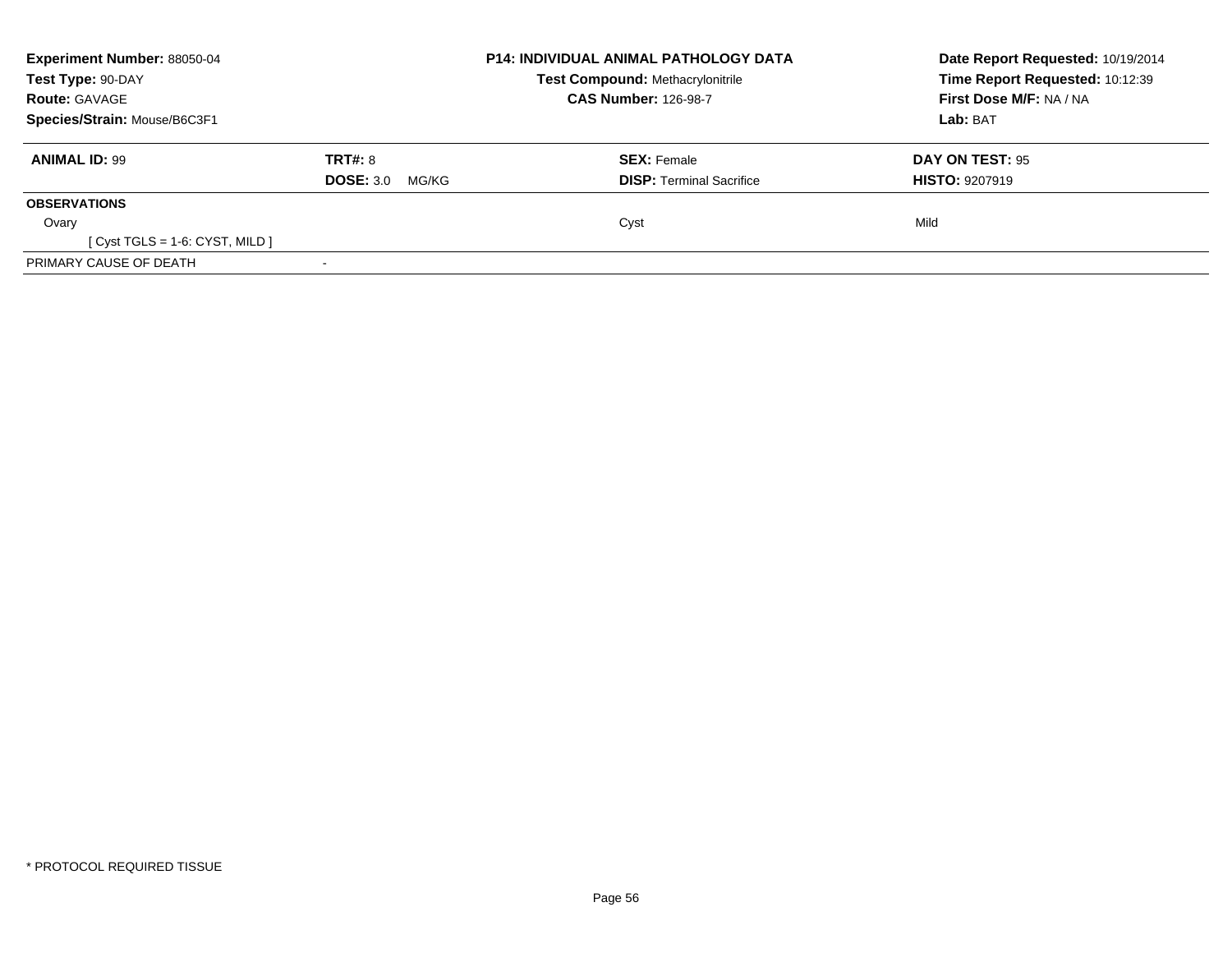| Experiment Number: 88050-04                                                                 |                                                                 | <b>P14: INDIVIDUAL ANIMAL PATHOLOGY DATA</b> | Date Report Requested: 10/19/2014                          |  |
|---------------------------------------------------------------------------------------------|-----------------------------------------------------------------|----------------------------------------------|------------------------------------------------------------|--|
| Test Type: 90-DAY                                                                           | Test Compound: Methacrylonitrile<br><b>CAS Number: 126-98-7</b> |                                              | Time Report Requested: 10:12:39<br>First Dose M/F: NA / NA |  |
| <b>Route: GAVAGE</b>                                                                        |                                                                 |                                              |                                                            |  |
| Species/Strain: Mouse/B6C3F1                                                                |                                                                 |                                              | Lab: BAT                                                   |  |
| <b>ANIMAL ID: 111</b>                                                                       | <b>TRT#: 12</b>                                                 | <b>SEX: Female</b>                           | DAY ON TEST: 53                                            |  |
|                                                                                             | <b>DOSE: 12.0 MG/KG</b>                                         | <b>DISP: Natural Death</b>                   | HISTO: 9207871                                             |  |
|                                                                                             |                                                                 | ORGAN AND ACCOUNTABLE SITE STATUS            |                                                            |  |
| <b>NORMAL</b>                                                                               |                                                                 |                                              |                                                            |  |
| * Adrenal Cortex                                                                            | * Adrenal Medulla                                               | * Blood Vessel                               | * Bone                                                     |  |
| * Bone Marrow                                                                               | * Brain                                                         | * Clitoral Gland                             | * Esophagus                                                |  |
| * Heart                                                                                     | * Intestine Large, Cecum                                        | * Intestine Large, Colon                     | * Intestine Large, Rectum                                  |  |
| * Intestine Small, Duodenum                                                                 | * Intestine Small, Ileum                                        | * Intestine Small, Jejunum                   | * Islets, Pancreatic                                       |  |
| * Kidney                                                                                    | * Liver                                                         | * Lung                                       | * Lymph Node, Mandibular                                   |  |
| * Lymph Node, Mesenteric                                                                    | * Mammary Gland                                                 | * Nose                                       | * Pancreas                                                 |  |
| * Peripheral Nerve                                                                          | * Pituitary Gland                                               | * Salivary Glands                            | * Skeletal Muscle                                          |  |
| * Skin                                                                                      | * Spinal Cord                                                   | * Stomach, Forestomach                       | * Thymus                                                   |  |
| * Thyroid Gland                                                                             | * Trachea                                                       | * Urinary Bladder                            | * Uterus                                                   |  |
| <b>MISSING</b>                                                                              |                                                                 |                                              |                                                            |  |
| * Parathyroid Gland                                                                         |                                                                 |                                              |                                                            |  |
| <b>AUTO PRECLUDES DIAG.</b>                                                                 |                                                                 |                                              |                                                            |  |
| * Gallbladder                                                                               | * Stomach, Glandular                                            |                                              |                                                            |  |
| <b>OBSERVATIONS</b>                                                                         |                                                                 |                                              |                                                            |  |
| * Ovary                                                                                     |                                                                 | <b>Teratoma Malignant</b>                    |                                                            |  |
| [ Teratoma Malignant TGLS = 2-6: MAL TERATOMA ]                                             |                                                                 |                                              |                                                            |  |
| * Spleen                                                                                    |                                                                 | Hematopoietic Cell Proliferation             | Moderate                                                   |  |
| [ Hematopoietic Cell Proliferation TGLS = 1-3: Hematopoietic Cell Proliferation, Moderate ] |                                                                 |                                              |                                                            |  |
| PRIMARY CAUSE OF DEATH                                                                      |                                                                 |                                              |                                                            |  |
| Animal Note: CAUSE OF DEATH: MALIGNANT OVARIAN TERATOMA                                     |                                                                 |                                              |                                                            |  |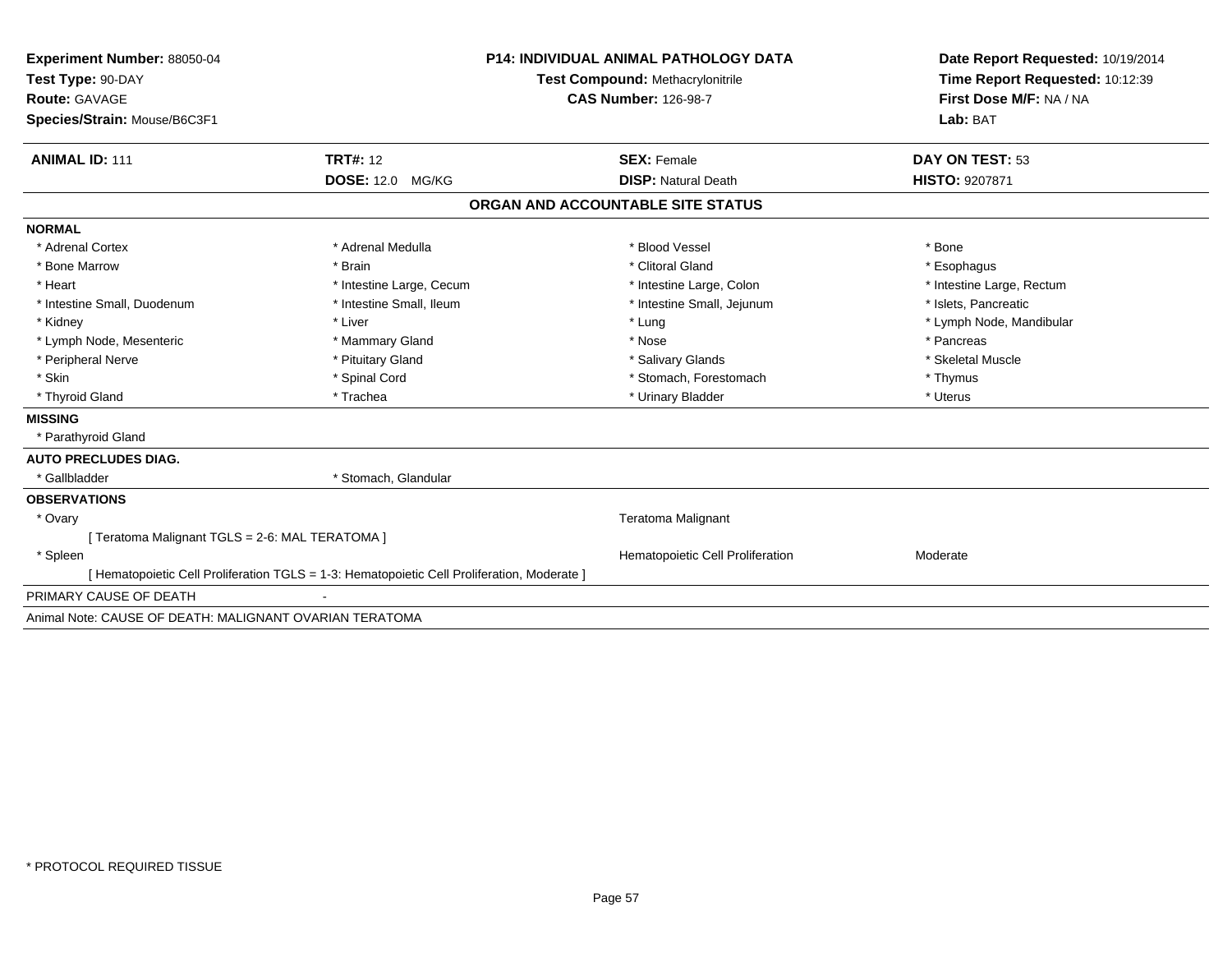| Experiment Number: 88050-04<br>Test Type: 90-DAY<br><b>Route: GAVAGE</b> |                          | <b>P14: INDIVIDUAL ANIMAL PATHOLOGY DATA</b><br><b>Test Compound: Methacrylonitrile</b><br><b>CAS Number: 126-98-7</b> | Date Report Requested: 10/19/2014<br>Time Report Requested: 10:12:39<br>First Dose M/F: NA / NA |  |
|--------------------------------------------------------------------------|--------------------------|------------------------------------------------------------------------------------------------------------------------|-------------------------------------------------------------------------------------------------|--|
| Species/Strain: Mouse/B6C3F1                                             |                          |                                                                                                                        | Lab: BAT                                                                                        |  |
| <b>ANIMAL ID: 112</b>                                                    | <b>TRT#: 12</b>          | <b>SEX: Female</b>                                                                                                     | <b>DAY ON TEST: 95</b>                                                                          |  |
|                                                                          | <b>DOSE: 12.0 MG/KG</b>  | <b>DISP: Terminal Sacrifice</b>                                                                                        | <b>HISTO: 9207872</b>                                                                           |  |
|                                                                          |                          | ORGAN AND ACCOUNTABLE SITE STATUS                                                                                      |                                                                                                 |  |
| <b>NORMAL</b>                                                            |                          |                                                                                                                        |                                                                                                 |  |
| * Adrenal Cortex                                                         | * Adrenal Medulla        | * Blood Vessel                                                                                                         | * Bone                                                                                          |  |
| * Bone Marrow                                                            | * Brain                  | * Esophagus                                                                                                            | * Gallbladder                                                                                   |  |
| * Heart                                                                  | * Intestine Large, Cecum | * Intestine Large, Colon                                                                                               | * Intestine Large, Rectum                                                                       |  |
| * Intestine Small, Duodenum                                              | * Intestine Small, Ileum | * Intestine Small, Jejunum                                                                                             | * Islets, Pancreatic                                                                            |  |
| * Kidney                                                                 | * Lung                   | * Lymph Node, Mandibular                                                                                               | * Lymph Node, Mesenteric                                                                        |  |
| * Mammary Gland                                                          | * Nose                   | * Ovary                                                                                                                | * Pancreas                                                                                      |  |
| * Peripheral Nerve                                                       | * Pituitary Gland        | * Salivary Glands                                                                                                      | * Skeletal Muscle                                                                               |  |
| * Skin                                                                   | * Spinal Cord            | * Spleen                                                                                                               | * Stomach, Forestomach                                                                          |  |
| * Stomach, Glandular                                                     | * Thymus                 | * Thyroid Gland                                                                                                        | * Trachea                                                                                       |  |
| * Urinary Bladder                                                        | * Uterus                 |                                                                                                                        |                                                                                                 |  |
| <b>MISSING</b>                                                           |                          |                                                                                                                        |                                                                                                 |  |
| * Clitoral Gland                                                         | * Parathyroid Gland      |                                                                                                                        |                                                                                                 |  |
| <b>OBSERVATIONS</b>                                                      |                          |                                                                                                                        |                                                                                                 |  |
| * Liver                                                                  |                          | Inflammation                                                                                                           | Chronic Active, Minimal                                                                         |  |
| PRIMARY CAUSE OF DEATH                                                   |                          |                                                                                                                        |                                                                                                 |  |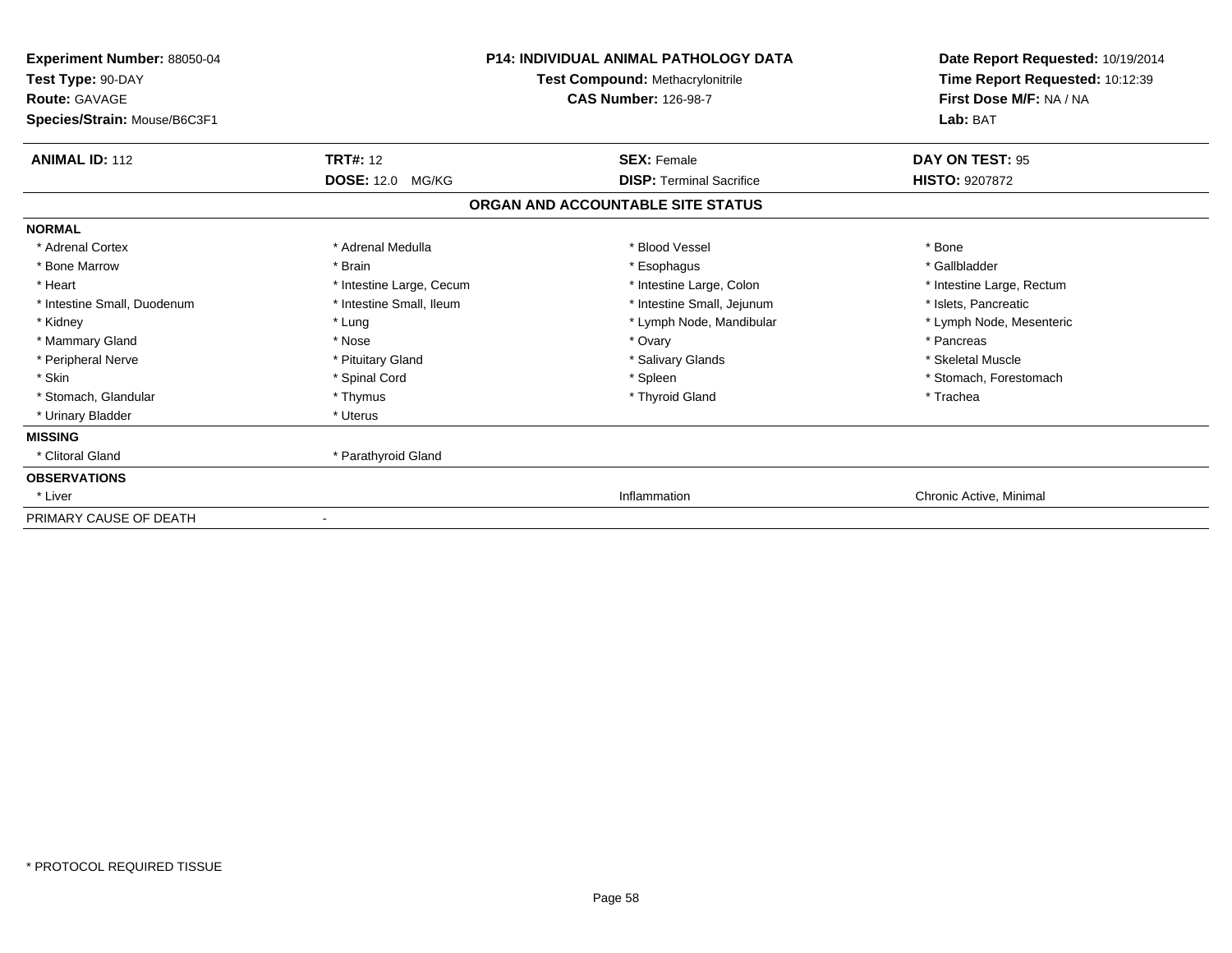| <b>Experiment Number: 88050-04</b><br>Test Type: 90-DAY<br><b>Route: GAVAGE</b><br>Species/Strain: Mouse/B6C3F1 | <b>P14: INDIVIDUAL ANIMAL PATHOLOGY DATA</b><br><b>Test Compound: Methacrylonitrile</b><br><b>CAS Number: 126-98-7</b> |                                   | Date Report Requested: 10/19/2014<br>Time Report Requested: 10:12:39<br>First Dose M/F: NA / NA<br>Lab: BAT |
|-----------------------------------------------------------------------------------------------------------------|------------------------------------------------------------------------------------------------------------------------|-----------------------------------|-------------------------------------------------------------------------------------------------------------|
| <b>ANIMAL ID: 113</b>                                                                                           | <b>TRT#: 12</b>                                                                                                        | <b>SEX: Female</b>                | DAY ON TEST: 95                                                                                             |
|                                                                                                                 | <b>DOSE: 12.0 MG/KG</b>                                                                                                | <b>DISP:</b> Terminal Sacrifice   | <b>HISTO: 9207873</b>                                                                                       |
|                                                                                                                 |                                                                                                                        | ORGAN AND ACCOUNTABLE SITE STATUS |                                                                                                             |
| <b>NORMAL</b>                                                                                                   |                                                                                                                        |                                   |                                                                                                             |
| * Adrenal Cortex                                                                                                | * Adrenal Medulla                                                                                                      | * Blood Vessel                    | * Bone                                                                                                      |
| * Bone Marrow                                                                                                   | * Brain                                                                                                                | * Clitoral Gland                  | * Esophagus                                                                                                 |
| * Gallbladder                                                                                                   | * Heart                                                                                                                | * Intestine Large, Cecum          | * Intestine Large, Colon                                                                                    |
| * Intestine Large, Rectum                                                                                       | * Intestine Small, Duodenum                                                                                            | * Intestine Small, Ileum          | * Intestine Small, Jejunum                                                                                  |
| * Islets, Pancreatic                                                                                            | * Kidney                                                                                                               | * Liver                           | * Lung                                                                                                      |
| * Lymph Node, Mandibular                                                                                        | * Lymph Node, Mesenteric                                                                                               | * Mammary Gland                   | * Nose                                                                                                      |
| * Ovary                                                                                                         | * Pancreas                                                                                                             | * Parathyroid Gland               | * Peripheral Nerve                                                                                          |
| * Pituitary Gland                                                                                               | * Salivary Glands                                                                                                      | * Skeletal Muscle                 | * Skin                                                                                                      |
| * Spinal Cord                                                                                                   | * Spleen                                                                                                               | * Stomach, Forestomach            | * Stomach, Glandular                                                                                        |
| * Thymus                                                                                                        | * Thyroid Gland                                                                                                        | * Trachea                         | * Urinary Bladder                                                                                           |
| * Uterus                                                                                                        |                                                                                                                        |                                   |                                                                                                             |
| PRIMARY CAUSE OF DEATH                                                                                          |                                                                                                                        |                                   |                                                                                                             |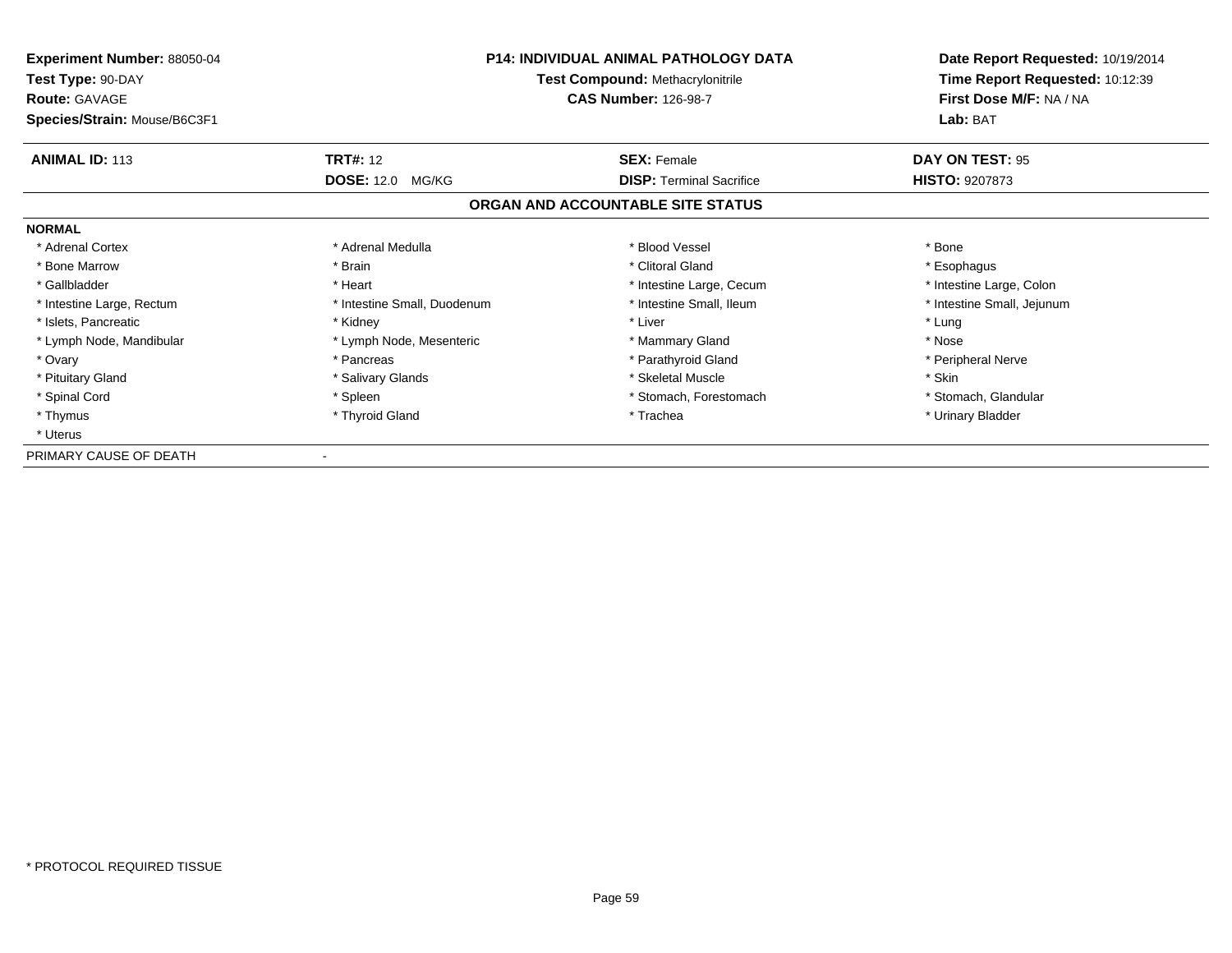| Experiment Number: 88050-04<br>Test Type: 90-DAY<br><b>Route: GAVAGE</b><br>Species/Strain: Mouse/B6C3F1 | <b>P14: INDIVIDUAL ANIMAL PATHOLOGY DATA</b><br><b>Test Compound: Methacrylonitrile</b><br><b>CAS Number: 126-98-7</b> |                                   | Date Report Requested: 10/19/2014<br>Time Report Requested: 10:12:39<br>First Dose M/F: NA / NA<br>Lab: BAT |  |
|----------------------------------------------------------------------------------------------------------|------------------------------------------------------------------------------------------------------------------------|-----------------------------------|-------------------------------------------------------------------------------------------------------------|--|
| <b>ANIMAL ID: 114</b>                                                                                    | <b>TRT#: 12</b>                                                                                                        | <b>SEX: Female</b>                | DAY ON TEST: 95                                                                                             |  |
|                                                                                                          | <b>DOSE: 12.0 MG/KG</b>                                                                                                | <b>DISP: Terminal Sacrifice</b>   | <b>HISTO: 9207874</b>                                                                                       |  |
|                                                                                                          |                                                                                                                        | ORGAN AND ACCOUNTABLE SITE STATUS |                                                                                                             |  |
| <b>NORMAL</b>                                                                                            |                                                                                                                        |                                   |                                                                                                             |  |
| * Adrenal Cortex                                                                                         | * Adrenal Medulla                                                                                                      | * Blood Vessel                    | * Bone                                                                                                      |  |
| * Bone Marrow                                                                                            | * Brain                                                                                                                | * Clitoral Gland                  | * Esophagus                                                                                                 |  |
| * Gallbladder                                                                                            | * Heart                                                                                                                | * Intestine Large, Cecum          | * Intestine Large, Colon                                                                                    |  |
| * Intestine Large, Rectum                                                                                | * Intestine Small, Duodenum                                                                                            | * Intestine Small, Ileum          | * Intestine Small, Jejunum                                                                                  |  |
| * Islets, Pancreatic                                                                                     | * Liver                                                                                                                | * Lung                            | * Lymph Node, Mesenteric                                                                                    |  |
| * Mammary Gland                                                                                          | * Nose                                                                                                                 | * Ovary                           | * Pancreas                                                                                                  |  |
| * Peripheral Nerve                                                                                       | * Pituitary Gland                                                                                                      | * Salivary Glands                 | * Skeletal Muscle                                                                                           |  |
| * Skin                                                                                                   | * Spinal Cord                                                                                                          | * Spleen                          | * Stomach, Forestomach                                                                                      |  |
| * Stomach. Glandular                                                                                     | * Thymus                                                                                                               | * Thyroid Gland                   | * Trachea                                                                                                   |  |
| * Urinary Bladder                                                                                        | * Uterus                                                                                                               |                                   |                                                                                                             |  |
| <b>MISSING</b>                                                                                           |                                                                                                                        |                                   |                                                                                                             |  |
| * Lymph Node, Mandibular                                                                                 | * Parathyroid Gland                                                                                                    |                                   |                                                                                                             |  |
| <b>OBSERVATIONS</b>                                                                                      |                                                                                                                        |                                   |                                                                                                             |  |
| * Kidney                                                                                                 |                                                                                                                        | Hydronephrosis                    | Moderate                                                                                                    |  |
|                                                                                                          | [Hydronephrosis TGLS = 1-3: HYDRONEPHROSIS, MODERATE ]                                                                 |                                   |                                                                                                             |  |
| PRIMARY CAUSE OF DEATH                                                                                   |                                                                                                                        |                                   |                                                                                                             |  |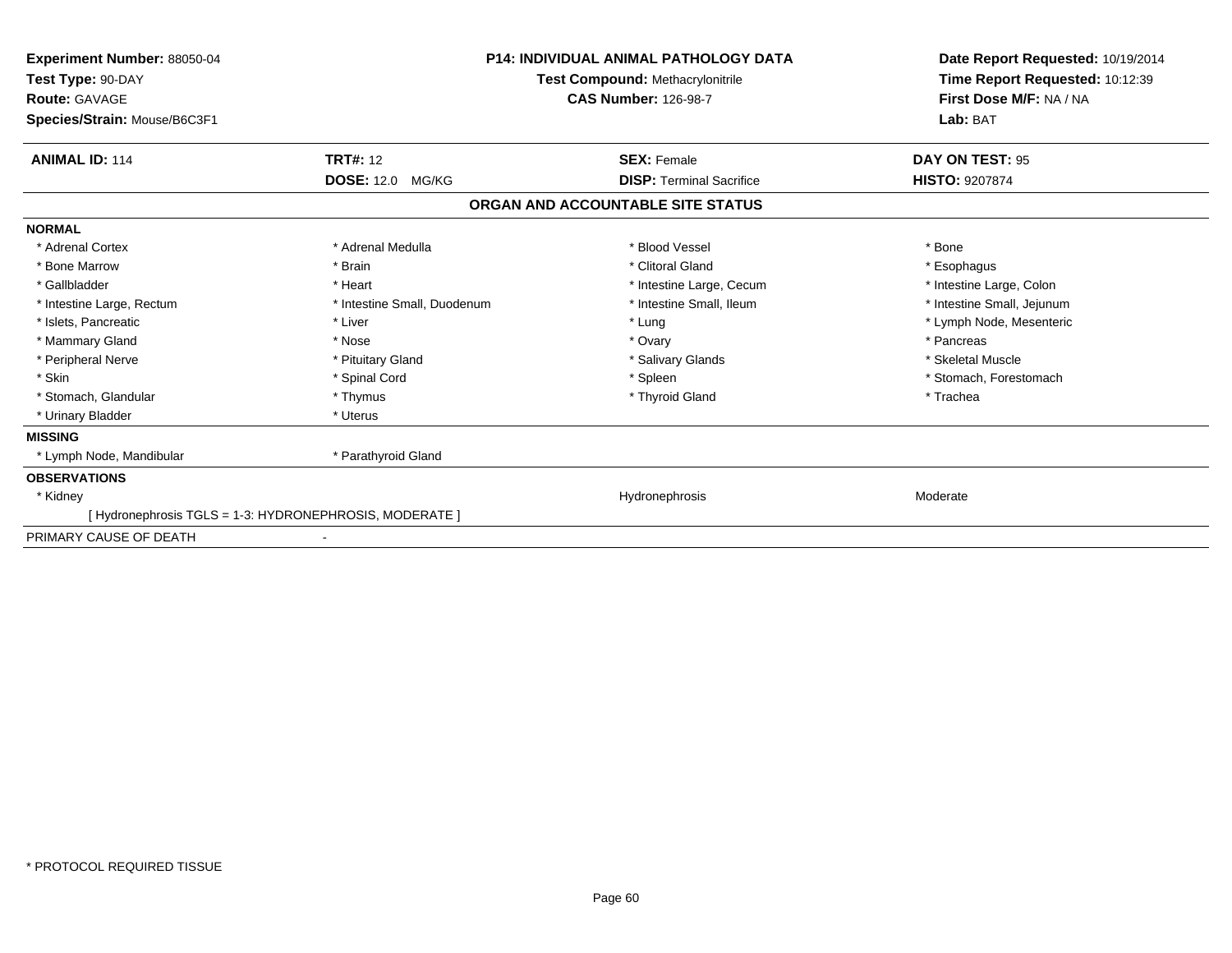| Experiment Number: 88050-04<br>Test Type: 90-DAY<br><b>Route: GAVAGE</b><br>Species/Strain: Mouse/B6C3F1 | <b>P14: INDIVIDUAL ANIMAL PATHOLOGY DATA</b><br><b>Test Compound: Methacrylonitrile</b><br><b>CAS Number: 126-98-7</b><br><b>TRT#:</b> 12<br><b>SEX: Female</b> |                                   | Date Report Requested: 10/19/2014<br>Time Report Requested: 10:12:39<br>First Dose M/F: NA / NA<br>Lab: BAT |  |
|----------------------------------------------------------------------------------------------------------|-----------------------------------------------------------------------------------------------------------------------------------------------------------------|-----------------------------------|-------------------------------------------------------------------------------------------------------------|--|
| <b>ANIMAL ID: 115</b>                                                                                    |                                                                                                                                                                 |                                   | DAY ON TEST: 95                                                                                             |  |
|                                                                                                          | <b>DOSE: 12.0</b><br>MG/KG                                                                                                                                      | <b>DISP: Terminal Sacrifice</b>   | <b>HISTO: 9207875</b>                                                                                       |  |
|                                                                                                          |                                                                                                                                                                 | ORGAN AND ACCOUNTABLE SITE STATUS |                                                                                                             |  |
| <b>NORMAL</b>                                                                                            |                                                                                                                                                                 |                                   |                                                                                                             |  |
| * Adrenal Cortex                                                                                         | * Adrenal Medulla                                                                                                                                               | * Blood Vessel                    | * Bone                                                                                                      |  |
| * Bone Marrow                                                                                            | * Brain                                                                                                                                                         | * Clitoral Gland                  | * Esophagus                                                                                                 |  |
| * Gallbladder                                                                                            | * Heart                                                                                                                                                         | * Intestine Large, Cecum          | * Intestine Large, Colon                                                                                    |  |
| * Intestine Large, Rectum                                                                                | * Intestine Small, Duodenum                                                                                                                                     | * Intestine Small, Ileum          | * Intestine Small, Jejunum                                                                                  |  |
| * Islets, Pancreatic                                                                                     | * Kidney                                                                                                                                                        | * Liver                           | * Lung                                                                                                      |  |
| * Lymph Node, Mesenteric                                                                                 | * Mammary Gland                                                                                                                                                 | * Nose                            | * Ovary                                                                                                     |  |
| * Pancreas                                                                                               | * Parathyroid Gland                                                                                                                                             | * Peripheral Nerve                | * Pituitary Gland                                                                                           |  |
| * Salivary Glands                                                                                        | * Skeletal Muscle                                                                                                                                               | * Skin                            | * Spinal Cord                                                                                               |  |
| * Spleen                                                                                                 | * Stomach, Forestomach                                                                                                                                          | * Stomach, Glandular              | * Thymus                                                                                                    |  |
| * Thyroid Gland                                                                                          | * Trachea                                                                                                                                                       | * Urinary Bladder                 | * Uterus                                                                                                    |  |
| <b>MISSING</b>                                                                                           |                                                                                                                                                                 |                                   |                                                                                                             |  |
| * Lymph Node, Mandibular                                                                                 |                                                                                                                                                                 |                                   |                                                                                                             |  |
| PRIMARY CAUSE OF DEATH                                                                                   |                                                                                                                                                                 |                                   |                                                                                                             |  |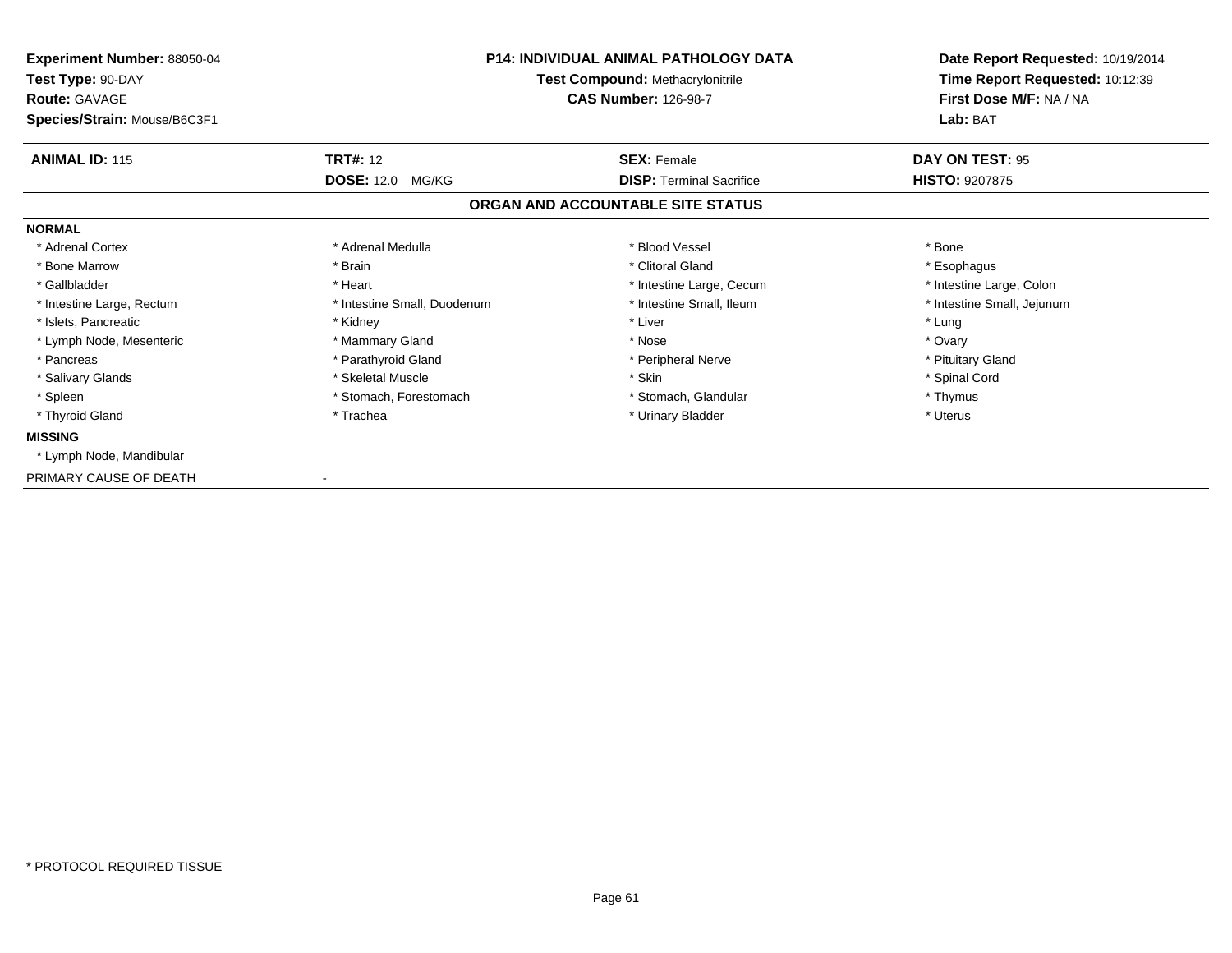| <b>Experiment Number: 88050-04</b><br>Test Type: 90-DAY<br><b>Route: GAVAGE</b><br>Species/Strain: Mouse/B6C3F1 | <b>P14: INDIVIDUAL ANIMAL PATHOLOGY DATA</b><br><b>Test Compound: Methacrylonitrile</b><br><b>CAS Number: 126-98-7</b> |                                   | Date Report Requested: 10/19/2014<br>Time Report Requested: 10:12:39<br>First Dose M/F: NA / NA<br>Lab: BAT |
|-----------------------------------------------------------------------------------------------------------------|------------------------------------------------------------------------------------------------------------------------|-----------------------------------|-------------------------------------------------------------------------------------------------------------|
| <b>ANIMAL ID: 116</b>                                                                                           | <b>TRT#: 12</b>                                                                                                        | <b>SEX: Female</b>                | DAY ON TEST: 95                                                                                             |
|                                                                                                                 | <b>DOSE: 12.0 MG/KG</b>                                                                                                | <b>DISP:</b> Terminal Sacrifice   | <b>HISTO: 9207876</b>                                                                                       |
|                                                                                                                 |                                                                                                                        | ORGAN AND ACCOUNTABLE SITE STATUS |                                                                                                             |
| <b>NORMAL</b>                                                                                                   |                                                                                                                        |                                   |                                                                                                             |
| * Adrenal Cortex                                                                                                | * Adrenal Medulla                                                                                                      | * Blood Vessel                    | * Bone                                                                                                      |
| * Bone Marrow                                                                                                   | * Brain                                                                                                                | * Clitoral Gland                  | * Esophagus                                                                                                 |
| * Gallbladder                                                                                                   | * Heart                                                                                                                | * Intestine Large, Cecum          | * Intestine Large, Colon                                                                                    |
| * Intestine Large, Rectum                                                                                       | * Intestine Small, Duodenum                                                                                            | * Intestine Small, Ileum          | * Intestine Small, Jejunum                                                                                  |
| * Islets, Pancreatic                                                                                            | * Kidney                                                                                                               | * Liver                           | * Lung                                                                                                      |
| * Lymph Node, Mandibular                                                                                        | * Lymph Node, Mesenteric                                                                                               | * Mammary Gland                   | * Nose                                                                                                      |
| * Ovary                                                                                                         | * Pancreas                                                                                                             | * Parathyroid Gland               | * Peripheral Nerve                                                                                          |
| * Pituitary Gland                                                                                               | * Salivary Glands                                                                                                      | * Skeletal Muscle                 | * Skin                                                                                                      |
| * Spinal Cord                                                                                                   | * Spleen                                                                                                               | * Stomach, Forestomach            | * Stomach, Glandular                                                                                        |
| * Thymus                                                                                                        | * Thyroid Gland                                                                                                        | * Trachea                         | * Urinary Bladder                                                                                           |
| * Uterus                                                                                                        |                                                                                                                        |                                   |                                                                                                             |
| PRIMARY CAUSE OF DEATH                                                                                          |                                                                                                                        |                                   |                                                                                                             |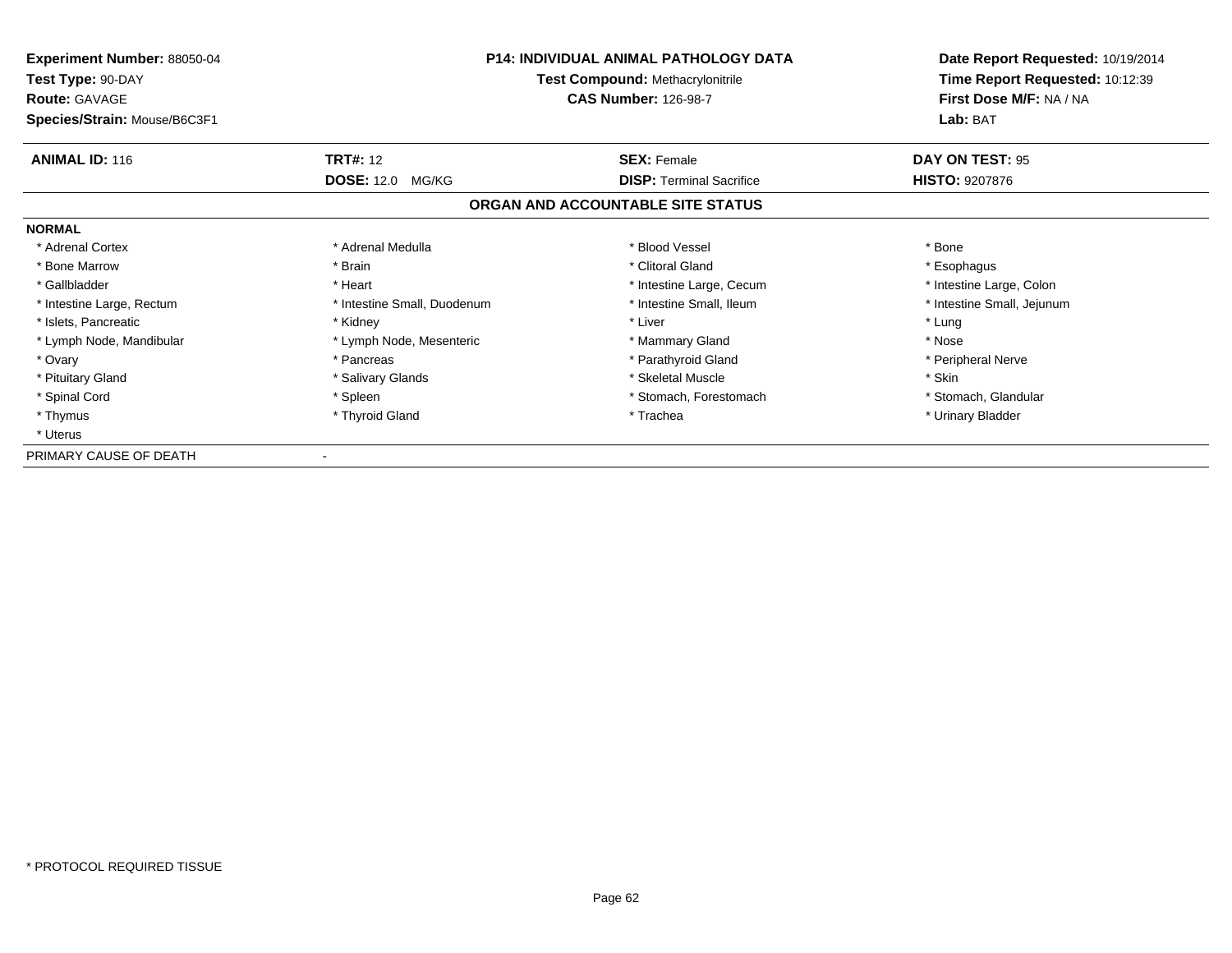| <b>Experiment Number: 88050-04</b>    | <b>P14: INDIVIDUAL ANIMAL PATHOLOGY DATA</b><br>Test Compound: Methacrylonitrile<br><b>CAS Number: 126-98-7</b> |                                   | Date Report Requested: 10/19/2014                          |  |
|---------------------------------------|-----------------------------------------------------------------------------------------------------------------|-----------------------------------|------------------------------------------------------------|--|
| Test Type: 90-DAY                     |                                                                                                                 |                                   | Time Report Requested: 10:12:39<br>First Dose M/F: NA / NA |  |
| <b>Route: GAVAGE</b>                  |                                                                                                                 |                                   |                                                            |  |
| Species/Strain: Mouse/B6C3F1          |                                                                                                                 |                                   | Lab: BAT                                                   |  |
| <b>ANIMAL ID: 117</b>                 | <b>TRT#: 12</b>                                                                                                 | <b>SEX: Female</b>                | <b>DAY ON TEST: 95</b>                                     |  |
|                                       | <b>DOSE: 12.0 MG/KG</b>                                                                                         | <b>DISP: Terminal Sacrifice</b>   | <b>HISTO: 9207877</b>                                      |  |
|                                       |                                                                                                                 | ORGAN AND ACCOUNTABLE SITE STATUS |                                                            |  |
| <b>NORMAL</b>                         |                                                                                                                 |                                   |                                                            |  |
| * Adrenal Cortex                      | * Adrenal Medulla                                                                                               | * Blood Vessel                    | * Bone                                                     |  |
| * Bone Marrow                         | * Brain                                                                                                         | * Clitoral Gland                  | * Esophagus                                                |  |
| * Gallbladder                         | * Heart                                                                                                         | * Intestine Large, Cecum          | * Intestine Large, Colon                                   |  |
| * Intestine Large, Rectum             | * Intestine Small, Duodenum                                                                                     | * Intestine Small, Ileum          | * Intestine Small, Jejunum                                 |  |
| * Islets, Pancreatic                  | * Kidney                                                                                                        | * Liver                           | * Lung                                                     |  |
| * Lymph Node, Mandibular              | * Lymph Node, Mesenteric                                                                                        | * Mammary Gland                   | * Nose                                                     |  |
| * Ovary                               | * Pancreas                                                                                                      | * Parathyroid Gland               | * Peripheral Nerve                                         |  |
| * Salivary Glands                     | * Skeletal Muscle                                                                                               | * Skin                            | * Spinal Cord                                              |  |
| * Spleen                              | * Stomach, Forestomach                                                                                          | * Stomach, Glandular              | * Thyroid Gland                                            |  |
| * Trachea                             | * Urinary Bladder                                                                                               | * Uterus                          |                                                            |  |
| <b>MISSING</b>                        |                                                                                                                 |                                   |                                                            |  |
| * Pituitary Gland                     | * Thymus                                                                                                        |                                   |                                                            |  |
| <b>OBSERVATIONS</b>                   |                                                                                                                 |                                   |                                                            |  |
| * Adren Cortex                        |                                                                                                                 |                                   |                                                            |  |
|                                       | Note: ONLY ONE ADRENAL GLAND AVAILABLE FOR HISTOPATHOLOGIC EXAMINATION.                                         |                                   |                                                            |  |
| * Clitoral GI                         |                                                                                                                 |                                   |                                                            |  |
|                                       | Note: ONLY ONE CLITORAL GLAND AVAILABLE FOR HISTOPATHOLOGIC EXAMINATION                                         |                                   |                                                            |  |
| * Int Sm Duoden                       |                                                                                                                 |                                   |                                                            |  |
| Note: SECTION OF DUODENUM ON SLIDE #7 |                                                                                                                 |                                   |                                                            |  |
| PRIMARY CAUSE OF DEATH                |                                                                                                                 |                                   |                                                            |  |
|                                       |                                                                                                                 |                                   |                                                            |  |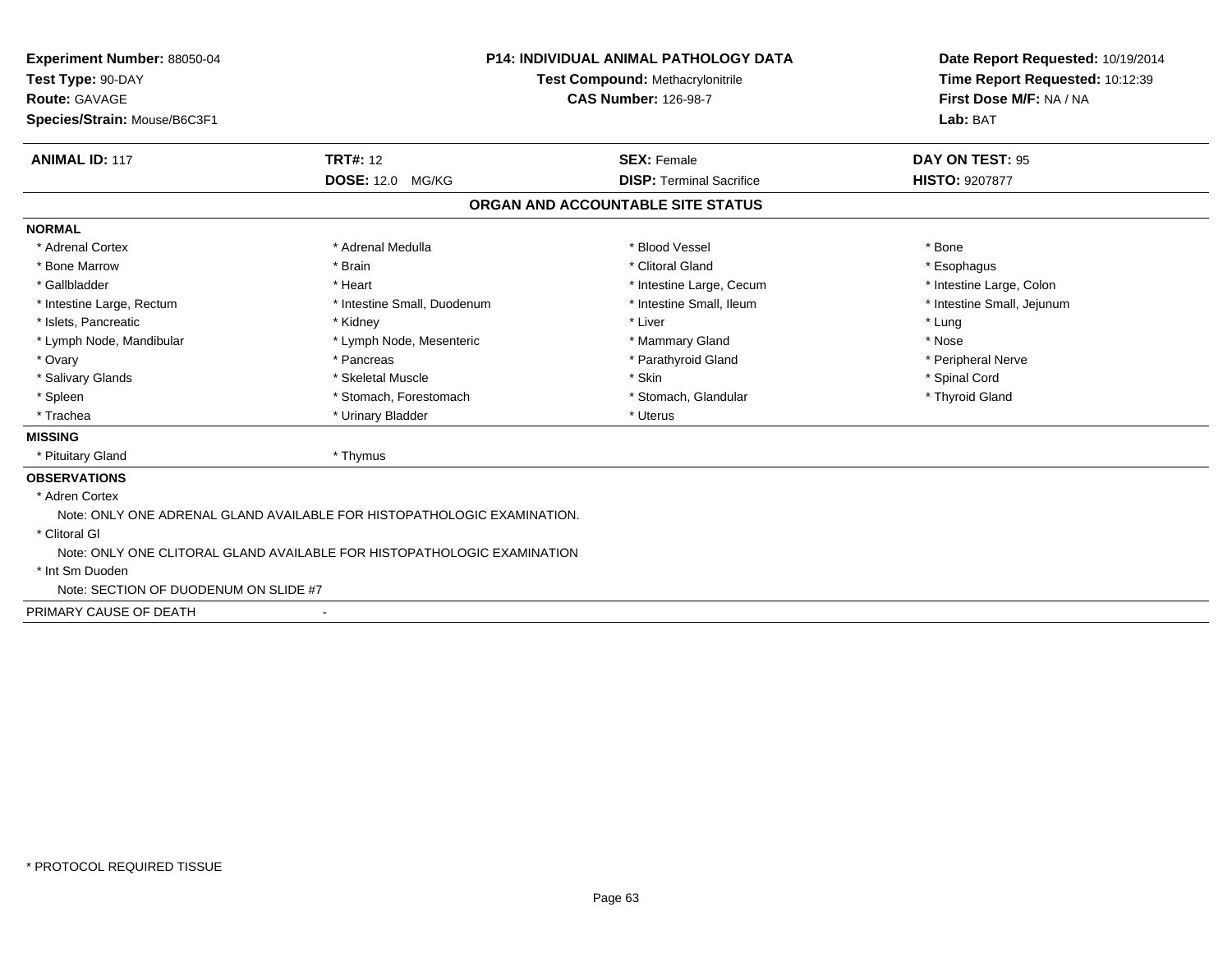| <b>Experiment Number: 88050-04</b><br>Test Type: 90-DAY<br><b>Route: GAVAGE</b><br>Species/Strain: Mouse/B6C3F1 | <b>P14: INDIVIDUAL ANIMAL PATHOLOGY DATA</b><br><b>Test Compound: Methacrylonitrile</b><br><b>CAS Number: 126-98-7</b> |                                   | Date Report Requested: 10/19/2014<br>Time Report Requested: 10:12:39<br>First Dose M/F: NA / NA<br>Lab: BAT |
|-----------------------------------------------------------------------------------------------------------------|------------------------------------------------------------------------------------------------------------------------|-----------------------------------|-------------------------------------------------------------------------------------------------------------|
| <b>ANIMAL ID: 118</b>                                                                                           | <b>TRT#: 12</b>                                                                                                        | <b>SEX: Female</b>                | DAY ON TEST: 95                                                                                             |
|                                                                                                                 | <b>DOSE: 12.0 MG/KG</b>                                                                                                | <b>DISP:</b> Terminal Sacrifice   | <b>HISTO: 9207878</b>                                                                                       |
|                                                                                                                 |                                                                                                                        | ORGAN AND ACCOUNTABLE SITE STATUS |                                                                                                             |
| <b>NORMAL</b>                                                                                                   |                                                                                                                        |                                   |                                                                                                             |
| * Adrenal Cortex                                                                                                | * Adrenal Medulla                                                                                                      | * Blood Vessel                    | * Bone                                                                                                      |
| * Bone Marrow                                                                                                   | * Brain                                                                                                                | * Clitoral Gland                  | * Esophagus                                                                                                 |
| * Gallbladder                                                                                                   | * Heart                                                                                                                | * Intestine Large, Cecum          | * Intestine Large, Colon                                                                                    |
| * Intestine Large, Rectum                                                                                       | * Intestine Small, Duodenum                                                                                            | * Intestine Small, Ileum          | * Intestine Small, Jejunum                                                                                  |
| * Islets, Pancreatic                                                                                            | * Kidney                                                                                                               | * Liver                           | * Lung                                                                                                      |
| * Lymph Node, Mandibular                                                                                        | * Lymph Node, Mesenteric                                                                                               | * Mammary Gland                   | * Nose                                                                                                      |
| * Ovary                                                                                                         | * Pancreas                                                                                                             | * Parathyroid Gland               | * Peripheral Nerve                                                                                          |
| * Pituitary Gland                                                                                               | * Salivary Glands                                                                                                      | * Skeletal Muscle                 | * Skin                                                                                                      |
| * Spinal Cord                                                                                                   | * Spleen                                                                                                               | * Stomach, Forestomach            | * Stomach, Glandular                                                                                        |
| * Thymus                                                                                                        | * Thyroid Gland                                                                                                        | * Trachea                         | * Urinary Bladder                                                                                           |
| * Uterus                                                                                                        |                                                                                                                        |                                   |                                                                                                             |
| PRIMARY CAUSE OF DEATH                                                                                          |                                                                                                                        |                                   |                                                                                                             |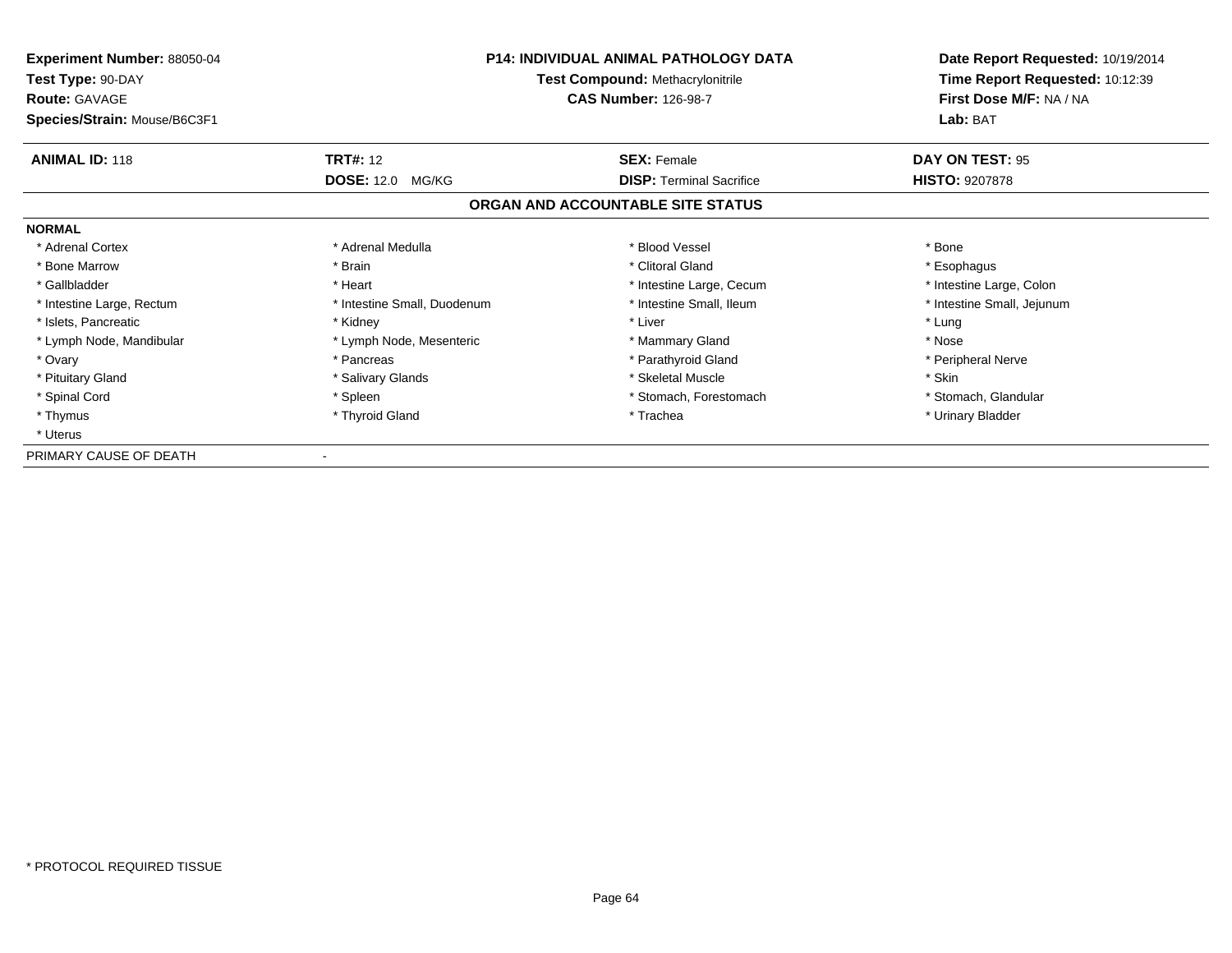| Experiment Number: 88050-04             | <b>P14: INDIVIDUAL ANIMAL PATHOLOGY DATA</b><br>Test Compound: Methacrylonitrile |                                   | Date Report Requested: 10/19/2014<br>Time Report Requested: 10:12:39 |  |
|-----------------------------------------|----------------------------------------------------------------------------------|-----------------------------------|----------------------------------------------------------------------|--|
| Test Type: 90-DAY                       |                                                                                  |                                   |                                                                      |  |
| Route: GAVAGE                           |                                                                                  | <b>CAS Number: 126-98-7</b>       | First Dose M/F: NA / NA                                              |  |
| Species/Strain: Mouse/B6C3F1            |                                                                                  |                                   | Lab: BAT                                                             |  |
| <b>ANIMAL ID: 119</b>                   | <b>TRT#: 12</b>                                                                  | <b>SEX: Female</b>                | DAY ON TEST: 95                                                      |  |
|                                         | <b>DOSE: 12.0 MG/KG</b>                                                          | <b>DISP: Terminal Sacrifice</b>   | HISTO: 9207879                                                       |  |
|                                         |                                                                                  | ORGAN AND ACCOUNTABLE SITE STATUS |                                                                      |  |
| <b>NORMAL</b>                           |                                                                                  |                                   |                                                                      |  |
| * Adrenal Cortex                        | * Adrenal Medulla                                                                | * Blood Vessel                    | * Bone                                                               |  |
| * Bone Marrow                           | * Brain                                                                          | * Clitoral Gland                  | * Esophagus                                                          |  |
| * Gallbladder                           | * Heart                                                                          | * Intestine Large, Cecum          | * Intestine Large, Colon                                             |  |
| * Intestine Large, Rectum               | * Intestine Small, Duodenum                                                      | * Intestine Small, Ileum          | * Intestine Small, Jejunum                                           |  |
| * Islets, Pancreatic                    | * Kidney                                                                         | * Liver                           | * Lung                                                               |  |
| * Lymph Node, Mandibular                | * Lymph Node, Mesenteric                                                         | * Mammary Gland                   | * Nose                                                               |  |
| * Ovary                                 | * Pancreas                                                                       | * Parathyroid Gland               | * Peripheral Nerve                                                   |  |
| * Pituitary Gland                       | * Salivary Glands                                                                | * Skeletal Muscle                 | * Skin                                                               |  |
| * Spinal Cord                           | * Spleen                                                                         | * Thymus                          | * Thyroid Gland                                                      |  |
| * Trachea                               | * Uterus                                                                         |                                   |                                                                      |  |
| <b>MISSING</b>                          |                                                                                  |                                   |                                                                      |  |
| * Stomach, Forestomach                  | * Stomach, Glandular                                                             |                                   |                                                                      |  |
| <b>OBSERVATIONS</b>                     |                                                                                  |                                   |                                                                      |  |
| * Adren Cortex                          |                                                                                  |                                   |                                                                      |  |
|                                         | Note: ONLY ONE ADRENAL GLAND AVAILABLE FOR HISTOPATHOLOGIC EXAMINATION.          |                                   |                                                                      |  |
| * Int Sm Ileum                          |                                                                                  |                                   |                                                                      |  |
| Note: ILEUM ON SLIDE #03I AND 04        |                                                                                  |                                   |                                                                      |  |
| * Lym Node Mesen                        |                                                                                  |                                   |                                                                      |  |
| Note: MANDIBULAR LYMPH NODE IN SLIDE #4 |                                                                                  |                                   |                                                                      |  |
| * Saliv Glands                          |                                                                                  |                                   |                                                                      |  |
| Note: SALIVARY GLANDS IN SLIDE #4       |                                                                                  |                                   |                                                                      |  |
| * Urinary Bladder                       |                                                                                  | Inflammation                      | Granulomatous, Chronic, Focal, Mild                                  |  |
|                                         |                                                                                  | Mineralization                    | Chronic, Focal, Mild                                                 |  |
| PRIMARY CAUSE OF DEATH                  | $\blacksquare$                                                                   |                                   |                                                                      |  |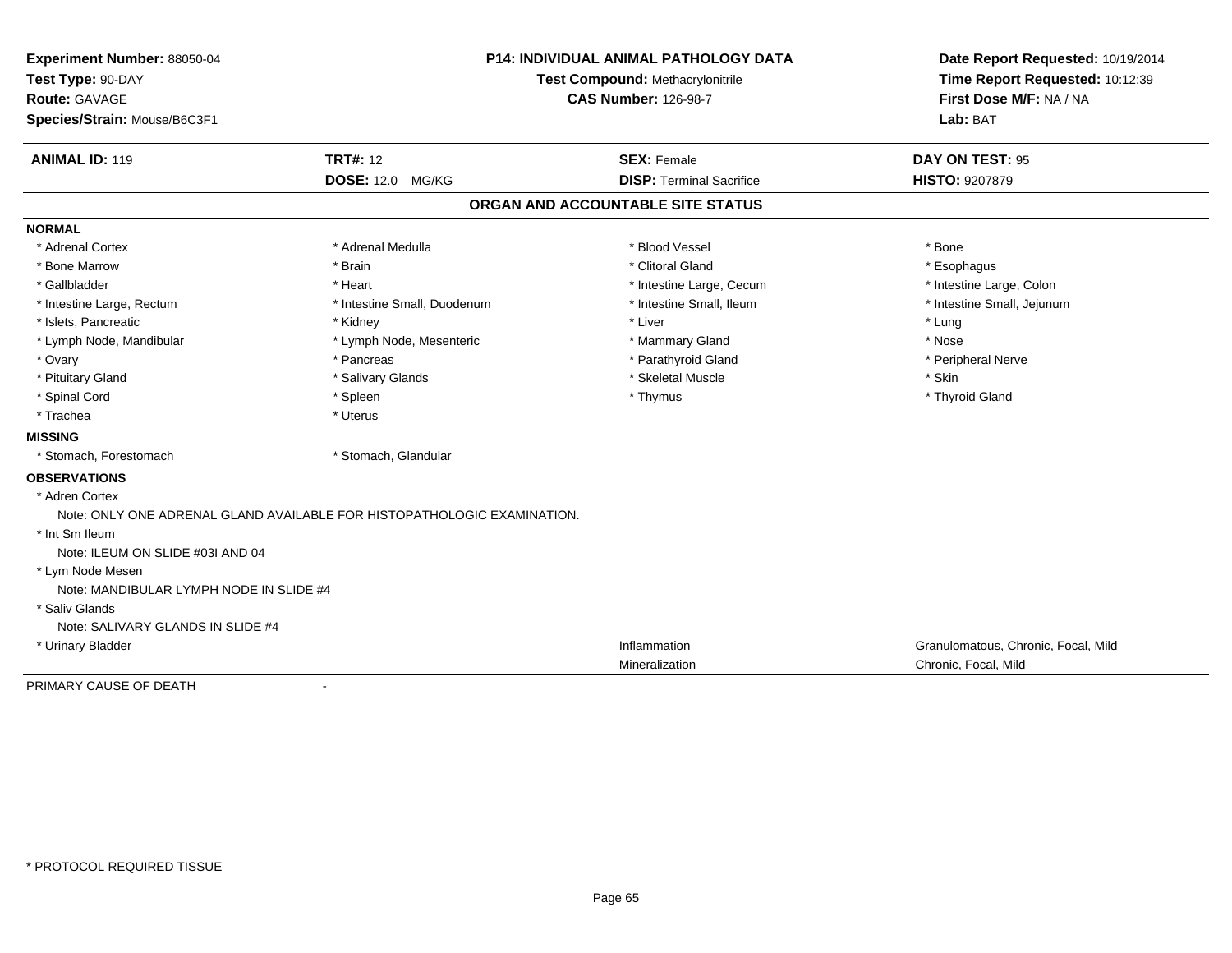| Experiment Number: 88050-04<br>Test Type: 90-DAY<br>Route: GAVAGE<br>Species/Strain: Mouse/B6C3F1 |                                                                         | <b>P14: INDIVIDUAL ANIMAL PATHOLOGY DATA</b><br><b>Test Compound: Methacrylonitrile</b><br><b>CAS Number: 126-98-7</b> | Date Report Requested: 10/19/2014<br>Time Report Requested: 10:12:39<br>First Dose M/F: NA / NA<br>Lab: BAT |
|---------------------------------------------------------------------------------------------------|-------------------------------------------------------------------------|------------------------------------------------------------------------------------------------------------------------|-------------------------------------------------------------------------------------------------------------|
| <b>ANIMAL ID: 120</b>                                                                             | <b>TRT#: 12</b>                                                         | <b>SEX: Female</b>                                                                                                     | DAY ON TEST: 2                                                                                              |
|                                                                                                   | <b>DOSE: 12.0 MG/KG</b>                                                 | <b>DISP:</b> Dosing Accident                                                                                           | <b>HISTO: 9207880</b>                                                                                       |
|                                                                                                   |                                                                         | ORGAN AND ACCOUNTABLE SITE STATUS                                                                                      |                                                                                                             |
| <b>NORMAL</b>                                                                                     |                                                                         |                                                                                                                        |                                                                                                             |
| * Adrenal Cortex                                                                                  | * Adrenal Medulla                                                       | * Blood Vessel                                                                                                         | * Bone                                                                                                      |
| * Bone Marrow                                                                                     | * Brain                                                                 | * Clitoral Gland                                                                                                       | * Esophagus                                                                                                 |
| * Gallbladder                                                                                     | * Heart                                                                 | * Intestine Large, Cecum                                                                                               | * Intestine Large, Colon                                                                                    |
| * Intestine Large, Rectum                                                                         | * Intestine Small, Duodenum                                             | * Intestine Small, Ileum                                                                                               | * Intestine Small, Jejunum                                                                                  |
| * Islets, Pancreatic                                                                              | * Kidney                                                                | * Liver                                                                                                                | * Lymph Node, Mandibular                                                                                    |
| * Lymph Node, Mesenteric                                                                          | * Mammary Gland                                                         | * Nose                                                                                                                 | * Ovary                                                                                                     |
| * Pancreas                                                                                        | * Parathyroid Gland                                                     | * Peripheral Nerve                                                                                                     | * Pituitary Gland                                                                                           |
| * Salivary Glands                                                                                 | * Skeletal Muscle                                                       | * Skin                                                                                                                 | * Spinal Cord                                                                                               |
| * Spleen                                                                                          | * Stomach, Forestomach                                                  | * Stomach, Glandular                                                                                                   | * Thyroid Gland                                                                                             |
| * Trachea                                                                                         | * Urinary Bladder                                                       | * Uterus                                                                                                               |                                                                                                             |
| <b>OBSERVATIONS</b>                                                                               |                                                                         |                                                                                                                        |                                                                                                             |
| * Clitoral GI                                                                                     |                                                                         |                                                                                                                        |                                                                                                             |
|                                                                                                   | Note: ONLY ONE CLITORAL GLAND AVAILABLE FOR HISTOPATHOLOGIC EXAMINATION |                                                                                                                        |                                                                                                             |
| * Lung                                                                                            | Mediastinum                                                             | Inflammation                                                                                                           | Suppurative, Acute, Moderate                                                                                |
| * Mammary GI                                                                                      |                                                                         |                                                                                                                        |                                                                                                             |
| Note: MAMMARY GLAND IN SLIDE #6                                                                   |                                                                         |                                                                                                                        |                                                                                                             |
| * Thymus                                                                                          | Thymocyte                                                               | <b>Necrosis</b>                                                                                                        | Moderate                                                                                                    |
| PRIMARY CAUSE OF DEATH                                                                            |                                                                         |                                                                                                                        |                                                                                                             |
| Animal Note: CAUSE OF DEATH: DOSING ACCIDENT.                                                     |                                                                         |                                                                                                                        |                                                                                                             |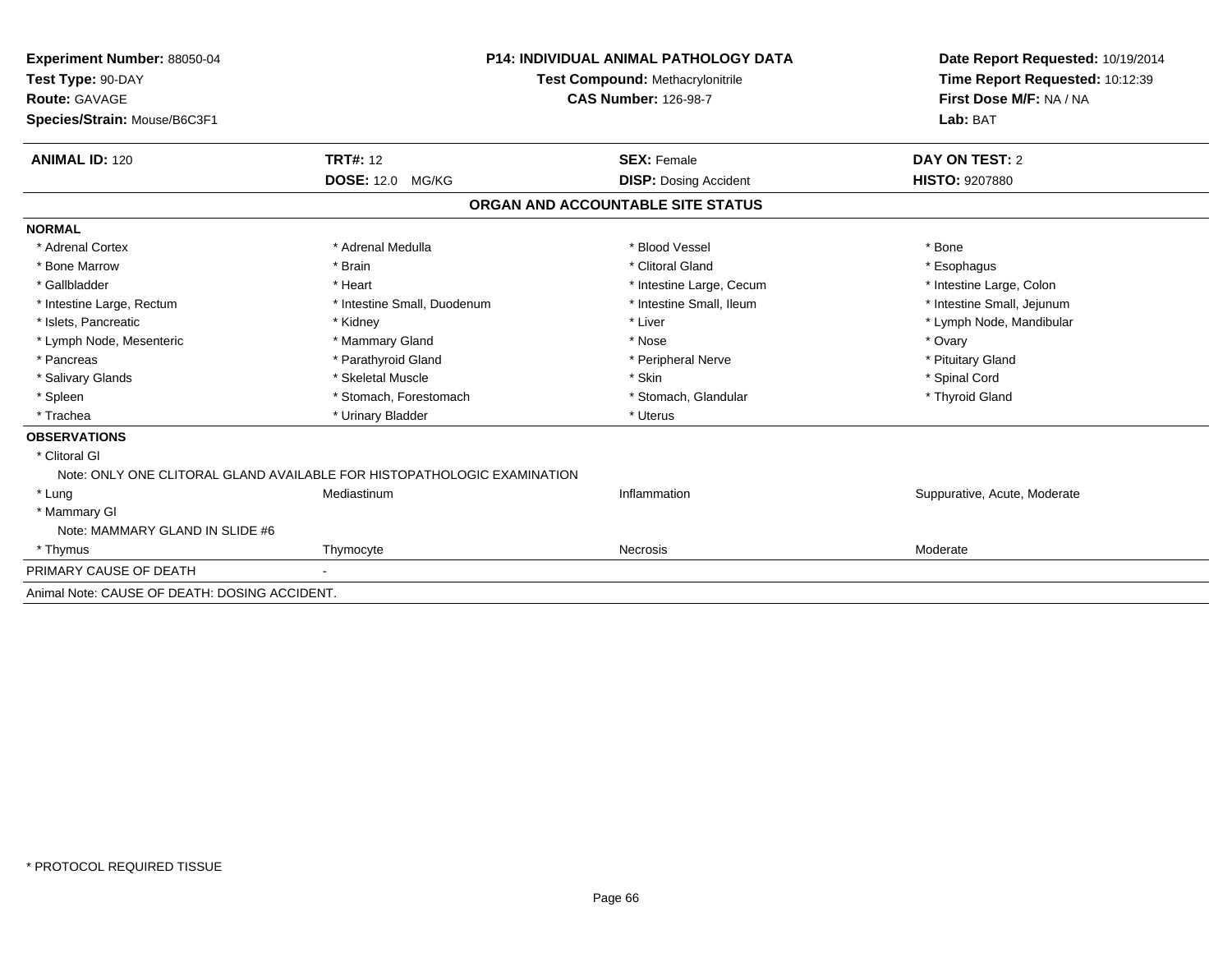| Experiment Number: 88050-04<br>Test Type: 90-DAY<br><b>Route: GAVAGE</b><br>Species/Strain: Mouse/B6C3F1 | <b>P14: INDIVIDUAL ANIMAL PATHOLOGY DATA</b><br><b>Test Compound: Methacrylonitrile</b><br><b>CAS Number: 126-98-7</b> |                                   | Date Report Requested: 10/19/2014<br>Time Report Requested: 10:12:39<br>First Dose M/F: NA / NA<br>Lab: BAT |
|----------------------------------------------------------------------------------------------------------|------------------------------------------------------------------------------------------------------------------------|-----------------------------------|-------------------------------------------------------------------------------------------------------------|
| <b>ANIMAL ID: 181</b>                                                                                    | <b>TRT#: 14</b>                                                                                                        | <b>SEX: Female</b>                | DAY ON TEST: 32                                                                                             |
|                                                                                                          | DOSE: 0 MG/KG 30 DAY                                                                                                   | <b>DISP:</b> Scheduled Sacrifice  | <b>HISTO: 9207731</b>                                                                                       |
|                                                                                                          |                                                                                                                        | ORGAN AND ACCOUNTABLE SITE STATUS |                                                                                                             |
| <b>NORMAL</b>                                                                                            |                                                                                                                        |                                   |                                                                                                             |
| * Adrenal Cortex                                                                                         | * Adrenal Medulla                                                                                                      | * Blood Vessel                    | * Bone                                                                                                      |
| * Bone Marrow                                                                                            | * Brain                                                                                                                | * Clitoral Gland                  | * Esophagus                                                                                                 |
| * Gallbladder                                                                                            | * Heart                                                                                                                | * Intestine Large, Cecum          | * Intestine Large, Colon                                                                                    |
| * Intestine Large, Rectum                                                                                | * Intestine Small, Duodenum                                                                                            | * Intestine Small, Ileum          | * Intestine Small, Jejunum                                                                                  |
| * Islets, Pancreatic                                                                                     | * Kidney                                                                                                               | * Liver                           | * Lung                                                                                                      |
| * Lymph Node, Mandibular                                                                                 | * Mammary Gland                                                                                                        | * Nose                            | * Ovary                                                                                                     |
| * Pancreas                                                                                               | * Parathyroid Gland                                                                                                    | * Peripheral Nerve                | * Pituitary Gland                                                                                           |
| * Salivary Glands                                                                                        | * Skeletal Muscle                                                                                                      | * Skin                            | * Spinal Cord                                                                                               |
| * Spleen                                                                                                 | * Stomach, Forestomach                                                                                                 | * Stomach, Glandular              | * Thymus                                                                                                    |
| * Thyroid Gland                                                                                          | * Trachea                                                                                                              | * Urinary Bladder                 | * Uterus                                                                                                    |
| <b>MISSING</b>                                                                                           |                                                                                                                        |                                   |                                                                                                             |
| * Lymph Node, Mesenteric                                                                                 |                                                                                                                        |                                   |                                                                                                             |
| <b>OBSERVATIONS</b>                                                                                      |                                                                                                                        |                                   |                                                                                                             |
| * Clitoral GI                                                                                            |                                                                                                                        |                                   |                                                                                                             |
|                                                                                                          | Note: ONLY ONE CLITORAL GLAND AVAILABLE FOR HISTOPATHOLOGIC EXAMINATION                                                |                                   |                                                                                                             |
| PRIMARY CAUSE OF DEATH                                                                                   | $\overline{\phantom{a}}$                                                                                               |                                   |                                                                                                             |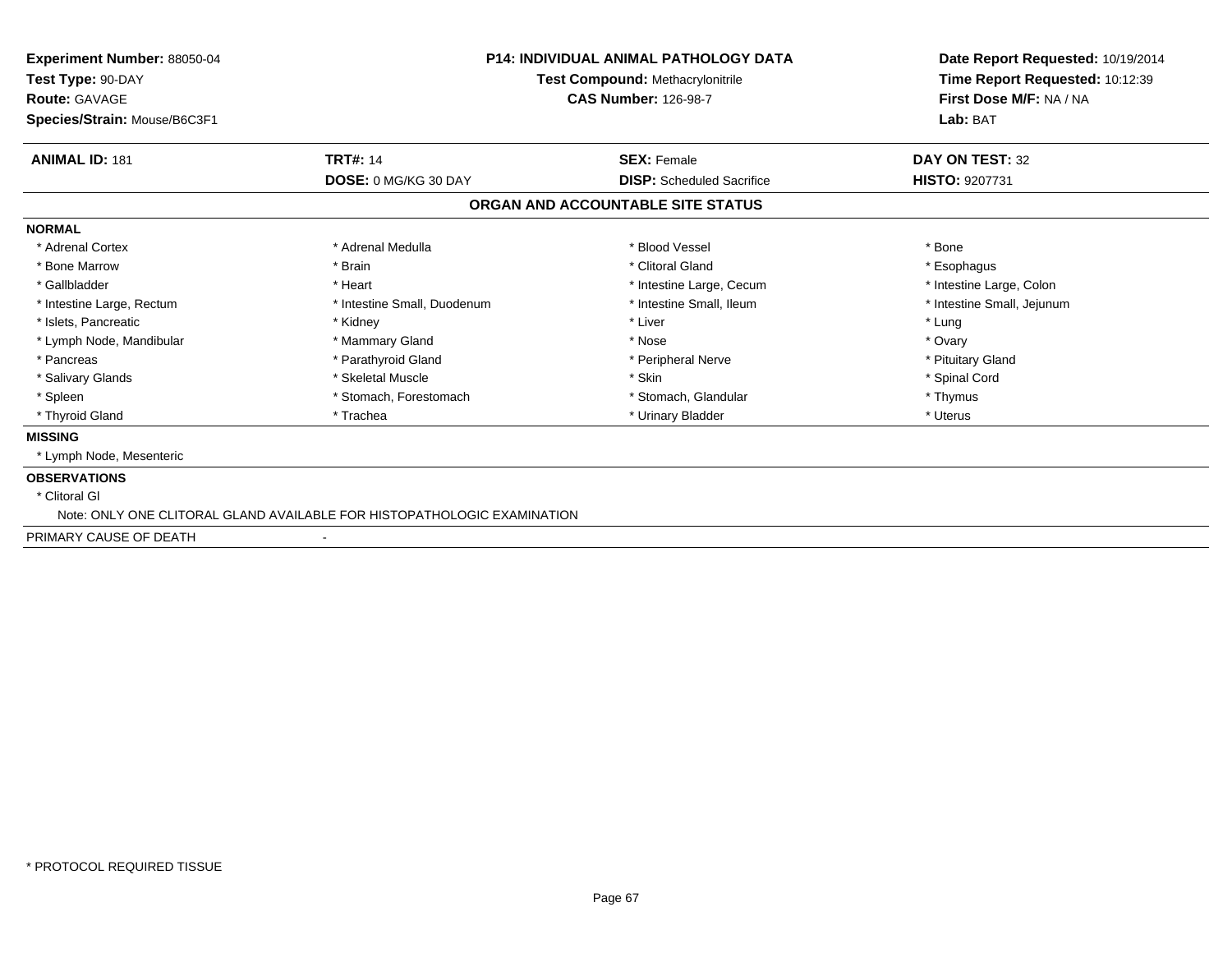| Experiment Number: 88050-04<br>Test Type: 90-DAY<br><b>Route: GAVAGE</b> | <b>P14: INDIVIDUAL ANIMAL PATHOLOGY DATA</b><br><b>Test Compound: Methacrylonitrile</b><br><b>CAS Number: 126-98-7</b> |                                   | Date Report Requested: 10/19/2014<br>Time Report Requested: 10:12:39<br>First Dose M/F: NA / NA |  |
|--------------------------------------------------------------------------|------------------------------------------------------------------------------------------------------------------------|-----------------------------------|-------------------------------------------------------------------------------------------------|--|
| Species/Strain: Mouse/B6C3F1                                             |                                                                                                                        |                                   | Lab: BAT                                                                                        |  |
| <b>ANIMAL ID: 182</b>                                                    | <b>TRT#: 14</b>                                                                                                        | <b>SEX: Female</b>                | DAY ON TEST: 32                                                                                 |  |
|                                                                          | <b>DOSE: 0 MG/KG 30 DAY</b>                                                                                            | <b>DISP:</b> Scheduled Sacrifice  | <b>HISTO: 9207732</b>                                                                           |  |
|                                                                          |                                                                                                                        | ORGAN AND ACCOUNTABLE SITE STATUS |                                                                                                 |  |
| <b>NORMAL</b>                                                            |                                                                                                                        |                                   |                                                                                                 |  |
| * Adrenal Cortex                                                         | * Adrenal Medulla                                                                                                      | * Blood Vessel                    | * Bone                                                                                          |  |
| * Bone Marrow                                                            | * Brain                                                                                                                | * Clitoral Gland                  | * Esophagus                                                                                     |  |
| * Gallbladder                                                            | * Heart                                                                                                                | * Intestine Large, Cecum          | * Intestine Large, Colon                                                                        |  |
| * Intestine Large, Rectum                                                | * Intestine Small, Duodenum                                                                                            | * Intestine Small, Ileum          | * Intestine Small, Jejunum                                                                      |  |
| * Islets, Pancreatic                                                     | * Kidney                                                                                                               | * Liver                           | * Lung                                                                                          |  |
| * Lymph Node, Mandibular                                                 | * Lymph Node, Mesenteric                                                                                               | * Mammary Gland                   | * Nose                                                                                          |  |
| * Ovary                                                                  | * Pancreas                                                                                                             | * Parathyroid Gland               | * Peripheral Nerve                                                                              |  |
| * Salivary Glands                                                        | * Skeletal Muscle                                                                                                      | * Skin                            | * Spinal Cord                                                                                   |  |
| * Spleen                                                                 | * Stomach, Forestomach                                                                                                 | * Stomach, Glandular              | * Thymus                                                                                        |  |
| * Thyroid Gland                                                          | * Trachea                                                                                                              | * Urinary Bladder                 | * Uterus                                                                                        |  |
| <b>INSUFFICIENT TISSUE</b>                                               |                                                                                                                        |                                   |                                                                                                 |  |
| * Pituitary Gland                                                        |                                                                                                                        |                                   |                                                                                                 |  |
| PRIMARY CAUSE OF DEATH                                                   |                                                                                                                        |                                   |                                                                                                 |  |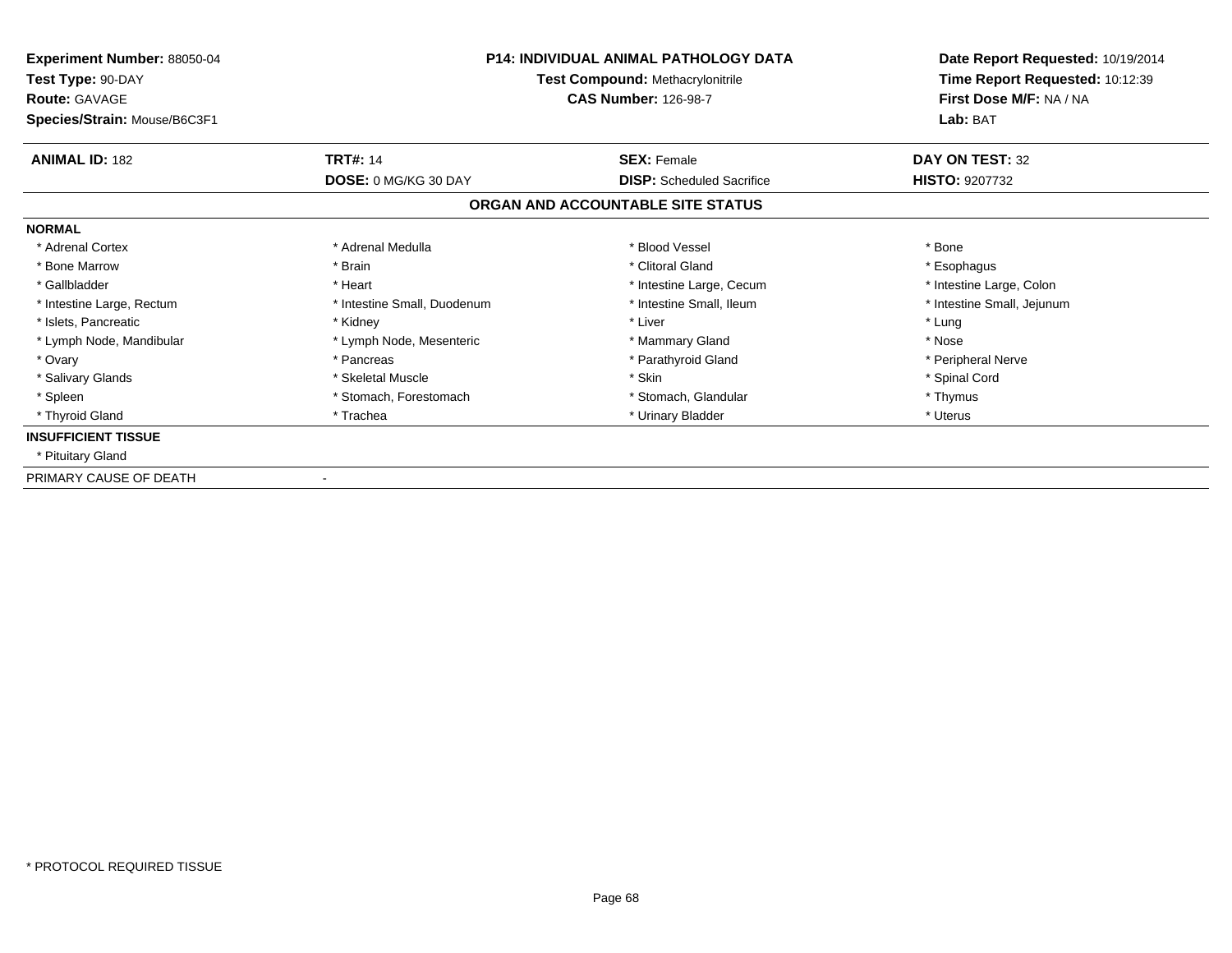| Experiment Number: 88050-04<br>Test Type: 90-DAY<br>Route: GAVAGE<br>Species/Strain: Mouse/B6C3F1 | <b>P14: INDIVIDUAL ANIMAL PATHOLOGY DATA</b><br>Test Compound: Methacrylonitrile<br><b>CAS Number: 126-98-7</b> |                                   | Date Report Requested: 10/19/2014<br>Time Report Requested: 10:12:39<br>First Dose M/F: NA / NA<br>Lab: BAT |  |
|---------------------------------------------------------------------------------------------------|-----------------------------------------------------------------------------------------------------------------|-----------------------------------|-------------------------------------------------------------------------------------------------------------|--|
| <b>ANIMAL ID: 183</b>                                                                             | <b>TRT#: 14</b>                                                                                                 | <b>SEX: Female</b>                | DAY ON TEST: 32                                                                                             |  |
|                                                                                                   | DOSE: 0 MG/KG 30 DAY                                                                                            | <b>DISP:</b> Scheduled Sacrifice  | HISTO: 9207733                                                                                              |  |
|                                                                                                   |                                                                                                                 | ORGAN AND ACCOUNTABLE SITE STATUS |                                                                                                             |  |
| <b>NORMAL</b>                                                                                     |                                                                                                                 |                                   |                                                                                                             |  |
| * Adrenal Cortex                                                                                  | * Adrenal Medulla                                                                                               | * Blood Vessel                    | * Bone                                                                                                      |  |
| * Bone Marrow                                                                                     | * Brain                                                                                                         | * Clitoral Gland                  | * Gallbladder                                                                                               |  |
| * Heart                                                                                           | * Intestine Large, Cecum                                                                                        | * Intestine Large, Colon          | * Intestine Large, Rectum                                                                                   |  |
| * Intestine Small, Duodenum                                                                       | * Intestine Small, Ileum                                                                                        | * Intestine Small, Jejunum        | * Islets, Pancreatic                                                                                        |  |
| * Kidney                                                                                          | * Liver                                                                                                         | * Lung                            | * Lymph Node, Mandibular                                                                                    |  |
| * Lymph Node, Mesenteric                                                                          | * Mammary Gland                                                                                                 | * Nose                            | * Ovary                                                                                                     |  |
| * Pancreas                                                                                        | * Parathyroid Gland                                                                                             | * Peripheral Nerve                | * Salivary Glands                                                                                           |  |
| * Skeletal Muscle                                                                                 | * Skin                                                                                                          | * Spinal Cord                     | * Spleen                                                                                                    |  |
| * Stomach, Forestomach                                                                            | * Stomach, Glandular                                                                                            | * Thymus                          | * Thyroid Gland                                                                                             |  |
| * Trachea                                                                                         | * Urinary Bladder                                                                                               | * Uterus                          |                                                                                                             |  |
| <b>INSUFFICIENT TISSUE</b>                                                                        |                                                                                                                 |                                   |                                                                                                             |  |
| * Pituitary Gland                                                                                 |                                                                                                                 |                                   |                                                                                                             |  |
| <b>OBSERVATIONS</b>                                                                               |                                                                                                                 |                                   |                                                                                                             |  |
| * Esophagus                                                                                       | <b>Muscularis</b>                                                                                               | Inflammation                      | Chronic Active, Mild                                                                                        |  |
| * Ovary                                                                                           |                                                                                                                 |                                   |                                                                                                             |  |
| Note: ONLY ONE OVARY AVAILABLE FOR HISTOPATHOLOGIC EXAMINATION                                    |                                                                                                                 |                                   |                                                                                                             |  |
| PRIMARY CAUSE OF DEATH                                                                            |                                                                                                                 |                                   |                                                                                                             |  |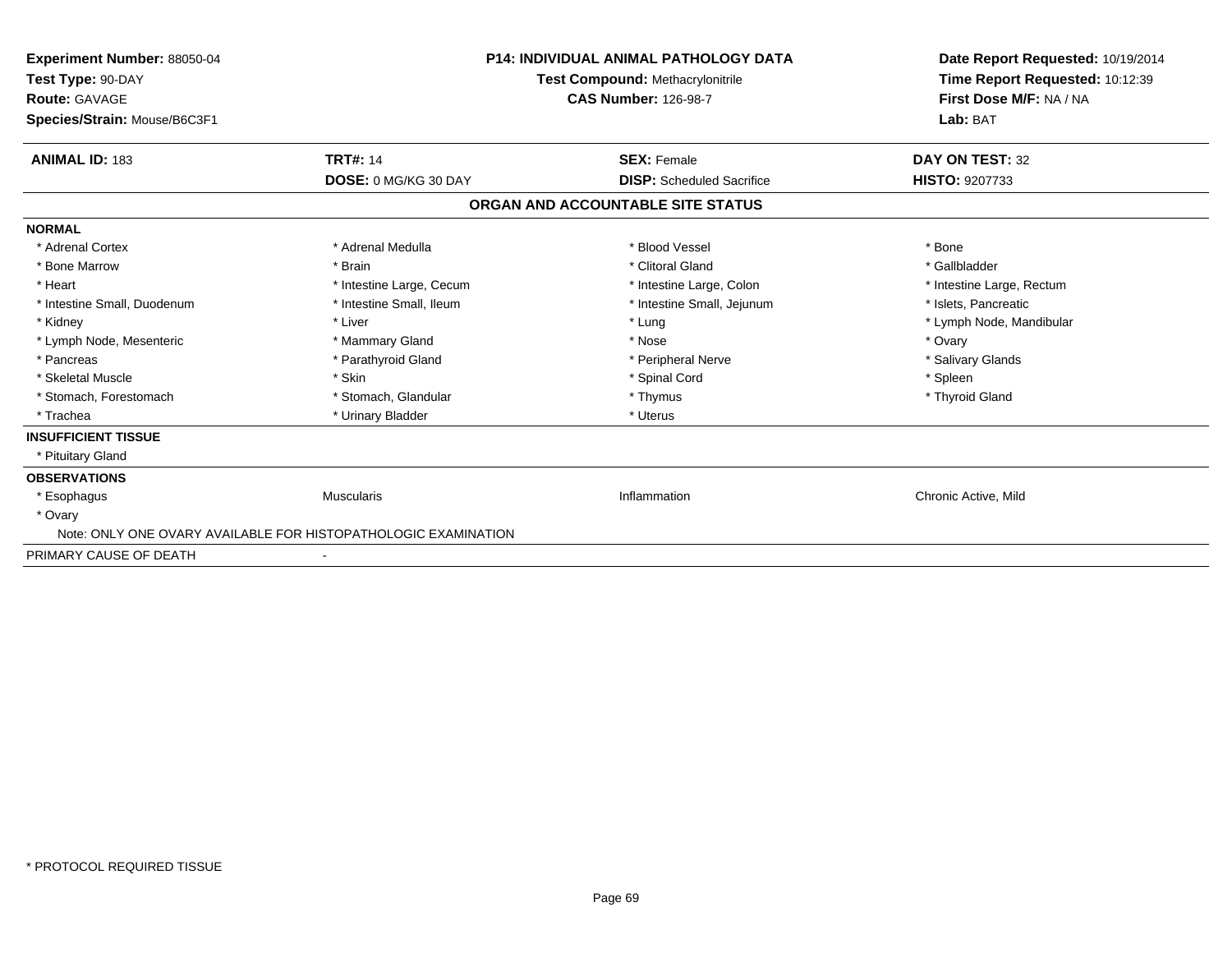| Experiment Number: 88050-04<br>Test Type: 90-DAY |                          | <b>P14: INDIVIDUAL ANIMAL PATHOLOGY DATA</b><br>Test Compound: Methacrylonitrile | Date Report Requested: 10/19/2014<br>Time Report Requested: 10:12:39 |  |
|--------------------------------------------------|--------------------------|----------------------------------------------------------------------------------|----------------------------------------------------------------------|--|
| Route: GAVAGE<br>Species/Strain: Mouse/B6C3F1    |                          | <b>CAS Number: 126-98-7</b>                                                      | First Dose M/F: NA / NA<br>Lab: BAT                                  |  |
| <b>ANIMAL ID: 184</b>                            | <b>TRT#: 14</b>          | <b>SEX: Female</b>                                                               | DAY ON TEST: 32                                                      |  |
|                                                  | DOSE: 0 MG/KG 30 DAY     | <b>DISP:</b> Scheduled Sacrifice                                                 | <b>HISTO: 9207734</b>                                                |  |
|                                                  |                          | ORGAN AND ACCOUNTABLE SITE STATUS                                                |                                                                      |  |
| <b>NORMAL</b>                                    |                          |                                                                                  |                                                                      |  |
| * Adrenal Cortex                                 | * Adrenal Medulla        | * Blood Vessel                                                                   | * Bone                                                               |  |
| * Bone Marrow                                    | * Brain                  | * Esophagus                                                                      | * Gallbladder                                                        |  |
| * Heart                                          | * Intestine Large, Cecum | * Intestine Large, Colon                                                         | * Intestine Large, Rectum                                            |  |
| * Intestine Small, Duodenum                      | * Intestine Small, Ileum | * Intestine Small, Jejunum                                                       | * Islets, Pancreatic                                                 |  |
| * Kidney                                         | * Liver                  | * Lung                                                                           | * Lymph Node, Mandibular                                             |  |
| * Lymph Node, Mesenteric                         | * Mammary Gland          | * Nose                                                                           | * Ovary                                                              |  |
| * Pancreas                                       | * Peripheral Nerve       | * Pituitary Gland                                                                | * Salivary Glands                                                    |  |
| * Skeletal Muscle                                | * Skin                   | * Spinal Cord                                                                    | * Spleen                                                             |  |
| * Stomach, Forestomach                           | * Stomach, Glandular     | * Thymus                                                                         | * Thyroid Gland                                                      |  |
| * Trachea                                        | * Urinary Bladder        | * Uterus                                                                         |                                                                      |  |
| <b>MISSING</b>                                   |                          |                                                                                  |                                                                      |  |
| * Parathyroid Gland                              |                          |                                                                                  |                                                                      |  |
| <b>INSUFFICIENT TISSUE</b>                       |                          |                                                                                  |                                                                      |  |
| * Clitoral Gland                                 |                          |                                                                                  |                                                                      |  |
| PRIMARY CAUSE OF DEATH                           |                          |                                                                                  |                                                                      |  |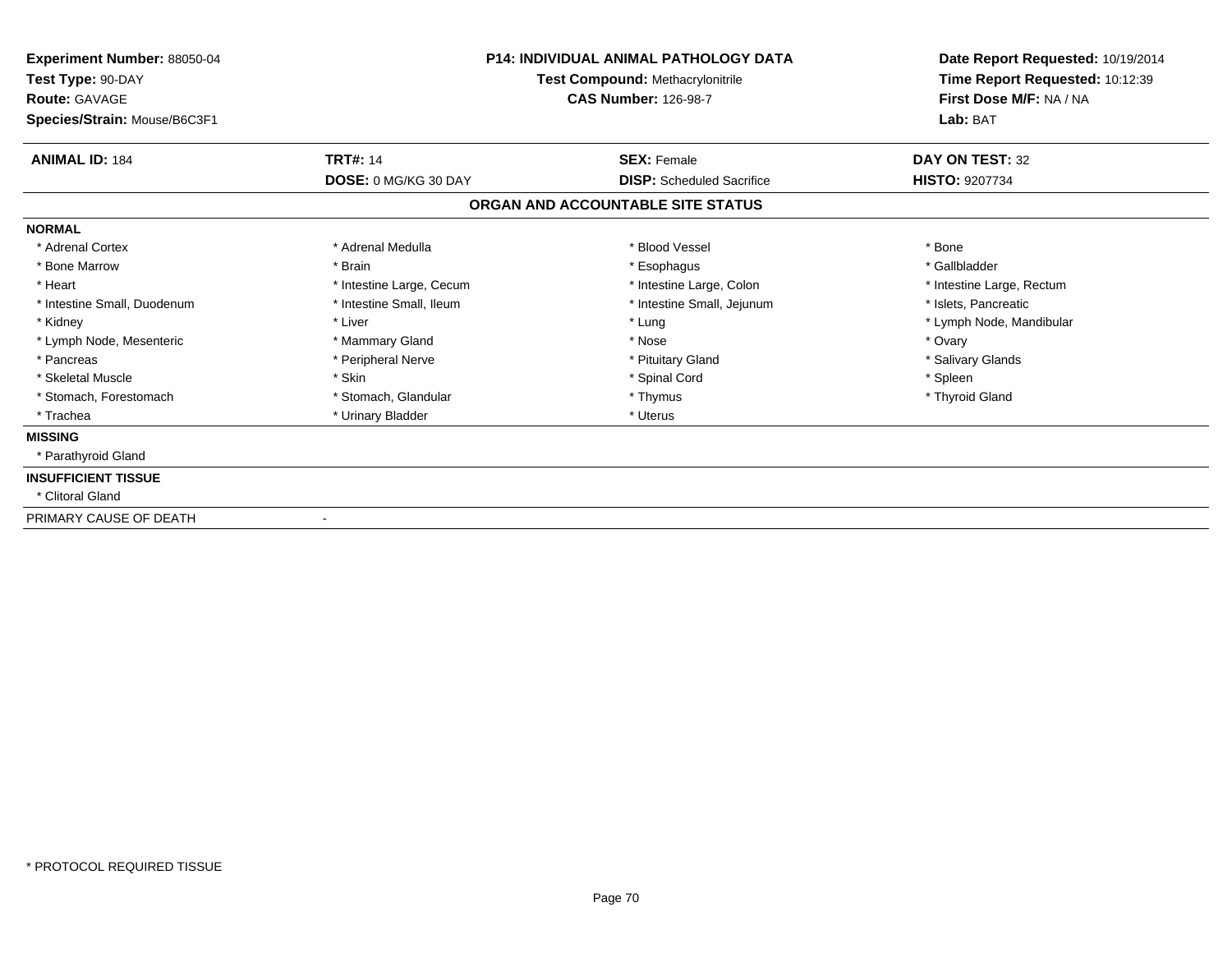| <b>Experiment Number: 88050-04</b><br>Test Type: 90-DAY<br><b>Route: GAVAGE</b><br>Species/Strain: Mouse/B6C3F1 | P14: INDIVIDUAL ANIMAL PATHOLOGY DATA<br><b>Test Compound: Methacrylonitrile</b><br><b>CAS Number: 126-98-7</b> |                                   | Date Report Requested: 10/19/2014<br>Time Report Requested: 10:12:39<br>First Dose M/F: NA / NA<br>Lab: BAT |
|-----------------------------------------------------------------------------------------------------------------|-----------------------------------------------------------------------------------------------------------------|-----------------------------------|-------------------------------------------------------------------------------------------------------------|
| <b>ANIMAL ID: 185</b>                                                                                           | <b>TRT#: 14</b>                                                                                                 | <b>SEX: Female</b>                | DAY ON TEST: 32                                                                                             |
|                                                                                                                 | <b>DOSE: 0 MG/KG 30 DAY</b>                                                                                     | <b>DISP:</b> Scheduled Sacrifice  | <b>HISTO: 9207735</b>                                                                                       |
|                                                                                                                 |                                                                                                                 | ORGAN AND ACCOUNTABLE SITE STATUS |                                                                                                             |
| <b>NORMAL</b>                                                                                                   |                                                                                                                 |                                   |                                                                                                             |
| * Adrenal Cortex                                                                                                | * Adrenal Medulla                                                                                               | * Blood Vessel                    | * Bone                                                                                                      |
| * Bone Marrow                                                                                                   | * Brain                                                                                                         | * Clitoral Gland                  | * Esophagus                                                                                                 |
| * Gallbladder                                                                                                   | * Heart                                                                                                         | * Intestine Large, Cecum          | * Intestine Large, Colon                                                                                    |
| * Intestine Large, Rectum                                                                                       | * Intestine Small, Duodenum                                                                                     | * Intestine Small, Ileum          | * Intestine Small, Jejunum                                                                                  |
| * Islets, Pancreatic                                                                                            | * Kidney                                                                                                        | * Liver                           | * Lung                                                                                                      |
| * Lymph Node, Mandibular                                                                                        | * Lymph Node, Mesenteric                                                                                        | * Mammary Gland                   | * Nose                                                                                                      |
| * Ovary                                                                                                         | * Pancreas                                                                                                      | * Parathyroid Gland               | * Peripheral Nerve                                                                                          |
| * Pituitary Gland                                                                                               | * Salivary Glands                                                                                               | * Skeletal Muscle                 | * Skin                                                                                                      |
| * Spinal Cord                                                                                                   | * Spleen                                                                                                        | * Stomach, Forestomach            | * Stomach, Glandular                                                                                        |
| * Thymus                                                                                                        | * Thyroid Gland                                                                                                 | * Trachea                         | * Urinary Bladder                                                                                           |
| * Uterus                                                                                                        |                                                                                                                 |                                   |                                                                                                             |
| PRIMARY CAUSE OF DEATH                                                                                          |                                                                                                                 |                                   |                                                                                                             |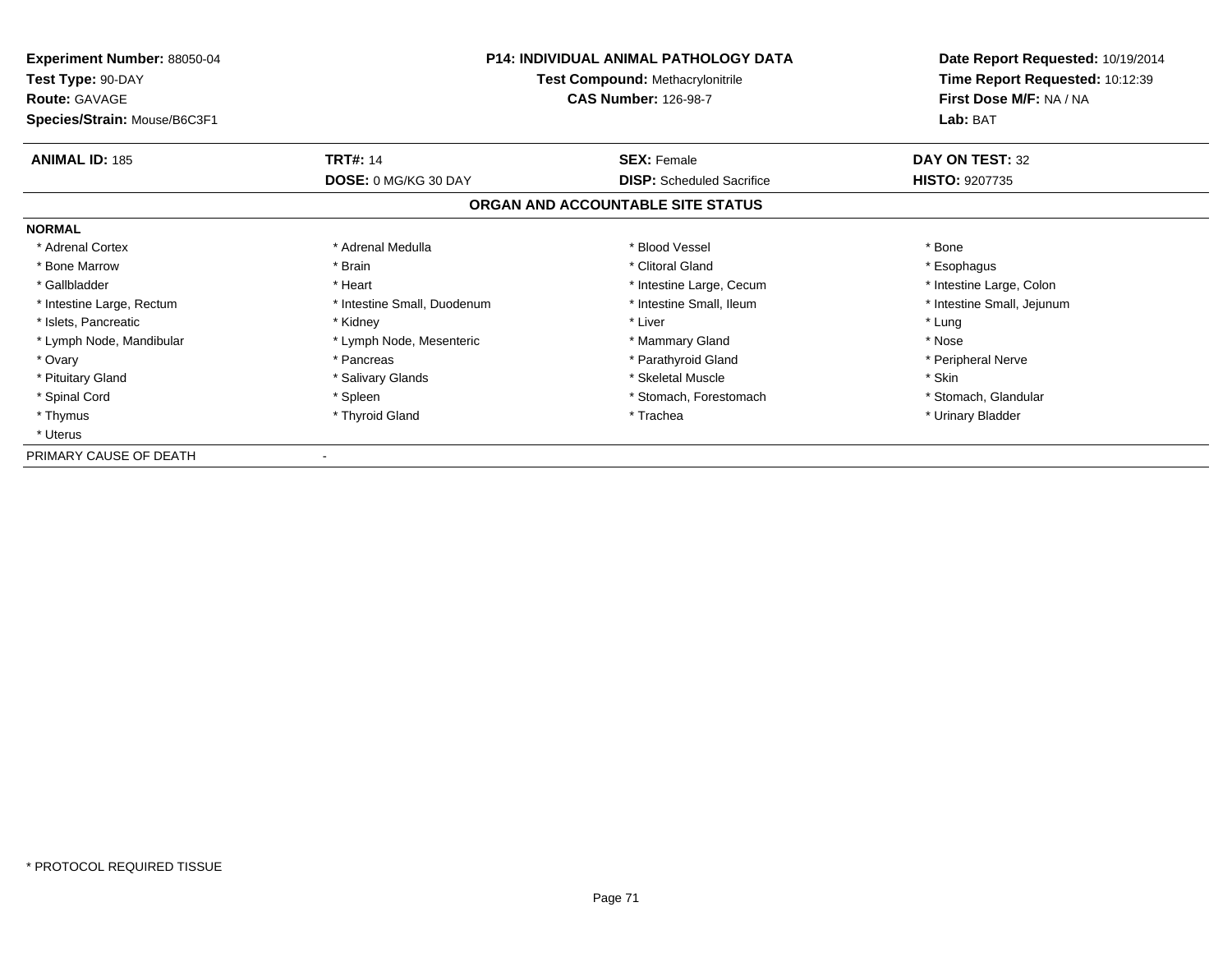| Experiment Number: 88050-04<br>Test Type: 90-DAY<br><b>Route: GAVAGE</b><br>Species/Strain: Mouse/B6C3F1 | <b>P14: INDIVIDUAL ANIMAL PATHOLOGY DATA</b><br>Test Compound: Methacrylonitrile<br><b>CAS Number: 126-98-7</b> |                                   | Date Report Requested: 10/19/2014<br>Time Report Requested: 10:12:39<br>First Dose M/F: NA / NA<br>Lab: BAT |
|----------------------------------------------------------------------------------------------------------|-----------------------------------------------------------------------------------------------------------------|-----------------------------------|-------------------------------------------------------------------------------------------------------------|
| <b>ANIMAL ID: 186</b>                                                                                    | <b>TRT#: 14</b>                                                                                                 | <b>SEX: Female</b>                | <b>DAY ON TEST: 32</b>                                                                                      |
|                                                                                                          | DOSE: 0 MG/KG 30 DAY                                                                                            | <b>DISP:</b> Scheduled Sacrifice  | <b>HISTO: 9207736</b>                                                                                       |
|                                                                                                          |                                                                                                                 | ORGAN AND ACCOUNTABLE SITE STATUS |                                                                                                             |
| <b>NORMAL</b>                                                                                            |                                                                                                                 |                                   |                                                                                                             |
| * Adrenal Cortex                                                                                         | * Adrenal Medulla                                                                                               | * Blood Vessel                    | * Bone                                                                                                      |
| * Bone Marrow                                                                                            | * Brain                                                                                                         | * Clitoral Gland                  | * Esophagus                                                                                                 |
| * Gallbladder                                                                                            | * Heart                                                                                                         | * Intestine Large, Cecum          | * Intestine Large, Colon                                                                                    |
| * Intestine Large, Rectum                                                                                | * Intestine Small, Duodenum                                                                                     | * Intestine Small. Ileum          | * Intestine Small, Jejunum                                                                                  |
| * Islets, Pancreatic                                                                                     | * Kidney                                                                                                        | * Liver                           | * Lung                                                                                                      |
| * Lymph Node, Mesenteric                                                                                 | * Mammary Gland                                                                                                 | * Nose                            | * Ovary                                                                                                     |
| * Pancreas                                                                                               | * Peripheral Nerve                                                                                              | * Pituitary Gland                 | * Salivary Glands                                                                                           |
| * Skeletal Muscle                                                                                        | * Skin                                                                                                          | * Spinal Cord                     | * Spleen                                                                                                    |
| * Stomach, Forestomach                                                                                   | * Stomach, Glandular                                                                                            | * Thymus                          | * Thyroid Gland                                                                                             |
| * Trachea                                                                                                | * Urinary Bladder                                                                                               | * Uterus                          |                                                                                                             |
| <b>MISSING</b>                                                                                           |                                                                                                                 |                                   |                                                                                                             |
| * Lymph Node, Mandibular                                                                                 | * Parathyroid Gland                                                                                             |                                   |                                                                                                             |
| <b>OBSERVATIONS</b>                                                                                      |                                                                                                                 |                                   |                                                                                                             |
| * Clitoral GI                                                                                            |                                                                                                                 |                                   |                                                                                                             |
| Note: Only one clitoral gland available for histopathological examination.                               |                                                                                                                 |                                   |                                                                                                             |
| PRIMARY CAUSE OF DEATH                                                                                   |                                                                                                                 |                                   |                                                                                                             |
|                                                                                                          |                                                                                                                 |                                   |                                                                                                             |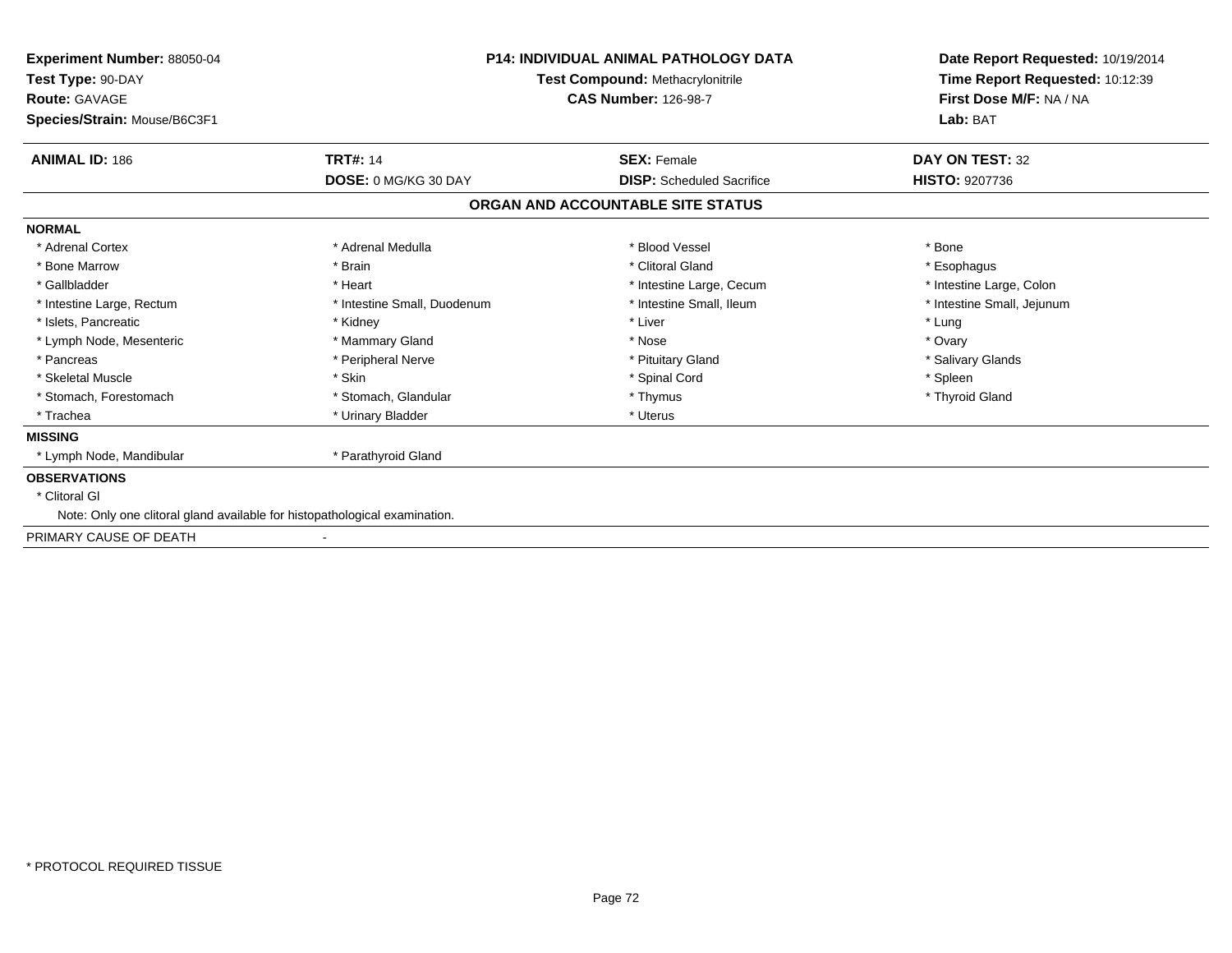| Experiment Number: 88050-04<br>Test Type: 90-DAY<br><b>Route: GAVAGE</b><br>Species/Strain: Mouse/B6C3F1 |                                                | <b>P14: INDIVIDUAL ANIMAL PATHOLOGY DATA</b><br><b>Test Compound: Methacrylonitrile</b><br><b>CAS Number: 126-98-7</b> | Date Report Requested: 10/19/2014<br>Time Report Requested: 10:12:39<br>First Dose M/F: NA / NA<br>Lab: BAT |
|----------------------------------------------------------------------------------------------------------|------------------------------------------------|------------------------------------------------------------------------------------------------------------------------|-------------------------------------------------------------------------------------------------------------|
| <b>ANIMAL ID: 187</b>                                                                                    | <b>TRT#: 14</b><br><b>DOSE: 0 MG/KG 30 DAY</b> | <b>SEX: Female</b><br><b>DISP:</b> Scheduled Sacrifice                                                                 | DAY ON TEST: 32<br><b>HISTO: 9207737</b>                                                                    |
|                                                                                                          |                                                | ORGAN AND ACCOUNTABLE SITE STATUS                                                                                      |                                                                                                             |
| <b>NORMAL</b>                                                                                            |                                                |                                                                                                                        |                                                                                                             |
| * Adrenal Cortex                                                                                         | * Adrenal Medulla                              | * Blood Vessel                                                                                                         | * Bone                                                                                                      |
| * Bone Marrow                                                                                            | * Brain                                        | * Clitoral Gland                                                                                                       | * Esophagus                                                                                                 |
| * Gallbladder                                                                                            | * Heart                                        | * Intestine Large, Cecum                                                                                               | * Intestine Large, Colon                                                                                    |
| * Intestine Large, Rectum                                                                                | * Intestine Small, Duodenum                    | * Intestine Small, Ileum                                                                                               | * Intestine Small, Jejunum                                                                                  |
| * Islets, Pancreatic                                                                                     | * Kidney                                       | * Liver                                                                                                                | * Lung                                                                                                      |
| * Lymph Node, Mandibular                                                                                 | * Lymph Node, Mesenteric                       | * Mammary Gland                                                                                                        | * Ovary                                                                                                     |
| * Pancreas                                                                                               | * Parathyroid Gland                            | * Peripheral Nerve                                                                                                     | * Pituitary Gland                                                                                           |
| * Salivary Glands                                                                                        | * Skeletal Muscle                              | * Skin                                                                                                                 | * Spinal Cord                                                                                               |
| * Spleen                                                                                                 | * Stomach, Forestomach                         | * Stomach, Glandular                                                                                                   | * Thymus                                                                                                    |
| * Thyroid Gland                                                                                          | * Trachea                                      | * Urinary Bladder                                                                                                      | * Uterus                                                                                                    |
| <b>OBSERVATIONS</b>                                                                                      |                                                |                                                                                                                        |                                                                                                             |
| * Nose                                                                                                   |                                                | Inflammation                                                                                                           | Minimal                                                                                                     |
| PRIMARY CAUSE OF DEATH                                                                                   |                                                |                                                                                                                        |                                                                                                             |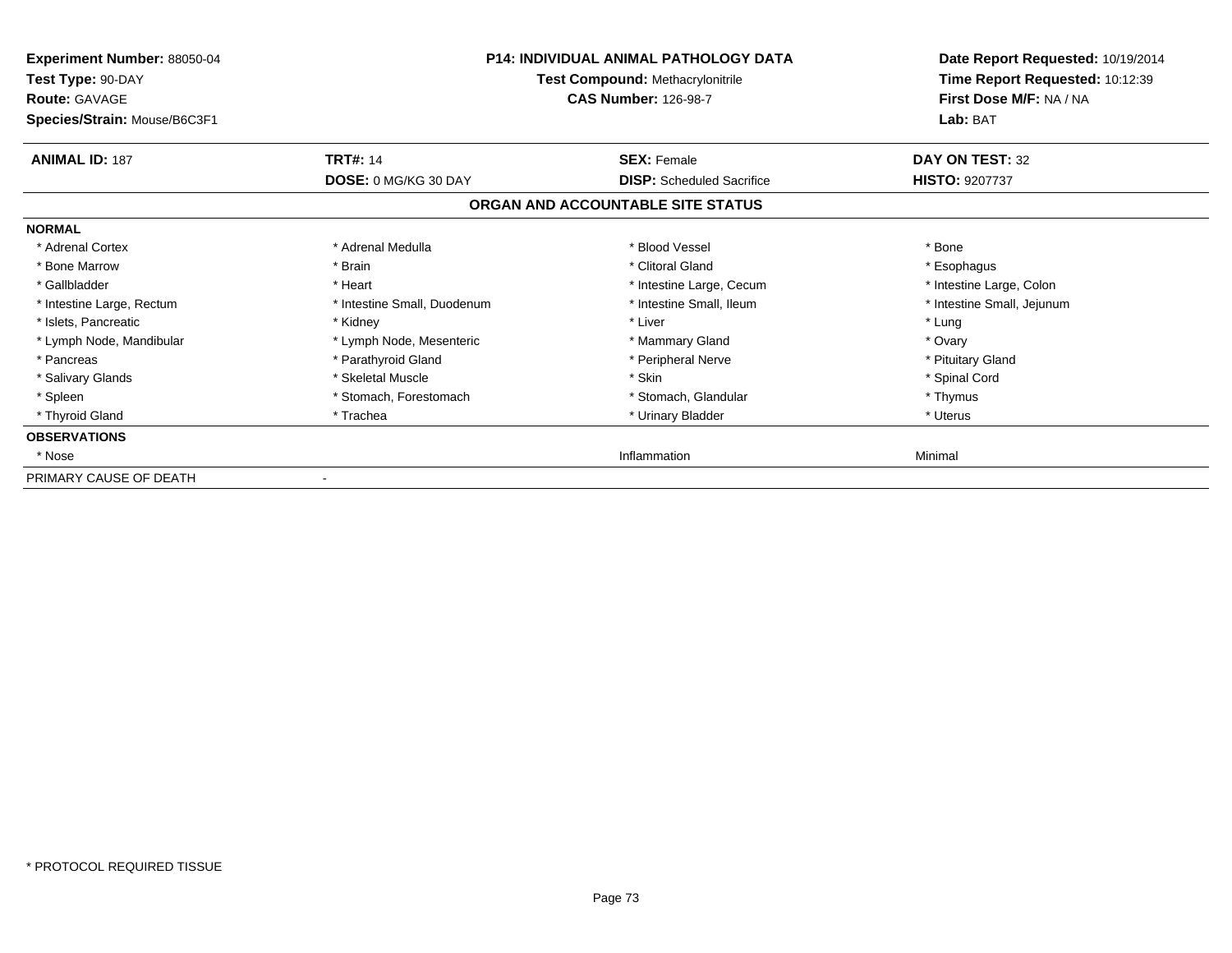| Experiment Number: 88050-04<br>Test Type: 90-DAY<br><b>Route: GAVAGE</b><br>Species/Strain: Mouse/B6C3F1 |                          | <b>P14: INDIVIDUAL ANIMAL PATHOLOGY DATA</b><br>Test Compound: Methacrylonitrile<br><b>CAS Number: 126-98-7</b> | Date Report Requested: 10/19/2014<br>Time Report Requested: 10:12:39<br>First Dose M/F: NA / NA<br>Lab: BAT |
|----------------------------------------------------------------------------------------------------------|--------------------------|-----------------------------------------------------------------------------------------------------------------|-------------------------------------------------------------------------------------------------------------|
| <b>ANIMAL ID: 188</b>                                                                                    | <b>TRT#: 14</b>          | <b>SEX: Female</b>                                                                                              | DAY ON TEST: 32                                                                                             |
|                                                                                                          | DOSE: 0 MG/KG 30 DAY     | <b>DISP:</b> Scheduled Sacrifice                                                                                | <b>HISTO: 9207738</b>                                                                                       |
|                                                                                                          |                          | ORGAN AND ACCOUNTABLE SITE STATUS                                                                               |                                                                                                             |
| <b>NORMAL</b>                                                                                            |                          |                                                                                                                 |                                                                                                             |
| * Adrenal Cortex                                                                                         | * Adrenal Medulla        | * Blood Vessel                                                                                                  | * Bone                                                                                                      |
| * Bone Marrow                                                                                            | * Brain                  | * Esophagus                                                                                                     | * Gallbladder                                                                                               |
| * Heart                                                                                                  | * Intestine Large, Cecum | * Intestine Large, Colon                                                                                        | * Intestine Large, Rectum                                                                                   |
| * Intestine Small, Duodenum                                                                              | * Intestine Small, Ileum | * Intestine Small, Jejunum                                                                                      | * Islets. Pancreatic                                                                                        |
| * Liver                                                                                                  | * Lung                   | * Lymph Node, Mandibular                                                                                        | * Lymph Node, Mesenteric                                                                                    |
| * Mammary Gland                                                                                          | * Nose                   | * Ovary                                                                                                         | * Pancreas                                                                                                  |
| * Parathyroid Gland                                                                                      | * Peripheral Nerve       | * Salivary Glands                                                                                               | * Skeletal Muscle                                                                                           |
| * Skin                                                                                                   | * Spinal Cord            | * Spleen                                                                                                        | * Stomach, Forestomach                                                                                      |
| * Stomach, Glandular                                                                                     | * Thymus                 | * Thyroid Gland                                                                                                 | * Trachea                                                                                                   |
| * Urinary Bladder                                                                                        | * Uterus                 |                                                                                                                 |                                                                                                             |
| <b>MISSING</b>                                                                                           |                          |                                                                                                                 |                                                                                                             |
| * Clitoral Gland                                                                                         |                          |                                                                                                                 |                                                                                                             |
| <b>INSUFFICIENT TISSUE</b>                                                                               |                          |                                                                                                                 |                                                                                                             |
| * Pituitary Gland                                                                                        |                          |                                                                                                                 |                                                                                                             |
| <b>OBSERVATIONS</b>                                                                                      |                          |                                                                                                                 |                                                                                                             |
| * Kidney                                                                                                 |                          | Inflammation                                                                                                    | Chronic Active, Minimal                                                                                     |
| * Mammary GI                                                                                             |                          |                                                                                                                 |                                                                                                             |
| Note: MAMMARY GLAND TISSUE ON SLIDE #6                                                                   |                          |                                                                                                                 |                                                                                                             |
| PRIMARY CAUSE OF DEATH                                                                                   |                          |                                                                                                                 |                                                                                                             |
|                                                                                                          |                          |                                                                                                                 |                                                                                                             |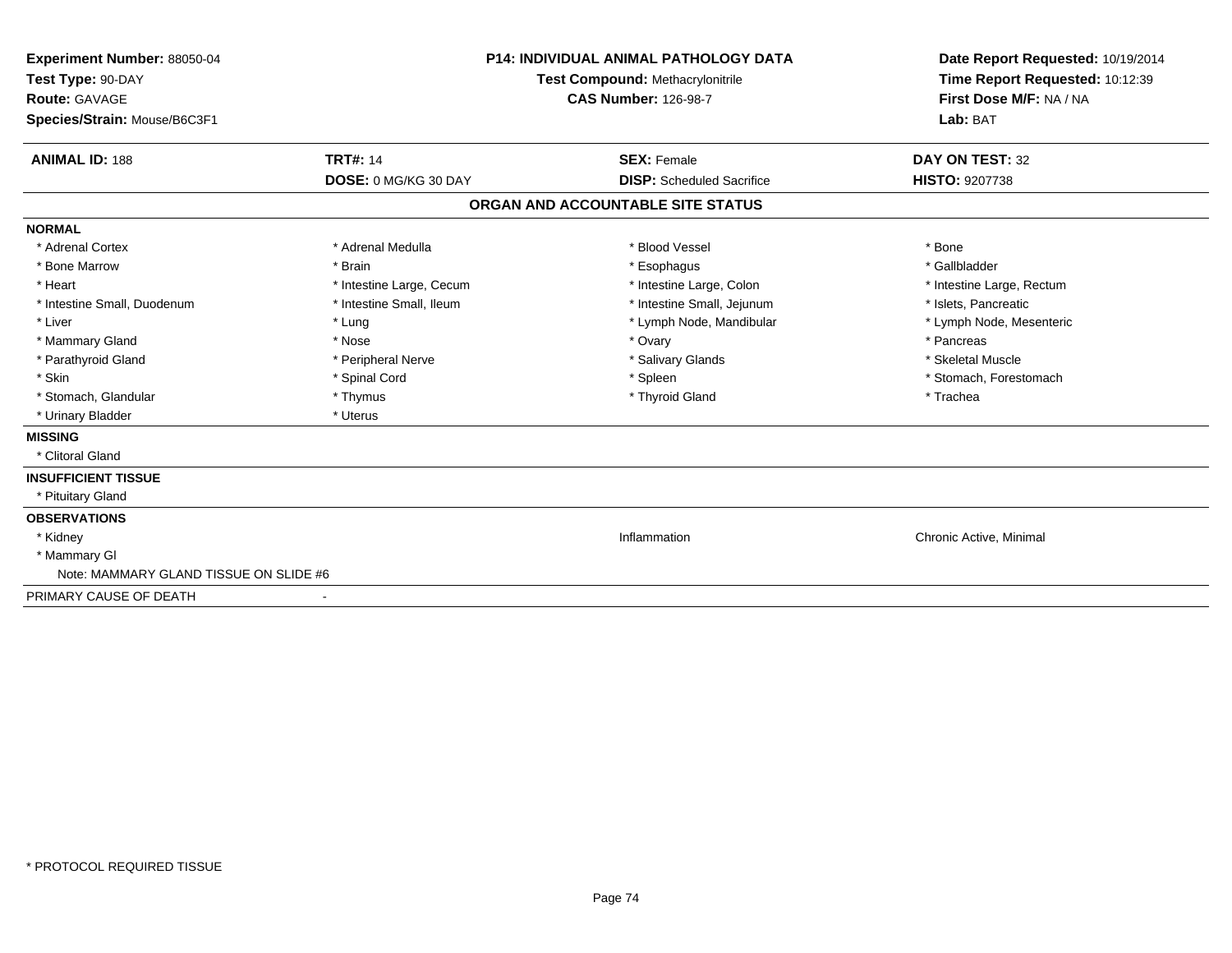| Experiment Number: 88050-04<br>Test Type: 90-DAY<br><b>Route: GAVAGE</b><br>Species/Strain: Mouse/B6C3F1 |                             | <b>P14: INDIVIDUAL ANIMAL PATHOLOGY DATA</b><br><b>Test Compound: Methacrylonitrile</b><br><b>CAS Number: 126-98-7</b> | Date Report Requested: 10/19/2014<br>Time Report Requested: 10:12:39<br>First Dose M/F: NA / NA<br>Lab: BAT |  |
|----------------------------------------------------------------------------------------------------------|-----------------------------|------------------------------------------------------------------------------------------------------------------------|-------------------------------------------------------------------------------------------------------------|--|
| <b>ANIMAL ID: 189</b>                                                                                    | <b>TRT#: 14</b>             | <b>SEX: Female</b>                                                                                                     | DAY ON TEST: 32                                                                                             |  |
|                                                                                                          | <b>DOSE: 0 MG/KG 30 DAY</b> | <b>DISP:</b> Scheduled Sacrifice                                                                                       | <b>HISTO: 9207739</b>                                                                                       |  |
|                                                                                                          |                             | ORGAN AND ACCOUNTABLE SITE STATUS                                                                                      |                                                                                                             |  |
| <b>NORMAL</b>                                                                                            |                             |                                                                                                                        |                                                                                                             |  |
| * Adrenal Cortex                                                                                         | * Adrenal Medulla           | * Blood Vessel                                                                                                         | * Bone                                                                                                      |  |
| * Bone Marrow                                                                                            | * Brain                     | * Clitoral Gland                                                                                                       | * Esophagus                                                                                                 |  |
| * Gallbladder                                                                                            | * Heart                     | * Intestine Large, Cecum                                                                                               | * Intestine Large, Colon                                                                                    |  |
| * Intestine Large, Rectum                                                                                | * Intestine Small, Duodenum | * Intestine Small, Ileum                                                                                               | * Intestine Small, Jejunum                                                                                  |  |
| * Islets, Pancreatic                                                                                     | * Kidney                    | * Liver                                                                                                                | * Lung                                                                                                      |  |
| * Lymph Node, Mandibular                                                                                 | * Lymph Node, Mesenteric    | * Mammary Gland                                                                                                        | * Ovary                                                                                                     |  |
| * Pancreas                                                                                               | * Parathyroid Gland         | * Peripheral Nerve                                                                                                     | * Pituitary Gland                                                                                           |  |
| * Salivary Glands                                                                                        | * Skeletal Muscle           | * Skin                                                                                                                 | * Spinal Cord                                                                                               |  |
| * Spleen                                                                                                 | * Stomach, Forestomach      | * Stomach, Glandular                                                                                                   | * Thymus                                                                                                    |  |
| * Thyroid Gland                                                                                          | * Trachea                   | * Urinary Bladder                                                                                                      | * Uterus                                                                                                    |  |
| <b>OBSERVATIONS</b>                                                                                      |                             |                                                                                                                        |                                                                                                             |  |
| * Nose                                                                                                   |                             | Inflammation                                                                                                           | Minimal                                                                                                     |  |
| PRIMARY CAUSE OF DEATH                                                                                   |                             |                                                                                                                        |                                                                                                             |  |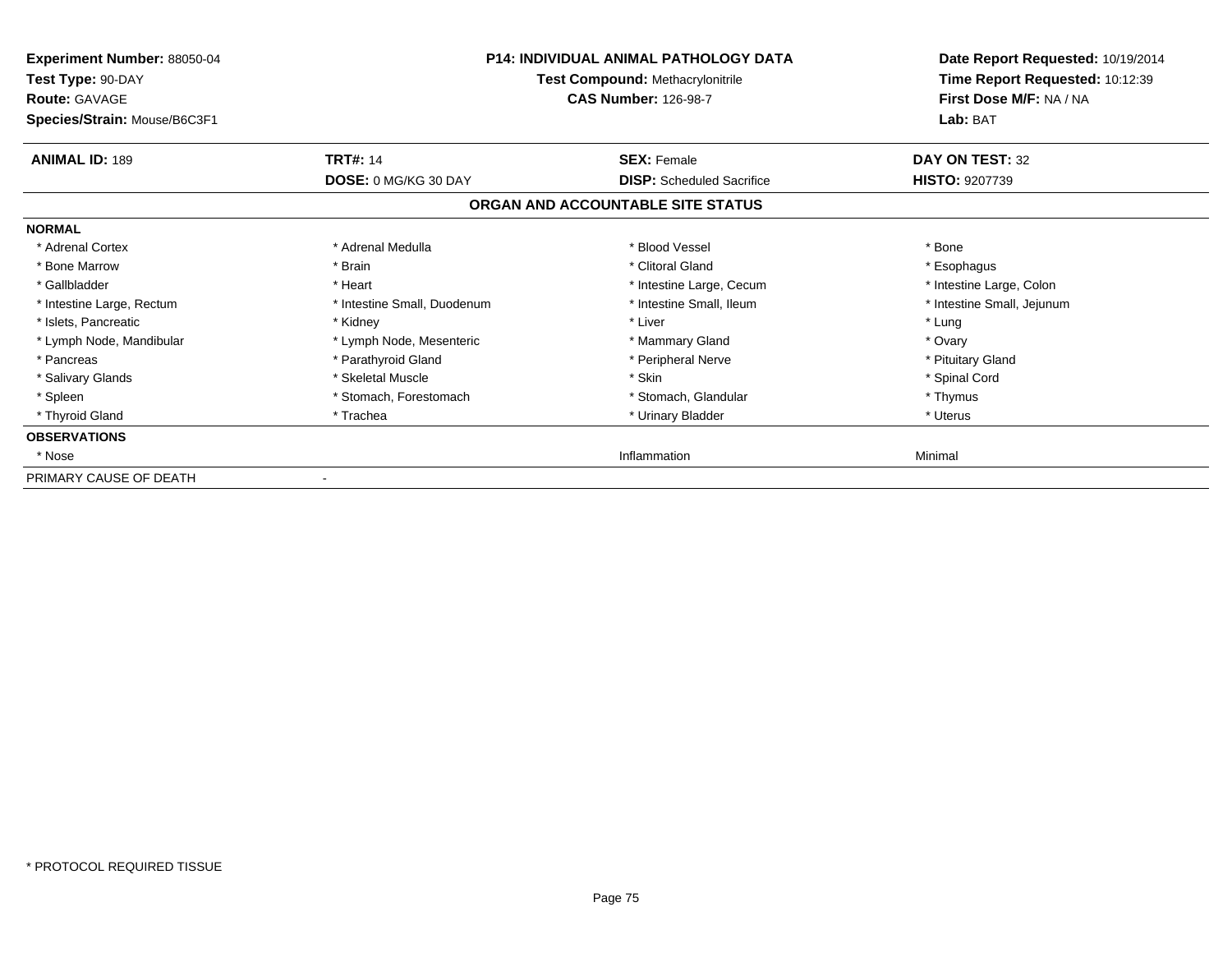| <b>Experiment Number: 88050-04</b><br>Test Type: 90-DAY<br><b>Route: GAVAGE</b><br>Species/Strain: Mouse/B6C3F1 | <b>P14: INDIVIDUAL ANIMAL PATHOLOGY DATA</b><br>Test Compound: Methacrylonitrile<br><b>CAS Number: 126-98-7</b> |                                   | Date Report Requested: 10/19/2014<br>Time Report Requested: 10:12:39<br>First Dose M/F: NA / NA<br>Lab: BAT |
|-----------------------------------------------------------------------------------------------------------------|-----------------------------------------------------------------------------------------------------------------|-----------------------------------|-------------------------------------------------------------------------------------------------------------|
| <b>ANIMAL ID: 190</b>                                                                                           | <b>TRT#: 14</b>                                                                                                 | <b>SEX: Female</b>                | DAY ON TEST: 32                                                                                             |
|                                                                                                                 | DOSE: 0 MG/KG 30 DAY                                                                                            | <b>DISP:</b> Scheduled Sacrifice  | <b>HISTO: 9207740</b>                                                                                       |
|                                                                                                                 |                                                                                                                 | ORGAN AND ACCOUNTABLE SITE STATUS |                                                                                                             |
| <b>NORMAL</b>                                                                                                   |                                                                                                                 |                                   |                                                                                                             |
| * Adrenal Cortex                                                                                                | * Adrenal Medulla                                                                                               | * Blood Vessel                    | * Bone                                                                                                      |
| * Bone Marrow                                                                                                   | * Brain                                                                                                         | * Clitoral Gland                  | * Esophagus                                                                                                 |
| * Gallbladder                                                                                                   | * Heart                                                                                                         | * Intestine Large, Cecum          | * Intestine Large, Colon                                                                                    |
| * Intestine Large, Rectum                                                                                       | * Intestine Small, Duodenum                                                                                     | * Intestine Small, Ileum          | * Intestine Small, Jejunum                                                                                  |
| * Islets, Pancreatic                                                                                            | * Kidney                                                                                                        | * Liver                           | * Lung                                                                                                      |
| * Lymph Node, Mandibular                                                                                        | * Lymph Node, Mesenteric                                                                                        | * Mammary Gland                   | * Ovary                                                                                                     |
| * Pancreas                                                                                                      | * Parathyroid Gland                                                                                             | * Pituitary Gland                 | * Salivary Glands                                                                                           |
| * Skeletal Muscle                                                                                               | * Skin                                                                                                          | * Spinal Cord                     | * Spleen                                                                                                    |
| * Stomach, Forestomach                                                                                          | * Stomach, Glandular                                                                                            | * Thymus                          | * Thyroid Gland                                                                                             |
| * Trachea                                                                                                       | * Urinary Bladder                                                                                               | * Uterus                          |                                                                                                             |
| <b>MISSING</b>                                                                                                  |                                                                                                                 |                                   |                                                                                                             |
| * Peripheral Nerve                                                                                              |                                                                                                                 |                                   |                                                                                                             |
| <b>OBSERVATIONS</b>                                                                                             |                                                                                                                 |                                   |                                                                                                             |
| * Nose                                                                                                          |                                                                                                                 | Inflammation                      | Minimal                                                                                                     |
| PRIMARY CAUSE OF DEATH                                                                                          |                                                                                                                 |                                   |                                                                                                             |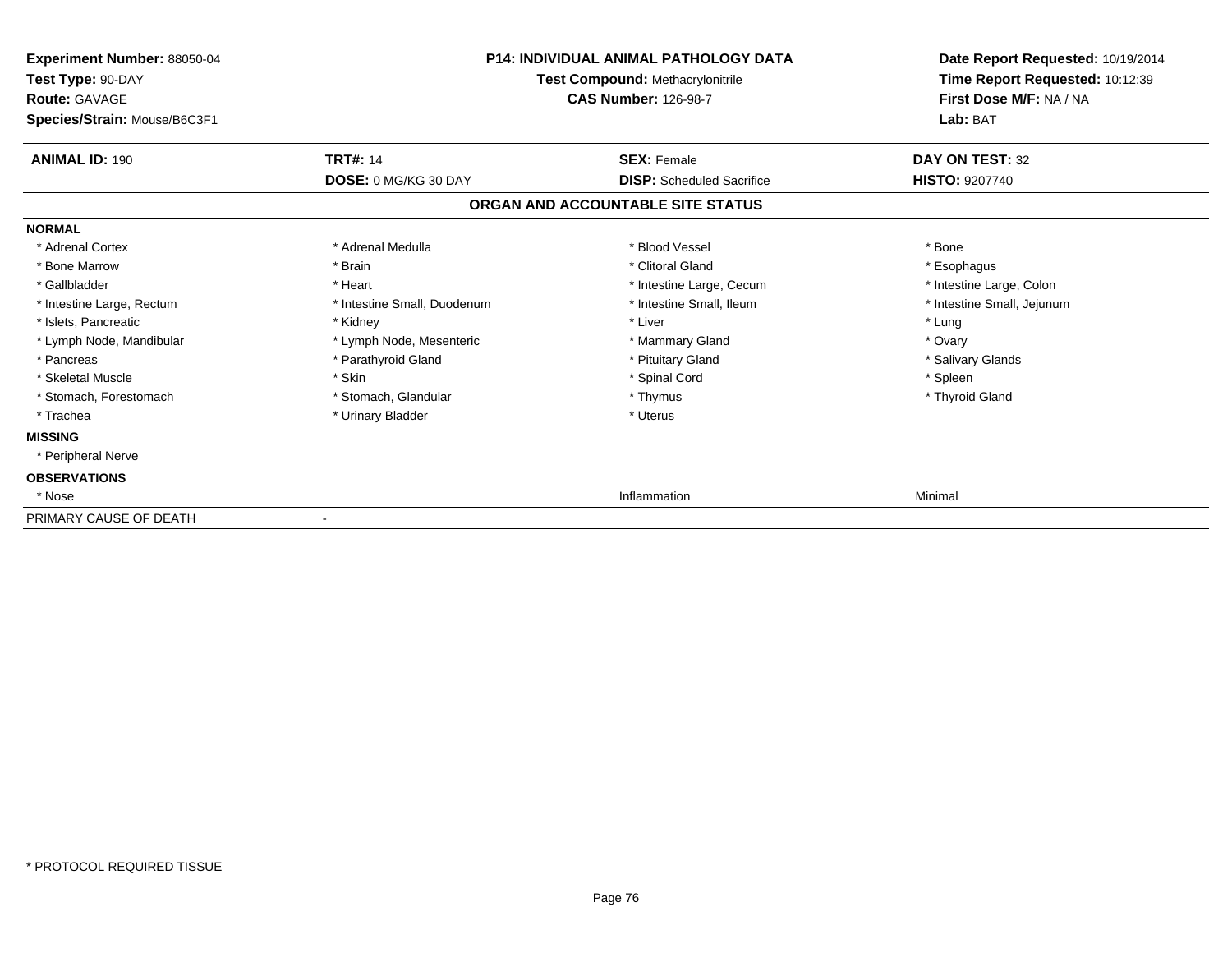| Experiment Number: 88050-04<br>Test Type: 90-DAY | <b>P14: INDIVIDUAL ANIMAL PATHOLOGY DATA</b><br>Test Compound: Methacrylonitrile<br><b>CAS Number: 126-98-7</b> |                                   | Date Report Requested: 10/19/2014<br>Time Report Requested: 10:12:39 |  |
|--------------------------------------------------|-----------------------------------------------------------------------------------------------------------------|-----------------------------------|----------------------------------------------------------------------|--|
| <b>Route: GAVAGE</b>                             |                                                                                                                 |                                   | First Dose M/F: NA / NA                                              |  |
| Species/Strain: Mouse/B6C3F1                     |                                                                                                                 |                                   | Lab: BAT                                                             |  |
| <b>ANIMAL ID: 209</b>                            | <b>TRT#: 18</b>                                                                                                 | <b>SEX: Female</b>                | <b>DAY ON TEST: 4</b>                                                |  |
|                                                  | DOSE: 1.5MG/KG30 DAY                                                                                            | <b>DISP: Dosing Accident</b>      | HISTO: 9207819                                                       |  |
|                                                  |                                                                                                                 | ORGAN AND ACCOUNTABLE SITE STATUS |                                                                      |  |
| <b>NORMAL</b>                                    |                                                                                                                 |                                   |                                                                      |  |
| <b>Adrenal Cortex</b>                            | Adrenal Medulla                                                                                                 | <b>Blood Vessel</b>               | Bone                                                                 |  |
| <b>Bone Marrow</b>                               | <b>Brain</b>                                                                                                    | Gallbladder                       | Intestine Large, Cecum                                               |  |
| Intestine Large, Colon                           | Intestine Large, Rectum                                                                                         | Intestine Small, Duodenum         | Intestine Small, Ileum                                               |  |
| Intestine Small, Jejunum                         | Islets, Pancreatic                                                                                              | Kidney                            | Liver                                                                |  |
| Lymph Node, Mandibular                           | Mammary Gland                                                                                                   | Nose                              | Ovary                                                                |  |
| Pancreas                                         | Parathyroid Gland                                                                                               | <b>Peripheral Nerve</b>           | <b>Pituitary Gland</b>                                               |  |
| Salivary Glands                                  | <b>Skeletal Muscle</b>                                                                                          | <b>Skin</b>                       | Spinal Cord                                                          |  |
| Spleen                                           | Stomach, Forestomach                                                                                            | Stomach, Glandular                | <b>Thyroid Gland</b>                                                 |  |
| <b>Urinary Bladder</b>                           | Uterus                                                                                                          |                                   |                                                                      |  |
| <b>MISSING</b>                                   |                                                                                                                 |                                   |                                                                      |  |
| <b>Clitoral Gland</b>                            | Lymph Node, Mesenteric                                                                                          |                                   |                                                                      |  |
| <b>OBSERVATIONS</b>                              |                                                                                                                 |                                   |                                                                      |  |
| <b>Adren Cortex</b>                              |                                                                                                                 |                                   |                                                                      |  |
|                                                  | Note: ONLY ONE ADRENAL GLAND AVAILABLE FOR HISTOPATHOLOGIC EXAMINATION                                          |                                   |                                                                      |  |
| Esophagus                                        | <b>Muscularis</b>                                                                                               | Inflammation                      | Suppurative, Acute, Marked                                           |  |
|                                                  |                                                                                                                 | Perforation                       |                                                                      |  |
| Heart                                            |                                                                                                                 | Inflammation                      | Suppurative, Acute, Moderate                                         |  |
|                                                  | [ Inflammation TGLS = 2-2: INFLAMMATION, SUPPURATIVE, ACUTE, MODERATE ]                                         |                                   |                                                                      |  |
| Lung                                             | Mediastinum                                                                                                     | Inflammation                      | Suppurative, Acute, Moderate                                         |  |
|                                                  | [ Inflammation TGLS = 1-2: INFLAMMATION, SUPPURATIVE, ACUTE, MODERATE ]                                         |                                   |                                                                      |  |
| Pleura                                           |                                                                                                                 | Inflammation                      | Suppurative, Acute, Moderate                                         |  |
| Thymus                                           |                                                                                                                 | Inflammation                      | Suppurative, Acute, Moderate                                         |  |
|                                                  | [ Inflammation TGLS = 3-7: INFLAMMATION, SUPPURATIVE, ACUTE, MODERATE ]                                         |                                   |                                                                      |  |
| Trachea                                          |                                                                                                                 | Inflammation                      | Suppurative, Acute, Moderate                                         |  |
| PRIMARY CAUSE OF DEATH                           |                                                                                                                 |                                   |                                                                      |  |
| Animal Note: COD: DOSING ACCIDENT                |                                                                                                                 |                                   |                                                                      |  |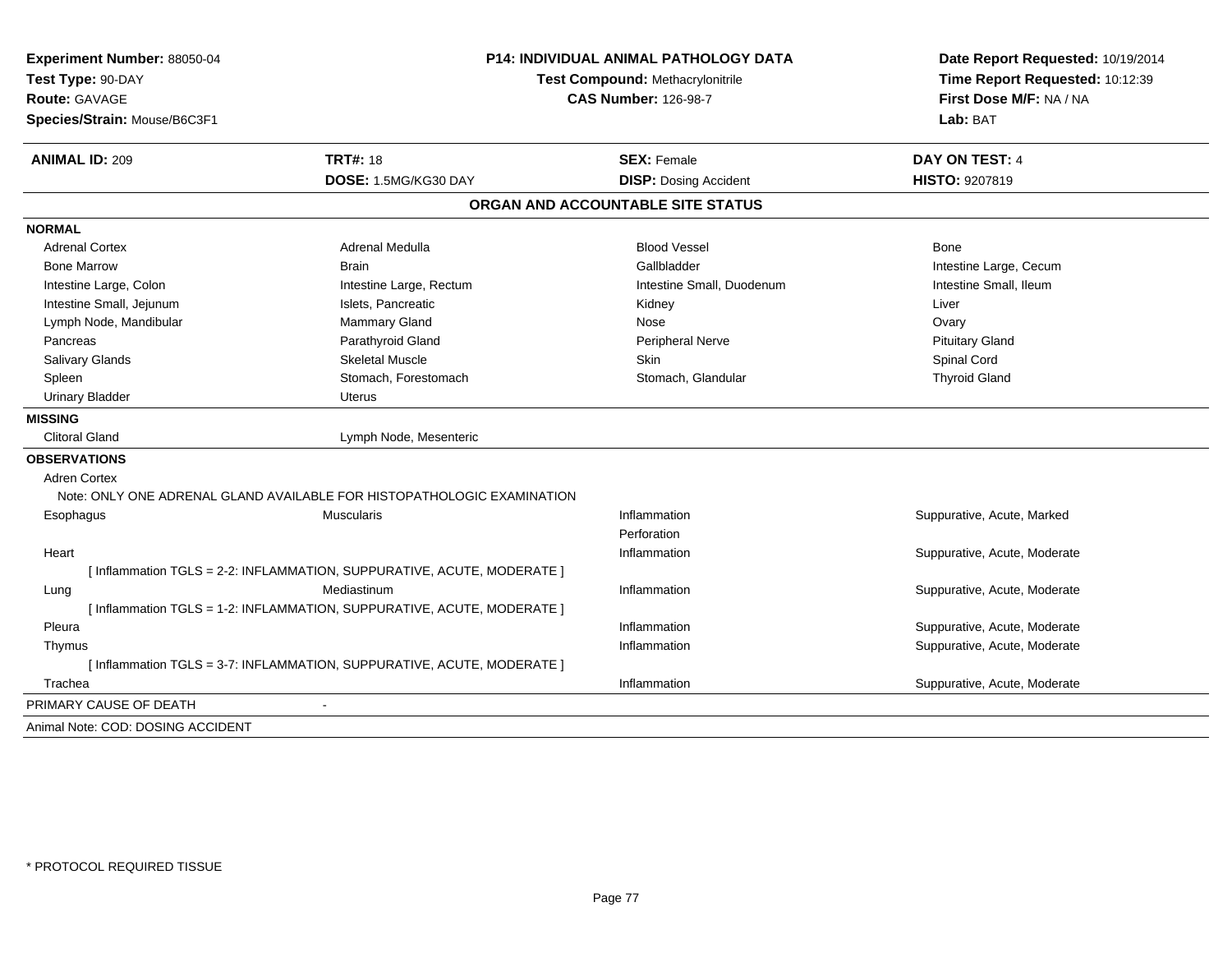| Experiment Number: 88050-04<br>Test Type: 90-DAY<br>Route: GAVAGE<br>Species/Strain: Mouse/B6C3F1 |                        | <b>P14: INDIVIDUAL ANIMAL PATHOLOGY DATA</b><br><b>Test Compound: Methacrylonitrile</b><br><b>CAS Number: 126-98-7</b> | Date Report Requested: 10/19/2014<br>Time Report Requested: 10:12:39<br>First Dose M/F: NA / NA<br>Lab: BAT |
|---------------------------------------------------------------------------------------------------|------------------------|------------------------------------------------------------------------------------------------------------------------|-------------------------------------------------------------------------------------------------------------|
| <b>ANIMAL ID: 210</b>                                                                             | <b>TRT#: 18</b>        | <b>SEX: Female</b>                                                                                                     | <b>DAY ON TEST: 3</b>                                                                                       |
|                                                                                                   | DOSE: 1.5MG/KG30 DAY   | <b>DISP: Dosing Accident</b>                                                                                           | <b>HISTO: 9207820</b>                                                                                       |
|                                                                                                   |                        | ORGAN AND ACCOUNTABLE SITE STATUS                                                                                      |                                                                                                             |
| <b>NORMAL</b>                                                                                     |                        |                                                                                                                        |                                                                                                             |
| <b>Adrenal Cortex</b>                                                                             | Adrenal Medulla        | <b>Blood Vessel</b>                                                                                                    | Bone                                                                                                        |
| <b>Bone Marrow</b>                                                                                | <b>Brain</b>           | Esophagus                                                                                                              | Gallbladder                                                                                                 |
| Heart                                                                                             | Intestine Large, Cecum | Intestine Large, Colon                                                                                                 | Intestine Large, Rectum                                                                                     |
| Intestine Small, Duodenum                                                                         | Intestine Small, Ileum | Intestine Small, Jejunum                                                                                               | Islets, Pancreatic                                                                                          |
| Kidney                                                                                            | Liver                  | Lymph Node, Mandibular                                                                                                 | Lymph Node, Mesenteric                                                                                      |
| <b>Mammary Gland</b>                                                                              | Nose                   | Ovary                                                                                                                  | Pancreas                                                                                                    |
| Parathyroid Gland                                                                                 | Peripheral Nerve       | <b>Salivary Glands</b>                                                                                                 | <b>Skeletal Muscle</b>                                                                                      |
| Skin                                                                                              | Spinal Cord            | Spleen                                                                                                                 | Stomach, Forestomach                                                                                        |
| Stomach, Glandular                                                                                | Thymus                 | <b>Thyroid Gland</b>                                                                                                   | Trachea                                                                                                     |
| <b>Urinary Bladder</b>                                                                            | <b>Uterus</b>          |                                                                                                                        |                                                                                                             |
| <b>MISSING</b>                                                                                    |                        |                                                                                                                        |                                                                                                             |
| <b>Clitoral Gland</b>                                                                             |                        |                                                                                                                        |                                                                                                             |
| <b>INSUFFICIENT TISSUE</b>                                                                        |                        |                                                                                                                        |                                                                                                             |
| <b>Pituitary Gland</b>                                                                            |                        |                                                                                                                        |                                                                                                             |
| <b>OBSERVATIONS</b>                                                                               |                        |                                                                                                                        |                                                                                                             |
| Lung                                                                                              | Mediastinum            | Inflammation                                                                                                           | Suppurative, Acute, Moderate                                                                                |
| PRIMARY CAUSE OF DEATH                                                                            | $\blacksquare$         |                                                                                                                        |                                                                                                             |
| Animal Note: COD: DOSING ACCIDENT                                                                 |                        |                                                                                                                        |                                                                                                             |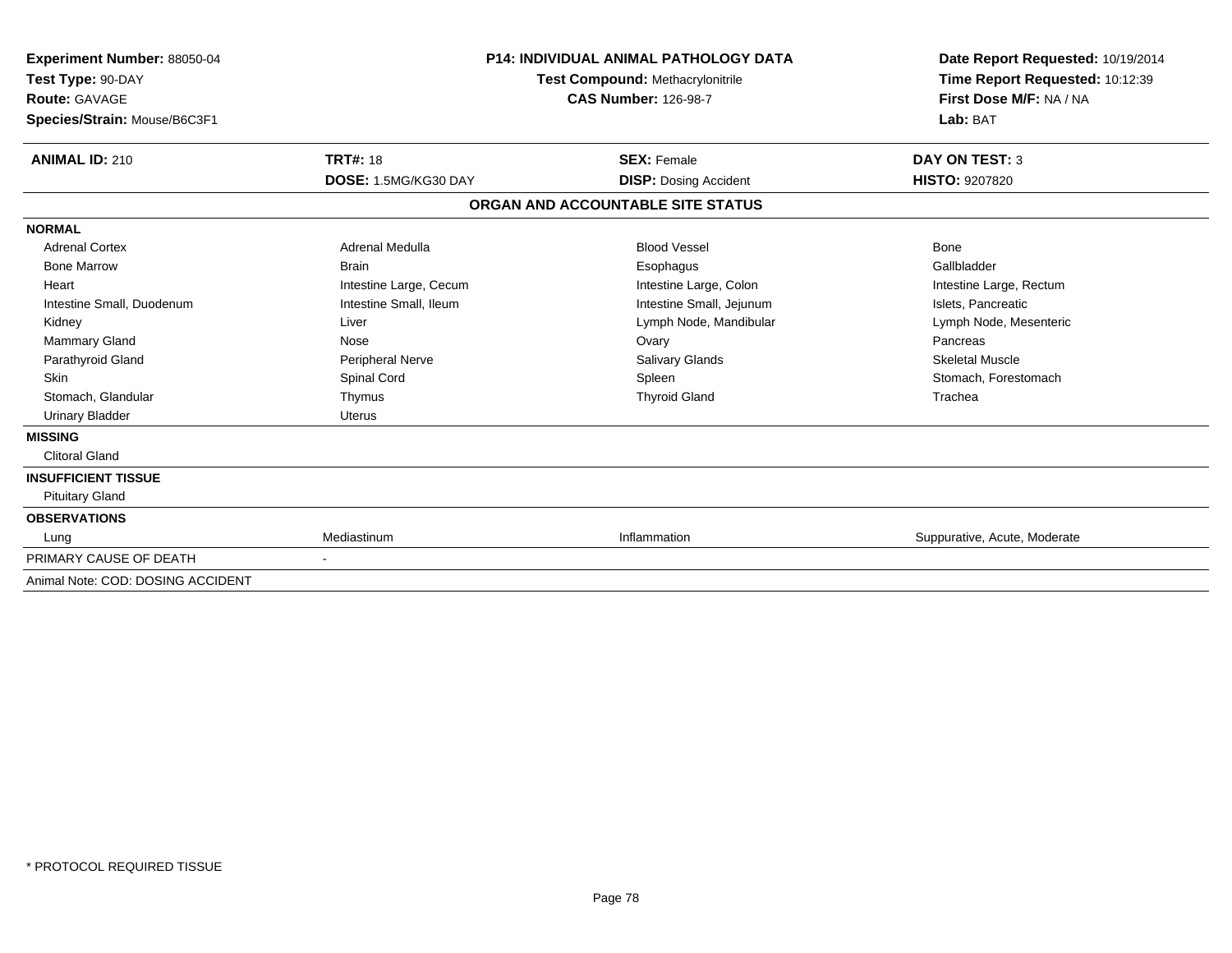| <b>P14: INDIVIDUAL ANIMAL PATHOLOGY DATA</b><br>Experiment Number: 88050-04<br>Test Type: 90-DAY<br><b>Test Compound: Methacrylonitrile</b><br><b>Route: GAVAGE</b><br><b>CAS Number: 126-98-7</b><br>Species/Strain: Mouse/B6C3F1 |                                         |                                                        | Date Report Requested: 10/19/2014<br>Time Report Requested: 10:12:39<br>First Dose M/F: NA / NA<br>Lab: BAT |
|------------------------------------------------------------------------------------------------------------------------------------------------------------------------------------------------------------------------------------|-----------------------------------------|--------------------------------------------------------|-------------------------------------------------------------------------------------------------------------|
| <b>ANIMAL ID: 231</b>                                                                                                                                                                                                              | <b>TRT#: 24</b><br>DOSE: 12 MG/KG30 DAY | <b>SEX: Female</b><br><b>DISP:</b> Scheduled Sacrifice | DAY ON TEST: 32<br>HISTO: 9207751                                                                           |
|                                                                                                                                                                                                                                    |                                         | ORGAN AND ACCOUNTABLE SITE STATUS                      |                                                                                                             |
| <b>NORMAL</b>                                                                                                                                                                                                                      |                                         |                                                        |                                                                                                             |
| * Adrenal Cortex                                                                                                                                                                                                                   | * Adrenal Medulla                       | * Blood Vessel                                         | * Bone                                                                                                      |
| * Bone Marrow                                                                                                                                                                                                                      | * Brain                                 | * Clitoral Gland                                       | * Esophagus                                                                                                 |
| * Gallbladder                                                                                                                                                                                                                      | * Heart                                 | * Intestine Large, Cecum                               | * Intestine Large, Colon                                                                                    |
| * Intestine Large, Rectum                                                                                                                                                                                                          | * Intestine Small, Duodenum             | * Intestine Small, Ileum                               | * Intestine Small, Jejunum                                                                                  |
| * Islets, Pancreatic                                                                                                                                                                                                               | * Kidney                                | * Liver                                                | * Lung                                                                                                      |
| * Lymph Node, Mesenteric                                                                                                                                                                                                           | * Mammary Gland                         | * Nose                                                 | * Ovary                                                                                                     |
| * Pancreas                                                                                                                                                                                                                         | * Peripheral Nerve                      | * Pituitary Gland                                      | * Salivary Glands                                                                                           |
| * Skeletal Muscle                                                                                                                                                                                                                  | * Skin                                  | * Spinal Cord                                          | * Spleen                                                                                                    |
| * Stomach, Forestomach                                                                                                                                                                                                             | * Stomach, Glandular                    | * Thymus                                               | * Thyroid Gland                                                                                             |
| * Trachea                                                                                                                                                                                                                          | * Urinary Bladder                       | * Uterus                                               |                                                                                                             |
| <b>MISSING</b>                                                                                                                                                                                                                     |                                         |                                                        |                                                                                                             |
| * Lymph Node, Mandibular                                                                                                                                                                                                           | * Parathyroid Gland                     |                                                        |                                                                                                             |
| PRIMARY CAUSE OF DEATH                                                                                                                                                                                                             |                                         |                                                        |                                                                                                             |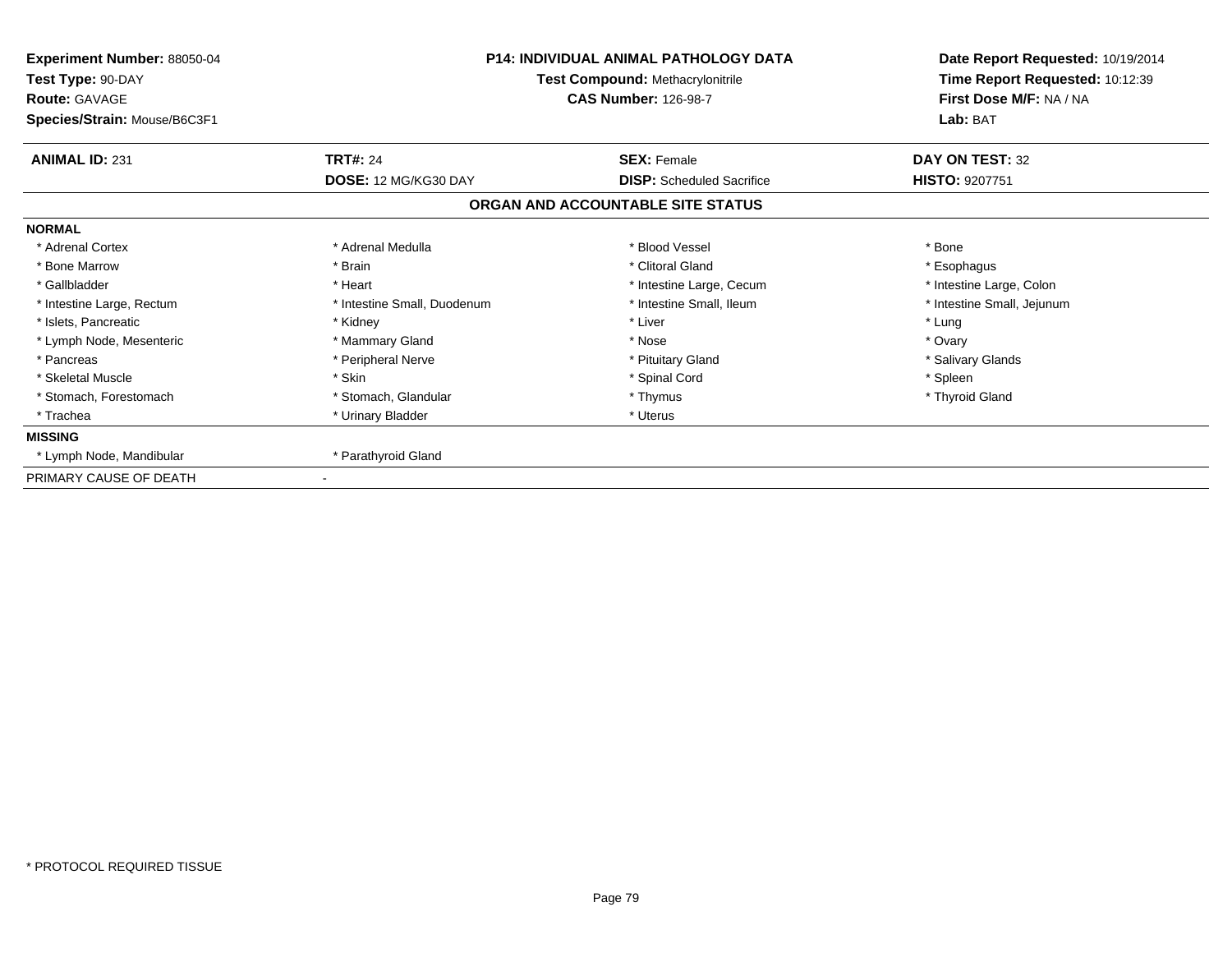| <b>Experiment Number: 88050-04</b><br>Test Type: 90-DAY<br><b>Route: GAVAGE</b> | <b>P14: INDIVIDUAL ANIMAL PATHOLOGY DATA</b><br><b>Test Compound: Methacrylonitrile</b><br><b>CAS Number: 126-98-7</b> |                                   | Date Report Requested: 10/19/2014<br>Time Report Requested: 10:12:39<br>First Dose M/F: NA / NA |  |
|---------------------------------------------------------------------------------|------------------------------------------------------------------------------------------------------------------------|-----------------------------------|-------------------------------------------------------------------------------------------------|--|
| Species/Strain: Mouse/B6C3F1                                                    |                                                                                                                        |                                   | Lab: BAT                                                                                        |  |
| <b>ANIMAL ID: 232</b>                                                           | <b>TRT#: 24</b>                                                                                                        | <b>SEX: Female</b>                | DAY ON TEST: 32                                                                                 |  |
|                                                                                 | DOSE: 12 MG/KG30 DAY                                                                                                   | <b>DISP:</b> Scheduled Sacrifice  | <b>HISTO: 9207752</b>                                                                           |  |
|                                                                                 |                                                                                                                        | ORGAN AND ACCOUNTABLE SITE STATUS |                                                                                                 |  |
| <b>NORMAL</b>                                                                   |                                                                                                                        |                                   |                                                                                                 |  |
| * Adrenal Cortex                                                                | * Adrenal Medulla                                                                                                      | * Blood Vessel                    | * Bone                                                                                          |  |
| * Bone Marrow                                                                   | * Brain                                                                                                                | * Clitoral Gland                  | * Esophagus                                                                                     |  |
| * Gallbladder                                                                   | * Heart                                                                                                                | * Intestine Large, Cecum          | * Intestine Large, Colon                                                                        |  |
| * Intestine Large, Rectum                                                       | * Intestine Small, Duodenum                                                                                            | * Intestine Small, Ileum          | * Intestine Small, Jejunum                                                                      |  |
| * Islets, Pancreatic                                                            | * Kidney                                                                                                               | * Liver                           | * Lung                                                                                          |  |
| * Lymph Node, Mandibular                                                        | * Lymph Node, Mesenteric                                                                                               | * Mammary Gland                   | * Nose                                                                                          |  |
| * Ovary                                                                         | * Pancreas                                                                                                             | * Parathyroid Gland               | * Peripheral Nerve                                                                              |  |
| * Pituitary Gland                                                               | * Salivary Glands                                                                                                      | * Skeletal Muscle                 | * Skin                                                                                          |  |
| * Spinal Cord                                                                   | * Spleen                                                                                                               | * Stomach, Forestomach            | * Stomach, Glandular                                                                            |  |
| * Thymus                                                                        | * Thyroid Gland                                                                                                        | * Trachea                         | * Urinary Bladder                                                                               |  |
| * Uterus                                                                        |                                                                                                                        |                                   |                                                                                                 |  |
| PRIMARY CAUSE OF DEATH                                                          |                                                                                                                        |                                   |                                                                                                 |  |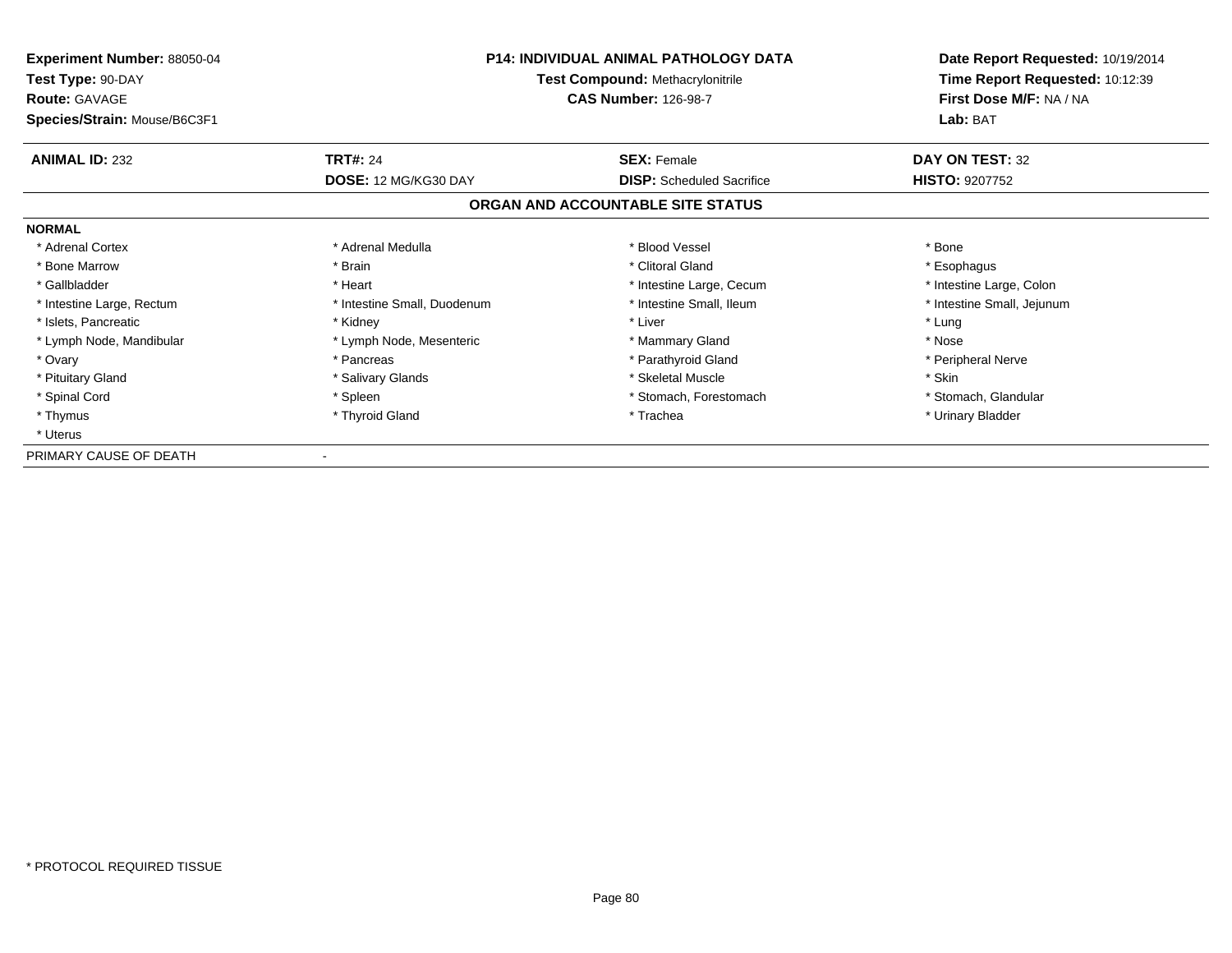| <b>Experiment Number: 88050-04</b><br>Test Type: 90-DAY<br><b>Route: GAVAGE</b> |                             | <b>P14: INDIVIDUAL ANIMAL PATHOLOGY DATA</b><br>Test Compound: Methacrylonitrile<br><b>CAS Number: 126-98-7</b> | Date Report Requested: 10/19/2014<br>Time Report Requested: 10:12:39<br>First Dose M/F: NA / NA |
|---------------------------------------------------------------------------------|-----------------------------|-----------------------------------------------------------------------------------------------------------------|-------------------------------------------------------------------------------------------------|
| Species/Strain: Mouse/B6C3F1                                                    |                             |                                                                                                                 | Lab: BAT                                                                                        |
| <b>ANIMAL ID: 233</b>                                                           | <b>TRT#: 24</b>             | <b>SEX: Female</b>                                                                                              | DAY ON TEST: 32                                                                                 |
|                                                                                 | DOSE: 12 MG/KG30 DAY        | <b>DISP:</b> Scheduled Sacrifice                                                                                | <b>HISTO: 9207753</b>                                                                           |
|                                                                                 |                             | ORGAN AND ACCOUNTABLE SITE STATUS                                                                               |                                                                                                 |
| <b>NORMAL</b>                                                                   |                             |                                                                                                                 |                                                                                                 |
| * Adrenal Cortex                                                                | * Adrenal Medulla           | * Blood Vessel                                                                                                  | * Bone                                                                                          |
| * Bone Marrow                                                                   | * Brain                     | * Clitoral Gland                                                                                                | * Esophagus                                                                                     |
| * Gallbladder                                                                   | * Heart                     | * Intestine Large, Cecum                                                                                        | * Intestine Large, Colon                                                                        |
| * Intestine Large, Rectum                                                       | * Intestine Small, Duodenum | * Intestine Small, Ileum                                                                                        | * Intestine Small, Jejunum                                                                      |
| * Islets, Pancreatic                                                            | * Kidney                    | * Liver                                                                                                         | * Lung                                                                                          |
| * Lymph Node, Mesenteric                                                        | * Mammary Gland             | * Nose                                                                                                          | * Ovary                                                                                         |
| * Pancreas                                                                      | * Parathyroid Gland         | * Peripheral Nerve                                                                                              | * Pituitary Gland                                                                               |
| * Salivary Glands                                                               | * Skeletal Muscle           | * Skin                                                                                                          | * Spinal Cord                                                                                   |
| * Spleen                                                                        | * Stomach, Forestomach      | * Stomach, Glandular                                                                                            | * Thymus                                                                                        |
| * Thyroid Gland                                                                 | * Trachea                   | * Urinary Bladder                                                                                               | * Uterus                                                                                        |
| <b>MISSING</b>                                                                  |                             |                                                                                                                 |                                                                                                 |
| * Lymph Node, Mandibular                                                        |                             |                                                                                                                 |                                                                                                 |
| <b>OBSERVATIONS</b>                                                             |                             |                                                                                                                 |                                                                                                 |
| * Mammary GI                                                                    |                             |                                                                                                                 |                                                                                                 |
| Note: MAMMARY GLAND IN SLIDE #6                                                 |                             |                                                                                                                 |                                                                                                 |
| PRIMARY CAUSE OF DEATH                                                          | ٠                           |                                                                                                                 |                                                                                                 |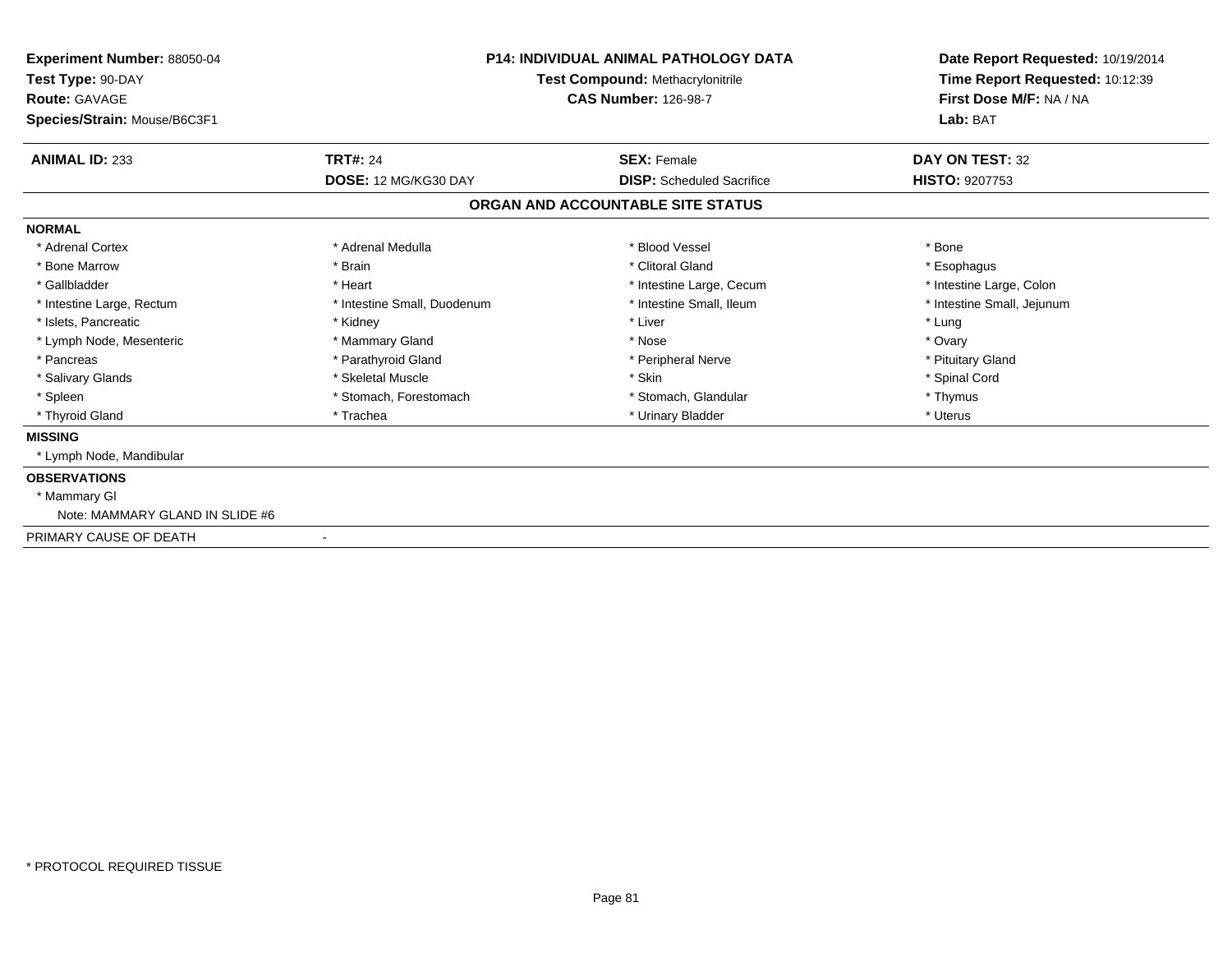| <b>Experiment Number: 88050-04</b><br>Test Type: 90-DAY<br><b>Route: GAVAGE</b><br>Species/Strain: Mouse/B6C3F1 | P14: INDIVIDUAL ANIMAL PATHOLOGY DATA<br><b>Test Compound: Methacrylonitrile</b><br><b>CAS Number: 126-98-7</b> |                                   | Date Report Requested: 10/19/2014<br>Time Report Requested: 10:12:39<br>First Dose M/F: NA / NA<br>Lab: BAT |
|-----------------------------------------------------------------------------------------------------------------|-----------------------------------------------------------------------------------------------------------------|-----------------------------------|-------------------------------------------------------------------------------------------------------------|
| <b>ANIMAL ID: 234</b>                                                                                           | <b>TRT#: 24</b>                                                                                                 | <b>SEX: Female</b>                | DAY ON TEST: 32                                                                                             |
|                                                                                                                 | DOSE: 12 MG/KG30 DAY                                                                                            | <b>DISP:</b> Scheduled Sacrifice  | <b>HISTO: 9207754</b>                                                                                       |
|                                                                                                                 |                                                                                                                 | ORGAN AND ACCOUNTABLE SITE STATUS |                                                                                                             |
| <b>NORMAL</b>                                                                                                   |                                                                                                                 |                                   |                                                                                                             |
| * Adrenal Cortex                                                                                                | * Adrenal Medulla                                                                                               | * Blood Vessel                    | * Bone                                                                                                      |
| * Bone Marrow                                                                                                   | * Brain                                                                                                         | * Clitoral Gland                  | * Esophagus                                                                                                 |
| * Gallbladder                                                                                                   | * Heart                                                                                                         | * Intestine Large, Cecum          | * Intestine Large, Colon                                                                                    |
| * Intestine Large, Rectum                                                                                       | * Intestine Small, Duodenum                                                                                     | * Intestine Small, Ileum          | * Intestine Small, Jejunum                                                                                  |
| * Islets, Pancreatic                                                                                            | * Kidney                                                                                                        | * Liver                           | * Lung                                                                                                      |
| * Lymph Node, Mandibular                                                                                        | * Lymph Node, Mesenteric                                                                                        | * Mammary Gland                   | * Nose                                                                                                      |
| * Ovary                                                                                                         | * Pancreas                                                                                                      | * Parathyroid Gland               | * Peripheral Nerve                                                                                          |
| * Pituitary Gland                                                                                               | * Salivary Glands                                                                                               | * Skeletal Muscle                 | * Skin                                                                                                      |
| * Spinal Cord                                                                                                   | * Spleen                                                                                                        | * Stomach, Forestomach            | * Stomach, Glandular                                                                                        |
| * Thymus                                                                                                        | * Thyroid Gland                                                                                                 | * Trachea                         | * Urinary Bladder                                                                                           |
| * Uterus                                                                                                        |                                                                                                                 |                                   |                                                                                                             |
| PRIMARY CAUSE OF DEATH                                                                                          |                                                                                                                 |                                   |                                                                                                             |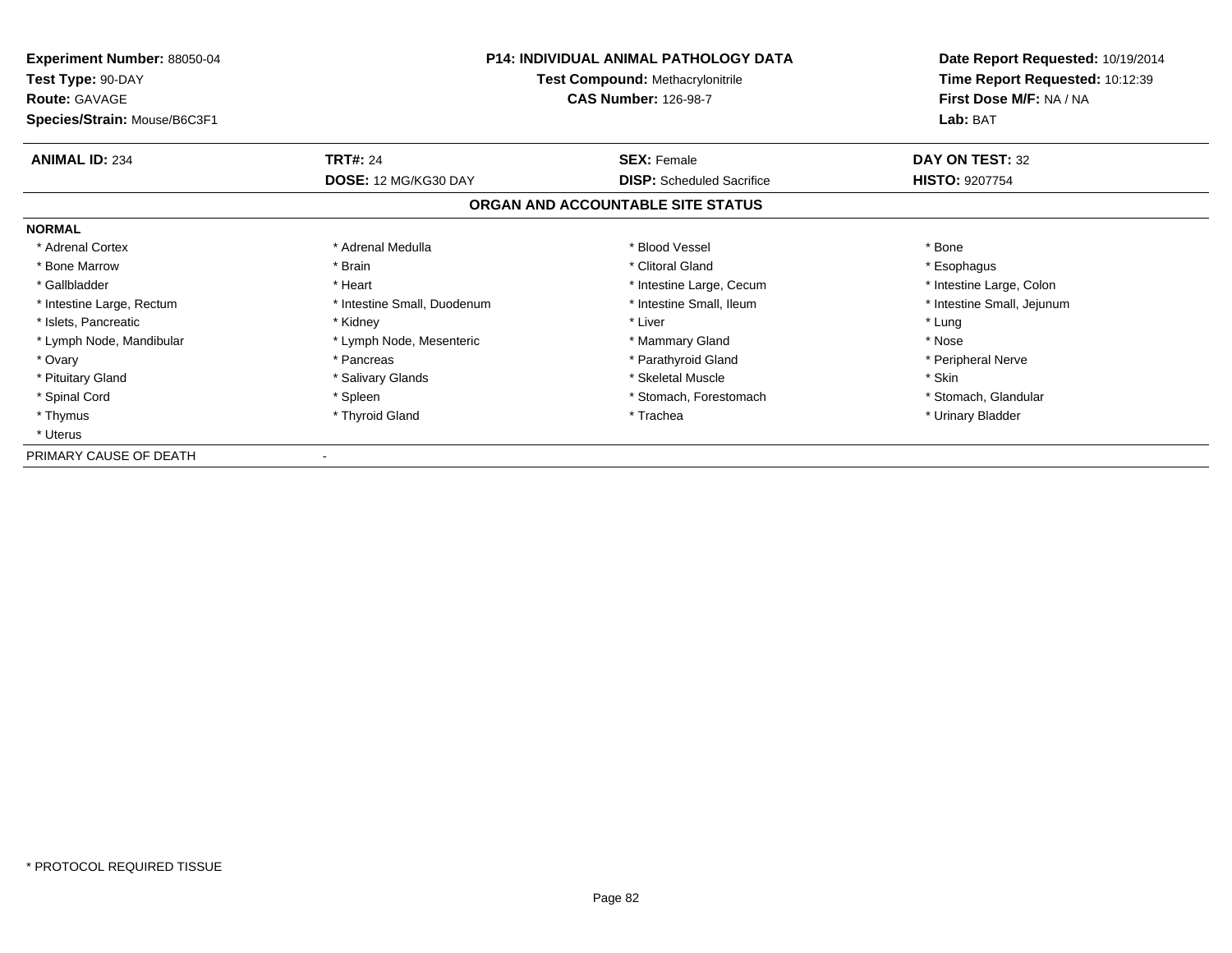| <b>Experiment Number: 88050-04</b><br>Test Type: 90-DAY<br><b>Route: GAVAGE</b> | <b>P14: INDIVIDUAL ANIMAL PATHOLOGY DATA</b><br><b>Test Compound: Methacrylonitrile</b><br><b>CAS Number: 126-98-7</b> |                                   | Date Report Requested: 10/19/2014<br>Time Report Requested: 10:12:39<br>First Dose M/F: NA / NA |  |
|---------------------------------------------------------------------------------|------------------------------------------------------------------------------------------------------------------------|-----------------------------------|-------------------------------------------------------------------------------------------------|--|
| Species/Strain: Mouse/B6C3F1                                                    |                                                                                                                        |                                   | Lab: BAT                                                                                        |  |
| <b>ANIMAL ID: 235</b>                                                           | <b>TRT#: 24</b>                                                                                                        | <b>SEX: Female</b>                | DAY ON TEST: 32                                                                                 |  |
|                                                                                 | DOSE: 12 MG/KG30 DAY                                                                                                   | <b>DISP:</b> Scheduled Sacrifice  | <b>HISTO: 9207755</b>                                                                           |  |
|                                                                                 |                                                                                                                        | ORGAN AND ACCOUNTABLE SITE STATUS |                                                                                                 |  |
| <b>NORMAL</b>                                                                   |                                                                                                                        |                                   |                                                                                                 |  |
| * Adrenal Cortex                                                                | * Adrenal Medulla                                                                                                      | * Blood Vessel                    | * Bone                                                                                          |  |
| * Bone Marrow                                                                   | * Brain                                                                                                                | * Clitoral Gland                  | * Esophagus                                                                                     |  |
| * Gallbladder                                                                   | * Heart                                                                                                                | * Intestine Large, Cecum          | * Intestine Large, Colon                                                                        |  |
| * Intestine Large, Rectum                                                       | * Intestine Small, Duodenum                                                                                            | * Intestine Small, Ileum          | * Intestine Small, Jejunum                                                                      |  |
| * Islets, Pancreatic                                                            | * Kidney                                                                                                               | * Liver                           | * Lung                                                                                          |  |
| * Lymph Node, Mandibular                                                        | * Lymph Node, Mesenteric                                                                                               | * Mammary Gland                   | * Nose                                                                                          |  |
| * Ovary                                                                         | * Pancreas                                                                                                             | * Parathyroid Gland               | * Peripheral Nerve                                                                              |  |
| * Pituitary Gland                                                               | * Salivary Glands                                                                                                      | * Skeletal Muscle                 | * Skin                                                                                          |  |
| * Spinal Cord                                                                   | * Spleen                                                                                                               | * Stomach, Forestomach            | * Stomach, Glandular                                                                            |  |
| * Thymus                                                                        | * Thyroid Gland                                                                                                        | * Trachea                         | * Urinary Bladder                                                                               |  |
| * Uterus                                                                        |                                                                                                                        |                                   |                                                                                                 |  |
| PRIMARY CAUSE OF DEATH                                                          |                                                                                                                        |                                   |                                                                                                 |  |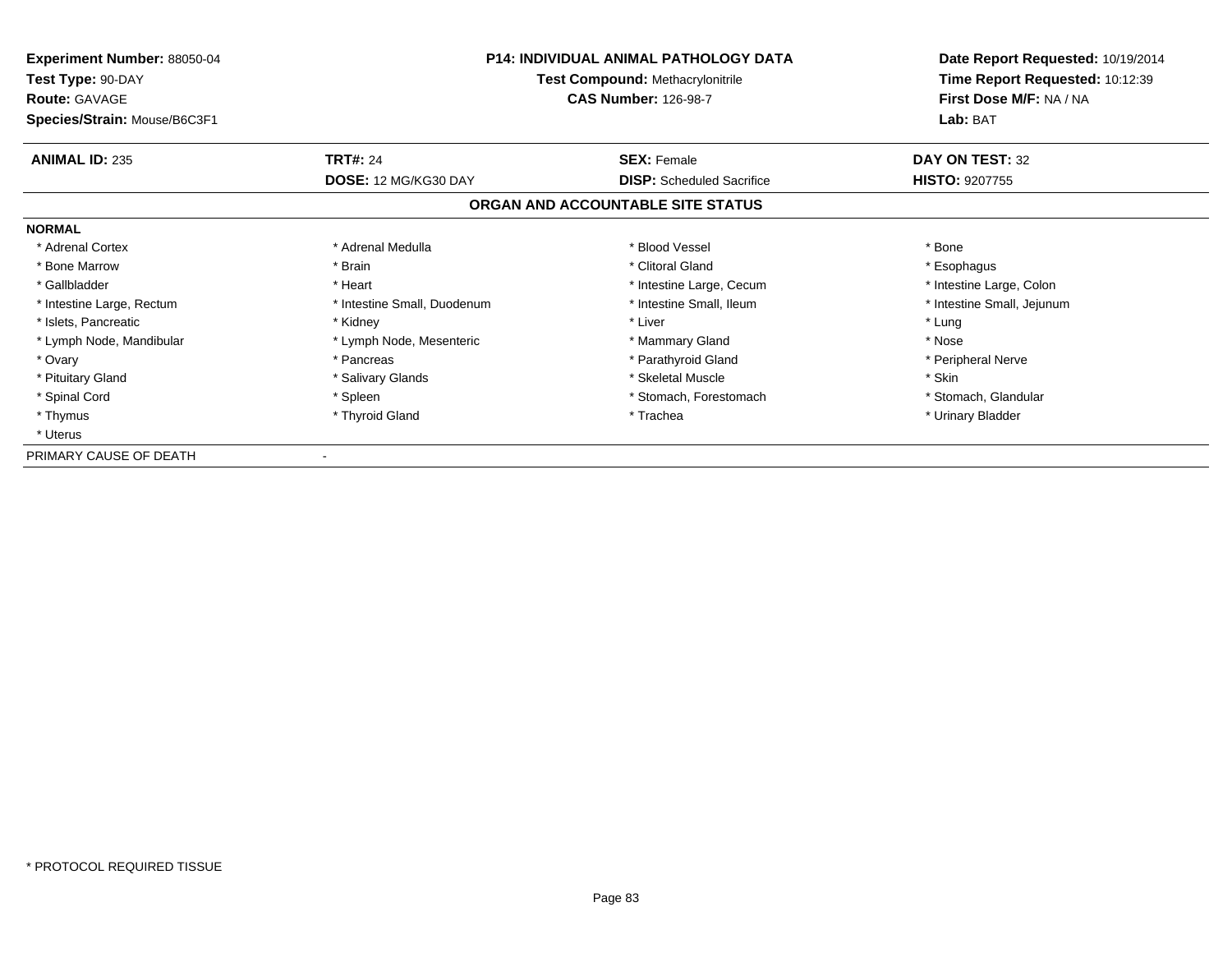| <b>Experiment Number: 88050-04</b><br>Test Type: 90-DAY<br><b>Route: GAVAGE</b><br>Species/Strain: Mouse/B6C3F1 | <b>P14: INDIVIDUAL ANIMAL PATHOLOGY DATA</b><br>Test Compound: Methacrylonitrile<br><b>CAS Number: 126-98-7</b> |                                   | Date Report Requested: 10/19/2014<br>Time Report Requested: 10:12:39<br>First Dose M/F: NA / NA<br>Lab: BAT |
|-----------------------------------------------------------------------------------------------------------------|-----------------------------------------------------------------------------------------------------------------|-----------------------------------|-------------------------------------------------------------------------------------------------------------|
| <b>ANIMAL ID: 236</b>                                                                                           | <b>TRT#: 24</b>                                                                                                 | <b>SEX: Female</b>                | DAY ON TEST: 32                                                                                             |
|                                                                                                                 | DOSE: 12 MG/KG30 DAY                                                                                            | <b>DISP:</b> Scheduled Sacrifice  | <b>HISTO: 9207756</b>                                                                                       |
|                                                                                                                 |                                                                                                                 | ORGAN AND ACCOUNTABLE SITE STATUS |                                                                                                             |
| <b>NORMAL</b>                                                                                                   |                                                                                                                 |                                   |                                                                                                             |
| * Adrenal Cortex                                                                                                | * Adrenal Medulla                                                                                               | * Blood Vessel                    | * Bone                                                                                                      |
| * Bone Marrow                                                                                                   | * Brain                                                                                                         | * Clitoral Gland                  | * Esophagus                                                                                                 |
| * Gallbladder                                                                                                   | * Heart                                                                                                         | * Intestine Large, Cecum          | * Intestine Large, Colon                                                                                    |
| * Intestine Large, Rectum                                                                                       | * Intestine Small, Duodenum                                                                                     | * Intestine Small, Ileum          | * Intestine Small, Jejunum                                                                                  |
| * Islets, Pancreatic                                                                                            | * Kidney                                                                                                        | * Liver                           | * Lung                                                                                                      |
| * Lymph Node, Mandibular                                                                                        | * Lymph Node, Mesenteric                                                                                        | * Mammary Gland                   | * Nose                                                                                                      |
| * Ovary                                                                                                         | * Pancreas                                                                                                      | * Parathyroid Gland               | * Pituitary Gland                                                                                           |
| * Salivary Glands                                                                                               | * Skeletal Muscle                                                                                               | * Skin                            | * Spinal Cord                                                                                               |
| * Spleen                                                                                                        | * Stomach, Forestomach                                                                                          | * Stomach, Glandular              | * Thymus                                                                                                    |
| * Thyroid Gland                                                                                                 | * Trachea                                                                                                       | * Urinary Bladder                 | * Uterus                                                                                                    |
| <b>MISSING</b>                                                                                                  |                                                                                                                 |                                   |                                                                                                             |
| * Peripheral Nerve                                                                                              |                                                                                                                 |                                   |                                                                                                             |
| <b>OBSERVATIONS</b>                                                                                             |                                                                                                                 |                                   |                                                                                                             |
| * Mammary GI                                                                                                    |                                                                                                                 |                                   |                                                                                                             |
| Note: MAMMARY GLAND ON SLIDE #6                                                                                 |                                                                                                                 |                                   |                                                                                                             |
| PRIMARY CAUSE OF DEATH<br>$\overline{\phantom{a}}$                                                              |                                                                                                                 |                                   |                                                                                                             |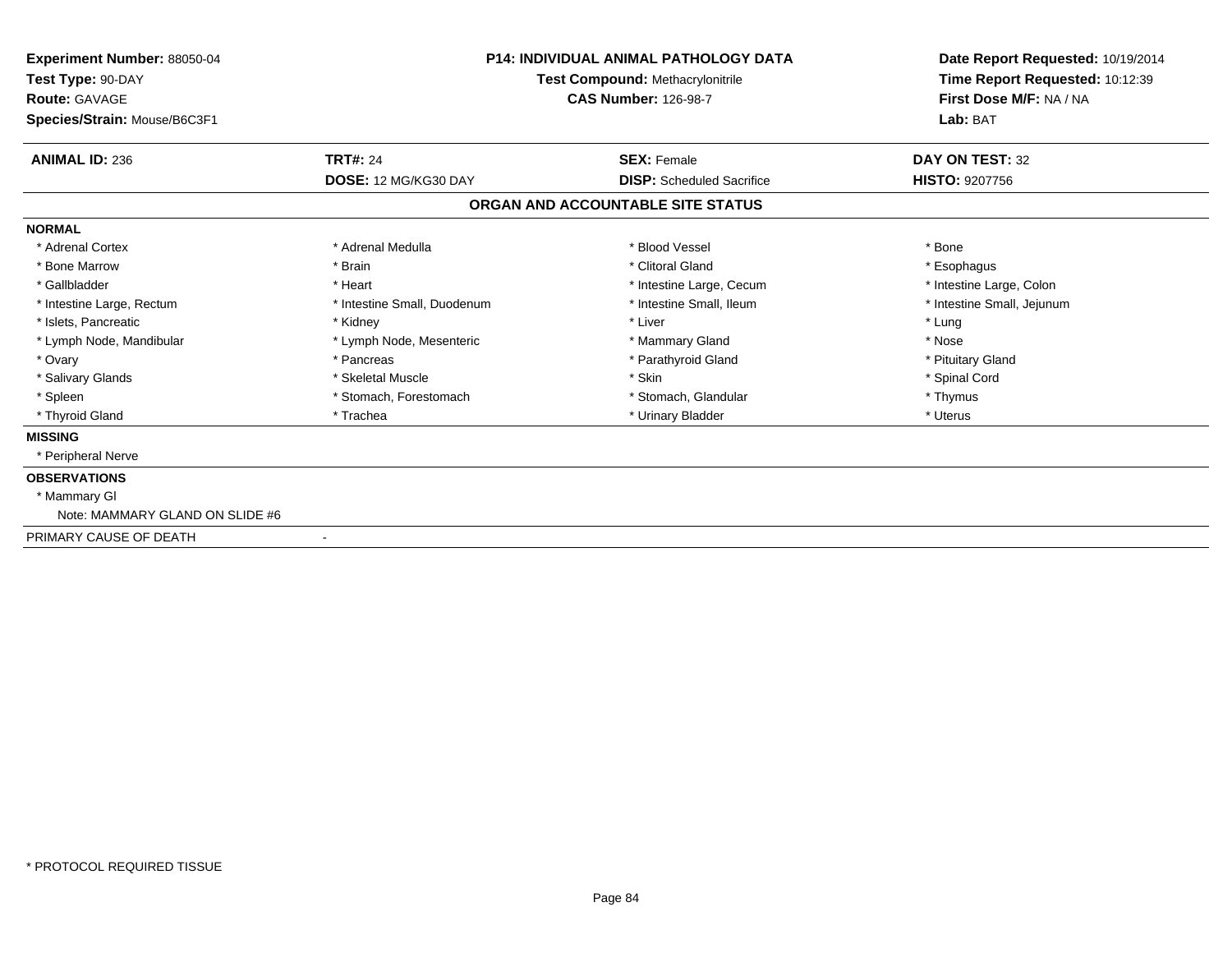| Experiment Number: 88050-04<br>Test Type: 90-DAY<br><b>Route: GAVAGE</b><br>Species/Strain: Mouse/B6C3F1 | <b>P14: INDIVIDUAL ANIMAL PATHOLOGY DATA</b><br><b>Test Compound: Methacrylonitrile</b><br><b>CAS Number: 126-98-7</b> |                                                        | Date Report Requested: 10/19/2014<br>Time Report Requested: 10:12:39<br>First Dose M/F: NA / NA<br>Lab: BAT |
|----------------------------------------------------------------------------------------------------------|------------------------------------------------------------------------------------------------------------------------|--------------------------------------------------------|-------------------------------------------------------------------------------------------------------------|
| <b>ANIMAL ID: 237</b>                                                                                    | <b>TRT#: 24</b><br>DOSE: 12 MG/KG30 DAY                                                                                | <b>SEX: Female</b><br><b>DISP:</b> Scheduled Sacrifice | DAY ON TEST: 32<br><b>HISTO: 9207757</b>                                                                    |
|                                                                                                          |                                                                                                                        | ORGAN AND ACCOUNTABLE SITE STATUS                      |                                                                                                             |
| <b>NORMAL</b>                                                                                            |                                                                                                                        |                                                        |                                                                                                             |
| * Adrenal Cortex                                                                                         | * Adrenal Medulla                                                                                                      | * Blood Vessel                                         | * Bone                                                                                                      |
| * Bone Marrow                                                                                            | * Brain                                                                                                                | * Clitoral Gland                                       | * Esophagus                                                                                                 |
| * Gallbladder                                                                                            | * Heart                                                                                                                | * Intestine Large, Cecum                               | * Intestine Large, Colon                                                                                    |
| * Intestine Large, Rectum                                                                                | * Intestine Small, Duodenum                                                                                            | * Intestine Small, Ileum                               | * Intestine Small, Jejunum                                                                                  |
| * Islets, Pancreatic                                                                                     | * Kidney                                                                                                               | * Lung                                                 | * Lymph Node, Mandibular                                                                                    |
| * Lymph Node, Mesenteric                                                                                 | * Mammary Gland                                                                                                        | * Nose                                                 | * Ovary                                                                                                     |
| * Pancreas                                                                                               | * Parathyroid Gland                                                                                                    | * Peripheral Nerve                                     | * Pituitary Gland                                                                                           |
| * Salivary Glands                                                                                        | * Skeletal Muscle                                                                                                      | * Skin                                                 | * Spinal Cord                                                                                               |
| * Spleen                                                                                                 | * Stomach, Forestomach                                                                                                 | * Stomach, Glandular                                   | * Thymus                                                                                                    |
| * Thyroid Gland                                                                                          | * Trachea                                                                                                              | * Urinary Bladder                                      | * Uterus                                                                                                    |
| <b>OBSERVATIONS</b>                                                                                      |                                                                                                                        |                                                        |                                                                                                             |
| * Liver                                                                                                  |                                                                                                                        | Inflammation                                           | Chronic Active, Minimal                                                                                     |
| PRIMARY CAUSE OF DEATH                                                                                   |                                                                                                                        |                                                        |                                                                                                             |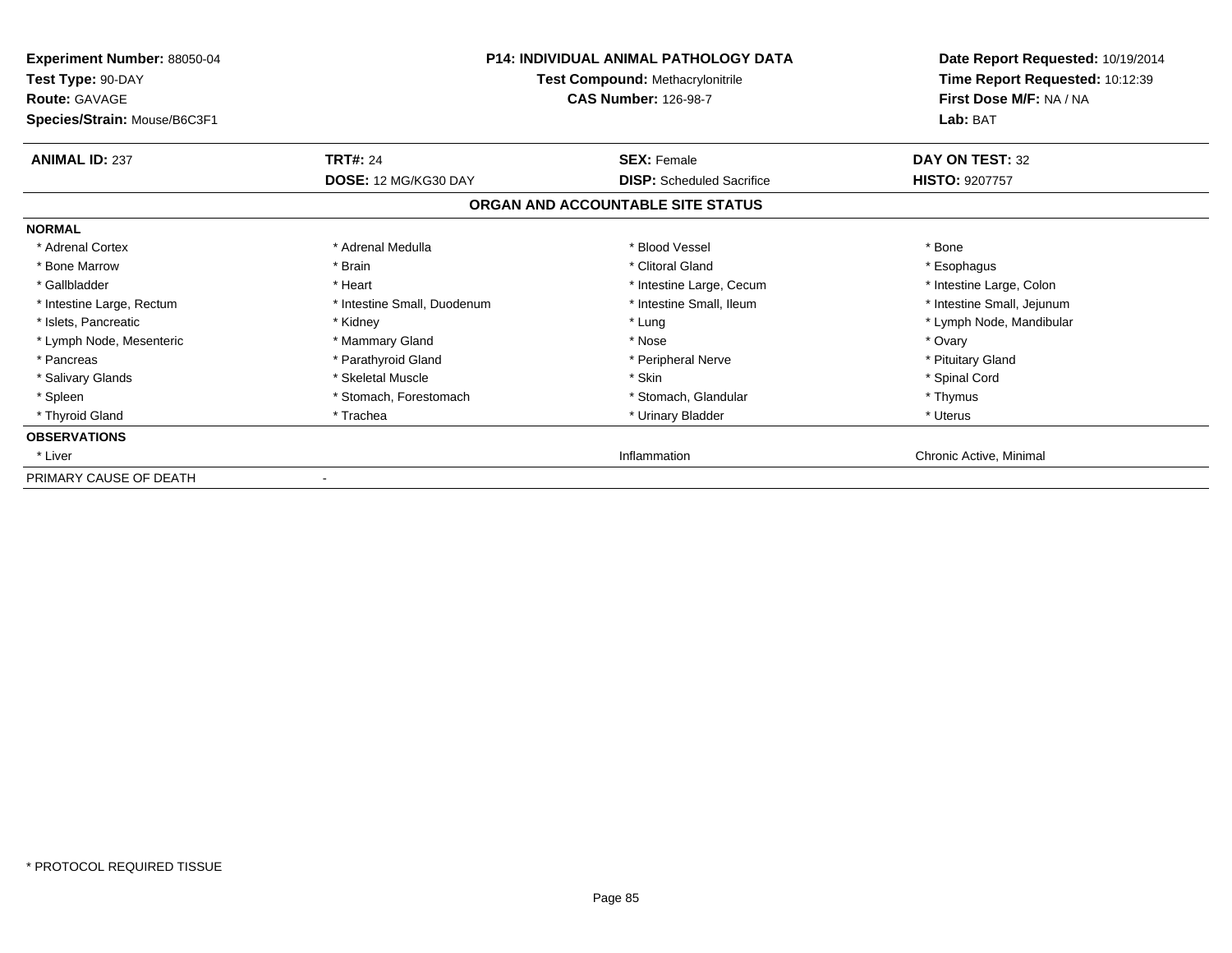| Experiment Number: 88050-04<br>Test Type: 90-DAY<br><b>Route: GAVAGE</b><br>Species/Strain: Mouse/B6C3F1 | <b>P14: INDIVIDUAL ANIMAL PATHOLOGY DATA</b><br><b>Test Compound: Methacrylonitrile</b><br><b>CAS Number: 126-98-7</b> |                                   | Date Report Requested: 10/19/2014<br>Time Report Requested: 10:12:39<br>First Dose M/F: NA / NA<br>Lab: BAT |
|----------------------------------------------------------------------------------------------------------|------------------------------------------------------------------------------------------------------------------------|-----------------------------------|-------------------------------------------------------------------------------------------------------------|
| <b>ANIMAL ID: 238</b>                                                                                    | <b>TRT#: 24</b>                                                                                                        | <b>SEX: Female</b>                | DAY ON TEST: 32                                                                                             |
|                                                                                                          | DOSE: 12 MG/KG30 DAY                                                                                                   | <b>DISP:</b> Scheduled Sacrifice  | <b>HISTO: 9207758</b>                                                                                       |
|                                                                                                          |                                                                                                                        | ORGAN AND ACCOUNTABLE SITE STATUS |                                                                                                             |
| <b>NORMAL</b>                                                                                            |                                                                                                                        |                                   |                                                                                                             |
| * Adrenal Cortex                                                                                         | * Adrenal Medulla                                                                                                      | * Blood Vessel                    | * Bone                                                                                                      |
| * Bone Marrow                                                                                            | * Brain                                                                                                                | * Clitoral Gland                  | * Esophagus                                                                                                 |
| * Gallbladder                                                                                            | * Heart                                                                                                                | * Intestine Large, Cecum          | * Intestine Large, Colon                                                                                    |
| * Intestine Large, Rectum                                                                                | * Intestine Small, Duodenum                                                                                            | * Intestine Small, Ileum          | * Intestine Small, Jejunum                                                                                  |
| * Islets, Pancreatic                                                                                     | * Kidney                                                                                                               | * Liver                           | * Lung                                                                                                      |
| * Lymph Node, Mandibular                                                                                 | * Lymph Node, Mesenteric                                                                                               | * Mammary Gland                   | * Nose                                                                                                      |
| * Ovary                                                                                                  | * Pancreas                                                                                                             | * Peripheral Nerve                | * Pituitary Gland                                                                                           |
| * Salivary Glands                                                                                        | * Skeletal Muscle                                                                                                      | * Skin                            | * Spinal Cord                                                                                               |
| * Spleen                                                                                                 | * Stomach, Forestomach                                                                                                 | * Stomach, Glandular              | * Thymus                                                                                                    |
| * Thyroid Gland                                                                                          | * Trachea                                                                                                              | * Urinary Bladder                 | * Uterus                                                                                                    |
| <b>INSUFFICIENT TISSUE</b>                                                                               |                                                                                                                        |                                   |                                                                                                             |
| * Parathyroid Gland                                                                                      |                                                                                                                        |                                   |                                                                                                             |
| PRIMARY CAUSE OF DEATH                                                                                   |                                                                                                                        |                                   |                                                                                                             |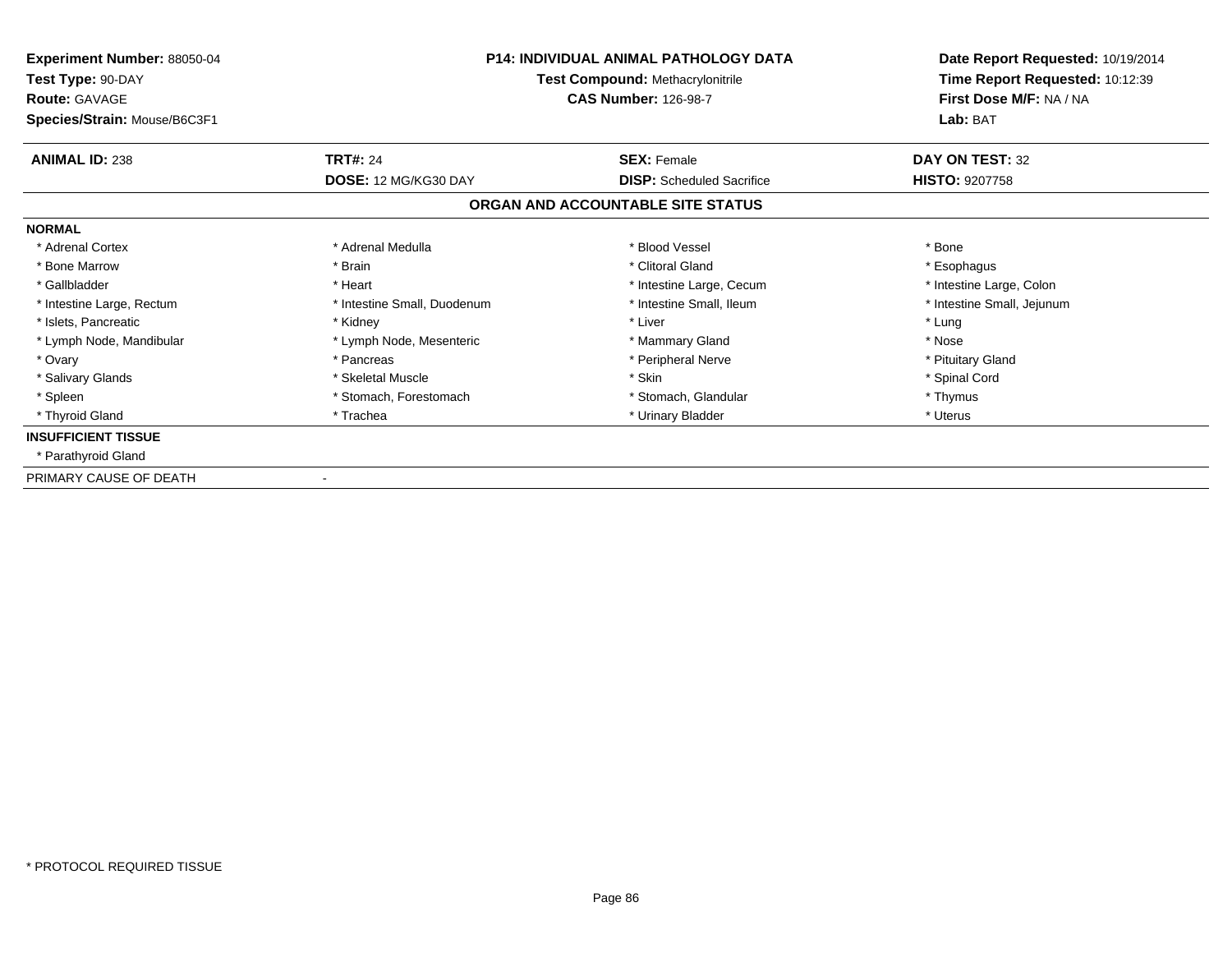| Experiment Number: 88050-04<br>Test Type: 90-DAY<br><b>Route: GAVAGE</b><br>Species/Strain: Mouse/B6C3F1 | <b>P14: INDIVIDUAL ANIMAL PATHOLOGY DATA</b><br><b>Test Compound: Methacrylonitrile</b><br><b>CAS Number: 126-98-7</b> |                                   | Date Report Requested: 10/19/2014<br>Time Report Requested: 10:12:39<br>First Dose M/F: NA / NA<br>Lab: BAT |
|----------------------------------------------------------------------------------------------------------|------------------------------------------------------------------------------------------------------------------------|-----------------------------------|-------------------------------------------------------------------------------------------------------------|
| <b>ANIMAL ID: 239</b>                                                                                    | <b>TRT#: 24</b>                                                                                                        | <b>SEX: Female</b>                | DAY ON TEST: 32                                                                                             |
|                                                                                                          | DOSE: 12 MG/KG30 DAY                                                                                                   | <b>DISP:</b> Scheduled Sacrifice  | <b>HISTO: 9207759</b>                                                                                       |
|                                                                                                          |                                                                                                                        | ORGAN AND ACCOUNTABLE SITE STATUS |                                                                                                             |
| <b>NORMAL</b>                                                                                            |                                                                                                                        |                                   |                                                                                                             |
| * Adrenal Cortex                                                                                         | * Adrenal Medulla                                                                                                      | * Blood Vessel                    | * Bone                                                                                                      |
| * Bone Marrow                                                                                            | * Brain                                                                                                                | * Clitoral Gland                  | * Esophagus                                                                                                 |
| * Gallbladder                                                                                            | * Heart                                                                                                                | * Intestine Large, Cecum          | * Intestine Large, Colon                                                                                    |
| * Intestine Large, Rectum                                                                                | * Intestine Small, Duodenum                                                                                            | * Intestine Small, Ileum          | * Intestine Small, Jejunum                                                                                  |
| * Islets, Pancreatic                                                                                     | * Kidney                                                                                                               | * Liver                           | * Lung                                                                                                      |
| * Lymph Node, Mandibular                                                                                 | * Lymph Node, Mesenteric                                                                                               | * Mammary Gland                   | * Nose                                                                                                      |
| * Ovary                                                                                                  | * Pancreas                                                                                                             | * Peripheral Nerve                | * Pituitary Gland                                                                                           |
| * Salivary Glands                                                                                        | * Skeletal Muscle                                                                                                      | * Skin                            | * Spinal Cord                                                                                               |
| * Spleen                                                                                                 | * Stomach, Forestomach                                                                                                 | * Stomach, Glandular              | * Thymus                                                                                                    |
| * Thyroid Gland                                                                                          | * Trachea                                                                                                              | * Urinary Bladder                 | * Uterus                                                                                                    |
| <b>MISSING</b>                                                                                           |                                                                                                                        |                                   |                                                                                                             |
| * Parathyroid Gland                                                                                      |                                                                                                                        |                                   |                                                                                                             |
| <b>OBSERVATIONS</b>                                                                                      |                                                                                                                        |                                   |                                                                                                             |
| * Ovary                                                                                                  |                                                                                                                        |                                   |                                                                                                             |
|                                                                                                          | Note: ONLY ONE OVARY AVAILABLE FOR HISTOPATHOLOGIC EXAMINATION                                                         |                                   |                                                                                                             |
| PRIMARY CAUSE OF DEATH                                                                                   |                                                                                                                        |                                   |                                                                                                             |